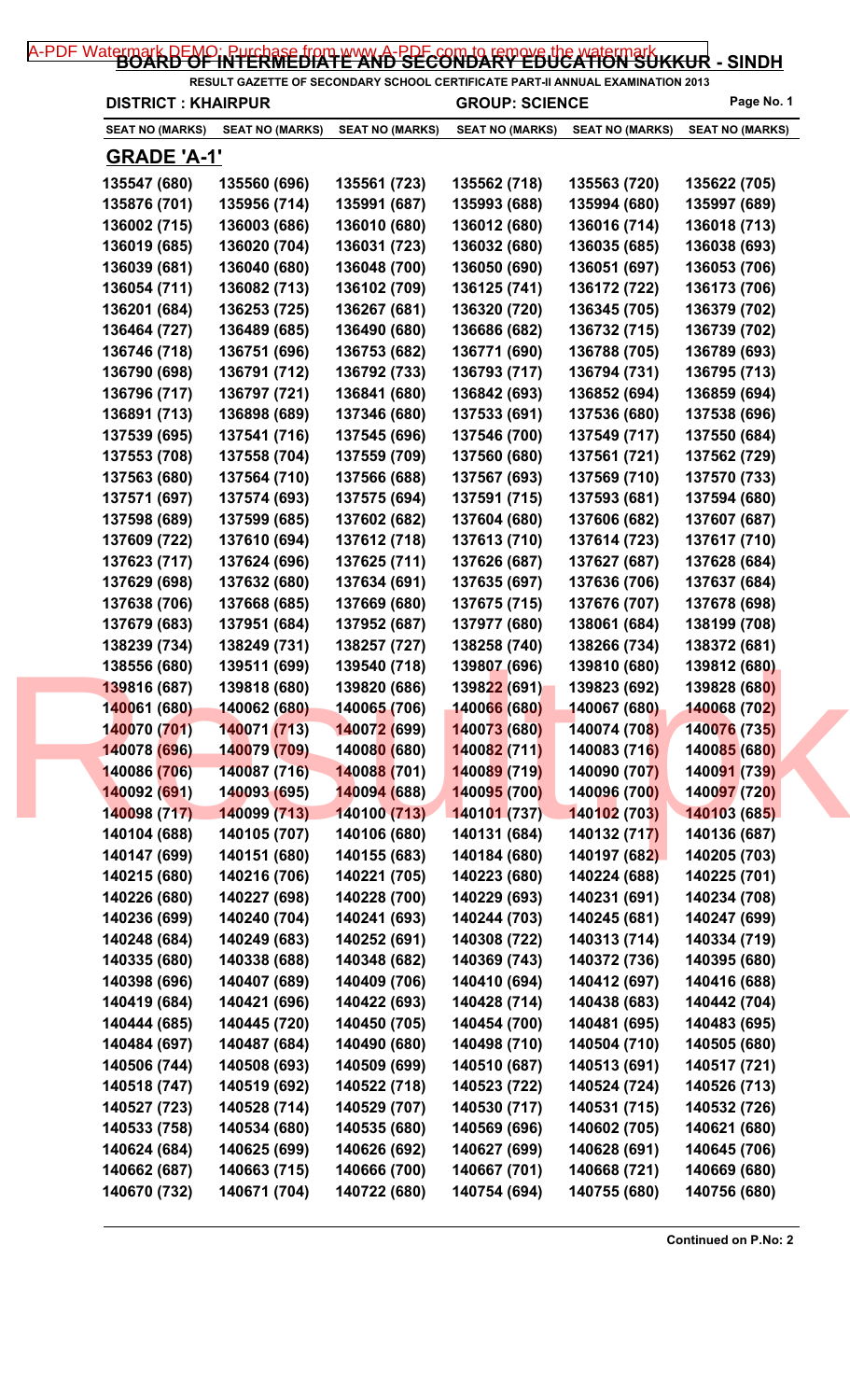|                              | <b>DISTRICT: KHAIRPUR</b> |                              |                              | <b>GROUP: SCIENCE</b>        |                              | Page No. 2                   |
|------------------------------|---------------------------|------------------------------|------------------------------|------------------------------|------------------------------|------------------------------|
|                              | <b>SEAT NO (MARKS)</b>    | <b>SEAT NO (MARKS)</b>       | <b>SEAT NO (MARKS)</b>       | <b>SEAT NO (MARKS)</b>       | <b>SEAT NO (MARKS)</b>       | <b>SEAT NO (MARKS)</b>       |
|                              | <b>GRADE 'A-1'</b>        |                              |                              |                              |                              |                              |
| 140757 (684)                 |                           | 140758 (718)                 | 140760 (681)                 | 140761 (702)                 | 140762 (717)                 | 140763 (694)                 |
| 140768 (693)                 |                           | 140769 (684)                 | 140772 (712)                 | 140773 (718)                 | 140774 (693)                 | 140775 (692)                 |
| 140776 (711)                 |                           | 140778 (697)                 | 140780 (697)                 | 140804 (691)                 | 140809 (680)                 | 140832 (726)                 |
| 140833 (743)                 |                           | 140835 (686)                 | 140838 (708)                 | 140839 (729)                 | 140840 (700)                 | 140841 (735)                 |
| 140842 (681)                 |                           | 140843 (707)                 | 140873 (700)                 | 140903 (697)                 | 140909 (701)                 | 140910 (689)                 |
| 140931 (750)                 |                           | 140932 (680)                 | 140933 (691)                 | 140934 (682)                 | 140936 (697)                 | 140937 (717)                 |
| 140938 (730)                 |                           | 140939 (729)                 | 140941 (711)                 | 140942 (680)                 | 140969 (699)                 | 140978 (685)                 |
| 140980 (680)                 |                           | 140985 (680)                 | 140988 (680)                 | 140999 (696)                 | 141000 (693)                 | 141021 (748)                 |
| 141351 (704)                 |                           | 141364 (680)                 | 141373 (695)                 | 141374 (684)                 | 141375 (680)                 | 141685 (686)                 |
| 141686 (687)                 |                           | 141749 (681)                 | 141765 (690)                 | 141999 (691)                 | 142140 (680)                 | 142144 (702)                 |
| 142148 (680)                 |                           | 142152 (680)                 | 142163 (690)                 | 142186 (682)                 | 142361 (702)                 | 142494 (686)                 |
| 142590 (692)                 |                           | 142651 (733)                 | 142652 (736)                 | 142653 (729)                 | 142654 (704)                 | 142655 (702)                 |
| 142656 (749)                 |                           | 142657 (691)                 | 142658 (753)                 | 142659 (720)                 | 142660 (685)                 | 142662 (726)                 |
| 142663 (744)                 |                           | 142664 (688)                 | 142665 (726)                 | 142666 (716)                 | 142668 (739)                 | 142669 (729)                 |
| 142670 (723)                 |                           | 142671 (736)                 | 142672 (728)                 | 142673 (718)                 | 142674 (740)                 | 142675 (737)                 |
| 142676 (696)                 |                           | 142677 (740)                 | 142678 (739)                 | 142679 (722)                 | 142680 (731)                 | 142681 (736)                 |
| 142682 (707)                 |                           | 142683 (755)                 | 142684 (733)                 | 142685 (723)                 | 142686 (717)                 | 142687 (721)                 |
| 142688 (750)                 |                           | 142689 (731)                 | 142690 (710)                 | 142742 (685)                 | 142745 (693)                 | 142747 (687)                 |
| 142748 (708)                 |                           | 142749 (700)                 | 142750 (682)                 | 142751 (700)                 | 142752 (680)                 | 142754 (702)                 |
| 142755 (695)                 |                           | 142756 (680)                 | 142757 (698)                 | 142758 (685)                 | 142771 (691)                 | 142784 (697)                 |
| 142785 (692)                 |                           | 142788 (697)                 | 142789 (682)                 | 142793 (720)                 | 142794 (748)                 | 142795 (732)                 |
| 142796 (716)                 |                           | 142797 (740)                 | 142798 (729)                 | 142799 (711)                 | 142828 (680)                 | 142851 (719)                 |
| 142852 (714)                 |                           | 142853 (701)                 | 142854 (716)                 | 142855 (729)                 | 142856 (680)                 | 142857 (705)                 |
| 142858 (704)                 |                           | 142859 (699)                 | 142860 (698)                 | 142861 (705)                 | 142862 (745)                 | 142863 (732)                 |
| 142864 (722)                 |                           | 142865 (721)                 | 142866 (706)                 | 142867 (717)                 | 142868 (706)                 | 142869 (731)                 |
| 142870 (707)                 |                           | 142881 (690)                 | 142893 (689)                 | 142894 (692)                 | 142896 (699)                 | 142897 (683)                 |
| 142899 (682)                 |                           | 142901 (685)                 | 142902 (702)                 | 142903 (685)                 | 142911 (685)                 | 142919 (714)                 |
| 142923 (712)                 |                           | 142931 (769)                 | 142932 (696)                 | 142933 (680)                 | 142935 (688)                 | 142936 (691)                 |
| 142937 (710)                 |                           | 142938 (681)                 | 142939 (695)                 | 142940 (682)                 | 142942 (742)                 | 142943 (693)                 |
| 142944 (684)                 |                           | 142945 (687)                 | 14294 <mark>7 (</mark> 722)  | 143119 (687)                 | 143120 (682)                 | 143577 (705)                 |
| 143608 (680)                 |                           | 143617 (685)                 | 143619 (693)                 | 143626 (697)                 | 143627 (703)                 | 144115 (685)                 |
| 144168 (680)                 |                           | 144236 (726)                 | 144301 (694)                 | 144302 (680)                 | 144306 (680)                 | 144307 (680)                 |
| 144310 (680)                 |                           | 144313 (685)                 | 144314 (681)                 | 144315 (680)                 | 144316 (680)                 | 144319 (691)                 |
| 144322 (694)                 |                           | 144323 (682)                 | 144332 (692)                 | 144334 (696)                 | 144341 (68 <mark>0)</mark>   | 144344 (722)                 |
| 144375 (698)                 |                           | 144381 (680)                 | 144385 (695)                 | 144386 (699)                 | 144387 (714)                 | 144388 (686)                 |
| 144389 (690)                 |                           | 144418 (694)                 | 144419 (710)                 | 144420 (696)                 | 144421 (714)                 | 144422 (687)                 |
| 144423 (683)                 |                           | 144442 (686)                 | 144443 (680)                 | 144444 (697)                 | 144476 (692)                 | 144519 (686)                 |
| 144531 (697)                 |                           | 144845 (692)                 | 144880 (730)                 | 144990 (683)                 | 145000 (685)                 | 145012 (682)                 |
| 145341 (711)                 |                           | 145489 (697)                 | 145897 (680)                 | 145913 (695)                 | 145914 (689)                 | 145916 (682)                 |
| 145925 (703)                 |                           | 146161 (704)                 | 146709 (680)                 | 148181 (680)                 | 148197 (689)                 | 148198 (680)                 |
| 148256 (705)                 |                           | 148266 (680)                 | 148267 (690)                 | 148270 (692)                 | 148617 (692)                 | 148828 (680)                 |
| 148830 (691)                 |                           | 148831 (695)                 | 148874 (680)                 | 148882 (680)                 | 148883 (686)                 | 148886 (684)                 |
| 148921 (680)                 |                           | 148961 (717)                 | 148963 (680)                 | 148966 (697)                 | 148967 (720)                 | 148968 (703)                 |
| 148969 (692)                 |                           | 148971 (704)                 | 148986 (685)                 | 148995 (687)                 | 148996 (684)                 | 148997 (692)                 |
| 149001 (680)                 |                           | 149004 (706)                 | 149006 (696)                 | 149007 (680)                 | 149008 (684)                 | 149010 (693)                 |
| 149014 (686)                 |                           | 149016 (684)                 | 149018 (712)                 | 149019 (681)                 | 149020 (695)                 | 149239 (681)                 |
|                              |                           |                              |                              |                              |                              |                              |
| 149511 (703)<br>149627 (682) |                           | 149528 (694)<br>149631 (680) | 149574 (690)<br>149643 (700) | 149576 (684)<br>149644 (687) | 149617 (717)<br>149664 (684) | 149618 (683)<br>149702 (683) |
|                              |                           |                              |                              |                              | 149765 (698)                 |                              |
| 149705 (686)<br>149774 (699) |                           | 149761 (691)<br>149778 (685) | 149762 (710)<br>149780 (680) | 149764 (712)<br>149921 (701) | 149928 (680)                 | 149766 (687)<br>149929 (680) |
| 149932 (698)                 |                           | 149933 (680)                 | 149953 (682)                 | 149982 (702)                 | 149986 (680)                 | 149989 (681)                 |
|                              |                           |                              |                              |                              |                              |                              |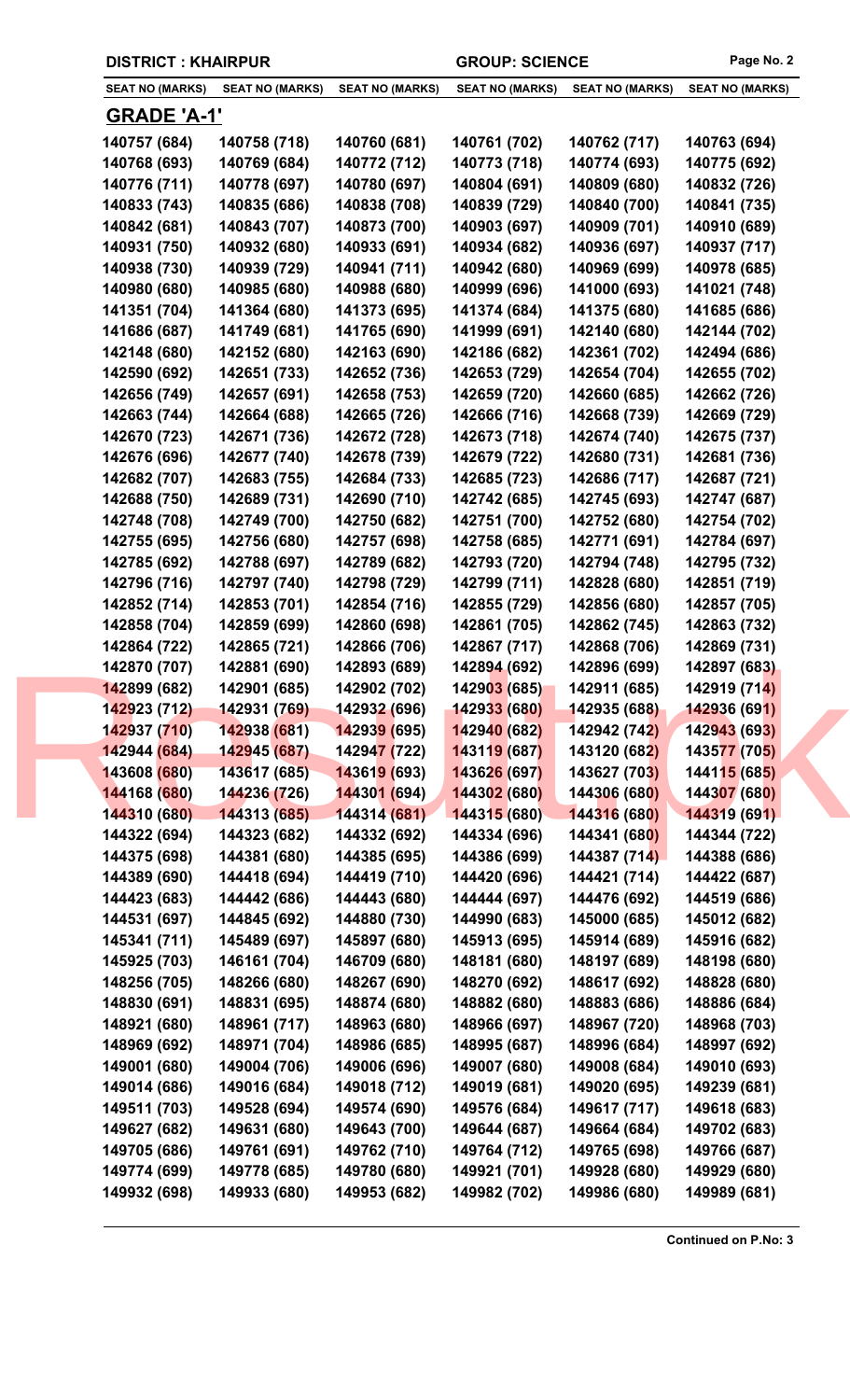|                              | <b>DISTRICT: KHAIRPUR</b> |                              |                              | <b>GROUP: SCIENCE</b>        |                              | Page No. 3                   |  |
|------------------------------|---------------------------|------------------------------|------------------------------|------------------------------|------------------------------|------------------------------|--|
| <b>SEAT NO (MARKS)</b>       |                           | <b>SEAT NO (MARKS)</b>       | <b>SEAT NO (MARKS)</b>       | <b>SEAT NO (MARKS)</b>       | <b>SEAT NO (MARKS)</b>       | <b>SEAT NO (MARKS)</b>       |  |
|                              | <b>GRADE 'A-1'</b>        |                              |                              |                              |                              |                              |  |
| 149991 (681)                 |                           | 149996 (692)                 | 149999 (695)                 | 150003 (681)                 | 150033 (690)                 | 150034 (710)                 |  |
| 150035 (688)                 |                           | 150036 (724)                 | 150038 (783)                 | 150040 (728)                 | 150041 (691)                 | 150042 (777)                 |  |
| 150044 (739)                 |                           | 150048 (719)                 | 150049 (691)                 | 150053 (726)                 | 150054 (680)                 | 150080 (686)                 |  |
| 150084 (722)                 |                           | 150085 (749)                 | 150092 (713)                 | 150093 (701)                 | 150094 (695)                 | 150097 (696)                 |  |
| 150098 (680)                 |                           | 150099 (764)                 | 150100 (703)                 | 150102 (692)                 | 150104 (694)                 | 150105 (687)                 |  |
| 150106 (691)                 |                           | 150109 (690)                 | 150115 (683)                 | 150121 (680)                 | 150181 (680)                 | 150187 (680)                 |  |
| 150190 (717)                 |                           | 150191 (680)                 | 150210 (680)                 | 150216 (680)                 | 150218 (681)                 | 150238 (711)                 |  |
| 150241 (735)                 |                           | 150242 (694)                 | 150246 (695)                 | 150247 (719)                 | 150250 (703)                 | 150284 (722)                 |  |
| 150285 (680)                 |                           | 150291 (680)                 | 150301 (685)                 | 150310 (692)                 | 150312 (686)                 | 150329 (745)                 |  |
| 150336 (692)                 |                           | 150337 (680)                 | 150340 (697)                 | 150357 (680)                 | 150362 (695)                 | 150365 (688)                 |  |
| 150368 (706)                 |                           | 150372 (698)                 | 150374 (722)                 | 150376 (704)                 | 150377 (680)                 | 150381 (686)                 |  |
| 150382 (684)                 |                           | 150383 (710)                 | 150384 (701)                 | 150388 (735)                 | 150392 (713)                 | 150393 (690)                 |  |
| 150394 (712)                 |                           | 150395 (680)                 | 150396 (680)                 | 150397 (683)                 | 150401 (709)                 | 150402 (722)                 |  |
| 150404 (680)                 |                           | 150408 (694)                 | 150415 (714)                 | 150417 (680)                 | 150419 (680)                 | 150420 (722)                 |  |
| 150426 (756)                 |                           | 150447 (726)                 | 150448 (725)                 | 150456 (680)                 | 150458 (714)                 | 150460 (717)                 |  |
| 150468 (681)                 |                           | 150469 (707)                 | 150475 (738)                 | 150487 (721)                 | 150495 (705)                 | 150498 (716)                 |  |
| 150499 (700)                 |                           | 150510 (707)                 | 150513 (717)                 | 150514 (707)                 | 150517 (696)                 | 150519 (693)                 |  |
| 150520 (714)                 |                           | 150521 (697)                 | 150522 (713)                 | 150523 (713)                 | 150524 (685)                 | 150525 (751)                 |  |
| 150526 (693)                 |                           | 150528 (693)                 | 150529 (702)                 | 150534 (680)                 | 150535 (708)                 | 150536 (700)                 |  |
| 150537 (714)                 |                           | 150538 (715)                 | 150539 (714)                 | 150540 (702)                 | 150541 (726)                 | 150542 (707)                 |  |
| 150543 (709)                 |                           | 150544 (715)                 | 150545 (684)                 | 150546 (693)                 | 150547 (710)                 | 150548 (695)                 |  |
| 150553 (684)                 |                           | 150554 (680)                 | 150555 (685)                 | 150556 (687)                 | 150558 (695)                 | 150562 (683)                 |  |
| 150565 (687)                 |                           | 150566 (700)                 | 150567 (680)                 | 150568 (694)                 | 150569 (683)                 | 150570 (692)                 |  |
| 150571 (687)                 |                           | 150572 (680)                 | 150574 (693)                 | 150575 (681)                 | 150577 (736)                 | 150578 (683)                 |  |
| 150579 (684)                 |                           | 150580 (709)                 | 150984 (736)                 | 151077 (680)                 | 151225 (680)                 | 151303 (680)                 |  |
| 151311 (726)                 |                           | 151340 (689)                 | 151398 (688)                 | 151423 (680)                 | 151518 (687)                 | 151531 (691)                 |  |
| 151671 (680)                 |                           | 151672 (680)                 | 152552 (705)                 | 152555 (681)                 | 152557 (695)                 | 152558 (734)                 |  |
| 152561 (680)                 |                           | 152562 (680)                 | 152568 (712)                 | 152569 (680)                 | 152570 (713)                 | <b>152574 (690)</b>          |  |
| 152582 (695)                 |                           | 152583 (685)                 | 152595 (680)                 | 152601 (696)                 | 152602 (680)                 | 152631 (695)                 |  |
| 152649 (680)                 |                           | 152657 (680)                 | 15265 <mark>8 (</mark> 715)  | 152662 (682)                 | 152679 (690)                 | 152682 (688)                 |  |
| 152788 (682)                 |                           | 152791 (680)                 | 152792 (688)                 | 152796 (692)                 | 152797 (695)                 | 152812 (682)                 |  |
| 152817 (704)                 |                           | 152820 (709)                 | 152827 (690)                 | 152828 (699)                 | 152882 (686)                 | 152886 (694)                 |  |
| 152887 (694)                 |                           | 152891 (685)                 | 152893 (688)                 | 153160 (728)                 | 153192 (689)                 | 153212 (706)                 |  |
| 153382 (681)                 |                           | 153486 (717)                 | 153498 (728)                 | 153585 (715)                 | 153586 (707)                 | 153660 (680)                 |  |
| 153677 (680)                 |                           | 153986 (680)                 | 153990 (712)                 | 154040 (682)                 | 154042 (720)                 | 154043 (713)                 |  |
| 154049 (714)                 |                           | 154051 (686)                 | 154055 (680)                 | 154374 (680)                 | 154376 (709)<br>154388 (683) | 154377 (687)                 |  |
| 154383 (703)<br>154391 (685) |                           | 154384 (733)<br>154658 (686) | 154386 (710)<br>154673 (681) | 154387 (700)<br>154675 (696) | 154847 (704)                 | 154390 (695)<br>154854 (680) |  |
| 154862 (691)                 |                           | 154878 (680)                 | 154882 (690)                 | 154892 (704)                 | 154897 (680)                 | 154903 (680)                 |  |
| 154908 (680)                 |                           | 154980 (681)                 | 155002 (680)                 | 155003 (687)                 | 155009 (681)                 | 155152 (680)                 |  |
| 155200 (680)                 |                           | 168595 (704)                 | 168791 (686)                 |                              |                              |                              |  |
| <b>GRADE 'A'</b>             |                           |                              |                              |                              |                              |                              |  |
| 135501 (619)                 |                           | 135503 (608)                 | 135506 (603)                 | 135509 (603)                 | 135513 (597)                 | 135517 (595)                 |  |
|                              |                           | 135528 (610)                 |                              |                              |                              |                              |  |
| 135521 (603)<br>135546 (660) |                           | 135564 (626)                 | 135529 (666)<br>135565 (669) | 135541 (636)<br>135566 (612) | 135542 (606)<br>135573 (604) | 135544 (626)<br>135576 (603) |  |
| 135585 (614)                 |                           | 135587 (640)                 | 135588 (625)                 | 135591 (669)                 | 135592 (620)                 | 135593 (609)                 |  |
| 135606 (620)                 |                           | 135607 (595)                 | 135621 (623)                 | 135671 (644)                 | 135672 (616)                 | 135685 (652)                 |  |
| 135686 (612)                 |                           | 135688 (661)                 | 135689 (634)                 | 135693 (595)                 | 135695 (643)                 | 135698 (641)                 |  |
| 135699 (596)                 |                           | 135701 (595)                 | 135735 (638)                 | 135736 (634)                 | 135738 (602)                 | 135739 (595)                 |  |
| 135740 (624)                 |                           | 135743 (597)                 | 135744 (662)                 | 135745 (649)                 | 135746 (617)                 | 135748 (605)                 |  |
| 135751 (634)                 |                           | 135754 (634)                 | 135755 (617)                 | 135756 (653)                 | 135758 (620)                 | 135767 (653)                 |  |
|                              |                           |                              |                              |                              |                              |                              |  |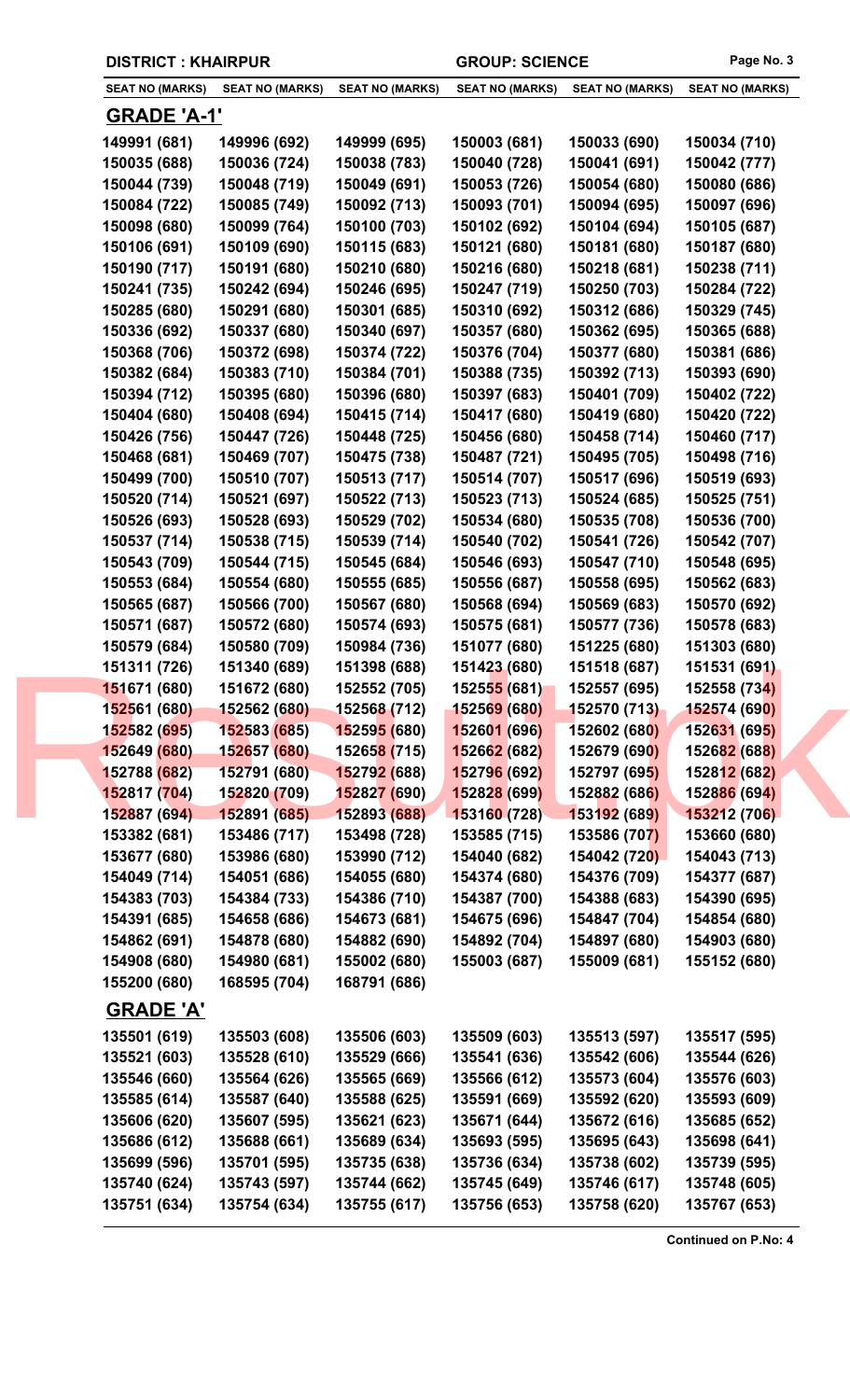| <b>SEAT NO (MARKS)</b> | <b>SEAT NO (MARKS)</b> | <b>SEAT NO (MARKS)</b>      | <b>SEAT NO (MARKS)</b> | <b>SEAT NO (MARKS)</b> | <b>SEAT NO (MARKS)</b> |
|------------------------|------------------------|-----------------------------|------------------------|------------------------|------------------------|
| <u>GRADE 'A'</u>       |                        |                             |                        |                        |                        |
| 135768 (612)           | 135772 (605)           | 135773 (639)                | 135774 (603)           | 135786 (597)           | 135790 (596)           |
| 135795 (603)           | 135821 (598)           | 135830 (637)                | 135831 (656)           | 135839 (595)           | 135842 (612)           |
| 135848 (595)           | 135873 (609)           | 135877 (599)                | 135878 (595)           | 135890 (600)           | 135906 (629)           |
| 135913 (600)           | 135918 (637)           | 135920 (595)                | 135921 (610)           | 135928 (595)           | 135931 (618)           |
| 135948 (606)           | 135954 (632)           | 135957 (610)                | 135992 (670)           | 135995 (622)           | 135996 (654)           |
| 135998 (638)           | 135999 (599)           | 136000 (662)                | 136001 (660)           | 136004 (644)           | 136005 (634)           |
| 136006 (673)           | 136007 (674)           | 136008 (643)                | 136009 (616)           | 136011 (648)           | 136015 (649)           |
| 136017 (666)           | 136021 (638)           | 136022 (601)                | 136023 (627)           | 136034 (672)           | 136036 (659)           |
| 136037 (637)           | 136041 (671)           | 136043 (631)                | 136044 (633)           | 136045 (668)           | 136047 (665)           |
| 136052 (671)           | 136056 (642)           | 136071 (595)                | 136076 (659)           | 136077 (615)           | 136080 (595)           |
| 136083 (640)           | 136084 (595)           | 136092 (627)                | 136101 (635)           | 136105 (628)           | 136106 (600)           |
| 136130 (672)           | 136132 (642)           | 136133 (616)                | 136138 (637)           | 136141 (629)           | 136152 (621)           |
| 136165 (627)           | 136174 (595)           | 136176 (658)                | 136178 (604)           | 136179 (603)           | 136180 (641)           |
| 136181 (599)           | 136183 (605)           | 136184 (631)                | 136189 (651)           | 136191 (627)           | 136192 (595)           |
| 136195 (601)           | 136196 (652)           | 136197 (619)                | 136214 (657)           | 136251 (635)           | 136266 (595)           |
| 136272 (596)           | 136287 (658)           | 136289 (634)                | 136292 (602)           | 136294 (621)           | 136298 (669)           |
| 136299 (654)           | 136303 (637)           | 136311 (619)                | 136312 (637)           | 136314 (669)           | 136341 (657)           |
| 136342 (650)           | 136343 (628)           | 136344 (663)                | 136346 (654)           | 136349 (625)           | 136352 (625)           |
| 136359 (632)           | 136367 (648)           | 136370 (601)                | 136371 (613)           | 136382 (648)           | 136383 (622)           |
| 136385 (596)           | 136386 (629)           | 136389 (613)                | 136391 (604)           | 136424 (612)           | 136429 (624)           |
| 136436 (595)           | 136438 (617)           | 136439 (596)                | 136441 (613)           | 136451 (605)           | 136466 (595)           |
| 136473 (640)           | 136476 (647)           | 136479 (630)                | 136484 (618)           | 136485 (605)           | 136491 (633)           |
| 136507 (606)           | 136508 (628)           | 136541 (617)                | 136546 (643)           | 136552 (595)           | 136554 (621)           |
| 136572 (612)           | 136584 (654)           | 136585 (630)                | 136662 (628)           | 136676 (595)           | 136731 (631)           |
| 136733 (624)           | 136734 (655)           | 136735 (673)                | 136736 (629)           | 136737 (634)           | 136738 (641)           |
| 136740 (630)           | 136741 (595)           | 136742 (661)                | 136743 (628)           | 136744 (607)           | 136745 (633)           |
| 136747 (612)           | 136748 (634)           | 136749 (629)                | 136752 (595)           | 136772 (634)           | 136773 (658)           |
| 136774 (654)           | 136775 (668)           | 136776 (629)                | 136777 (636)           | 136779 (642)           | <b>136780 (642)</b>    |
| 136781 (626)           | 136782 (673)           | 136783 (650)                | 136784 (653)           | 136785 (622)           | 136786 (633)           |
| 136821 (654)           | 136825 (645)           | 13682 <mark>8 (</mark> 624) | 136829 (666)           | 136830 (595)           | 136831 (642)           |
| 136837 (595)           | 136839 (618)           | 136840 (644)                | 136844 (611)           | 136847 (672)           | 136853 (596)           |
| 136857 (596)           | 136860 (625)           | 136861 (602)                | 136864 (615)           | 136869 (625)           | 136875 (645)           |
| 136876 (629)           | 136878 (672)           | 136883 (673)                | 136884 (669)           | 136885 (600)           | 136889 (620)           |
| 136890 (638)           | 136897 (626)           | 136899 (669)                | 136900 (646)           | 136904 (674)           | 136945 (616)           |
| 136956 (629)           | 136958 (603)           | 136959 (634)                | 136966 (606)           | 137030 (627)           | 137114 (598)           |
| 137120 (604)           | 137123 (630)           | 137126 (640)                | 137137 (595)           | 137138 (658)           | 137142 (611)           |
| 137144 (629)           | 137146 (617)           | 137147 (671)                | 137149 (651)           | 137150 (629)           | 137151 (631)           |
| 137157 (600)           | 137167 (621)           | 137172 (596)                | 137206 (666)           | 137207 (619)           | 137208 (614)           |
| 137209 (613)           | 137215 (606)           | 137217 (609)                | 137245 (595)           | 137250 (612)           | 137251 (613)           |
| 137252 (604)           | 137254 (595)           | 137256 (596)                | 137259 (596)           | 137261 (595)           | 137274 (602)           |
| 137278 (655)           | 137300 (621)           | 137302 (595)                | 137304 (598)           | 137306 (595)           | 137308 (599)           |
| 137331 (648)           | 137332 (595)           | 137333 (600)                | 137335 (617)           | 137336 (595)           | 137339 (613)           |
| 137356 (617)           | 137357 (625)           | 137360 (603)                | 137363 (603)           | 137367 (595)           | 137368 (618)           |
| 137373 (601)           | 137376 (634)           | 137378 (618)                | 137379 (626)           | 137381 (632)           | 137385 (596)           |
| 137391 (595)           | 137457 (595)           | 137466 (645)                | 137471 (616)           | 137473 (595)           | 137483 (625)           |
| 137484 (641)           | 137486 (667)           | 137487 (656)                | 137493 (632)           | 137500 (629)           | 137502 (595)           |
| 137508 (667)           | 137531 (658)           | 137532 (644)                | 137534 (672)           | 137535 (667)           | 137537 (641)           |
| 137540 (621)           | 137542 (624)           | 137543 (657)                | 137544 (612)           | 137547 (660)           | 137548 (629)           |
| 137551 (625)           | 137554 (628)           | 137555 (671)                | 137556 (640)           | 137565 (643)           | 137568 (661)           |
| 137573 (673)           | 137576 (671)           | 137577 (669)                | 137592 (664)           | 137595 (659)           | 137596 (664)           |
| 137597 (642)           | 137600 (645)           | 137601 (651)                | 137603 (672)           | 137608 (652)           | 137611 (633)           |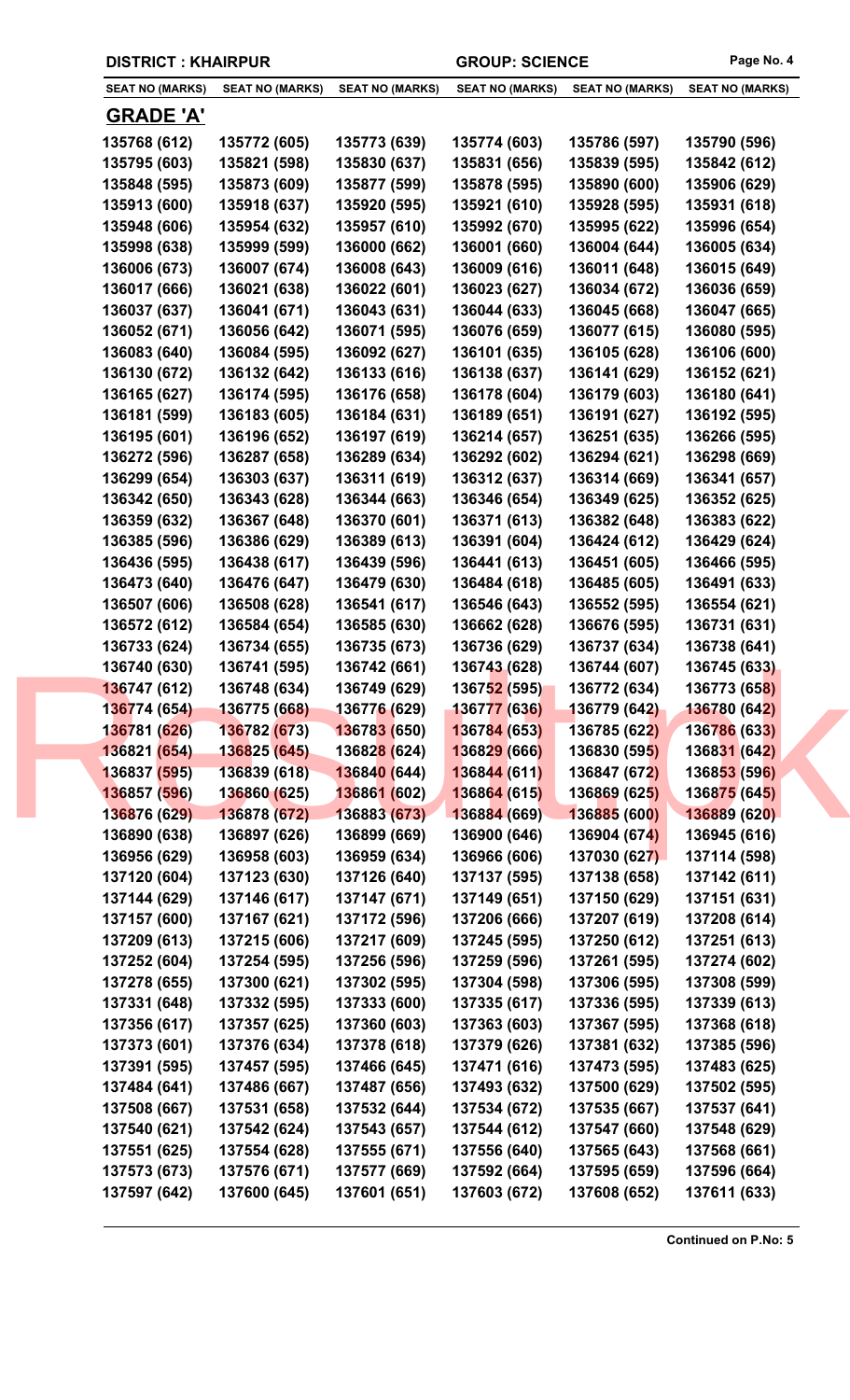| <b>SEAT NO (MARKS)</b> | <b>SEAT NO (MARKS)</b> | <b>SEAT NO (MARKS)</b> | <b>SEAT NO (MARKS)</b> | <b>SEAT NO (MARKS)</b> | <b>SEAT NO (MARKS)</b> |
|------------------------|------------------------|------------------------|------------------------|------------------------|------------------------|
| <u>GRADE 'A'</u>       |                        |                        |                        |                        |                        |
| 137616 (635)           | 137618 (657)           | 137619 (647)           | 137620 (642)           | 137621 (647)           | 137630 (642)           |
| 137631 (660)           | 137633 (640)           | 137639 (626)           | 137661 (634)           | 137662 (607)           | 137663 (595)           |
| 137664 (608)           | 137665 (625)           | 137666 (654)           | 137667 (646)           | 137670 (663)           | 137671 (657)           |
| 137672 (645)           | 137673 (656)           | 137674 (651)           | 137677 (652)           | 137680 (661)           | 137721 (647)           |
| 137751 (659)           | 137752 (672)           | 137754 (655)           | 137755 (604)           | 137757 (618)           | 137771 (595)           |
| 137783 (618)           | 137786 (619)           | 137788 (642)           | 137790 (598)           | 137791 (622)           | 137792 (595)           |
| 137793 (598)           | 137803 (666)           | 137809 (616)           | 137813 (633)           | 137820 (654)           | 137825 (596)           |
| 137826 (673)           | 137827 (649)           | 137829 (617)           | 137834 (603)           | 137837 (663)           | 137849 (614)           |
| 137854 (595)           | 137865 (620)           | 137876 (595)           | 137879 (672)           | 137887 (622)           | 137903 (625)           |
| 137904 (647)           | 137912 (642)           | 137924 (650)           | 137941 (605)           | 137945 (622)           | 137946 (620)           |
| 137954 (643)           | 137955 (640)           | 137956 (618)           | 137957 (595)           | 137958 (600)           | 137959 (654)           |
| 137960 (620)           | 137962 (601)           | 137971 (611)           | 137972 (621)           | 137978 (662)           | 137980 (613)           |
| 137981 (622)           | 137982 (603)           | 137987 (618)           | 137988 (598)           | 137989 (604)           | 138052 (644)           |
| 138057 (625)           | 138060 (652)           | 138062 (614)           | 138063 (663)           | 138065 (669)           | 138066 (663)           |
| 138067 (637)           | 138068 (666)           | 138069 (662)           | 138078 (628)           | 138082 (595)           | 138085 (596)           |
| 138088 (599)           | 138092 (657)           | 138093 (605)           | 138094 (648)           | 138095 (648)           | 138098 (663)           |
| 138100 (633)           | 138101 (635)           | 138102 (650)           | 138103 (639)           | 138104 (674)           | 138105 (615)           |
| 138106 (595)           | 138107 (630)           | 138108 (655)           | 138111 (609)           | 138113 (655)           | 138115 (649)           |
| 138116 (622)           | 138118 (651)           | 138119 (595)           | 138120 (606)           | 138121 (606)           | 138122 (612)           |
| 138124 (618)           | 138126 (667)           | 138129 (625)           | 138130 (647)           | 138190 (617)           | 138192 (595)           |
| 138193 (611)           | 138194 (600)           | 138206 (595)           | 138211 (614)           | 138215 (630)           | 138216 (600)           |
| 138221 (616)           | 138222 (633)           | 138224 (625)           | 138225 (634)           | 138228 (601)           | 138229 (667)           |
| 138240 (659)           | 138245 (595)           | 138246 (616)           | 138248 (614)           | 138251 (622)           | 138252 (613)           |
| 138255 (601)           | 138259 (611)           | 138260 (620)           | 138261 (604)           | 138363 (595)           | 138366 (626)           |
| 138367 (618)           | 138370 (612)           | 138371 (672)           | 138375 (595)           | 138389 (604)           | 138391 (610)           |
| 138399 (620)           | 138400 (614)           | 138406 (595)           | 138432 (635)           | 138433 (629)           | 138434 (638)           |
| 138439 (599)           | 138460 (657)           | 138486 (595)           | 138497 (643)           | 138499 (600)           | 138516 (616)           |
| 138531 (607)           | 138533 (661)           | 138537 (597)           | 138538 (637)           | 138545 (606)           | <b>138553 (596)</b>    |
| 138644 (595)           | 138645 (619)           | 138646 (637)           | 138647 (611)           | 138649 (607)           | 138653 (643)           |
| 138659 (600)           | 138664 (647)           | 138678 (624)           | 138680 (600)           | 138687 (617)           | 138688 (626)           |
| 138690 (649)           | 138691 (610)           | 138693 (627)           | 138701 (633)           | 138704 (595)           | 138705 (600)           |
| 138706 (609)           | 138709 (595)           | 138721 (602)           | 138724 (612)           | 138726 (625)           | 138729 (674)           |
| 138730 (631)           | 138733 (610)           | 138734 (621)           | 138735 (601)           | 138737 (614)           | 138738 (602)           |
| 138746 (600)           | 138749 (626)           | 138754 (595)           | 138762 (595)           | 138764 (595)           | 138767 (671)           |
| 138770 (611)           | 138774 (633)           | 138776 (622)           | 138784 (629)           | 138794 (650)           | 138798 (627)           |
| 138841 (628)           | 138842 (611)           | 138843 (653)           | 138844 (626)           | 138845 (646)           | 138847 (633)           |
| 138850 (620)           | 138851 (600)           | 138854 (612)           | 138855 (609)           | 138856 (595)           | 138860 (626)           |
| 138861 (665)           | 138863 (623)           | 138864 (637)           | 138865 (595)           | 138866 (645)           | 138867 (631)           |
| 138870 (658)           | 138872 (612)           | 138873 (615)           | 138874 (636)           | 138875 (595)           | 138876 (618)           |
| 138877 (615)           | 138891 (661)           | 138892 (615)           | 138894 (595)           | 138909 (595)           | 138920 (597)           |
| 138965 (595)           | 139013 (620)           | 139015 (597)           | 139017 (624)           | 139020 (617)           | 139038 (618)           |
| 139047 (625)           | 139052 (614)           | 139107 (609)           | 139159 (664)           | 139169 (599)           | 139188 (595)           |
| 139191 (625)           | 139220 (601)           | 139229 (646)           | 139232 (634)           | 139238 (603)           | 139240 (640)           |
| 139243 (663)           | 139247 (631)           | 139249 (632)           | 139250 (654)           | 139252 (639)           | 139253 (640)           |
| 139281 (595)           | 139344 (599)           | 139360 (661)           | 139364 (616)           | 139366 (673)           | 139377 (655)           |
| 139396 (601)           | 139406 (633)           | 139409 (595)           | 139412 (660)           | 139427 (601)           | 139428 (644)           |
| 139430 (595)           | 139432 (653)           | 139441 (671)           | 139442 (595)           | 139486 (598)           | 139494 (597)           |
| 139504 (599)           | 139506 (598)           | 139507 (609)           | 139508 (604)           | 139513 (597)           | 139515 (621)           |
| 139521 (602)           | 139522 (603)           | 139529 (612)           | 139530 (625)           | 139533 (628)           | 139541 (631)           |
| 139545 (610)           | 139550 (634)           | 139551 (608)           | 139552 (599)           | 139555 (602)           | 139556 (600)           |
| 139561 (607)           | 139562 (611)           | 139564 (627)           | 139567 (602)           | 139568 (618)           | 139573 (604)           |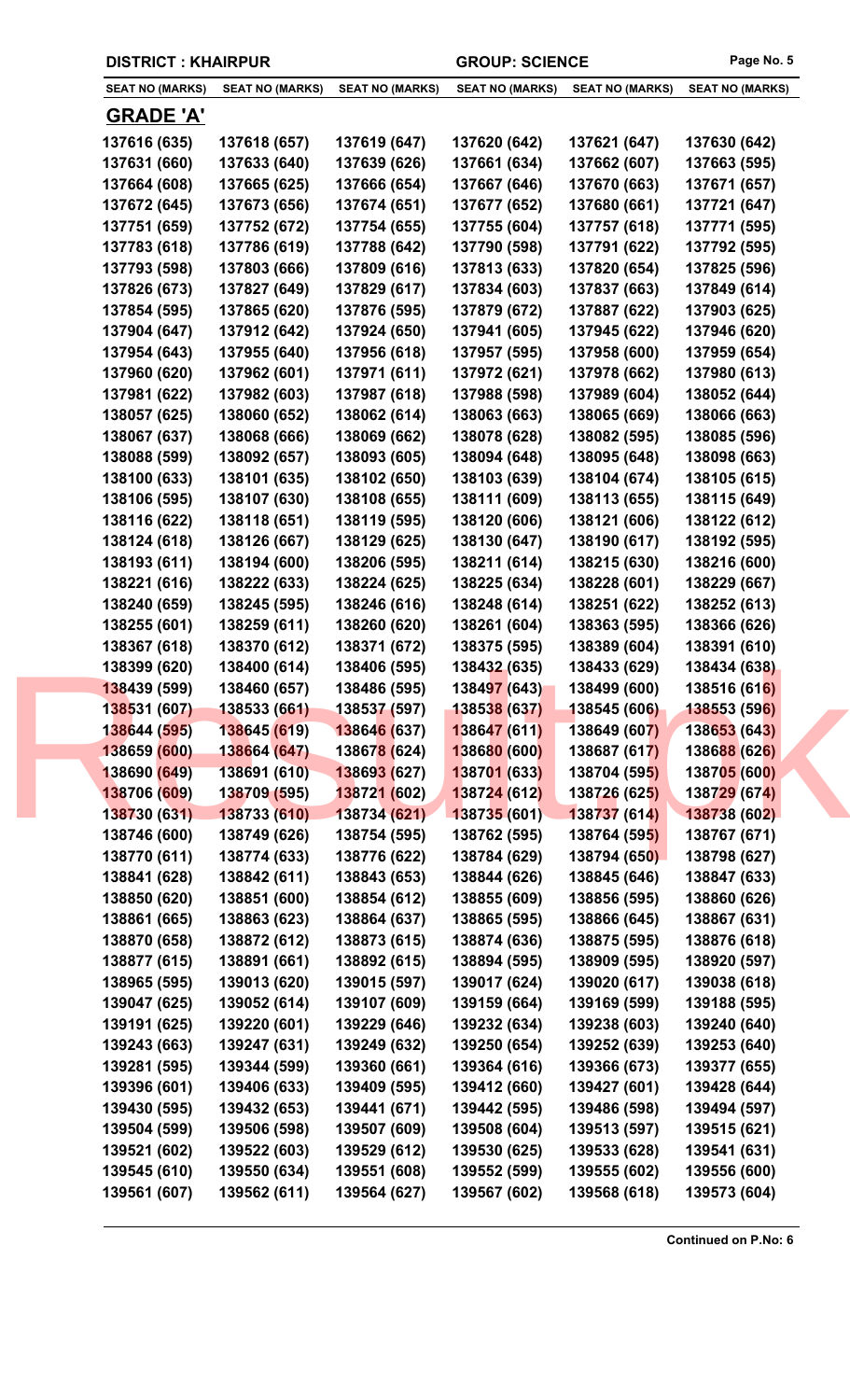| <b>DISTRICT: KHAIRPUR</b> |  |
|---------------------------|--|
|---------------------------|--|

| <b>SEAT NO (MARKS)</b> | <b>SEAT NO (MARKS)</b> | <b>SEAT NO (MARKS)</b>      | <b>SEAT NO (MARKS)</b> | <b>SEAT NO (MARKS)</b> | <b>SEAT NO (MARKS)</b> |
|------------------------|------------------------|-----------------------------|------------------------|------------------------|------------------------|
| <b>GRADE 'A'</b>       |                        |                             |                        |                        |                        |
| 139576 (627)           | 139580 (647)           | 139582 (599)                | 139583 (615)           | 139585 (597)           | 139666 (595)           |
| 139668 (596)           | 139685 (627)           | 139706 (616)                | 139707 (607)           | 139801 (647)           | 139802 (616)           |
| 139803 (595)           | 139804 (669)           | 139806 (667)                | 139808 (638)           | 139809 (647)           | 139811 (637)           |
| 139813 (640)           | 139814 (627)           | 139815 (660)                | 139819 (632)           | 139821 (674)           | 139824 (667)           |
| 139825 (626)           | 139826 (643)           | 139827 (623)                | 139829 (632)           | 139830 (620)           | 139831 (595)           |
|                        | 139838 (598)           |                             |                        |                        |                        |
| 139833 (605)           |                        | 139840 (631)                | 139841 (595)           | 139858 (610)           | 139859 (629)           |
| 139952 (595)           | 139958 (605)           | 139961 (664)                | 139965 (653)           | 139966 (624)           | 139977 (638)           |
| 139982 (606)           | 140011 (607)           | 140014 (595)                | 140018 (595)           | 140030 (616)           | 140063 (657)           |
| 140064 (663)           | 140069 (668)           | 140075 (659)                | 140077 (633)           | 140081 (668)           | 140084 (626)           |
| 140107 (617)           | 140121 (626)           | 140124 (609)                | 140125 (645)           | 140126 (638)           | 140127 (600)           |
| 140130 (621)           | 140133 (607)           | 140134 (658)                | 140135 (646)           | 140137 (656)           | 140139 (635)           |
| 140140 (652)           | 140141 (627)           | 140142 (642)                | 140143 (655)           | 140144 (647)           | 140145 (669)           |
| 140146 (647)           | 140148 (624)           | 140150 (648)                | 140152 (635)           | 140153 (605)           | 140154 (674)           |
| 140156 (639)           | 140157 (664)           | 140159 (622)                | 140160 (633)           | 140183 (624)           | 140185 (606)           |
| 140186 (609)           | 140189 (605)           | 140190 (661)                | 140191 (656)           | 140194 (625)           | 140198 (597)           |
| 140200 (595)           | 140201 (598)           | 140202 (644)                | 140203 (664)           | 140204 (635)           | 140210 (595)           |
| 140211 (639)           | 140214 (626)           | 140217 (595)                | 140218 (622)           | 140230 (658)           | 140232 (635)           |
| 140233 (644)           | 140235 (644)           | 140237 (645)                | 140238 (652)           | 140239 (646)           | 140242 (671)           |
| 140243 (646)           | 140246 (629)           | 140250 (610)                | 140251 (673)           | 140253 (652)           | 140301 (613)           |
| 140307 (633)           | 140333 (660)           | 140337 (643)                | 140340 (637)           | 140341 (595)           | 140344 (637)           |
| 140346 (637)           | 140352 (639)           | 140354 (674)                | 140356 (623)           | 140362 (632)           | 140363 (629)           |
| 140364 (626)           | 140365 (622)           | 140366 (596)                | 140367 (624)           | 140368 (650)           | 140373 (634)           |
| 140379 (616)           | 140382 (634)           | 140383 (626)                | 140386 (607)           | 140390 (611)           | 140392 (622)           |
| 140393 (609)           | 140396 (621)           | 140397 (625)                | 140399 (595)           | 140400 (597)           | 140403 (672)           |
| 140404 (618)           | 140408 (619)           | 140411 (640)                | 140413 (666)           | 140414 (628)           | 140415 (614)           |
| 140417 (670)           | 140418 (624)           | 140423 (639)                | 140424 (613)           | 140426 (670)           | 140427 (606)           |
| 140430 (659)           | 140431 (674)           | 140432 (666)                | 140433 (624)           | 140434 (607)           | 140435 (640)           |
| 140436 (651)           | 140437 (633)           | 140439 (673)                | 140440 (647)           | 140441 (608)           | 140443 (636)           |
| 140446 (653)           | 140447 (662)           | 140448 (651)                | 140449 (621)           | 140451 (674)           | 140452 (653)           |
| 140482 (601)           | 140485 (627)           | 14048 <mark>8 (</mark> 617) | 140492 (629)           | 140499 (648)           | 140500 (649)           |
| 140501 (612)           | 140502 (653)           | 140503 (661)                | 140507 (664)           | 140511 (669)           | 140512 (636)           |
| 140514 (642)           | 140515 (668)           | 140516 (644)                | 140521 (651)           | 140555 (635)           | 140560 (669)           |
| 140561 (652)           | 140563 (651)           | 140564 (612)                | 140565 (603)           | 140567 (662)           | 140568 (645)           |
| 140587 (595)           | 140590 (625)           | 140596 (600)                | 140597 (671)           | 140599 (635)           | 140601 (665)           |
| 140603 (652)           | 140622 (627)           | 140623 (614)                | 140642 (611)           | 140644 (642)           | 140649 (626)           |
| 140650 (636)           | 140653 (633)           | 140654 (660)                | 140658 (613)           | 140659 (644)           | 140660 (637)           |
| 140661 (601)           | 140664 (639)           | 140665 (642)                | 140672 (595)           | 140691 (595)           | 140698 (620)           |
| 140700 (595)           | 140704 (598)           | 140708 (600)                | 140714 (605)           | 140723 (595)           | 140728 (650)           |
| 140730 (611)           | 140736 (599)           | 140737 (647)                | 140739 (637)           | 140740 (604)           | 140742 (616)           |
| 140743 (619)           | 140745 (659)           | 140746 (635)                | 140747 (628)           | 140750 (671)           | 140751 (626)           |
| 140752 (597)           | 140753 (651)           | 140759 (674)                | 140764 (647)           | 140765 (650)           | 140766 (666)           |
| 140767 (665)           | 140770 (657)           | 140771 (631)                | 140777 (638)           | 140779 (653)           | 140803 (661)           |
| 140805 (628)           | 140806 (653)           | 140807 (653)                | 140808 (655)           | 140810 (657)           | 140834 (627)           |
| 140836 (648)           | 140837 (627)           | 140844 (623)                | 140845 (623)           | 140846 (670)           | 140869 (611)           |
| 140870 (644)           | 140871 (642)           | 140872 (620)                | 140874 (635)           | 140892 (657)           | 140894 (660)           |
| 140895 (659)           | 140896 (610)           | 140897 (598)                | 140898 (665)           | 140900 (634)           | 140902 (656)           |
| 140904 (649)           | 140905 (651)           | 140906 (620)                | 140907 (646)           | 140908 (658)           | 140911 (637)           |
| 140935 (660)           | 140940 (673)           | 140961 (633)                | 140963 (668)           | 140964 (639)           | 140965 (595)           |
| 140966 (633)           | 140967 (657)           | 140968 (611)                | 140970 (614)           | 140971 (607)           | 140973 (667)           |
| 140974 (670)           | 140975 (669)           | 140976 (642)                | 140977 (610)           | 140979 (663)           | 140982 (631)           |
| 140984 (646)           | 140986 (631)           | 140987 (635)                | 140989 (671)           | 140990 (674)           | 140992 (628)           |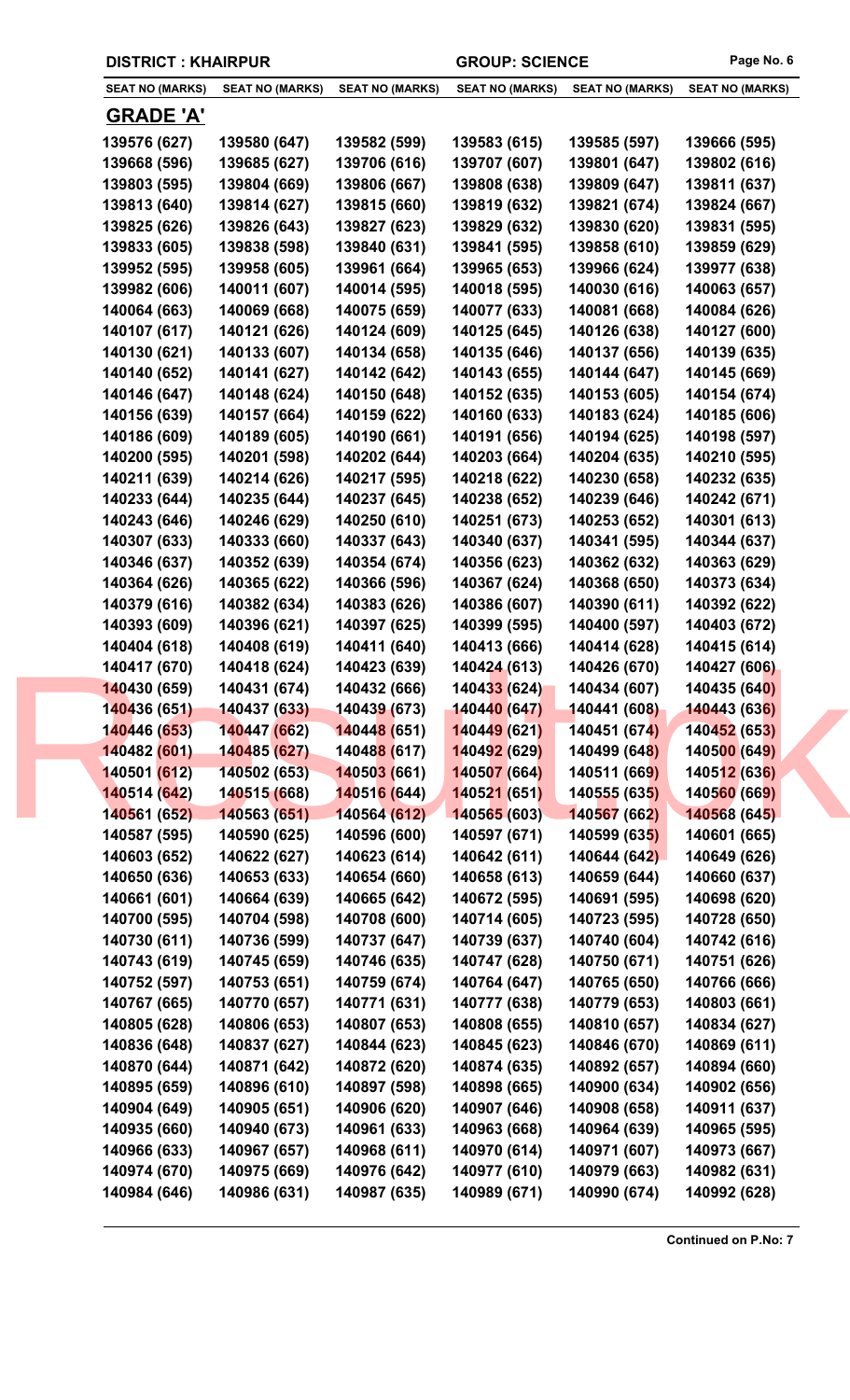| <b>SEAT NO (MARKS)</b> | <b>SEAT NO (MARKS)</b> | <b>SEAT NO (MARKS)</b>           | <b>SEAT NO (MARKS)</b> | <b>SEAT NO (MARKS)</b> | <b>SEAT NO (MARKS)</b> |
|------------------------|------------------------|----------------------------------|------------------------|------------------------|------------------------|
| <b>GRADE 'A'</b>       |                        |                                  |                        |                        |                        |
| 140995 (595)           | 140996 (638)           | 140997 (610)                     | 140998 (641)           | 141001 (625)           | 141003 (658)           |
| 141004 (625)           | 141005 (637)           | 141007 (625)                     | 141008 (651)           | 141009 (620)           | 141012 (624)           |
| 141013 (667)           | 141014 (618)           | 141015 (603)                     | 141018 (626)           | 141020 (614)           | 141022 (637)           |
| 141027 (604)           | 141032 (595)           | 141033 (595)                     | 141035 (599)           | 141036 (631)           | 141040 (623)           |
| 141047 (595)           | 141090 (611)           | 141100 (632)                     | 141150 (613)           | 141158 (595)           | 141186 (661)           |
| 141211 (600)           | 141251 (614)           | 141255 (665)                     | 141261 (610)           | 141271 (595)           | 141274 (627)           |
| 141353 (611)           | 141357 (612)           | 141358 (595)                     | 141360 (595)           | 141361 (641)           | 141362 (600)           |
| 141363 (648)           | 141365 (625)           | 141366 (673)                     | 141368 (601)           | 141369 (650)           | 141370 (622)           |
| 141371 (657)           | 141372 (673)           | 141584 (599)                     | 141634 (619)           | 141641 (595)           | 141644 (595)           |
| 141676 (620)           | 141678 (609)           | 141680 (613)                     | 141682 (665)           | 141683 (629)           | 141684 (668)           |
| 141687 (619)           | 141688 (652)           | 141689 (674)                     | 141690 (612)           | 141713 (600)           | 141738 (607)           |
| 141750 (619)           | 141751 (609)           | 141754 (595)                     | 141756 (636)           | 141772 (624)           | 141818 (605)           |
| 141827 (605)           | 141831 (595)           | 141832 (595)                     | 141833 (597)           | 141839 (595)           | 141844 (620)           |
| 141892 (606)           | 141893 (637)           | 141895 (599)                     | 141896 (610)           | 141903 (647)           | 141904 (632)           |
| 141909 (595)           | 141913 (619)           | 141925 (664)                     | 141926 (638)           | 141928 (633)           | 141929 (618)           |
| 141939 (595)           | 141952 (607)           | 141954 (613)                     | 141959 (610)           | 141967 (595)           | 141973 (595)           |
| 141974 (617)           | 141975 (633)           | 141976 (632)                     | 141977 (653)           | 141983 (609)           | 141993 (603)           |
| 142005 (595)           | 142009 (628)           | 142018 (632)                     | 142020 (603)           | 142025 (627)           | 142026 (618)           |
| 142030 (631)           | 142034 (609)           | 142036 (633)                     | 142042 (597)           | 142045 (603)           | 142051 (657)           |
| 142054 (617)           | 142056 (621)           | 142061 (621)                     | 142066 (627)           | 142069 (595)           | 142072 (595)           |
| 142077 (616)           | 142088 (599)           | 142092 (595)                     | 142094 (646)           | 142095 (664)           | 142098 (595)           |
| 142099 (613)           | 142100 (604)           | 142102 (655)                     | 142103 (621)           | 142105 (637)           | 142107 (615)           |
| 142109 (603)           | 142111 (611)           | 142123 (595)                     | 142125 (615)           | 142126 (604)           | 142142 (646)           |
| 142143 (600)           | 142146 (649)           | 142149 (636)                     | 142155 (595)           | 142160 (613)           | 142166 (596)           |
| 142168 (595)           | 142173 (602)           | 142184 (648)                     | 142187 (595)           | 142261 (618)           | 142270 (618)           |
| 142294 (599)           | 142305 (604)           | 142307 (614)                     | 142311 (632)           | 142313 (598)           | 142315 (604)           |
| 142335 (606)           | 142337 (635)           | 142338 (597)                     | 142340 (627)           | 142343 (642)           | 142345 (614)           |
| 142353 (601)           | 142355 (661)           | 142356 (672)                     | 142364 (633)           | 142415 (600)           | 142423 (601)           |
| 142430 (660)           | 142435 (610)           | 142451 (665)                     | 142452 (595)           | 142456 (628)           | 142458 (595)           |
| 142460 (595)           | 142474 (619)           | 14248 <mark>3 (</mark> 595)      | 142484 (634)           | 142493 (661)           | 142504 (623)           |
| 142514 (608)           | 142515(616)            | <b>14252<mark>3</mark></b> (666) | 142533 (629)           | 142534 (617)           | 142549 (604)           |
| 142555 (608)           | 142567 (610)           | 142574 (613)                     | 142578 (639)           | 142583 (602)           | 142584 (595)           |
| 142586 (602)           | 142588 (653)           | 142589 (607)                     | 142591 (629)           | 142723 (599)           | 142736 (615)           |
| 142737 (608)           | 142741 (608)           | 142743 (640)                     | 142744 (635)           | 142746 (626)           | 142753 (661)           |
| 142772 (640)           | 142773 (655)           | 142774 (656)                     | 142775 (616)           | 142776 (622)           | 142777 (668)           |
| 142778 (638)           | 142779 (666)           | 142780 (603)                     | 142781 (634)           | 142782 (619)           | 142783 (649)           |
| 142790 (626)           | 142791 (673)           | 142811 (596)                     | 142813 (615)           | 142814 (637)           | 142822 (629)           |
| 142823 (618)           | 142824 (617)           | 142825 (607)                     | 142826 (654)           | 142827 (658)           | 142882 (672)           |
| 142883 (645)           | 142885 (665)           | 142887 (605)                     | 142889 (646)           | 142890 (660)           | 142891 (623)           |
| 142892 (636)           | 142895 (672)           | 142898 (656)                     | 142900 (662)           | 142904 (659)           | 142905 (654)           |
| 142906 (627)           | 142907 (642)           | 142908 (651)                     | 142909 (648)           | 142910 (633)           | 142913 (670)           |
| 142914 (673)           | 142915 (665)           | 142917 (660)                     | 142918 (595)           | 142920 (649)           | 142921 (662)           |
| 142922 (658)           | 142924 (652)           | 142925 (601)                     | 142927 (661)           | 142934 (672)           | 142941 (672)           |
| 142946 (673)           | 142948 (624)           | 142980 (629)                     | 142981 (622)           | 142984 (598)           | 142988 (619)           |
| 142989 (649)           | 142993 (654)           | 143002 (607)                     | 143003 (606)           | 143016 (596)           | 143022 (603)           |
| 143024 (608)           | 143033 (595)           | 143037 (617)                     | 143038 (625)           | 143041 (605)           | 143046 (600)           |
| 143050 (620)           | 143051 (617)           | 143052 (595)                     | 143072 (619)           | 143086 (616)           | 143087 (637)           |
| 143088 (602)           | 143089 (602)           | 143105 (595)                     | 143106 (652)           | 143111 (658)           | 143113 (649)           |
| 143115 (623)           | 143116 (596)           | 143118 (610)                     | 143121 (657)           | 143124 (666)           | 143125 (613)           |
| 143126 (639)           | 143127 (627)           | 143130 (617)                     | 143131 (623)           | 143132 (658)           | 143134 (618)           |
| 143181 (595)           | 143217 (604)           | 143233 (595)                     | 143242 (595)           | 143259 (604)           | 143277 (651)           |

**DISTRICT : KHAIRPUR GROUP: SCIENCE Page No. 7**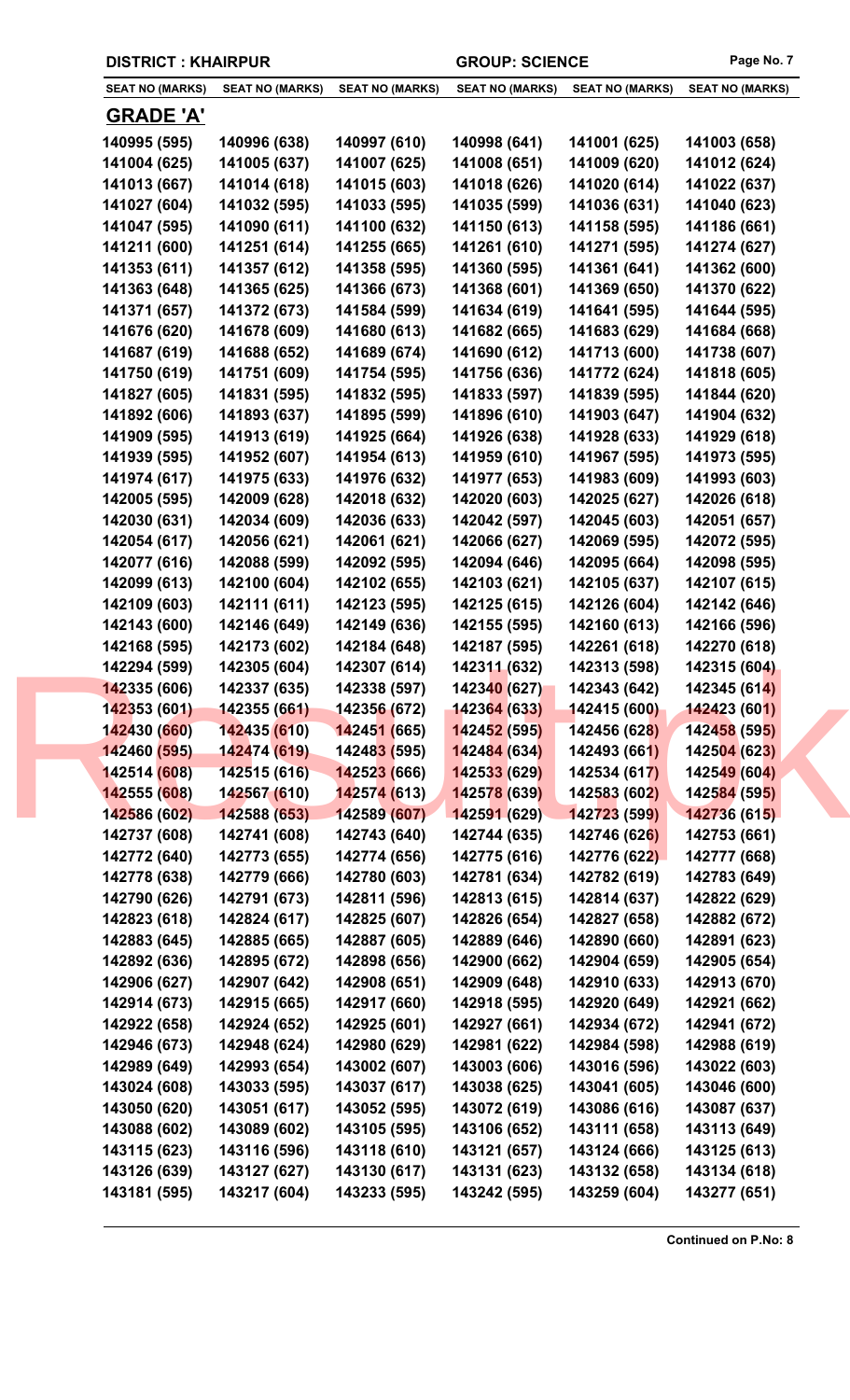|  | <b>DISTRICT: KHAIRPUR</b> |
|--|---------------------------|
|--|---------------------------|

| <b>SEAT NO (MARKS)</b> | <b>SEAT NO (MARKS)</b> | <b>SEAT NO (MARKS)</b>      | <b>SEAT NO (MARKS)</b> | <b>SEAT NO (MARKS)</b> | <b>SEAT NO (MARKS)</b> |
|------------------------|------------------------|-----------------------------|------------------------|------------------------|------------------------|
| <b>GRADE 'A'</b>       |                        |                             |                        |                        |                        |
| 143281 (648)           | 143287 (639)           | 143290 (634)                | 143358 (599)           | 143373 (603)           | 143381 (620)           |
| 143384 (632)           | 143392 (595)           | 143397 (608)                | 143399 (657)           | 143412 (638)           | 143430 (598)           |
| 143434 (600)           | 143438 (659)           | 143506 (641)                | 143530 (632)           | 143534 (642)           | 143540 (618)           |
| 143573 (627)           | 143575 (607)           | 143576 (629)                | 143579 (595)           | 143582 (614)           | 143583 (660)           |
| 143584 (650)           | 143586 (627)           | 143587 (609)                | 143592 (649)           | 143594 (619)           | 143595 (654)           |
| 143597 (674)           | 143598 (664)           | 143605 (633)                | 143607 (628)           | 143609 (595)           | 143610 (660)           |
| 143611 (651)           | 143612 (645)           | 143613 (646)                | 143616 (651)           | 143618 (664)           | 143620 (604)           |
| 143623 (635)           | 143624 (668)           | 143625 (614)                | 143628 (649)           | 143629 (596)           | 143724 (595)           |
| 143730 (596)           | 143734 (608)           | 143738 (595)                | 143744 (614)           | 143821 (655)           | 143826 (595)           |
| 143831 (602)           | 143832 (602)           | 143834 (596)                | 143836 (630)           | 143837 (669)           | 143838 (601)           |
| 143839 (638)           | 143846 (617)           | 143851 (624)                | 143853 (625)           | 143949 (595)           | 143971 (596)           |
| 143972 (617)           | 143977 (614)           | 143978 (643)                | 143990 (672)           | 143997 (610)           | 144011 (637)           |
| 144014 (671)           | 144023 (596)           | 144032 (620)                | 144036 (608)           | 144047 (611)           | 144048 (596)           |
| 144058 (643)           | 144063 (599)           | 144069 (614)                | 144117 (617)           | 144121 (622)           | 144124 (595)           |
| 144128 (601)           | 144129 (627)           | 144141 (606)                | 144144 (615)           | 144147 (645)           | 144149 (596)           |
| 144152 (606)           | 144156 (623)           | 144158 (596)                | 144211 (606)           | 144221 (633)           | 144233 (599)           |
| 144240 (607)           | 144251 (617)           | 144254 (597)                | 144258 (595)           | 144303 (673)           | 144304 (655)           |
| 144305 (655)           | 144308 (661)           | 144309 (647)                | 144311 (670)           | 144312 (631)           | 144317 (645)           |
| 144321 (606)           | 144324 (665)           | 144325 (602)                | 144326 (629)           | 144327 (637)           | 144328 (634)           |
| 144329 (669)           | 144330 (634)           | 144331 (671)                | 144333 (672)           | 144335 (658)           | 144336 (612)           |
| 144337 (617)           | 144339 (613)           | 144343 (660)                | 144345 (673)           | 144346 (664)           | 144371 (610)           |
| 144374 (655)           | 144377 (667)           | 144380 (674)                | 144382 (667)           | 144383 (637)           | 144390 (662)           |
| 144411 (672)           | 144412 (656)           | 144413 (612)                | 144414 (634)           | 144416 (674)           | 144441 (646)           |
| 144445 (648)           | 144461 (644)           | 144463 (632)                | 144464 (642)           | 144466 (621)           | 144469 (632)           |
| 144470 (640)           | 144471 (602)           | 144472 (649)                | 144475 (612)           | 144478 (619)           | 144480 (658)           |
| 144481 (595)           | 144482 (612)           | 144487 (623)                | 144488 (646)           | 144489 (599)           | 144490 (648)           |
| 144491 (621)           | 144492 (619)           | 144493 (666)                | 144496 (595)           | 144499 (622)           | 144502 (645)           |
| 144504 (627)           | 144507 (616)           | 144508 (649)                | 144509 (659)           | 144513 (627)           | 144514 (600)           |
| 144515 (616)           | 144517 (603)           | 144518 (662)                | 144520 (626)           | 144524 (598)           | 144526 (631)           |
| 144527 (662)           | 144581 (657)           | 14458 <mark>6 (</mark> 626) | 144652 (595)           | 144660 (601)           | 144662 (606)           |
| 144663 (598)           | 144666 (617)           | 144667 (602)                | 144669 (595)           | 144672 (595)           | 144675 (656)           |
| 144676 (611)           | 144734 (649)           | 144735 (600)                | 144738 (623)           | 144740 (617)           | 144742 (604)           |
| 144744 (626)           | 144751 (637)           | 144798 (619)                | 144802 (629)           | 144803 (603)           | 144812 (656)           |
| 144823 (610)           | 144825 (610)           | 144826 (643)                | 144831 (595)           | 144832 (619)           | 144833 (645)           |
| 144841 (595)           | 144846 (595)           | 144862 (625)                | 144863 (601)           | 144873 (600)           | 144886 (658)           |
| 144889 (652)           | 144891 (638)           | 144895 (596)                | 144896 (659)           | 144897 (674)           | 144899 (628)           |
| 144900 (595)           | 144911 (602)           | 144981 (628)                | 144982 (629)           | 144991 (660)           | 144993 (622)           |
| 144995 (645)           | 144996 (648)           | 145003 (604)                | 145007 (618)           | 145009 (636)           | 145010 (595)           |
| 145013 (626)           | 145015 (595)           | 145085 (599)                | 145086 (599)           | 145087 (628)           | 145088 (597)           |
| 145090 (598)           | 145092 (624)           | 145093 (595)                | 145095 (595)           | 145096 (595)           | 145097 (666)           |
| 145099 (619)           | 145100 (641)           | 145101 (657)                | 145102 (654)           | 145152 (613)           | 145163 (638)           |
| 145171 (630)           | 145176 (621)           | 145182 (631)                | 145183 (669)           | 145190 (644)           | 145191 (620)           |
| 145192 (608)           | 145193 (660)           | 145198 (615)                | 145201 (601)           | 145208 (595)           | 145209 (659)           |
| 145210 (652)           | 145214 (645)           | 145215 (619)                | 145216 (616)           | 145219 (639)           | 145221 (620)           |
| 145222 (631)           | 145223 (596)           | 145234 (663)                | 145236 (620)           | 145237 (671)           | 145239 (631)           |
| 145241 (616)           | 145242 (658)           | 145243 (639)                | 145244 (638)           | 145245 (631)           | 145246 (635)           |
| 145247 (605)           | 145248 (631)           | 145256 (616)                | 145260 (669)           | 145312 (650)           | 145319 (609)           |
| 145324 (639)           | 145325 (614)           | 145328 (605)                | 145329 (619)           | 145333 (621)           | 145343 (627)           |
| 145347 (601)           | 145352 (610)           | 145353 (597)                | 145403 (613)           | 145407 (606)           | 145410 (639)           |
| 145411 (630)           | 145415 (595)           | 145418 (607)                | 145419 (648)           | 145423 (634)           | 145425 (628)           |
|                        |                        |                             |                        |                        |                        |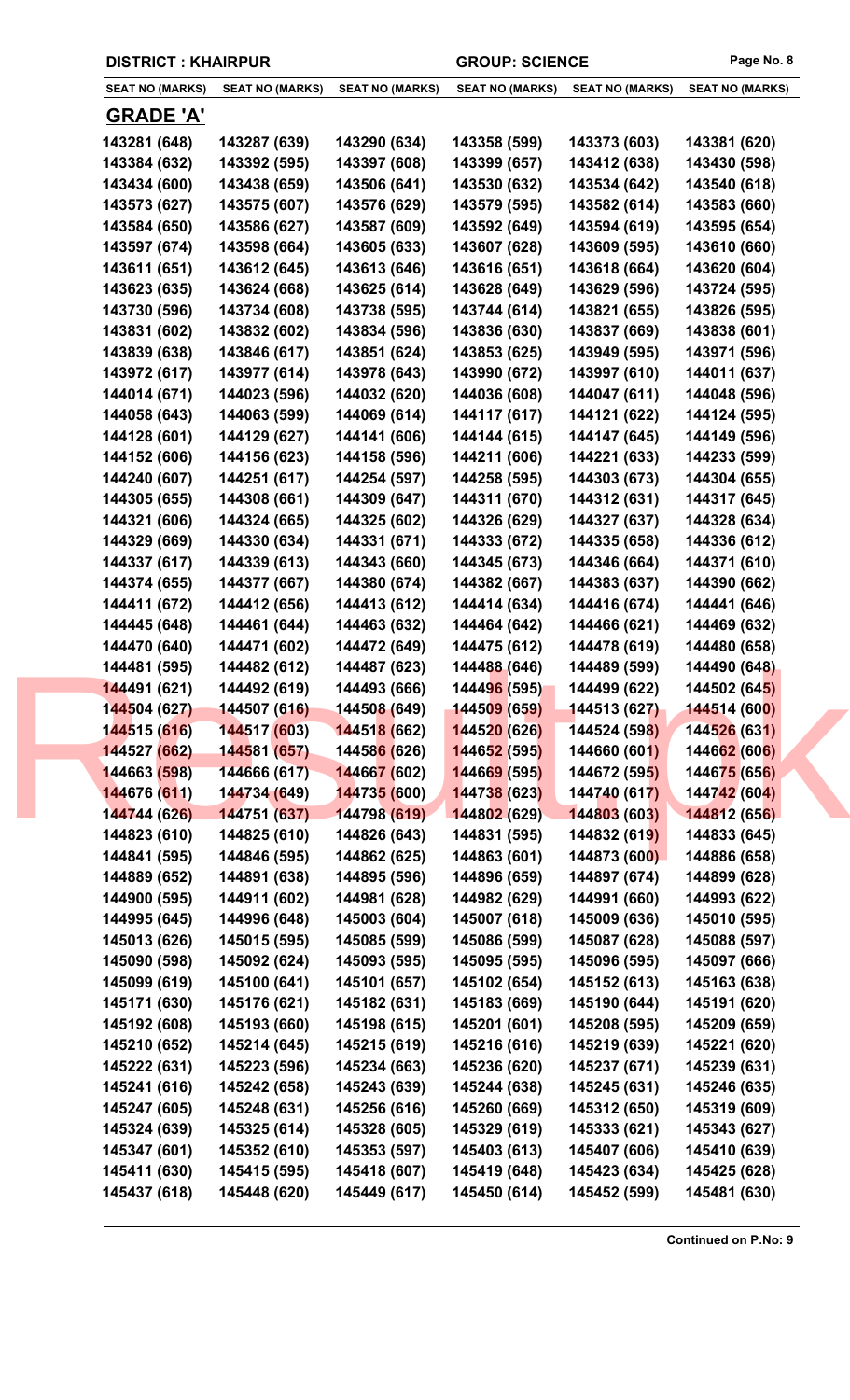|  | <b>DISTRICT: KHAIRPUR</b> |
|--|---------------------------|
|--|---------------------------|

| <b>SEAT NO (MARKS)</b> | <b>SEAT NO (MARKS)</b> | <b>SEAT NO (MARKS)</b>      | <b>SEAT NO (MARKS)</b> | <b>SEAT NO (MARKS)</b> | <b>SEAT NO (MARKS)</b> |
|------------------------|------------------------|-----------------------------|------------------------|------------------------|------------------------|
| <u>GRADE 'A'</u>       |                        |                             |                        |                        |                        |
| 145483 (601)           | 145490 (596)           | 145491 (608)                | 145494 (614)           | 145496 (595)           | 145497 (632)           |
| 145504 (597)           | 145510 (598)           | 145517 (640)                | 145686 (615)           | 145690 (642)           | 145698 (636)           |
| 145716 (607)           | 145739 (595)           | 145812 (662)                | 145813 (622)           | 145817 (611)           | 145822 (667)           |
| 145823 (606)           | 145826 (612)           | 145835 (595)                | 145842 (595)           | 145844 (634)           | 145850 (655)           |
| 145855 (606)           | 145858 (640)           | 145859 (672)                | 145862 (604)           | 145863 (664)           | 145864 (649)           |
| 145865 (616)           | 145869 (669)           | 145870 (633)                | 145883 (604)           | 145884 (600)           | 145885 (602)           |
| 145886 (627)           | 145890 (595)           | 145905 (599)                | 145908 (648)           | 145909 (595)           | 145915 (609)           |
| 145918 (672)           | 145919 (660)           | 145921 (669)                | 145922 (631)           | 145926 (640)           | 145927 (647)           |
| 145928 (615)           | 145929 (631)           | 145993 (600)                | 145994 (624)           | 145998 (659)           | 146001 (595)           |
| 146005 (606)           | 146007 (616)           | 146012 (609)                | 146026 (599)           | 146028 (610)           | 146037 (617)           |
| 146042 (596)           | 146064 (596)           | 146151 (628)                | 146154 (624)           | 146155 (612)           | 146156 (612)           |
| 146157 (630)           | 146158 (646)           | 146159 (669)                | 146160 (667)           | 146162 (623)           | 146163 (636)           |
| 146164 (624)           | 146165 (666)           | 146167 (621)                | 146168 (607)           | 146201 (595)           | 146206 (595)           |
| 146210 (595)           | 146220 (595)           | 146221 (631)                | 146222 (599)           | 146224 (613)           | 146228 (604)           |
| 146235 (606)           | 146237 (595)           | 146302 (615)                | 146308 (595)           | 146317 (632)           | 146320 (625)           |
| 146326 (595)           | 146338 (596)           | 146355 (610)                | 146358 (598)           | 146374 (595)           | 146399 (614)           |
| 146406 (595)           | 146407 (629)           | 146414 (649)                | 146415 (649)           | 146416 (670)           | 146417 (595)           |
| 146418 (595)           | 146419 (644)           | 146432 (607)                | 146437 (606)           | 146448 (597)           | 146449 (637)           |
| 146451 (595)           | 146454 (652)           | 146467 (605)                | 146469 (600)           | 146487 (646)           | 146489 (655)           |
| 146490 (615)           | 146492 (619)           | 146500 (614)                | 146507 (609)           | 146514 (633)           | 146527 (612)           |
| 146606 (601)           | 146608 (606)           | 146615 (595)                | 146626 (618)           | 146627 (595)           | 146638 (647)           |
| 146675 (595)           | 146684 (595)           | 146699 (640)                | 146702 (642)           | 148002 (602)           | 148018 (598)           |
| 148019 (643)           | 148024 (640)           | 148110 (595)                | 148111 (596)           | 148113 (663)           | 148114 (595)           |
| 148150 (609)           | 148183 (602)           | 148184 (645)                | 148187 (609)           | 148188 (632)           | 148189 (612)           |
| 148192 (606)           | 148195 (642)           | 148196 (664)                | 148199 (612)           | 148200 (656)           | 148201 (626)           |
| 148202 (640)           | 148205 (644)           | 148222 (625)                | 148224 (595)           | 148230 (605)           | 148239 (595)           |
| 148241 (628)           | 148251 (654)           | 148252 (673)                | 148253 (630)           | 148254 (634)           | 148255 (666)           |
| 148257 (644)           | 148258 (608)           | 148260 (627)                | 148261 (638)           | 148262 (607)           | <b>148263 (595)</b>    |
| 148264 (636)           | 148265 (664)           | 148268 (656)                | 148271 (645)           | 148272 (625)           | 148302 (601)           |
| 148309 (601)           | 148313 (595)           | 14836 <mark>6 (</mark> 599) | 148390 (623)           | 148391 (603)           | 148399 (595)           |
| 148406 (617)           | 148410(601)            | 148411 (601)                | 148419 (595)           | 148420 (607)           | 148466 (596)           |
| 148568 (595)           | 148571 (602)           | 148578 (640)                | 148580 (595)           | 148587 (613)           | 148608 (616)           |
| 148622 (607)           | 148632 (595)           | 148633 (622)                | 148641 (626)           | 148710 (595)           | 148731 (595)           |
| 148733 (636)           | 148739 (652)           | 148744 (625)                | 148754 (645)           | 148762 (633)           | 148770 (595)           |
| 148775 (657)           | 148778 (605)           | 148780 (595)                | 148791 (619)           | 148794 (658)           | 148795 (629)           |
| 148796 (648)           | 148821 (649)           | 148822 (667)                | 148823 (670)           | 148824 (620)           | 148827 (673)           |
| 148829 (597)           | 148832 (607)           | 148833 (673)                | 148834 (633)           | 148836 (620)           | 148871 (621)           |
| 148872 (624)           | 148875 (648)           | 148876 (601)                | 148877 (664)           | 148878 (658)           | 148879 (595)           |
| 148880 (603)           | 148881 (624)           | 148884 (606)                | 148885 (604)           | 148888 (613)           | 148889 (596)           |
| 148890 (631)           | 148891 (655)           | 148892 (662)                | 148893 (601)           | 148894 (660)           | 148895 (615)           |
| 148896 (654)           | 148897 (623)           | 148899 (627)                | 148900 (635)           | 148901 (653)           | 148902 (647)           |
| 148903 (663)           | 148904 (645)           | 148905 (665)                | 148906 (654)           | 148907 (636)           | 148908 (617)           |
| 148910 (598)           | 148911 (638)           | 148912 (619)                | 148913 (645)           | 148914 (618)           | 148915 (628)           |
| 148916 (672)           | 148917 (622)           | 148918 (645)                | 148919 (659)           | 148920 (609)           | 148922 (628)           |
| 148962 (667)           | 148972 (622)           | 148973 (610)                | 148974 (595)           | 148976 (637)           | 148977 (625)           |
| 148979 (595)           | 148981 (610)           | 148982 (640)                | 148983 (621)           | 148984 (670)           | 148985 (596)           |
| 148987 (616)           | 148988 (670)           | 148989 (662)                | 148990 (667)           | 148991 (595)           | 148992 (645)           |
| 148993 (630)           | 148994 (595)           | 148998 (621)                | 149000 (628)           | 149002 (662)           | 149005 (610)           |
| 149009 (634)           | 149011 (658)           | 149012 (674)                | 149015 (598)           | 149017 (660)           | 149024 (649)           |
| 149061 (595)           | 149096 (602)           | 149129 (595)                | 149143 (649)           | 149146 (632)           | 149148 (605)           |
| 149149 (614)           | 149151 (598)           | 149155 (612)                | 149156 (624)           | 149162 (637)           | 149194 (620)           |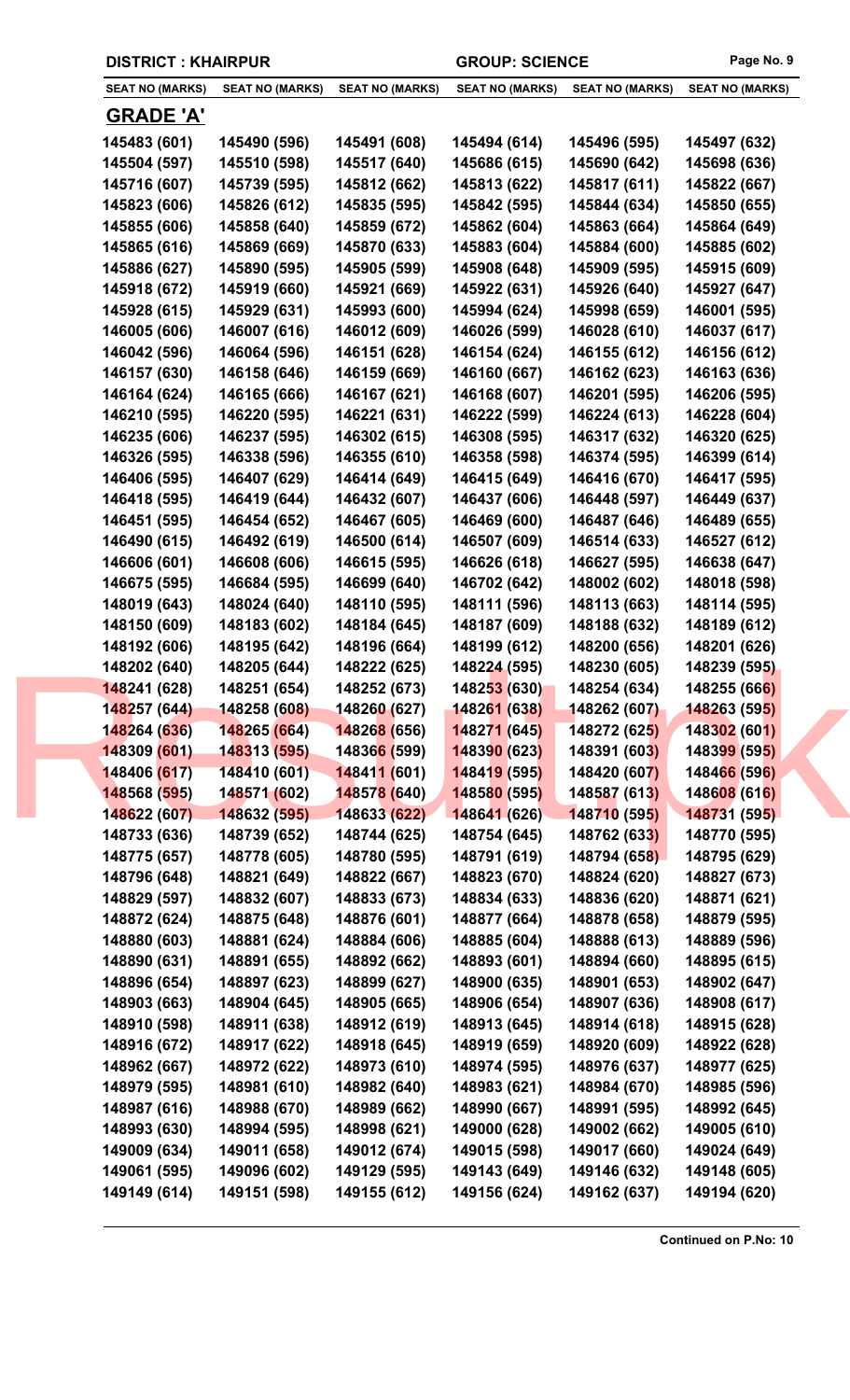| <b>SEAT NO (MARKS)</b> | <b>SEAT NO (MARKS)</b> | <b>SEAT NO (MARKS)</b> | <b>SEAT NO (MARKS)</b> | <b>SEAT NO (MARKS)</b> | <b>SEAT NO (MARKS)</b> |
|------------------------|------------------------|------------------------|------------------------|------------------------|------------------------|
| <u>GRADE 'A'</u>       |                        |                        |                        |                        |                        |
| 149198 (658)           | 149199 (662)           | 149200 (640)           | 149201 (603)           | 149206 (602)           | 149208 (659)           |
| 149210 (610)           | 149211 (633)           | 149216 (602)           | 149217 (663)           | 149218 (595)           | 149225 (595)           |
| 149234 (600)           | 149235 (595)           | 149245 (598)           | 149246 (609)           | 149247 (606)           | 149252 (663)           |
| 149253 (636)           | 149261 (623)           | 149276 (598)           | 149278 (612)           | 149295 (630)           | 149297 (638)           |
| 149298 (658)           | 149299 (601)           | 149304 (608)           | 149306 (644)           | 149307 (595)           | 149308 (611)           |
| 149310 (606)           | 149313 (595)           | 149314 (625)           | 149360 (616)           | 149375 (657)           | 149382 (623)           |
| 149386 (595)           | 149400 (613)           | 149406 (606)           | 149413 (636)           | 149414 (614)           | 149417 (599)           |
| 149420 (663)           | 149421 (653)           | 149422 (641)           | 149424 (607)           | 149425 (651)           | 149426 (633)           |
| 149453 (613)           | 149456 (633)           | 149467 (595)           | 149471 (640)           | 149472 (595)           | 149476 (626)           |
| 149477 (611)           | 149488 (598)           | 149494 (647)           | 149502 (632)           | 149503 (603)           | 149508 (625)           |
|                        |                        |                        |                        |                        |                        |
| 149510 (663)           | 149512 (620)           | 149513 (671)           | 149515 (610)           | 149517 (613)           | 149525 (596)           |
| 149526 (623)           | 149527 (618)           | 149529 (662)           | 149530 (631)           | 149545 (640)           | 149548 (647)           |
| 149556 (646)           | 149557 (632)           | 149560 (634)           | 149564 (640)           | 149569 (633)           | 149571 (656)           |
| 149572 (595)           | 149575 (661)           | 149577 (671)           | 149579 (617)           | 149580 (599)           | 149581 (599)           |
| 149582 (595)           | 149585 (595)           | 149592 (601)           | 149597 (646)           | 149598 (659)           | 149599 (660)           |
| 149608 (645)           | 149612 (595)           | 149622 (616)           | 149628 (654)           | 149629 (663)           | 149632 (674)           |
| 149633 (609)           | 149635 (650)           | 149636 (630)           | 149640 (618)           | 149642 (639)           | 149647 (630)           |
| 149650 (636)           | 149655 (600)           | 149656 (635)           | 149661 (595)           | 149667 (606)           | 149703 (661)           |
| 149704 (616)           | 149706 (647)           | 149707 (644)           | 149708 (661)           | 149709 (606)           | 149711 (662)           |
| 149712 (643)           | 149713 (609)           | 149714 (620)           | 149715 (624)           | 149716 (633)           | 149718 (650)           |
| 149719 (601)           | 149721 (633)           | 149722 (616)           | 149723 (637)           | 149727 (595)           | 149741 (605)           |
| 149742 (666)           | 149743 (595)           | 149746 (601)           | 149749 (595)           | 149750 (654)           | 149751 (606)           |
| 149752 (670)           | 149753 (595)           | 149754 (626)           | 149755 (656)           | 149757 (667)           | 149758 (618)           |
| 149760 (616)           | 149763 (613)           | 149767 (669)           | 149768 (665)           | 149769 (595)           | 149770 (610)           |
| 149771 (599)           | 149772 (622)           | 149773 (663)           | 149775 (634)           | 149777 (614)           | 149781 (657)           |
| 149782 (643)           | 149854 (607)           | 149872 (643)           | 149874 (631)           | 149875 (595)           | 149880 (659)           |
| 149882 (627)           | 149889 (622)           | 149924 (629)           | 149927 (624)           | 149930 (656)           | 149931 (674)           |
| 149934 (618)           | 149951 (595)           | 149954 (598)           | 149955 (656)           | 149956 (614)           | 149961 (616)           |
| 149963 (623)           | 149967 (669)           | 149969 (595)           | 149970 (603)           | 149972 (597)           | 149976 (631)           |
| 149983 (627)           | 149987 (669)           | 149988 (613)           | 149990 (642)           | 149995 (653)           | 149997 (665)           |
| 149998 (668)           | 150001 (637)           | 150004 (627)           | 150031 (653)           | 150032 (624)           | 150037 (612)           |
| 150039 (674)           | 150043 (667)           | 150045 (627)           | 150046 (673)           | 150047 (597)           | 150050 (668)           |
| 150051 (619)           | 150056 (611)           | 150057 (637)           | 150058 (644)           | 150059(610)            | 150062 (633)           |
| 150063 (621)           | 150066 (602)           | 150067 (595)           | 150069 (598)           | 150070 (637)           | 150072 (595)           |
| 150074 (658)           | 150075 (637)           | 150076 (674)           | 150078 (619)           | 150087 (617)           | 150089 (614)           |
| 150090 (626)           | 150091 (624)           | 150095 (670)           | 150096 (619)           | 150101 (647)           | 150103 (656)           |
| 150107 (662)           | 150108 (649)           | 150111 (604)           | 150113 (600)           | 150114 (673)           | 150116 (597)           |
| 150119 (667)           | 150141 (619)           | 150147 (638)           | 150151 (604)           | 150152 (619)           | 150153 (662)           |
| 150154 (649)           | 150168 (649)           | 150178 (599)           | 150179 (595)           | 150180 (621)           | 150185 (655)           |
| 150188 (645)           | 150193 (606)           | 150194 (661)           | 150195 (595)           | 150200 (595)           | 150203 (640)           |
| 150205 (595)           | 150206 (597)           | 150209 (645)           | 150211 (599)           | 150212 (673)           | 150213 (666)           |
| 150215 (663)           | 150217 (648)           | 150219 (672)           | 150220 (643)           | 150221 (663)           | 150237 (636)           |
| 150239 (673)           | 150243 (641)           | 150248 (601)           | 150251 (623)           | 150252 (595)           | 150254 (604)           |
| 150255 (610)           | 150256 (647)           | 150259 (625)           | 150261 (668)           | 150262 (657)           | 150263 (650)           |
| 150264 (674)           | 150265 (632)           | 150268 (622)           | 150275 (637)           | 150276 (614)           | 150277 (612)           |
| 150281 (667)           | 150282 (631)           | 150287 (622)           | 150289 (603)           | 150290 (651)           | 150292 (660)           |
| 150294 (658)           | 150300 (649)           | 150302 (671)           | 150304 (661)           | 150306 (616)           | 150311 (651)           |
| 150314 (626)           | 150316 (608)           | 150317 (618)           | 150320 (652)           | 150322 (666)           | 150323 (667)           |
| 150324 (604)           | 150325 (618)           | 150326 (641)           | 150327 (615)           | 150328 (632)           | 150330 (614)           |
| 150331 (618)           | 150332 (651)           | 150334 (605)           | 150338 (603)           | 150339 (669)           | 150341 (612)           |
| 150344 (595)           | 150345 (629)           | 150346 (610)           | 150349 (628)           | 150351 (602)           | 150354 (638)           |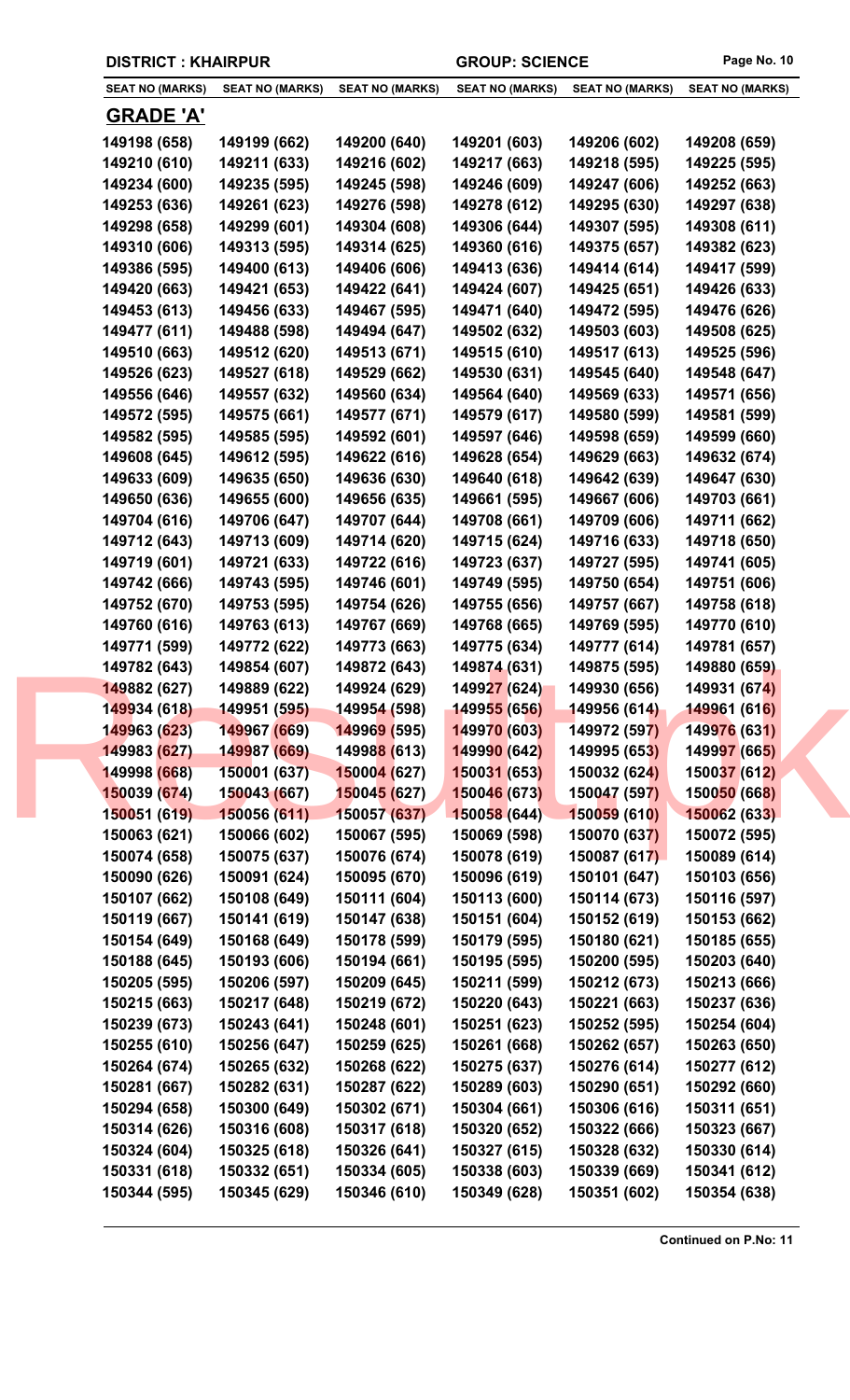| <b>SEAT NO (MARKS)</b> | <b>SEAT NO (MARKS)</b> | <b>SEAT NO (MARKS)</b>      | <b>SEAT NO (MARKS)</b> | SEAT NO (MARKS)     | <b>SEAT NO (MARKS)</b> |
|------------------------|------------------------|-----------------------------|------------------------|---------------------|------------------------|
| <b>GRADE 'A'</b>       |                        |                             |                        |                     |                        |
| 150355 (602)           | 150356 (658)           | 150358 (633)                | 150361 (660)           | 150363 (603)        | 150366 (620)           |
| 150367 (615)           | 150370 (605)           | 150371 (653)                | 150373 (656)           | 150375 (656)        | 150378 (649)           |
| 150379 (674)           | 150380 (657)           | 150386 (615)                | 150387 (603)           | 150390 (644)        | 150398 (605)           |
| 150399 (630)           | 150400 (667)           | 150405 (651)                | 150407 (649)           | 150409 (615)        | 150410 (631)           |
| 150411 (644)           | 150414 (661)           | 150416 (636)                | 150418 (602)           | 150421 (664)        | 150422 (643)           |
| 150423 (637)           | 150424 (651)           | 150425 (665)                | 150427 (620)           | 150429 (661)        | 150430 (632)           |
| 150434 (633)           | 150436 (595)           | 150437 (595)                | 150440 (619)           | 150442 (632)        | 150444 (650)           |
| 150451 (629)           | 150459 (624)           | 150462 (617)                | 150463 (597)           | 150466 (639)        | 150467 (614)           |
| 150470 (616)           | 150471 (627)           | 150474 (637)                | 150476 (653)           | 150477 (674)        | 150478 (658)           |
| 150479 (629)           | 150480 (621)           | 150481 (643)                | 150482 (667)           | 150483 (643)        | 150484 (670)           |
| 150486 (605)           | 150489 (627)           | 150493 (654)                | 150494 (616)           | 150497 (595)        | 150504 (643)           |
| 150505 (630)           | 150507 (658)           | 150508 (669)                | 150512 (599)           | 150516 (667)        | 150518 (669)           |
| 150527 (660)           | 150530 (636)           | 150532 (642)                | 150533 (656)           | 150549 (626)        | 150550 (656)           |
| 150551 (616)           | 150552 (660)           | 150557 (673)                | 150559 (673)           | 150560 (665)        | 150561 (672)           |
| 150563 (668)           | 150564 (673)           | 150573 (662)                | 150576 (670)           | 150581 (645)        | 150582 (595)           |
| 150584 (611)           | 150585 (668)           | 150591 (630)                | 150594 (652)           | 150595 (623)        | 150596 (627)           |
| 150597 (626)           | 150598 (625)           | 150599 (618)                | 150603 (644)           | 150604 (653)        | 150659 (647)           |
| 150662 (668)           | 150666 (619)           | 150667 (624)                | 150681 (615)           | 150689 (666)        | 150697 (644)           |
| 150710 (595)           | 150733 (601)           | 150734 (598)                | 150736 (610)           | 150748 (647)        | 150750 (602)           |
| 150755 (644)           | 150759 (595)           | 150761 (619)                | 150765 (613)           | 150766 (654)        | 150770 (641)           |
| 150778 (595)           | 150784 (656)           | 150798 (635)                | 150857 (604)           | 150914 (595)        | 150955 (617)           |
| 150956 (616)           | 150961 (599)           | 150963 (635)                | 150969 (610)           | 150973 (655)        | 150979 (647)           |
| 150980 (658)           | 150981 (639)           | 150982 (630)                | 150985 (612)           | 150986 (666)        | 150987 (622)           |
| 151000 (600)           | 151016 (595)           | 151029 (603)                | 151030 (616)           | 151053 (619)        | 151075 (610)           |
| 151083 (630)           | 151093 (606)           | 151098 (611)                | 151107 (597)           | 151146 (666)        | 151156 (598)           |
| 151157 (617)           | 151224 (634)           | 151231 (599)                | 151261 (644)           | 151262 (637)        | 151266 (637)           |
| 151270 (659)           | 151279 (610)           | 151281 (613)                | 151297 (595)           | 151298 (612)        | 151301 (649)           |
| 151304 (652)           | 151309 (647)           | 151315 (631)                | 151319 (607)           | 151326 (609)        | 151330 (624)           |
| 151332 (612)           | 151339 (612)           | 151342 (674)                | 151349 (652)           | 151350 (603)        | 151354 (652)           |
| 151367 (633)           | 151382 (649)           | 15138 <mark>3 (</mark> 657) | 151389 (674)           | 151400 (599)        | 151411 (633)           |
| 151419 (637)           | 151420 (652)           | 151421 (609)                | 151427 (623)           | 151429 (620)        | 151435 (618)           |
| 151466 (643)           | 151471 (612)           | 151473 (624)                | 151474 (604)           | 151477 (646)        | 151480 (625)           |
| 151482 (655)           | 151484 (646)           | 151486 (648)                | 151490 (622)           | 151492 (663)        | 151495 (662)           |
| 151496 (615)           | 151498 (600)           | 151499 (595)                | 151500 (658)           | <b>151501 (605)</b> | 151505 (606)           |
| 151506 (663)           | 151507 (661)           | 151511 (646)                | 151512 (595)           | 151513 (621)        | 151521 (600)           |
| 151525 (611)           | 151528 (621)           | 151530 (627)                | 151533 (627)           | 151535 (650)        | 151536 (604)           |
| 151537 (660)           | 151542 (629)           | 151546 (595)                | 151547 (641)           | 151548 (597)        | 151550 (640)           |
| 151552 (599)           | 151557 (595)           | 151639 (595)                | 151642 (595)           | 151653 (595)        | 151655 (612)           |
| 151657 (600)           | 151663 (619)           | 151666 (638)                | 151675 (651)           | 151676 (618)        | 151678 (643)           |
| 151679 (662)           | 151701 (628)           | 151720 (609)                | 151726 (652)           | 151727 (597)        | 151728 (613)           |
| 151729 (618)           | 151730 (609)           | 151731 (614)                | 151754 (662)           | 151769 (621)        | 151770 (627)           |
| 151771 (618)           | 151772 (625)           | 151773 (627)                | 151807 (626)           | 151814 (614)        | 151883 (606)           |
| 151892 (600)           | 151893 (619)           | 151894 (599)                | 151908 (595)           | 151943 (603)        | 151944 (638)           |
| 151945 (601)           | 151946 (595)           | 151953 (606)                | 151954 (619)           | 151982 (595)        | 151997 (662)           |
| 151999 (634)           | 152010 (597)           | 152026 (603)                | 152032 (620)           | 152039 (616)        | 152048 (606)           |
| 152055 (595)           | 152067 (605)           | 152068 (604)                | 152090 (627)           | 152093 (595)        | 152095 (615)           |
| 152096 (656)           | 152101 (647)           | 152105 (608)                | 152106 (604)           | 152112 (623)        | 152240 (595)           |
| 152274 (623)           | 152278 (595)           | 152283 (620)                | 152294 (645)           | 152296 (640)        | 152297 (622)           |
| 152310 (604)           | 152343 (619)           | 152348 (614)                | 152368 (626)           | 152372 (598)        | 152390 (623)           |
| 152391 (641)           | 152432 (605)           | 152450 (631)                | 152455 (640)           | 152456 (639)        | 152458 (595)           |
| 152499 (595)           | 152559 (671)           | 152560 (615)                | 152564 (648)           | 152566 (641)        | 152571 (597)           |
|                        |                        |                             |                        |                     |                        |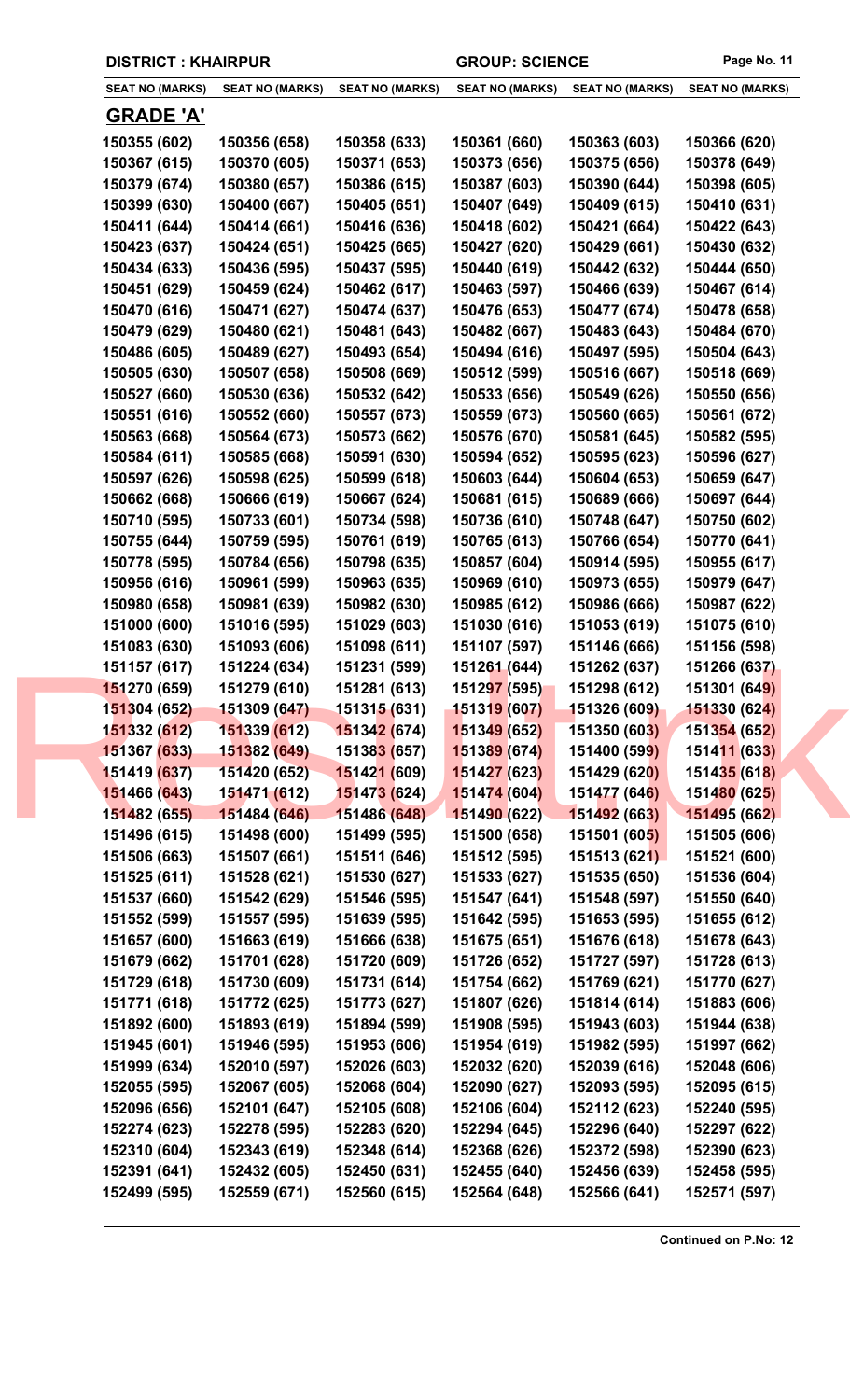| <b>SEAT NO (MARKS)</b> | <b>SEAT NO (MARKS)</b> | <b>SEAT NO (MARKS)</b>      | <b>SEAT NO (MARKS)</b> | <b>SEAT NO (MARKS)</b> | <b>SEAT NO (MARKS)</b> |
|------------------------|------------------------|-----------------------------|------------------------|------------------------|------------------------|
| <u>GRADE 'A'</u>       |                        |                             |                        |                        |                        |
| 152576 (619)           | 152585 (648)           | 152586 (596)                | 152592 (633)           | 152594 (645)           | 152596 (672)           |
| 152597 (600)           | 152598 (595)           | 152603 (595)                | 152605 (596)           | 152609 (656)           | 152622 (625)           |
| 152625 (596)           | 152635 (633)           | 152637 (658)                | 152640 (646)           | 152645 (595)           | 152654 (661)           |
| 152661 (664)           | 152668 (652)           | 152669 (654)                | 152670 (613)           | 152671 (657)           | 152672 (632)           |
| 152673 (665)           | 152674 (669)           | 152675 (610)                | 152676 (623)           | 152677 (667)           | 152678 (646)           |
| 152680 (660)           | 152749 (634)           | 152773 (658)                | 152774 (606)           | 152778 (595)           | 152822 (595)           |
| 152832 (619)           | 152844 (638)           | 152881 (664)                | 152883 (669)           | 152884 (633)           | 152885 (610)           |
| 152888 (645)           | 152889 (647)           | 152890 (658)                | 152892 (674)           | 152894 (624)           | 152895 (597)           |
| 152947 (595)           | 152962 (601)           | 152979 (599)                | 152980 (610)           | 153003 (636)           | 153013 (659)           |
| 153029 (650)           | 153033 (630)           | 153038 (611)                | 153041 (646)           | 153101 (597)           | 153141 (646)           |
| 153142 (665)           | 153144 (659)           | 153148 (656)                | 153153 (634)           | 153154 (658)           | 153155 (641)           |
| 153157 (674)           | 153161 (598)           | 153162 (636)                | 153163 (619)           | 153169 (605)           | 153170 (595)           |
| 153171 (637)           | 153172 (607)           | 153174 (595)                | 153175 (595)           | 153176 (615)           | 153179 (595)           |
| 153180 (634)           | 153181 (595)           | 153188 (611)                | 153189 (665)           | 153190 (619)           | 153191 (649)           |
| 153193 (608)           | 153197 (657)           | 153199 (627)                | 153200 (659)           | 153202 (620)           | 153203 (633)           |
| 153204 (625)           | 153206 (635)           | 153207 (608)                | 153208 (630)           | 153210 (597)           | 153211 (617)           |
| 153240 (648)           | 153250 (641)           | 153254 (643)                | 153259 (664)           | 153260 (627)           | 153261 (627)           |
| 153262 (595)           | 153263 (628)           | 153264 (639)                | 153268 (604)           | 153274 (596)           | 153275 (617)           |
| 153276 (600)           | 153285 (625)           | 153291 (636)                | 153294 (613)           | 153296 (612)           | 153303 (663)           |
| 153306 (624)           | 153312 (595)           | 153316 (611)                | 153342 (595)           | 153347 (606)           | 153350 (623)           |
| 153358 (617)           | 153365 (601)           | 153368 (634)                | 153376 (642)           | 153380 (633)           | 153381 (666)           |
| 153385 (632)           | 153391 (657)           | 153392 (627)                | 153393 (595)           | 153395 (623)           | 153436 (618)           |
| 153437 (596)           | 153522 (647)           | 153524 (596)                | 153526 (645)           | 153536 (630)           | 153540 (595)           |
| 153629 (636)           | 153630 (595)           | 153632 (607)                | 153639 (605)           | 153640 (625)           | 153647 (596)           |
| 153654 (627)           | 153655 (626)           | 153659 (623)                | 153662 (638)           | 153665 (601)           | 153668 (595)           |
| 153670 (606)           | 153673 (599)           | 153674 (595)                | 153679 (597)           | 153690 (661)           | 153718 (595)           |
| 153721 (616)           | 153722 (640)           | 153726 (624)                | 153785 (609)           | 153792 (617)           | 153806 (599)           |
| 153825 (615)           | 153828 (623)           | 153831 (604)                | 153854 (604)           | 153859 (595)           | 153872 (615)           |
| 153900 (602)           | 153909 (618)           | 153914 (616)                | 153916 (614)           | 153917 (628)           | 153922 (600)           |
| 153924 (595)           | 153933 (627)           | 15393 <mark>8 (</mark> 599) | 153939 (635)           | 153953 (604)           | 153972 (611)           |
| 153973 (640)           | 153974 (670)           | <mark>153979 (613)</mark>   | 153987 (629)           | 153988 (665)           | 153989 (641)           |
| 153993 (641)           | 153997 (606)           | 154004 (636)                | 154007 (619)           | 154008 (619)           | 154012 (601)           |
| 154015 (620)           | 154017 (641)           | 154019 (595)                | 154020 (611)           | 154021 (599)           | 154023 (666)           |
| 154029 (595)           | 154039 (628)           | 154053 (595)                | 154064 (610)           | 154066 (597)           | 154067 (599)           |
| 154070 (656)           | 154091 (613)           | 154098 (622)                | 154102 (674)           | 154104 (658)           | 154105 (599)           |
| 154106 (606)           | 154108 (622)           | 154110 (654)                | 154112 (610)           | 154113 (606)           | 154114 (661)           |
| 154116 (650)           | 154117 (644)           | 154118 (603)                | 154123 (629)           | 154125 (651)           | 154126 (598)           |
| 154127 (618)           | 154128 (599)           | 154135 (595)                | 154136 (610)           | 154137 (626)           | 154139 (662)           |
| 154162 (606)           | 154166 (616)           | 154171 (602)                | 154176 (609)           | 154186 (605)           | 154187 (627)           |
| 154191 (619)           | 154192 (617)           | 154194 (627)                | 154196 (605)           | 154197 (623)           | 154206 (616)           |
| 154214 (634)           | 154220 (595)           | 154221 (597)                | 154224 (612)           | 154225 (621)           | 154233 (644)           |
| 154234 (645)           | 154235 (602)           | 154236 (602)                | 154240 (609)           | 154242 (645)           | 154244 (595)           |
| 154247 (619)           | 154249 (644)           | 154252 (612)                | 154256 (595)           | 154257 (618)           | 154260 (633)           |
| 154265 (625)           | 154271 (606)           | 154274 (595)                | 154275 (671)           | 154278 (614)           | 154280 (604)           |
| 154290 (618)           | 154296 (604)           | 154302 (608)                | 154337 (601)           | 154338 (602)           | 154340 (619)           |
| 154352 (623)           | 154353 (653)           | 154354 (606)                | 154355 (610)           | 154357 (614)           | 154358 (600)           |
| 154360 (595)           | 154361 (608)           | 154362 (646)                | 154363 (642)           | 154368 (662)           | 154371 (650)           |
| 154373 (611)           | 154375 (658)           | 154379 (623)                | 154380 (601)           | 154381 (607)           | 154382 (652)           |
| 154385 (642)           | 154393 (601)           | 154420 (599)                | 154422 (605)           | 154423 (612)           | 154425 (595)           |
| 154446 (595)           | 154459 (616)           | 154460 (621)                | 154470 (602)           | 154493 (595)           | 154497 (625)           |
| 154498 (615)           | 154500 (600)           | 154501 (605)                | 154504 (625)           | 154505 (601)           | 154515 (614)           |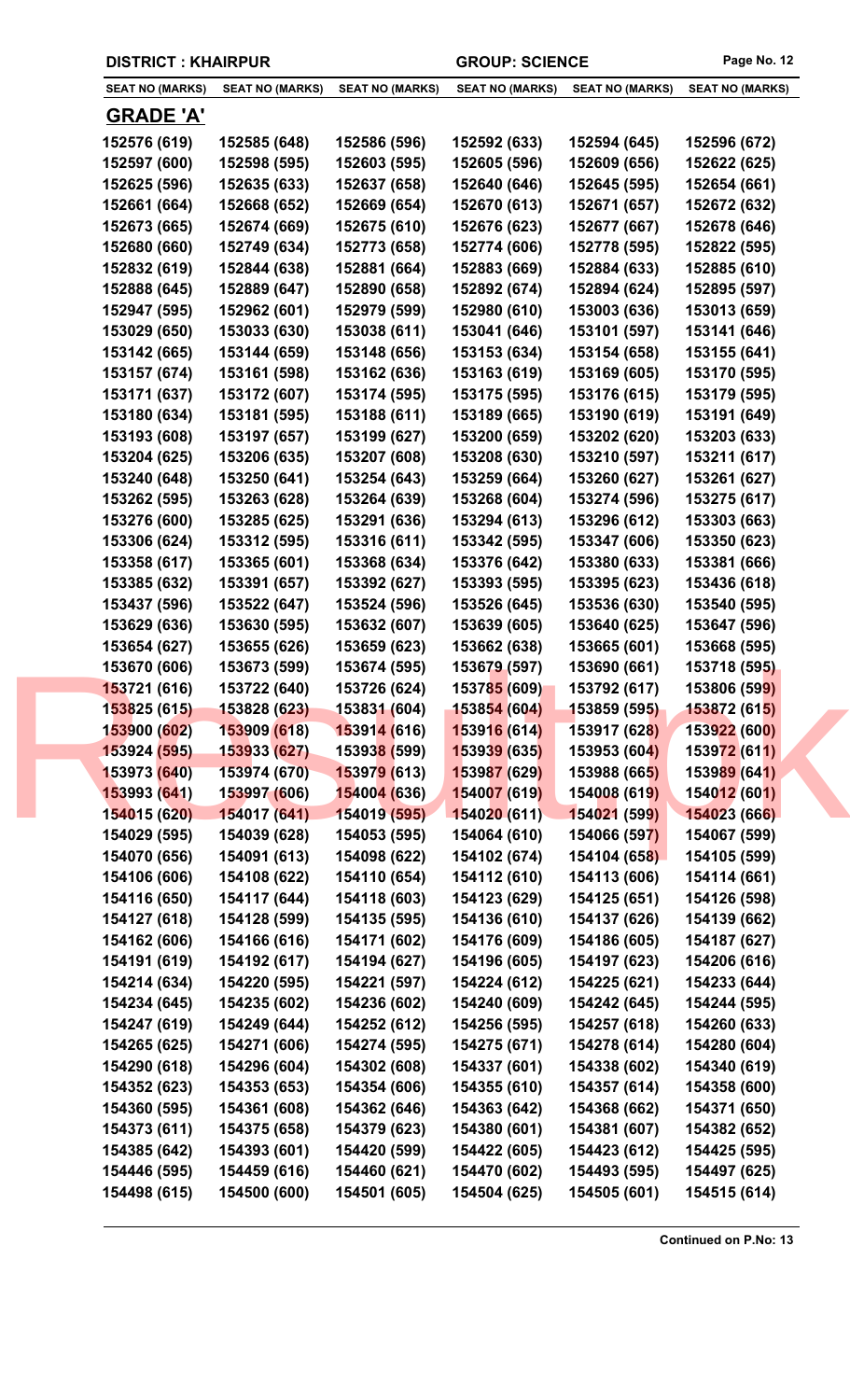| <b>DISTRICT: KHAIRPUR</b> |                        |                        | <b>GROUP: SCIENCE</b>  |                        | Page No. 13                      |  |
|---------------------------|------------------------|------------------------|------------------------|------------------------|----------------------------------|--|
| <b>SEAT NO (MARKS)</b>    | <b>SEAT NO (MARKS)</b> | <b>SEAT NO (MARKS)</b> | <b>SEAT NO (MARKS)</b> | <b>SEAT NO (MARKS)</b> | <b>SEAT NO (MARKS)</b>           |  |
| <b>GRADE 'A'</b>          |                        |                        |                        |                        |                                  |  |
| 154519 (632)              | 154520 (614)           | 154528 (600)           | 154577 (617)           | 154578 (657)           | 154651 (621)                     |  |
| 154652 (640)              | 154653 (595)           | 154655 (628)           | 154656 (618)           | 154657 (621)           | 154660 (653)                     |  |
| 154661 (642)              | 154662 (616)           | 154664 (665)           | 154665 (623)           | 154668 (613)           | 154669 (599)                     |  |
| 154670 (595)              | 154671 (644)           | 154672 (669)           | 154674 (647)           | 154677 (601)           | 154679 (638)                     |  |
| 154680 (621)              | 154681 (616)           | 154682 (630)           | 154683 (623)           | 154684 (639)           | 154694 (596)                     |  |
| 154695 (603)              | 154696 (595)           | 154704 (647)           | 154708 (649)           | 154709 (619)           | 154711 (615)                     |  |
| 154718 (605)              | 154724 (603)           | 154735 (600)           | 154736 (609)           | 154738 (604)           | 154739 (624)                     |  |
| 154745 (605)              | 154746 (627)           | 154748 (637)           | 154771 (608)           | 154772 (595)           | 154775 (627)                     |  |
| 154776 (598)              | 154777 (636)           | 154778 (606)           | 154783 (636)           | 154784 (608)           | 154785 (621)                     |  |
| 154786 (595)              | 154788 (640)           | 154791 (595)           | 154792 (609)           | 154793 (595)           | 154795 (646)                     |  |
| 154796 (641)              | 154797 (663)           | 154798 (613)           | 154801 (636)           | 154802 (649)           | 154804 (651)                     |  |
| 154805 (619)              | 154808 (635)           | 154809 (622)           | 154810 (600)           | 154814 (602)           | 154815 (612)                     |  |
| 154816 (646)              | 154817 (642)           | 154820 (649)           | 154822 (654)           | 154823 (666)           | 154824 (616)                     |  |
| 154825 (625)              | 154829 (639)           | 154832 (595)           | 154835 (599)           | 154840 (659)           | 154843 (596)                     |  |
| 154844 (626)              | 154845 (624)           | 154846 (596)           | 154851 (655)           | 154853 (613)           | 154855 (605)                     |  |
| 154857 (658)              | 154858 (648)           | 154860 (605)           | 154863 (663)           | 154864 (633)           | 154865 (618)                     |  |
| 154866 (608)              | 154867 (608)           | 154868 (667)           | 154869 (634)           | 154870 (662)           | 154872 (626)                     |  |
| 154873 (642)              | 154876 (618)           | 154877 (664)           | 154879 (598)           | 154881 (663)           | 154885 (605)                     |  |
| 154886 (630)              | 154887 (595)           | 154889 (595)           | 154890 (672)           | 154895 (635)           | 154896 (653)                     |  |
| 154899 (622)              | 154900 (639)           | 154901 (628)           | 154905 (645)           | 154909 (612)           | 154910 (614)                     |  |
| 154914 (596)              | 154916 (624)           | 154917 (595)           | 154918 (600)           | 154919 (624)           | 154920 (632)                     |  |
| 154923 (604)              | 154926 (614)           | 154951 (619)           | 154956 (656)           | 154958 (614)           | 154959 (610)                     |  |
| 154960 (622)              | 154961 (642)           | 154962 (640)           | 154964 (595)           | 154965 (656)           | 154968 (635)                     |  |
| 154969 (633)              | 154970 (664)           | 154971 (625)           | 154975 (621)           | 154978 (660)           | 154979 (660)                     |  |
| 154983 (666)              | 154984 (609)           | 154986 (603)           | 154987 (665)           | 154988 (618)           | 154989 (626)                     |  |
| 154990 (674)              | 154991 (595)           | 154992 (603)           | 154993 (595)           | 154994 (602)           | 154995 (618)                     |  |
| 154996 (644)              | 154999 (621)           | 155000 (595)           | 155001 (669)           | 155004 (649)           | 155005 (673)                     |  |
| 155007 (624)              | 155008 (612)           | 155010 (638)           | 155011 (614)           | 155012 (650)           | <b>155017 (62<mark>5)</mark></b> |  |
| 155018 (666)              | 155019 (671)           | 155021 (671)           | 155102 (644)           | 155104 (630)           | 155105 (643)                     |  |
| 155106 (671)              | 155107 (615)           | 155108 (618)           | 155109 (655)           | 155111 (614)           | 155112 (652)                     |  |
| 155113 (635)              | 155114 (664)           | 155115 (646)           | 155116 (659)           | 155119 (633)           | 155120 (624)                     |  |
| 155121 (624)              | 155122 (631)           | <b>155123 (618)</b>    | 155134 (628)           | 155136 (610)           | 155137 (629)                     |  |
| 155141 (646)              | 155143 (612)           | 155144 (626)           | 155145(634)            | 155146 (595)           | 155147 (632)                     |  |
| 155153 (633)              | 155155 (604)           | 155167 (603)           | 155170 (655)           | 155172 (626)           | 155173 (624)                     |  |
| 155174 (616)              | 155180 (610)           | 155181 (627)           | 155185 (606)           | 155186 (608)           | 155187 (595)                     |  |
| 155189 (632)              | 155191 (620)           | 155192 (643)           | 155196 (647)           | 155197 (617)           | 155198 (603)                     |  |

**155199 (614) 155201 (637) 155202 (609) 155203 (655) 155205 (595) 155206 (658) 155207 (609) 155208 (595) 155210 (610) 155212 (633) 155213 (632) 155214 (623) 155215 (639) 155217 (595) 155219 (644) 155220 (607) 155222 (624) 155223 (614) 155224 (597) 155225 (629) 155226 (607) 155227 (600) 155231 (609) 155236 (619) 155272 (616) 155277 (613) 155279 (624) 155280 (611) 155282 (598) 155292 (611) 155294 (629) 155311 (638) 155313 (596) 155314 (641) 155316 (595) 155317 (595) 155320 (596) 155321 (606) 155392 (596) 155405 (623) 155406 (669) 155414 (595) 155417 (595) 155435 (617) 155449 (604) 155472 (651) 155473 (595) 155475 (610) 155476 (606) 155477 (595) 155480 (596) 155484 (611) 155489 (623) 155501 (640) 155503 (655) 155504 (635) 155505 (628) 155508 (596) 155509 (647) 155510 (603) 155513 (630) 155514 (617) 155515 (595) 155520 (599) 155521 (669) 155522 (641) 155523 (670) 155524 (629) 155525 (666) 168579 (652) 168580 (636) 168662 (600) 168663 (624) 168677 (595) 168692 (607) 168992 (630) 169015 (612) 169093 (604) 169131 (649) 169193 (630) 169303 (595) 169381 (610) 169432 (595) 169442 (624) 169445 (661) 169448 (595) 169701 (595) 169803 (629) 170102 (617) 170277 (619)**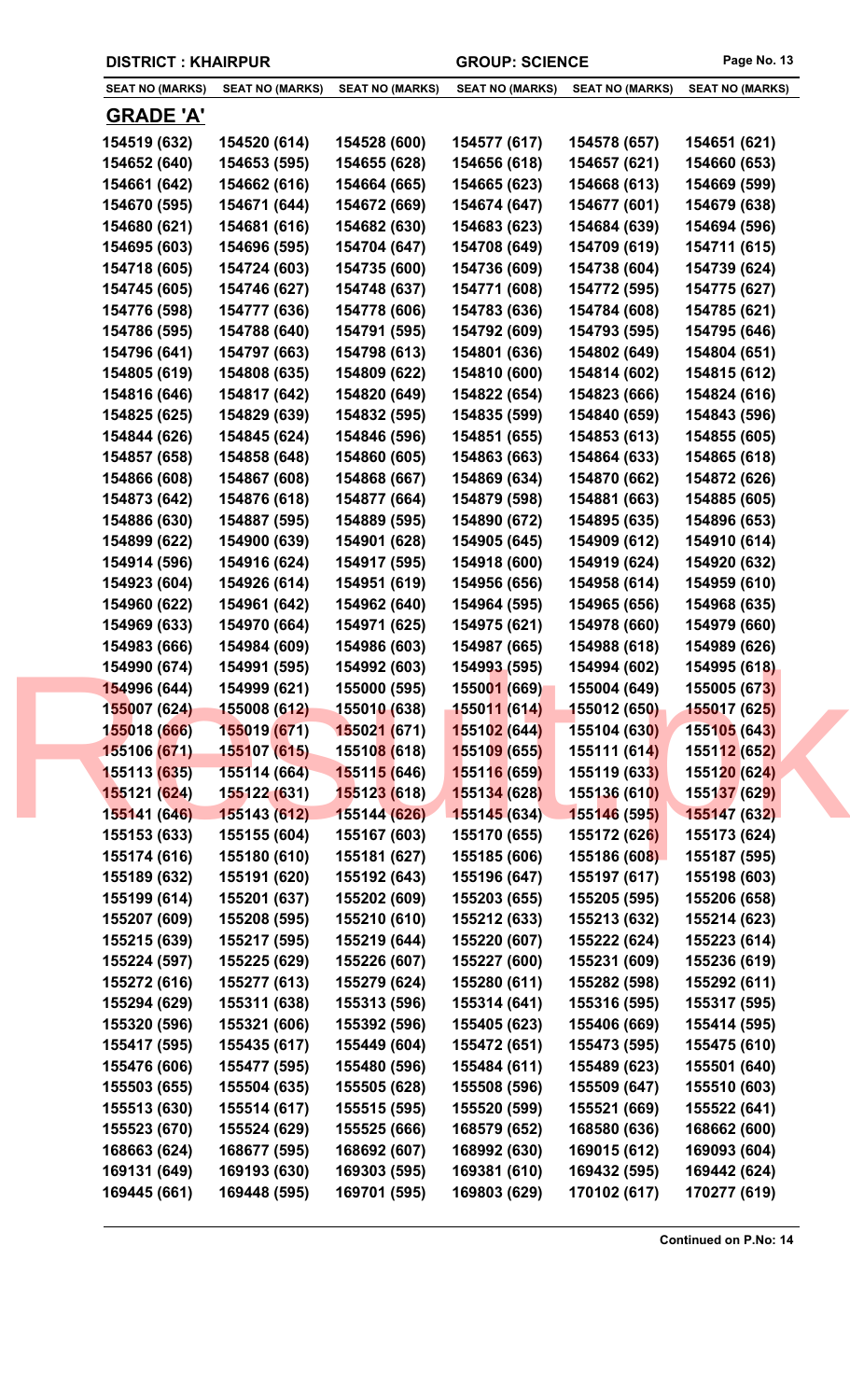**SEAT NO (MARKS) SEAT NO (MARKS) SEAT NO (MARKS) SEAT NO (MARKS) SEAT NO (MARKS) SEAT NO (MARKS)**

## **GRADE 'A'**

**170651 (659) 170703 (646)**

## **GRADE 'B'**

| 135502 (511) | 135505 (547)              | 135507 (518)              | 135510 (583) | 135515 (551) | 135518 (510) |  |
|--------------|---------------------------|---------------------------|--------------|--------------|--------------|--|
| 135519 (524) | 135522 (538)              | 135523 (583)              | 135524 (579) | 135525 (536) | 135527 (518) |  |
| 135530 (520) | 135535 (584)              | 135536 (551)              | 135545 (532) | 135549 (550) | 135550 (510) |  |
| 135551 (511) | 135552 (537)              | 135553 (519)              | 135555 (532) | 135556 (573) | 135557 (551) |  |
| 135558 (577) | 135568 (584)              | 135569 (568)              | 135571 (510) | 135572 (575) | 135574 (512) |  |
| 135575 (558) | 135577 (560)              | 135578 (572)              | 135579 (559) | 135582 (579) | 135584 (561) |  |
| 135589 (586) | 135590 (537)              | 135594 (566)              | 135598 (556) | 135599 (576) | 135600 (558) |  |
| 135603 (522) | 135619 (564)              | 135620 (563)              | 135623 (511) | 135673 (562) | 135676 (511) |  |
| 135677 (525) | 135679 (513)              | 135687 (522)              | 135690 (510) | 135692 (519) | 135696 (574) |  |
| 135700 (567) | 135702 (537)              | 135703 (550)              | 135704 (559) | 135733 (537) | 135737 (542) |  |
| 135741 (516) | 135749 (568)              | 135750 (583)              | 135752 (538) | 135759 (556) | 135761 (519) |  |
| 135762 (554) | 135763 (586)              | 135764 (588)              | 135770 (531) | 135771 (555) | 135775 (537) |  |
| 135776 (538) | 135777 (566)              | 135778 (513)              | 135779 (547) | 135780 (521) | 135782 (585) |  |
| 135783 (512) | 135784 (569)              | 135785 (520)              | 135787 (549) | 135788 (571) | 135789 (547) |  |
| 135791 (520) | 135798 (542)              | 135799 (579)              | 135822 (567) | 135823 (544) | 135824 (566) |  |
| 135825 (558) | 135826 (545)              | 135829 (551)              | 135833 (531) | 135835 (551) | 135837 (553) |  |
| 135838 (510) | 135841 (557)              | 135843 (554)              | 135845 (522) | 135846 (538) | 135847 (587) |  |
| 135849 (510) | 135852 (527)              | 135853 (514)              | 135855 (515) | 135856 (559) | 135862 (566) |  |
| 135863 (581) | 135866 (538)              | 135867 (572)              | 135868 (535) | 135871 (557) | 135872 (566) |  |
| 135879 (571) | 135880 (533)              | 135881 (519)              | 135882 (556) | 135884 (535) | 135886 (528) |  |
| 135888 (547) | 135889 (512)              | 135891 (535)              | 135893 (541) | 135895 (546) | 135896 (510) |  |
| 135901 (562) | 135903 (573)              | 135905 (535)              | 135907 (548) | 135908 (550) | 135910 (579) |  |
| 135911 (579) | 135914 (575)              | 135915 (528)              | 135922 (578) | 135924 (557) | 135925 (587) |  |
| 135926 (586) | 135927 (553)              | 135929 (516)              | 135930 (544) | 135932 (565) | 135933 (511) |  |
| 135934 (546) | 135935 (570)              | 135936 (561)              | 135937 (510) | 135938 (578) | 135940 (512) |  |
| 135942 (569) | 135944 (510)              | 135945 (516)              | 135947 (538) | 135949 (555) | 135950 (524) |  |
| 135951 (541) | 135952 (582)              | 135955 (585)              | 135958 (566) | 136013 (534) | 136014 (549) |  |
| 136042 (554) | 136055 (526)              | <mark>136072 (573)</mark> | 136073 (510) | 136074 (539) | 136075 (553) |  |
| 136078 (551) | 136079 (582)              | 136081 (510)              | 136085 (554) | 136086 (584) | 136087 (531) |  |
|              | 136088 (542) 136090 (563) | 136091 (552)              | 136093 (564) | 136094 (510) | 136095 (544) |  |
| 136098 (523) | 136100 (565)              | 136103 (527)              | 136107 (556) | 136108 (547) | 136109 (550) |  |
| 136111 (586) | 136112 (587)              | 136116 (570)              | 136118 (559) | 136122 (521) | 136124 (547) |  |
| 136127 (535) | 136128 (561)              | 136129 (511)              | 136134 (572) | 136139 (536) | 136140 (562) |  |
| 136143 (559) | 136144 (516)              | 136147 (564)              | 136153 (559) | 136159 (581) | 136160 (534) |  |
| 136161 (580) | 136162 (553)              | 136166 (559)              | 136168 (587) | 136169 (536) | 136175 (525) |  |
| 136177 (552) | 136182 (555)              | 136185 (552)              | 136186 (569) | 136188 (534) | 136193 (522) |  |
| 136198 (581) | 136200 (540)              | 136205 (576)              | 136206 (543) | 136210 (534) | 136213 (543) |  |
| 136215 (537) | 136216 (546)              | 136217 (544)              | 136254 (523) | 136255 (565) | 136256 (564) |  |
| 136259 (574) | 136262 (534)              | 136264 (557)              | 136265 (536) | 136269 (566) | 136274 (520) |  |
| 136277 (513) | 136281 (510)              | 136284 (535)              | 136286 (585) | 136290 (511) | 136291 (555) |  |
| 136293 (522) | 136296 (530)              | 136300 (576)              | 136301 (541) | 136302 (522) | 136304 (514) |  |
| 136305 (577) | 136306 (565)              | 136308 (572)              | 136309 (564) | 136310 (564) | 136315 (529) |  |
| 136319 (560) | 136321 (527)              | 136322 (576)              | 136326 (512) | 136347 (510) | 136350 (511) |  |
| 136351 (528) | 136353 (510)              | 136354 (510)              | 136355 (523) | 136358 (527) | 136360 (540) |  |
| 136361 (563) | 136362 (534)              | 136364 (554)              | 136365 (571) | 136366 (529) | 136368 (529) |  |
| 136372 (532) | 136373 (551)              | 136374 (577)              | 136375 (569) | 136376 (559) | 136377 (558) |  |
| 136378 (554) | 136380 (528)              | 136384 (563)              | 136387 (529) | 136388 (553) | 136390 (572) |  |
| 136421 (519) | 136422 (583)              | 136425 (582)              | 136426 (565) | 136427 (548) | 136428 (557) |  |
| 136430 (544) | 136431 (578)              | 136434 (516)              | 136435 (533) | 136437 (510) | 136442 (544) |  |
|              |                           |                           |              |              |              |  |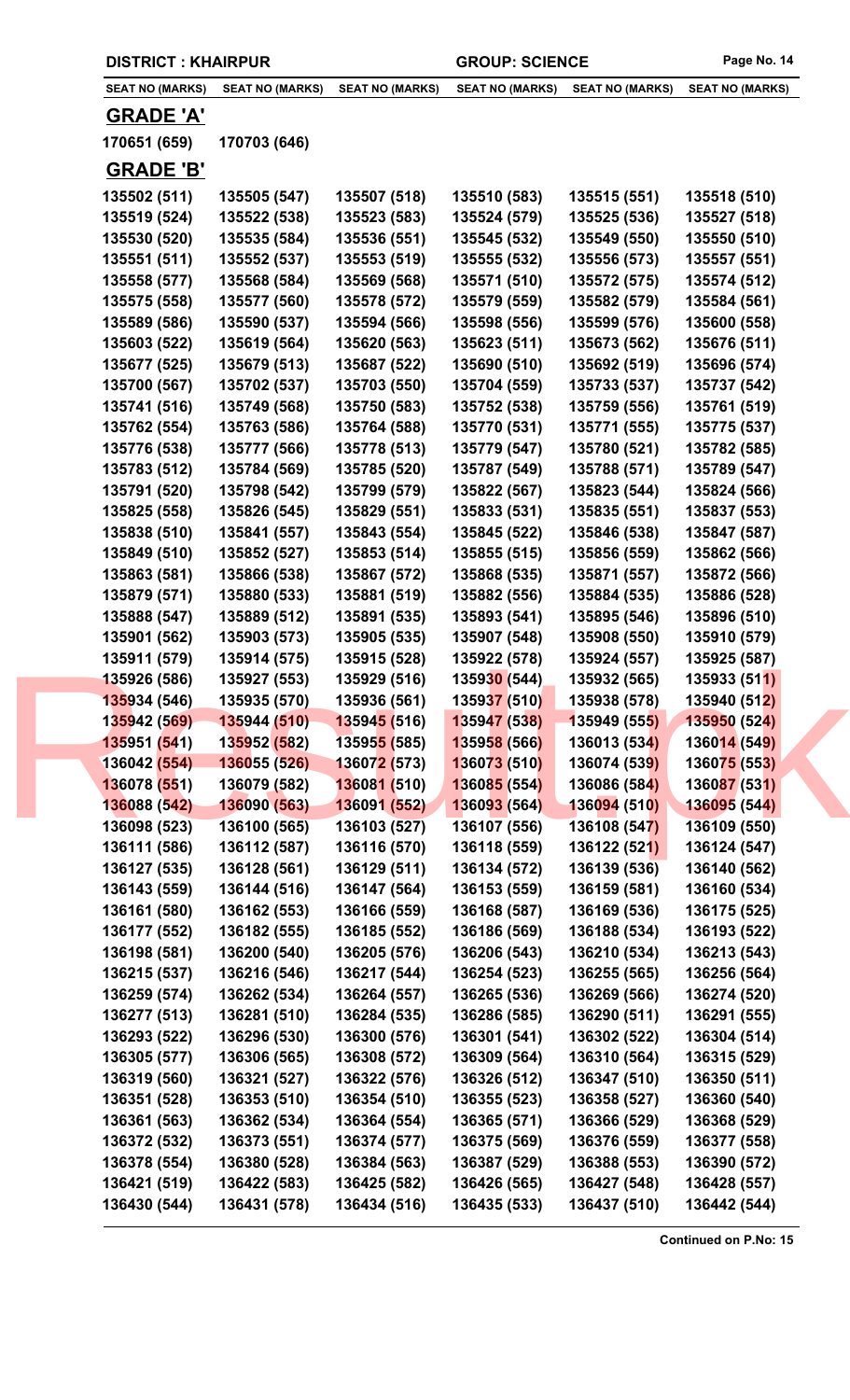| <b>DISTRICT: KHAIRPUR</b>    |                              |                                             | <b>GROUP: SCIENCE</b>        |                              | Page No. 15                         |
|------------------------------|------------------------------|---------------------------------------------|------------------------------|------------------------------|-------------------------------------|
| <b>SEAT NO (MARKS)</b>       | <b>SEAT NO (MARKS)</b>       | <b>SEAT NO (MARKS)</b>                      | <b>SEAT NO (MARKS)</b>       | <b>SEAT NO (MARKS)</b>       | <b>SEAT NO (MARKS)</b>              |
| <b>GRADE 'B'</b>             |                              |                                             |                              |                              |                                     |
| 136443 (550)                 | 136447 (510)                 | 136448 (567)                                | 136449 (510)                 | 136450 (532)                 | 136453 (571)                        |
| 136454 (576)                 | 136457 (566)                 | 136459 (510)                                | 136460 (525)                 | 136462 (527)                 | 136463 (536)                        |
| 136471 (544)                 | 136481 (576)                 | 136483 (554)                                | 136488 (537)                 | 136492 (589)                 | 136497 (540)                        |
| 136498 (511)                 | 136500 (557)                 | 136502 (532)                                | 136503 (588)                 | 136515 (515)                 | 136516 (510)                        |
| 136520 (579)                 | 136522 (568)                 | 136523 (543)                                | 136524 (555)                 | 136526 (540)                 | 136530 (519)                        |
| 136532 (545)                 | 136533 (577)                 | 136534 (529)                                | 136535 (531)                 | 136538 (535)                 | 136540 (581)                        |
| 136544 (580)                 | 136547 (515)                 | 136549 (516)                                | 136550 (558)                 | 136553 (564)                 | 136565 (536)                        |
| 136566 (512)                 | 136567 (568)                 | 136568 (553)                                | 136569 (548)                 | 136570 (516)                 | 136571 (527)                        |
| 136575 (521)                 | 136576 (531)                 | 136577 (535)                                | 136578 (570)                 | 136580 (510)                 | 136581 (582)                        |
| 136583 (588)                 | 136587 (578)                 | 136588 (562)                                | 136590 (560)                 | 136592 (518)                 | 136593 (587)                        |
| 136595 (540)                 | 136596 (531)                 | 136651 (553)                                | 136652 (527)                 | 136657 (516)                 | 136674 (554)                        |
| 136675 (579)                 | 136687 (531)                 | 136688 (565)                                | 136750 (583)                 | 136778 (564)                 | 136787 (580)                        |
| 136798 (511)                 | 136822 (586)                 | 136823 (558)                                | 136824 (513)                 | 136826 (579)                 | 136827 (588)                        |
| 136832 (539)                 | 136835 (540)                 | 136838 (573)                                | 136843 (586)                 | 136845 (568)                 | 136846 (581)                        |
| 136848 (559)                 | 136850 (575)                 | 136851 (585)                                | 136854 (517)                 | 136856 (548)                 | 136858 (530)                        |
| 136862 (571)                 | 136863 (516)                 | 136865 (557)                                | 136868 (527)                 | 136870 (566)                 | 136871 (526)                        |
| 136873 (511)                 | 136881 (510)                 | 136882 (528)                                | 136887 (560)                 | 136892 (569)                 | 136894 (527)                        |
| 136896 (527)                 | 136901 (559)                 | 136902 (521)                                | 136905 (537)                 | 136906 (538)                 | 136907 (588)                        |
| 136908 (546)                 | 136909 (527)                 | 136910 (510)                                | 136911 (535)                 | 136942 (510)                 | 136943 (528)                        |
| 136944 (583)                 | 136946 (587)                 | 136947 (560)                                | 136949 (542)                 | 136951 (546)                 | 136952 (580)                        |
| 136953 (583)                 | 136957 (519)                 | 136960 (536)                                | 136964 (556)                 | 136965 (587)                 | 136968 (526)                        |
| 136973 (547)                 | 136981 (510)                 | 136985 (532)                                | 136987 (528)                 | 136989 (510)                 | 136992 (535)                        |
| 137002 (546)                 | 137007 (547)                 | 137009 (524)                                | 137020 (561)                 | 137021 (567)                 | 137024 (528)                        |
| 137029 (554)                 | 137061 (563)                 | 137063 (561)                                | 137064 (534)                 | 137065 (533)                 | 137068 (510)                        |
| 137069 (510)                 | 137070 (525)                 | 137074 (515)                                | 137077 (520)                 | 137082 (510)                 | 137083 (573)                        |
| 137084 (554)                 | 137111 (539)                 | 137117 (581)                                | 137119 (546)                 | 137121 (562)                 | 137122 (563)                        |
| 137125 (519)                 | 137128 (527)                 | 137131 (514)                                | 137132 (582)                 | 137133 (543)                 | 137135 (529)                        |
| 137136 (555)                 | 137140 (510)                 | 137141 (510)                                | <mark>137143 (573)</mark>    | 137145 (583)                 | 137148 (580)                        |
| 137153 (557)<br>137166 (567) | 137154 (526)<br>137169 (546) | 137156 (544)                                | 137159 (522)<br>137176 (532) | 137161 (543)<br>137178 (514) | 137165 (564)                        |
| 137212 (544)                 | 137213 (588)                 | 13717 <mark>0 (</mark> 510)<br>137216 (510) | 137224(511)                  | 137226 (533)                 | 137202 (538)<br><b>137229 (525)</b> |
| 137230 (550)                 | 137236 (574)                 | 137237 (555)                                | 137238 (589)                 | 137239 (514)                 | 137244 (551)                        |
| 137248 (513)                 | 137253 (529)                 | 137255 (588)                                | 137257 (549)                 | 137260 (582)                 | 137262 (536)                        |
| 137263 (523)                 | 137264 (551)                 | 137267 (568)                                | 137271 (553)                 | 137272 (547)                 | 137277 (542)                        |
| 137280 (534)                 | 137281 (510)                 | 137283 (543)                                | 137284 (546)                 | 137285 (589)                 | 137286 (543)                        |
| 137287 (551)                 | 137288 (564)                 | 137289 (524)                                | 137290 (517)                 | 137291 (540)                 | 137292 (576)                        |
| 137294 (583)                 | 137296 (552)                 | 137298 (578)                                | 137301 (575)                 | 137307 (575)                 | 137309 (510)                        |
| 137310 (513)                 | 137311 (550)                 | 137315 (512)                                | 137316 (528)                 | 137317 (578)                 | 137322 (557)                        |
| 137324 (546)                 | 137328 (511)                 | 137329 (585)                                | 137338 (532)                 | 137340 (543)                 | 137344 (547)                        |
| 137347 (528)                 | 137348 (510)                 | 137349 (547)                                | 137350 (572)                 | 137353 (575)                 | 137358 (533)                        |
| 137359 (586)                 | 137361 (510)                 | 137362 (588)                                | 137364 (574)                 | 137365 (523)                 | 137369 (543)                        |
| 137370 (552)                 | 137377 (560)                 | 137380 (540)                                | 137382 (561)                 | 137389 (510)                 | 137390 (587)                        |
| 137392 (561)                 | 137393 (522)                 | 137395 (565)                                | 137396 (551)                 | 137397 (559)                 | 137399 (513)                        |
| 137401 (589)                 | 137402 (573)                 | 137405 (537)                                | 137410 (542)                 | 137451 (540)                 | 137452 (514)                        |
| 137456 (569)                 | 137458 (580)                 | 137459 (516)                                | 137461 (514)                 | 137463 (566)                 | 137468 (565)                        |
| 137470 (510)                 | 137472 (513)                 | 137476 (577)                                | 137477 (540)                 | 137478 (550)                 | 137479 (512)                        |
| 137482 (562)                 | 137485 (566)                 | 137488 (550)                                | 137489 (531)                 | 137491 (572)                 | 137494 (554)                        |
| 137495 (563)                 | 137496 (512)                 | 137497 (580)                                | 137498 (559)                 | 137499 (577)                 | 137503 (589)                        |
| 137504 (576)                 | 137505 (587)                 | 137506 (586)                                | 137507 (528)                 | 137509 (556)                 | 137510 (512)                        |
| 137511 (541)                 | 137513 (525)                 | 137514 (570)                                | 137552 (577)                 | 137557 (587)                 | 137615 (537)                        |
| 137622 (586)                 | 137753 (569)                 | 137758 (510)                                | 137759 (525)                 | 137760 (518)                 | 137761 (527)                        |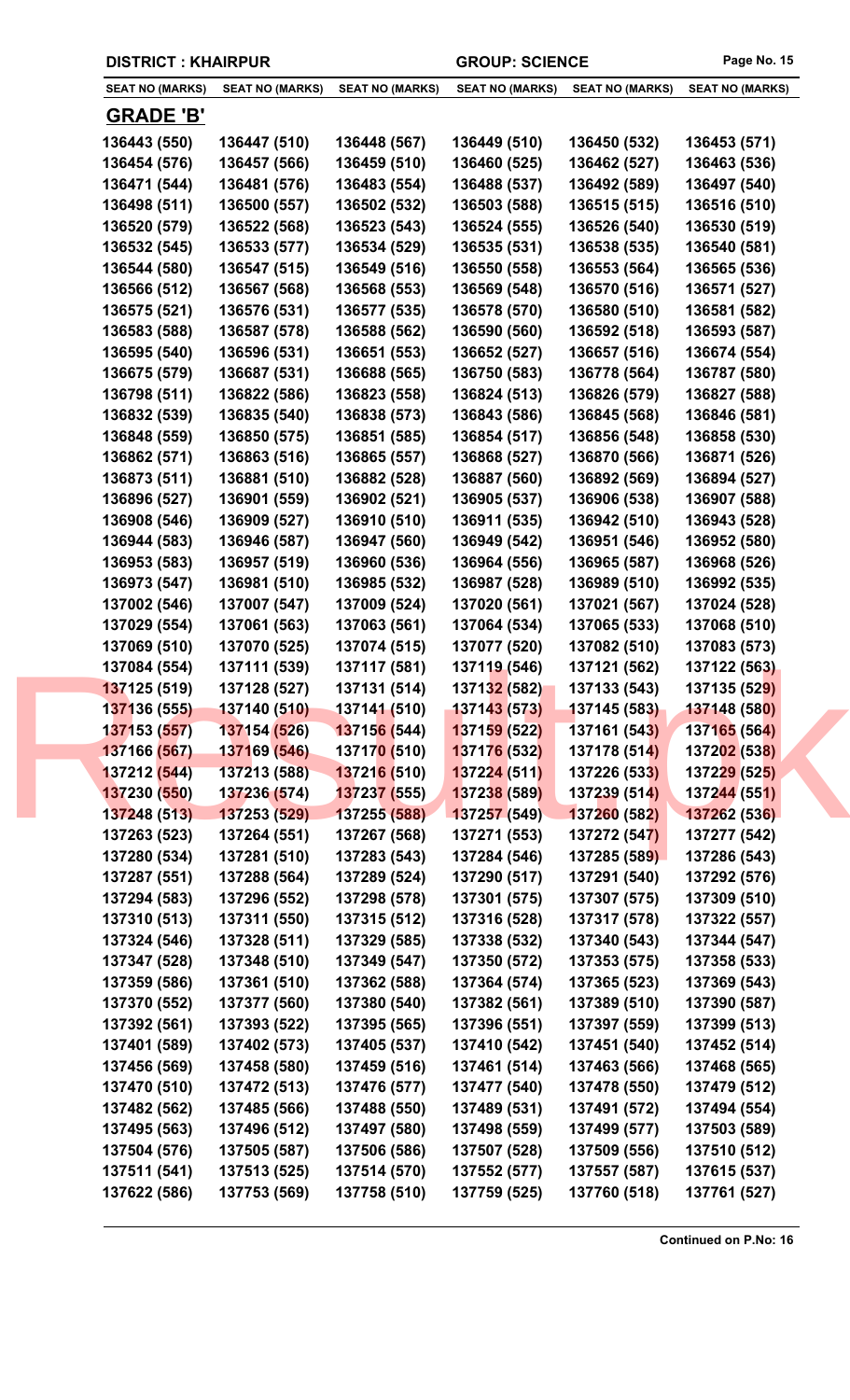|  | <b>DISTRICT: KHAIRPUR</b>    |                              |                              | <b>GROUP: SCIENCE</b>            |                              | Page No. 16                      |
|--|------------------------------|------------------------------|------------------------------|----------------------------------|------------------------------|----------------------------------|
|  | <b>SEAT NO (MARKS)</b>       | <b>SEAT NO (MARKS)</b>       | <b>SEAT NO (MARKS)</b>       | <b>SEAT NO (MARKS)</b>           | <b>SEAT NO (MARKS)</b>       | <b>SEAT NO (MARKS)</b>           |
|  | <b>GRADE 'B'</b>             |                              |                              |                                  |                              |                                  |
|  | 137762 (554)                 | 137763 (546)                 | 137764 (524)                 | 137766 (572)                     | 137767 (542)                 | 137768 (523)                     |
|  | 137769 (516)                 | 137776 (537)                 | 137777 (535)                 | 137778 (510)                     | 137779 (567)                 | 137780 (520)                     |
|  | 137781 (547)                 | 137782 (526)                 | 137789 (540)                 | 137794 (521)                     | 137795 (531)                 | 137796 (564)                     |
|  | 137797 (546)                 | 137798 (544)                 | 137799 (565)                 | 137800 (510)                     | 137801 (524)                 | 137802 (524)                     |
|  | 137805 (553)                 | 137806 (555)                 | 137808 (563)                 | 137811 (581)                     | 137814 (550)                 | 137815 (524)                     |
|  | 137816 (527)                 | 137818 (568)                 | 137822 (585)                 | 137828 (549)                     | 137831 (587)                 | 137832 (546)                     |
|  | 137835 (545)                 | 137838 (533)                 | 137839 (510)                 | 137841 (522)                     | 137843 (569)                 | 137844 (585)                     |
|  | 137846 (579)                 | 137847 (532)                 | 137851 (523)                 | 137852 (554)                     | 137855 (511)                 | 137856 (578)                     |
|  | 137857 (536)                 | 137858 (510)                 | 137859 (544)                 | 137860 (514)                     | 137861 (534)                 | 137864 (578)                     |
|  | 137866 (585)                 | 137867 (533)                 | 137872 (572)                 | 137874 (584)                     | 137875 (547)                 | 137877 (535)                     |
|  | 137878 (564)                 | 137881 (547)                 | 137884 (546)                 | 137885 (589)                     | 137888 (587)                 | 137891 (510)                     |
|  | 137895 (577)                 | 137896 (580)                 | 137897 (536)                 | 137898 (560)                     | 137900 (571)                 | 137901 (510)                     |
|  | 137902 (515)                 | 137905 (527)                 | 137906 (575)                 | 137907 (554)                     | 137908 (555)                 | 137909 (569)                     |
|  | 137910 (510)                 | 137913 (564)                 | 137914 (511)                 | 137916 (565)                     | 137919 (540)                 | 137925 (525)                     |
|  | 137926 (560)                 | 137927 (521)                 | 137929 (561)                 | 137931 (523)                     | 137934 (524)                 | 137936 (514)                     |
|  | 137937 (578)                 | 137938 (549)                 | 137939 (528)                 | 137942 (556)                     | 137943 (530)                 | 137944 (559)                     |
|  | 137947 (573)                 | 137948 (525)                 | 137949 (546)                 | 137953 (561)                     | 137961 (574)                 | 137963 (549)                     |
|  | 137964 (519)                 | 137965 (518)                 | 137968 (578)                 | 137970 (535)                     | 137974 (554)                 | 137975 (534)                     |
|  | 137976 (541)                 | 137983 (543)                 | 137985 (515)                 | 137986 (510)                     | 137990 (555)                 | 138051 (528)                     |
|  | 138054 (564)                 | 138056 (551)                 | 138058 (520)                 | 138070 (542)                     | 138072 (510)                 | 138073 (513)                     |
|  | 138074 (552)                 | 138076 (524)                 | 138077 (586)                 | 138079 (571)                     | 138080 (583)                 | 138081 (524)                     |
|  | 138083 (547)                 | 138086 (523)                 | 138087 (527)                 | 138089 (527)                     | 138090 (565)                 | 138096 (558)                     |
|  | 138097 (559)                 | 138099 (531)                 | 138109 (526)                 | 138114 (529)                     | 138117 (582)                 | 138123 (520)                     |
|  | 138125 (585)                 | 138127 (579)                 | 138132 (583)                 | 138161 (565)                     | 138162 (516)                 | 138163 (579)                     |
|  | 138164 (588)<br>138202 (523) | 138165 (540)<br>138207 (542) | 138167 (519)<br>138208 (546) | 138191 (581)<br>138209 (579)     | 138195 (562)<br>138210 (510) | 138197 (566)<br>138212 (584)     |
|  | 138213 (546)                 | 138214 (584)                 | 138217 (541)                 | 138218 (570)                     | 138219 (560)                 | 138223 (533)                     |
|  | 138227 (524)                 | 138230 (519)                 | 138232 (521)                 | <b>13823<mark>5</mark></b> (587) | 138236 (581)                 | 138238 (581)                     |
|  | 138241 (558)                 | 138242 (572)                 | 138243 (517)                 | 138244 (519)                     | 138247 (562)                 | 138250 (525)                     |
|  | 138253 (576)                 | 138254 (578)                 | 13825 <mark>6 (</mark> 584)  | 138262 (516)                     | 138263 (562)                 | <b>1382<mark>69</mark></b> (586) |
|  | 138271 (529)                 | 138272 (547)                 | 138351 (510)                 | 138352 (558)                     | 138353 (517)                 | 138354 (552)                     |
|  | 138355 (526)                 | 138356 (588)                 | 138357 (510)                 | 138358 (571)                     | 138360 (588)                 | 138361 (510)                     |
|  | 138362 (579)                 | 138365 (552)                 | 138368 (510)                 | 138373(513)                      | 138374 (580)                 | 138376 (515)                     |
|  | 138378 (541)                 | 138379 (572)                 | 138380 (566)                 | 138382 (526)                     | 138383 (553)                 | 138384 (510)                     |
|  | 138387 (510)                 | 138390 (579)                 | 138393 (519)                 | 138394 (575)                     | 138396 (519)                 | 138398 (541)                     |
|  | 138405 (516)                 | 138409 (534)                 | 138412 (551)                 | 138418 (542)                     | 138423 (555)                 | 138424 (510)                     |
|  | 138425 (546)                 | 138427 (511)                 | 138428 (526)                 | 138429 (544)                     | 138430 (585)                 | 138435 (548)                     |
|  | 138437 (512)                 | 138443 (578)                 | 138447 (557)                 | 138449 (539)                     | 138451 (551)                 | 138452 (516)                     |
|  | 138453 (530)                 | 138455 (562)                 | 138456 (513)                 | 138457 (579)                     | 138458 (529)                 | 138459 (540)                     |
|  | 138461 (559)                 | 138462 (589)                 | 138464 (554)                 | 138465 (574)                     | 138466 (535)                 | 138470 (587)                     |
|  | 138475 (514)                 | 138476 (543)                 | 138477 (543)                 | 138478 (584)                     | 138480 (552)                 | 138481 (549)                     |
|  | 138485 (548)                 | 138490 (559)                 | 138492 (567)                 | 138496 (510)                     | 138498 (565)                 | 138500 (541)                     |
|  | 138501 (523)                 | 138506 (523)                 | 138507 (520)                 | 138508 (562)                     | 138509 (542)                 | 138510 (577)                     |
|  | 138513 (564)                 | 138517 (563)                 | 138522 (550)                 | 138526 (510)                     | 138527 (525)                 | 138528 (575)                     |
|  | 138529 (530)                 | 138530 (517)                 | 138535 (515)                 | 138539 (526)                     | 138540 (530)                 | 138541 (532)                     |
|  | 138542 (547)<br>138558 (543) | 138543 (540)<br>138560 (523) | 138544 (512)<br>138561 (530) | 138548 (586)<br>138563 (546)     | 138550 (560)<br>138565 (535) | 138554 (541)<br>138567 (521)     |
|  | 138568 (523)                 | 138569 (514)                 | 138574 (527)                 | 138583 (520)                     | 138585 (526)                 | 138595 (529)                     |
|  | 138600 (510)                 | 138641 (578)                 | 138643 (524)                 | 138651 (528)                     | 138655 (532)                 | 138656 (560)                     |
|  | 138658 (554)                 | 138662 (556)                 | 138663 (553)                 | 138667 (574)                     | 138668 (550)                 | 138672 (575)                     |
|  | 138673 (522)                 | 138674 (589)                 | 138675 (541)                 | 138676 (557)                     | 138677 (552)                 | 138682 (529)                     |
|  |                              |                              |                              |                                  |                              |                                  |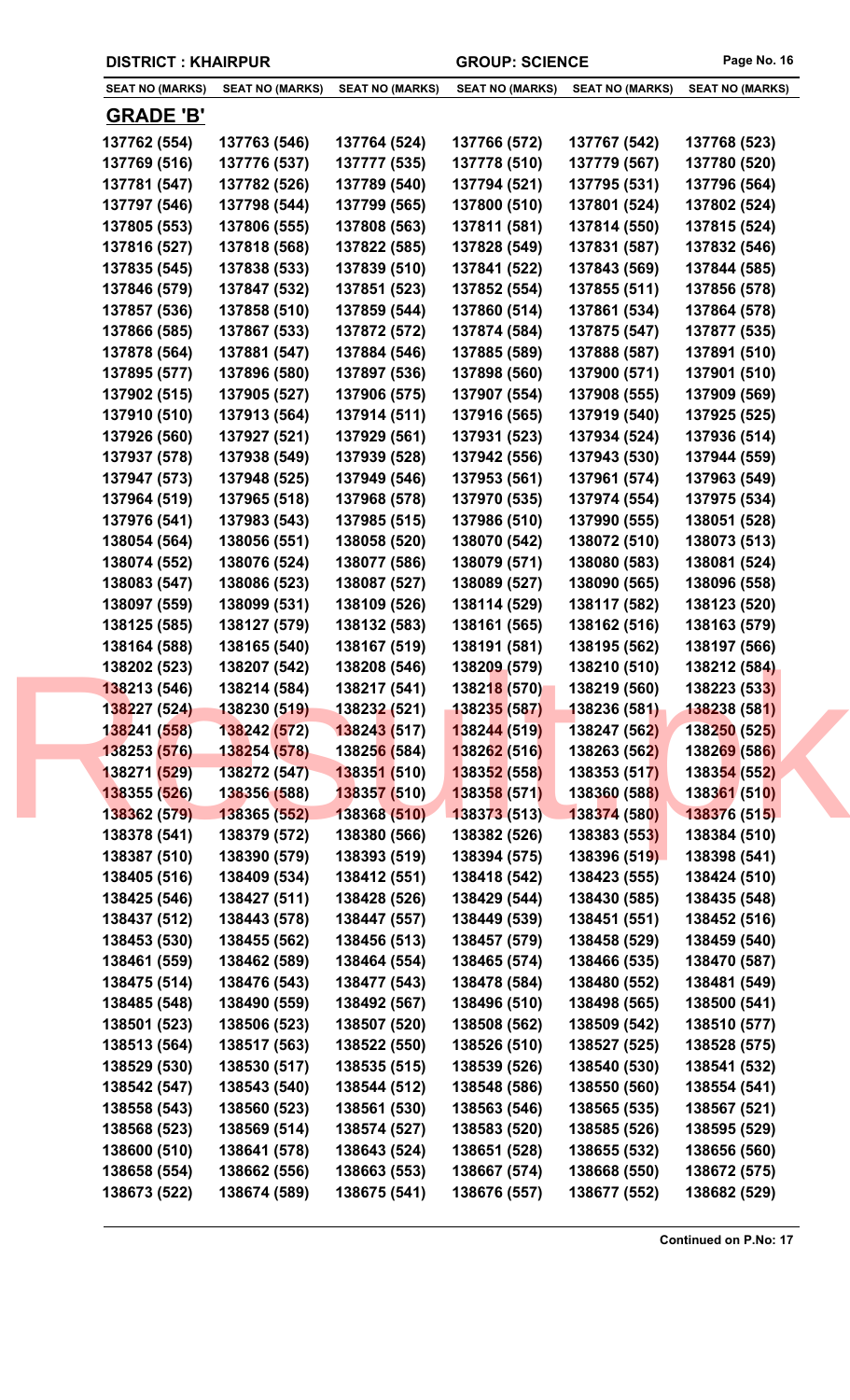|  | <b>DISTRICT: KHAIRPUR</b>    |                              |                              | <b>GROUP: SCIENCE</b>        |                              | Page No. 17                  |
|--|------------------------------|------------------------------|------------------------------|------------------------------|------------------------------|------------------------------|
|  | <b>SEAT NO (MARKS)</b>       | <b>SEAT NO (MARKS)</b>       | <b>SEAT NO (MARKS)</b>       | <b>SEAT NO (MARKS)</b>       | <b>SEAT NO (MARKS)</b>       | <b>SEAT NO (MARKS)</b>       |
|  | <b>GRADE 'B'</b>             |                              |                              |                              |                              |                              |
|  | 138683 (549)                 | 138684 (510)                 | 138686 (559)                 | 138689 (573)                 | 138692 (581)                 | 138695 (564)                 |
|  | 138698 (534)                 | 138699 (587)                 | 138710 (576)                 | 138714 (510)                 | 138715 (564)                 | 138719 (510)                 |
|  | 138723 (574)                 | 138728 (565)                 | 138731 (510)                 | 138732 (538)                 | 138736 (573)                 | 138739 (580)                 |
|  | 138740 (512)                 | 138741 (522)                 | 138750 (562)                 | 138752 (579)                 | 138753 (537)                 | 138755 (516)                 |
|  | 138756 (548)                 | 138757 (534)                 | 138761 (564)                 | 138763 (588)                 | 138765 (517)                 | 138768 (510)                 |
|  | 138772 (566)                 | 138773 (545)                 | 138779 (553)                 | 138783 (510)                 | 138785 (513)                 | 138786 (512)                 |
|  | 138787 (581)                 | 138788 (545)                 | 138790 (519)                 | 138791 (516)                 | 138792 (557)                 | 138793 (510)                 |
|  | 138795 (576)                 | 138797 (589)                 | 138799 (558)                 | 138801 (548)                 | 138802 (536)                 | 138804 (567)                 |
|  | 138805 (516)                 | 138807 (521)                 | 138808 (587)                 | 138809 (530)                 | 138846 (554)                 | 138848 (510)                 |
|  | 138849 (539)                 | 138852 (526)                 | 138853 (581)                 | 138858 (568)                 | 138859 (570)                 | 138862 (579)                 |
|  | 138868 (543)                 | 138869 (576)                 | 138871 (567)                 | 138878 (572)                 | 138893 (510)                 | 138899 (573)                 |
|  | 138900 (535)                 | 138901 (510)                 | 138903 (510)                 | 138906 (523)                 | 138907 (580)                 | 138910 (555)                 |
|  | 138916 (520)                 | 138917 (541)                 | 138919 (510)                 | 138921 (549)                 | 138922 (515)                 | 138923 (523)                 |
|  | 138924 (542)                 | 138926 (535)                 | 138927 (534)                 | 138931 (528)                 | 138934 (538)                 | 138935 (549)                 |
|  | 138936 (510)                 | 138964 (514)                 | 138966 (553)                 | 138970 (533)                 | 138976 (529)                 | 138978 (573)                 |
|  | 138979 (511)                 | 138984 (541)                 | 138992 (511)                 | 138993 (517)                 | 139012 (584)                 | 139014 (576)                 |
|  | 139016 (566)                 | 139031 (571)                 | 139034 (540)                 | 139035 (510)                 | 139037 (512)                 | 139039 (524)                 |
|  | 139040 (549)                 | 139041 (545)                 | 139043 (531)                 | 139048 (542)                 | 139050 (567)                 | 139054 (584)                 |
|  | 139059 (513)                 | 139060 (589)                 | 139069 (519)                 | 139074 (510)                 | 139077 (530)                 | 139084 (550)                 |
|  | 139090 (525)                 | 139096 (579)                 | 139101 (577)                 | 139102 (529)                 | 139103 (510)                 | 139105 (574)                 |
|  | 139109 (587)                 | 139117 (517)                 | 139156 (582)                 | 139158 (532)                 | 139161 (558)                 | 139162 (560)                 |
|  | 139163 (521)                 | 139164 (510)                 | 139166 (556)                 | 139168 (558)                 | 139171 (586)                 | 139174 (520)                 |
|  | 139177 (530)                 | 139179 (510)                 | 139181 (534)                 | 139182 (581)                 | 139185 (559)                 | 139186 (523)                 |
|  | 139187 (578)                 | 139193 (510)                 | 139194 (567)                 | 139198 (535)                 | 139201 (589)                 | 139207 (514)                 |
|  | 139210 (582)<br>139236 (579) | 139222 (564)<br>139237 (536) | 139224 (528)<br>139239 (579) | 139228 (550)<br>139241 (570) | 139231 (588)<br>139242 (561) | 139233 (517)<br>139244 (516) |
|  | 139246 (553)                 | 139289 (513)                 | 139291 (557)                 | 139293 (534)                 | 139294 (527)                 | 139300 (548)                 |
|  | 139302 (510)                 | 139304 (534)                 | <b>139305 (537)</b>          | 139307 (565)                 | 139309 (540)                 | 139310 (549)                 |
|  | 139312 (588)                 | 139314 (550)                 | 139343 (586)                 | 139346 (561)                 | 139353 (513)                 | 139355 (553)                 |
|  | 139356 (550)                 | 139357 (530)                 | 13935 <mark>8 (</mark> 541)  | 139362 (580)                 | 139363 (519)                 | 139365 (512)                 |
|  | 139367 (554)                 | 139369 (548)                 | 139372 (510)                 | 139373 (548)                 | 139379 (531)                 | 139381 (510)                 |
|  | 139383 (523)                 | 139384 (532)                 | 139385 (589)                 | 139388 (510)                 | 139391 (564)                 | 139392 (512)                 |
|  | 139393 (515)                 | 139394 (540)                 | 139395 (518)                 | 139400(511)                  | 139407 (525)                 | 139408 (543)                 |
|  | 139425 (532)                 | 139426 (513)                 | 139431 (573)                 | 139433 (537)                 | 139434 (569)                 | 139436 (564)                 |
|  | 139439 (571)                 | 139440 (573)                 | 139445 (570)                 | 139447 (510)                 | 139481 (572)                 | 139482 (548)                 |
|  | 139483 (555)                 | 139484 (573)                 | 139485 (544)                 | 139487 (519)                 | 139488 (537)                 | 139489 (556)                 |
|  | 139491 (545)                 | 139492 (580)                 | 139493 (579)                 | 139496 (558)                 | 139497 (540)                 | 139498 (561)                 |
|  | 139499 (566)                 | 139500 (557)                 | 139501 (549)                 | 139502 (541)                 | 139505 (557)                 | 139510 (516)                 |
|  | 139512 (583)                 | 139514 (578)                 | 139516 (569)                 | 139518 (577)                 | 139520 (577)                 | 139523 (566)                 |
|  | 139524 (537)                 | 139525 (548)                 | 139526 (573)                 | 139527 (588)                 | 139528 (570)                 | 139531 (583)                 |
|  | 139532 (522)                 | 139534 (521)                 | 139536 (551)                 | 139537 (541)                 | 139538 (567)                 | 139542 (520)                 |
|  | 139543 (579)                 | 139544 (536)                 | 139546 (545)                 | 139553 (553)                 | 139557 (585)                 | 139560 (571)                 |
|  | 139563 (573)                 | 139565 (556)                 | 139566 (571)                 | 139569 (582)                 | 139570 (559)                 | 139571 (527)                 |
|  | 139572 (516)                 | 139574 (510)                 | 139577 (544)                 | 139578 (531)                 | 139579 (573)                 | 139581 (552)                 |
|  | 139584 (555)                 | 139586 (549)                 | 139599 (524)                 | 139601 (521)                 | 139606 (516)                 | 139608 (550)                 |
|  | 139609 (538)<br>139633 (539) | 139610 (586)<br>139643 (550) | 139613 (512)<br>139645 (522) | 139620 (525)<br>139646 (544) | 139625 (510)<br>139651 (510) | 139630 (530)<br>139662 (510) |
|  | 139665 (565)                 | 139672 (514)                 | 139674 (534)                 | 139680 (511)                 | 139684 (510)                 | 139690 (531)                 |
|  | 139696 (516)                 | 139699 (570)                 | 139701 (510)                 | 139704 (554)                 | 139705 (530)                 | 139710 (536)                 |
|  | 139713 (546)                 | 139715 (517)                 | 139716 (510)                 | 139717 (580)                 | 139724 (547)                 | 139730 (585)                 |
|  | 139731 (583)                 | 139733 (526)                 | 139737 (560)                 | 139741 (510)                 | 139745 (522)                 | 139757 (552)                 |
|  |                              |                              |                              |                              |                              |                              |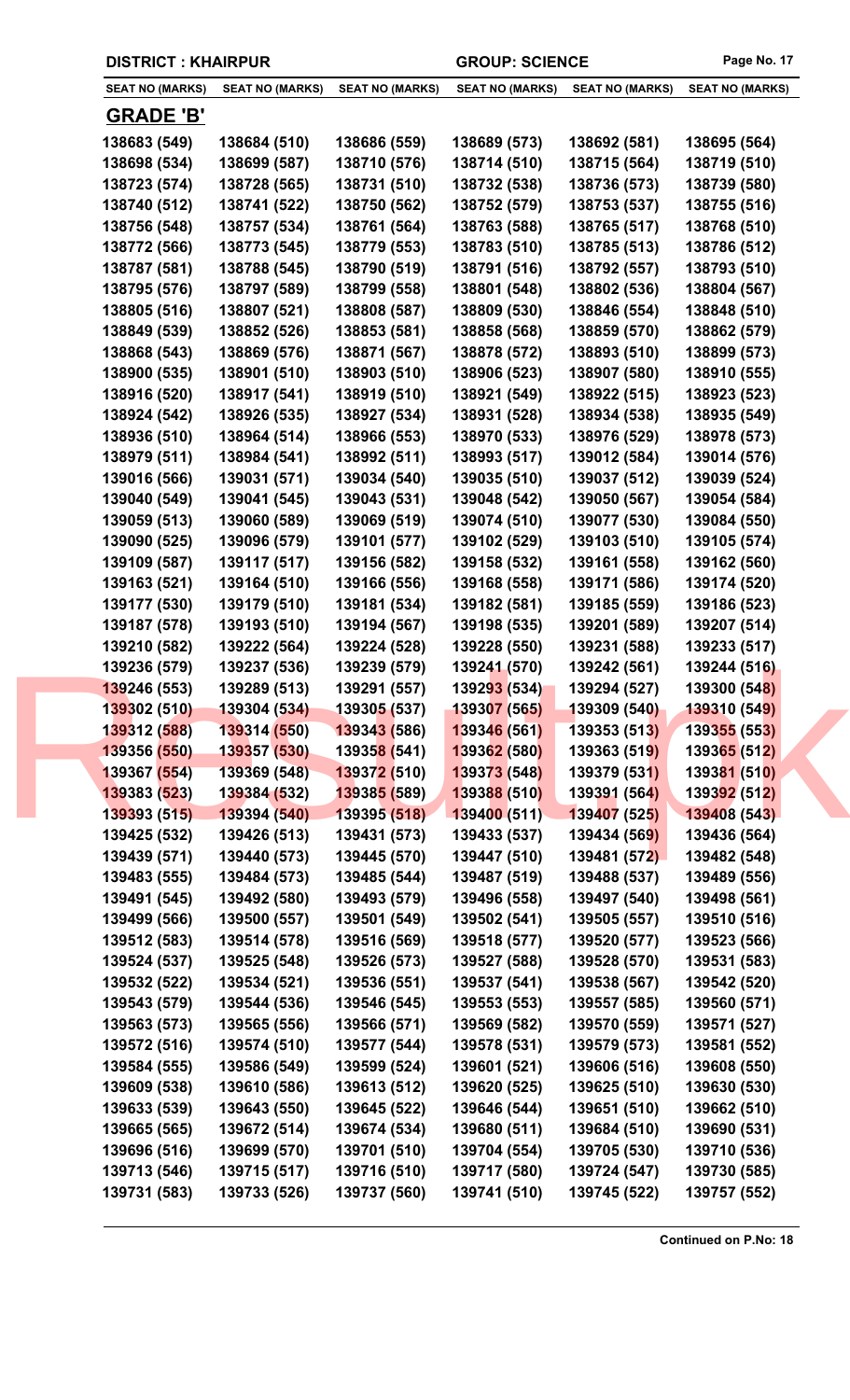| <b>DISTRICT: KHAIRPUR</b>    |                              |                              | <b>GROUP: SCIENCE</b>        |                              | Page No. 18                  |
|------------------------------|------------------------------|------------------------------|------------------------------|------------------------------|------------------------------|
| <b>SEAT NO (MARKS)</b>       | <b>SEAT NO (MARKS)</b>       | <b>SEAT NO (MARKS)</b>       | <b>SEAT NO (MARKS)</b>       | <b>SEAT NO (MARKS)</b>       | <b>SEAT NO (MARKS)</b>       |
| <b>GRADE 'B'</b>             |                              |                              |                              |                              |                              |
| 139758 (532)                 | 139760 (528)                 | 139762 (520)                 | 139774 (575)                 | 139779 (535)                 | 139805 (578)                 |
| 139817 (525)                 | 139834 (533)                 | 139835 (515)                 | 139836 (531)                 | 139837 (510)                 | 139839 (559)                 |
| 139842 (532)                 | 139843 (527)                 | 139844 (559)                 | 139845 (518)                 | 139849 (545)                 | 139850 (536)                 |
| 139851 (571)                 | 139852 (585)                 | 139855 (570)                 | 139856 (556)                 | 139860 (542)                 | 139866 (534)                 |
| 139867 (521)                 | 139870 (540)                 | 139877 (550)                 | 139951 (542)                 | 139953 (565)                 | 139967 (574)                 |
| 139968 (523)                 | 139969 (558)                 | 139970 (559)                 | 139972 (516)                 | 139980 (510)                 | 139984 (559)                 |
| 139986 (554)                 | 139987 (543)                 | 139988 (511)                 | 139995 (526)                 | 139996 (560)                 | 139998 (527)                 |
| 140000 (573)                 | 140002 (524)                 | 140005 (518)                 | 140007 (556)                 | 140017 (522)                 | 140020 (539)                 |
| 140021 (527)                 | 140025 (564)                 | 140026 (529)                 | 140028 (576)                 | 140032 (544)                 | 140035 (510)                 |
| 140122 (533)                 | 140149 (586)                 | 140161 (558)                 | 140181 (579)                 | 140182 (534)                 | 140188 (587)                 |
| 140193 (568)                 | 140195 (579)                 | 140199 (549)                 | 140208 (575)                 | 140209 (565)                 | 140212 (537)                 |
| 140213 (548)                 | 140302 (555)                 | 140304 (588)                 | 140305 (563)                 | 140309 (582)                 | 140310 (571)                 |
| 140311 (531)                 | 140312 (563)                 | 140331 (570)                 | 140332 (542)                 | 140336 (538)                 | 140339 (589)                 |
| 140342 (536)                 | 140343 (576)                 | 140345 (539)                 | 140349 (582)                 | 140350 (577)                 | 140351 (529)                 |
| 140355 (552)                 | 140357 (550)                 | 140358 (556)                 | 140359 (570)                 | 140360 (517)                 | 140370 (583)                 |
| 140371 (577)                 | 140374 (586)                 | 140375 (576)                 | 140376 (567)                 | 140378 (525)                 | 140381 (554)                 |
| 140384 (555)                 | 140388 (537)                 | 140389 (552)                 | 140401 (524)                 | 140402 (554)                 | 140406 (535)                 |
| 140420 (510)                 | 140425 (572)                 | 140429 (584)                 | 140453 (568)                 | 140456 (536)                 | 140486 (585)                 |
| 140491 (579)                 | 140493 (569)                 | 140494 (584)                 | 140495 (553)                 | 140497 (567)                 | 140520 (588)                 |
| 140525 (576)                 | 140552 (523)                 | 140553 (534)                 | 140554 (533)                 | 140556 (568)                 | 140557 (557)                 |
| 140558 (511)                 | 140562 (575)                 | 140566 (548)                 | 140583 (549)                 | 140584 (579)                 | 140585 (583)                 |
| 140586 (582)                 | 140589 (540)                 | 140598 (558)                 | 140600 (556)                 | 140643 (589)                 | 140646 (556)                 |
| 140647 (552)                 | 140651 (587)                 | 140656 (570)                 | 140673 (562)                 | 140692 (520)                 | 140693 (541)                 |
| 140706 (543)                 | 140709 (510)                 | 140711 (513)                 | 140713 (577)                 | 140715 (574)                 | 140716 (542)                 |
| 140717 (586)                 | 140718 (588)                 | 140719 (549)                 | 140720 (588)                 | 140721 (572)                 | 140726 (510)                 |
| 140727 (559)                 | 140731 (585)                 | 140733 (520)                 | 140734 (579)                 | 140738 (559)                 | 140741 (571)                 |
| 140744 (587)                 | 140748 (548)                 | 140749 (580)                 | 140801 (576)                 | 140802 (513)                 | 140862 (578)                 |
| 140863 (525)                 | 140864 (559)                 | 140865 (581)                 | 140866 (523)                 | 140867 (548)                 | 140893 (567)                 |
| 140899 (576)                 | 140901 (588)                 | 140962 (569)                 | 140972 (555)                 | 140981 (562)                 | 140991 (542)                 |
| 140993 (556)                 | 140994 (520)                 | 14100 <mark>6 (</mark> 543)  | 141016 (587)                 | 141017 (540)                 | 141019 (558)                 |
| 141023 (587)                 | 141025 (564)                 | 14102 <mark>8 (527)</mark>   | 141030 (512)                 | 141031 (581)                 | 141039 (562)                 |
| 141048 (553)                 | 141049 (532)                 | 141050 (544)                 | 141051 (532)                 | 141052 (576)                 | 141053 (540)                 |
| 141060 (578)                 | 141061 (514)                 | 141064 (545)                 | 141072 (530)                 | 141075 (533)                 | 141078 (510)                 |
| 141082 (527)                 | 141083 (525)                 | 141085 (521)                 | 141086 (511)                 | 141087 (555)                 | 141088 (548)                 |
| 141089 (581)                 | 141095 (526)                 | 141096 (561)                 | 141099 (542)                 | 141104 (564)                 | 141105 (544)                 |
| 141108 (510)                 | 141111 (510)                 | 141112 (525)<br>141133 (551) | 141115 (527)<br>141140 (550) | 141122 (511)                 | 141124 (536)<br>141152 (538) |
| 141128 (543)<br>141154 (517) | 141129 (510)<br>141157 (543) | 141166 (540)                 | 141167 (516)                 | 141148 (518)<br>141168 (561) | 141170 (517)                 |
| 141174 (518)                 | 141177 (528)                 | 141178 (554)                 | 141179 (528)                 | 141181 (510)                 | 141182 (528)                 |
| 141184 (524)                 | 141188 (510)                 | 141189 (540)                 | 141191 (523)                 | 141192 (561)                 | 141195 (557)                 |
| 141196 (511)                 | 141204 (510)                 | 141206 (520)                 | 141210 (558)                 | 141212 (528)                 | 141213 (552)                 |
| 141214 (523)                 | 141216 (545)                 | 141218 (540)                 | 141219 (541)                 | 141220 (510)                 | 141222 (533)                 |
| 141223 (563)                 | 141224 (518)                 | 141225 (546)                 | 141226 (560)                 | 141231 (510)                 | 141235 (578)                 |
| 141236 (513)                 | 141238 (521)                 | 141243 (528)                 | 141250 (510)                 | 141253 (520)                 | 141256 (548)                 |
| 141272 (588)                 | 141275 (559)                 | 141354 (519)                 | 141355 (553)                 | 141356 (589)                 | 141367 (524)                 |
| 141376 (567)                 | 141414 (517)                 | 141419 (535)                 | 141422 (514)                 | 141430 (552)                 | 141431 (544)                 |
| 141444 (576)                 | 141446 (523)                 | 141451 (528)                 | 141455 (524)                 | 141459 (513)                 | 141467 (523)                 |
| 141527 (518)                 | 141581 (576)                 | 141582 (578)                 | 141583 (515)                 | 141586 (572)                 | 141588 (518)                 |
| 141589 (521)                 | 141611 (510)                 | 141620 (570)                 | 141621 (561)                 | 141622 (512)                 | 141624 (520)                 |
| 141630 (514)                 | 141632 (549)                 | 141633 (531)                 | 141635 (511)                 | 141636 (539)                 | 141639 (572)                 |

**141640 (545) 141642 (569) 141643 (515) 141645 (511) 141646 (562) 141673 (573)**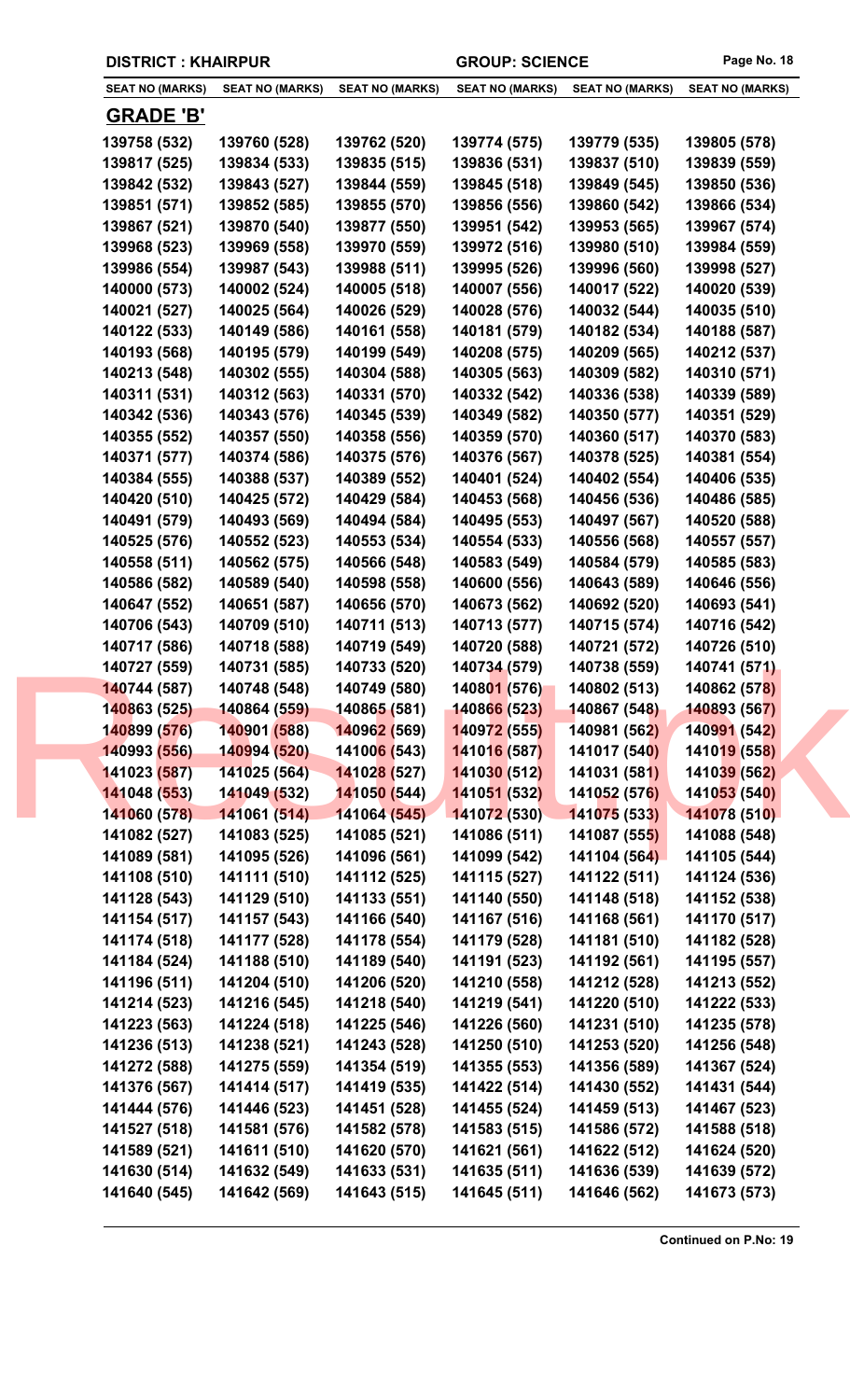| <b>DISTRICT: KHAIRPUR</b> |                        | <b>GROUP: SCIENCE</b>            |                        | Page No. 19            |                        |
|---------------------------|------------------------|----------------------------------|------------------------|------------------------|------------------------|
| <b>SEAT NO (MARKS)</b>    | <b>SEAT NO (MARKS)</b> | <b>SEAT NO (MARKS)</b>           | <b>SEAT NO (MARKS)</b> | <b>SEAT NO (MARKS)</b> | <b>SEAT NO (MARKS)</b> |
| <b>GRADE 'B'</b>          |                        |                                  |                        |                        |                        |
| 141675 (525)              | 141677 (548)           | 141681 (569)                     | 141712 (586)           | 141714 (576)           | 141715 (542)           |
| 141716 (522)              | 141718 (525)           | 141719 (554)                     | 141721 (563)           | 141722 (584)           | 141723 (543)           |
| 141724 (530)              | 141725 (562)           | 141726 (587)                     | 141727 (567)           | 141728 (580)           | 141730 (558)           |
| 141731 (587)              | 141732 (523)           | 141733 (546)                     | 141734 (510)           | 141735 (513)           | 141736 (516)           |
| 141737 (581)              | 141739 (559)           | 141740 (542)                     | 141742 (530)           | 141743 (553)           | 141746 (541)           |
| 141748 (543)              | 141752 (532)           | 141757 (559)                     | 141759 (583)           | 141761 (510)           | 141762 (510)           |
| 141767 (537)              | 141769 (511)           | 141771 (522)                     | 141773 (546)           | 141775 (531)           | 141779 (521)           |
| 141780 (520)              | 141781 (545)           | 141787 (577)                     | 141788 (510)           | 141792 (544)           | 141793 (533)           |
| 141794 (565)              | 141795 (560)           | 141797 (536)                     | 141798 (512)           | 141801 (510)           | 141803 (518)           |
| 141807 (580)              | 141809 (561)           | 141811 (556)                     | 141812 (527)           | 141815 (541)           | 141824 (510)           |
| 141825 (576)              | 141828 (574)           | 141829 (568)                     | 141830 (547)           | 141834 (563)           | 141835 (529)           |
| 141836 (510)              | 141837 (512)           | 141838 (552)                     | 141841 (533)           | 141843 (516)           | 141846 (513)           |
| 141891 (561)              | 141894 (510)           | 141899 (574)                     | 141900 (525)           | 141901 (565)           | 141902 (572)           |
| 141907 (547)              | 141910 (587)           | 141912 (564)                     | 141914 (548)           | 141915 (580)           | 141920 (561)           |
| 141921 (575)              | 141922 (576)           | 141923 (546)                     | 141924 (534)           | 141927 (567)           | 141930 (588)           |
| 141931 (578)              | 141933 (568)           | 141934 (545)                     | 141937 (523)           | 141946 (519)           | 141947 (547)           |
| 141949 (545)              | 141953 (587)           | 141956 (524)                     | 141957 (539)           | 141958 (546)           | 141960 (547)           |
| 141961 (568)              | 141962 (571)           | 141963 (510)                     | 141964 (511)           | 141966 (531)           | 141968 (522)           |
| 141969 (559)              | 141970 (543)           | 141972 (530)                     | 141979 (518)           | 141980 (537)           | 141982 (581)           |
| 141984 (532)              | 141985 (530)           | 141986 (539)                     | 141987 (541)           | 141989 (576)           | 141992 (564)           |
| 141994 (558)              | 141995 (557)           | 141996 (570)                     | 141997 (515)           | 141998 (580)           | 142000 (555)           |
| 142002 (555)              | 142003 (550)           | 142004 (557)                     | 142006 (510)           | 142007 (572)           | 142008 (532)           |
| 142012 (555)              | 142013 (567)           | 142015 (572)                     | 142017 (512)           | 142019 (510)           | 142022 (510)           |
| 142024 (580)              | 142027 (555)           | 142028 (510)                     | 142029 (558)           | 142031 (548)           | 142032 (569)           |
| 142033 (564)              | 142035 (586)           | 142039 (558)                     | 142040 (539)           | 142044 (579)           | 142046 (568)           |
| 142047 (544)              | 142048 (564)           | 142049 (575)                     | 142050 (515)           | 142052 (542)           | 142053 (582)           |
| 142055 (560)              | 142058 (576)           | 142065 (572)                     | 142068 (582)           | 142070 (564)           | 142071 (563)           |
| 142073 (585)              | 142074(567)            | 142076 (534)                     | 142078 (540)           | 142079 (563)           | 142080 (547)           |
| 142081 (527)              | 142082 (582)           | 142083 (537)                     | 142085 (548)           | 142086 (525)           | 142087 (581)           |
| 142089 (564)              | 142091 (558)           | 14209 <mark>6 (</mark> 568)      | 142097 (530)           | 142104 (567)           | 142106 (510)           |
| 142108 (569)              | 142110(585)            | <b>14211<mark>2</mark></b> (544) | 142116 (586)           | 142117 (564)           | 142118 (522)           |
| 142122 (552)              | 142130 (548)           | 142131 (520)                     | 142132 (540)           | 142133 (531)           | 142134 (558)           |
| 142137 (586)              | 142145 (510)           | 142147 (563)                     | 142150 (518)           | 142151 (545)           | 142153 (574)           |
| 142156 (577)              | 142157 (511)           | 142158 (510)                     | 142159 (537)           | 142161 (569)           | 142162 (566)           |
| 142167 (549)              | 142169 (556)           | 142170 (543)                     | 142171 (567)           | 142172 (563)           | 142174 (538)           |
| 142178 (512)              | 142180 (541)           | 142181 (513)                     | 142189 (557)           | 142196 (552)           | 142262 (537)           |
| 142263 (563)              | 142264 (589)           | 142265 (559)                     | 142266 (519)           | 142267 (548)           | 142269 (519)           |
| 142274 (572)              | 142275 (581)           | 142276 (551)                     | 142277 (515)           | 142278 (588)           | 142279 (534)           |
| 142280 (548)              | 142281 (530)           | 142282 (557)                     | 142285 (577)           | 142286 (578)           | 142287 (525)           |
| 142289 (565)              | 142290 (510)           | 142293 (543)                     | 142295 (538)           | 142296 (541)           | 142297 (520)           |
| 142298 (512)              | 142300 (514)           | 142302 (540)                     | 142303 (542)           | 142304 (527)           | 142309 (569)           |
| 142310 (565)              | 142312 (544)           | 142314 (581)                     | 142316 (552)           | 142317 (575)           | 142318 (585)           |
| 142320 (541)              | 142321 (558)           | 142322 (558)                     | 142323 (539)           | 142329 (552)           | 142333 (563)           |
| 142334 (564)              | 142336 (558)           | 142339 (523)                     | 142342 (569)           | 142344 (539)           | 142349 (573)           |
| 142350 (549)              | 142352 (534)           | 142354 (528)                     | 142357 (514)           | 142358 (561)           | 142363 (573)           |
| 142367 (566)              | 142412 (512)           | 142414 (551)                     | 142416 (567)           | 142417 (535)           | 142418 (565)           |
| 142422 (576)              | 142424 (575)           | 142425 (553)                     | 142426 (554)           | 142427 (528)           | 142429 (541)           |
| 142432 (512)              | 142433 (556)           | 142436 (517)                     | 142437 (560)           | 142438 (575)           | 142440 (517)           |
| 142441 (530)              | 142442 (527)           | 142443 (518)                     | 142444 (528)           | 142446 (572)           | 142449 (588)           |
| 142450 (562)              | 142454 (551)           | 142455 (533)                     | 142457 (550)           | 142465 (522)           | 142467 (572)           |
| 142468 (554)              | 142472 (535)           | 142473 (577)                     | 142475 (568)           | 142476 (531)           | 142477 (542)           |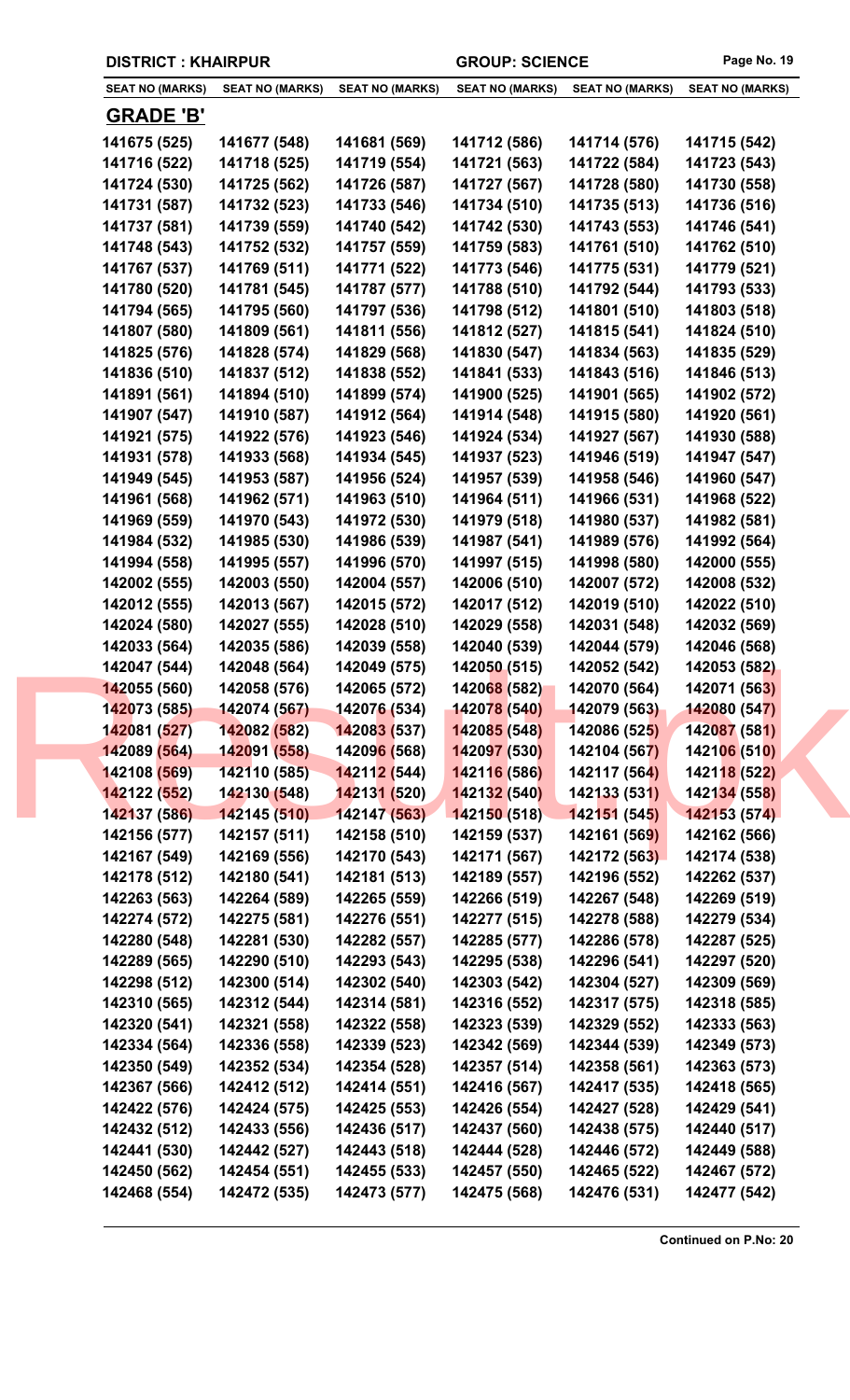|                        | <b>DISTRICT: KHAIRPUR</b> |                                  | <b>GROUP: SCIENCE</b>  |                        | Page No. 20            |
|------------------------|---------------------------|----------------------------------|------------------------|------------------------|------------------------|
| <b>SEAT NO (MARKS)</b> | <b>SEAT NO (MARKS)</b>    | <b>SEAT NO (MARKS)</b>           | <b>SEAT NO (MARKS)</b> | <b>SEAT NO (MARKS)</b> | <b>SEAT NO (MARKS)</b> |
| <b>GRADE 'B'</b>       |                           |                                  |                        |                        |                        |
| 142478 (538)           | 142480 (558)              | 142481 (580)                     | 142482 (532)           | 142485 (574)           | 142490 (530)           |
| 142492 (587)           | 142495 (550)              | 142496 (584)                     | 142497 (520)           | 142500 (535)           | 142502 (577)           |
| 142503 (582)           | 142508 (532)              | 142509 (569)                     | 142510 (570)           | 142511 (520)           | 142521 (546)           |
| 142524 (510)           | 142526 (526)              | 142528 (568)                     | 142532 (536)           | 142535 (556)           | 142539 (573)           |
| 142544 (510)           | 142545 (551)              | 142547 (542)                     | 142550 (584)           | 142553 (568)           | 142554 (523)           |
| 142556 (547)           | 142557 (510)              | 142558 (551)                     | 142560 (533)           | 142561 (584)           | 142573 (568)           |
| 142575 (511)           | 142576 (567)              | 142577 (553)                     | 142579 (583)           | 142580 (543)           | 142585 (527)           |
| 142587 (519)           | 142592 (538)              | 142597 (515)                     | 142721 (515)           | 142722 (557)           | 142724 (510)           |
| 142727 (543)           | 142730 (514)              | 142734 (518)                     | 142735 (549)           | 142739 (580)           | 142821 (571)           |
| 142886 (575)           | 142912 (572)              | 142928 (531)                     | 142929 (579)           | 142930 (572)           | 142971 (540)           |
| 142972 (586)           | 142973 (519)              | 142974 (545)                     | 142975 (571)           | 142976 (510)           | 142978 (537)           |
| 142979 (540)           | 142982 (511)              | 142985 (516)                     | 142986 (514)           | 142987 (558)           | 142990 (523)           |
| 142991 (562)           | 142992 (520)              | 142994 (548)                     | 142995 (519)           | 142996 (569)           | 142997 (542)           |
| 142999 (552)           | 143001 (581)              | 143007 (579)                     | 143008 (557)           | 143010 (518)           | 143012 (565)           |
| 143013 (525)           | 143014 (537)              | 143015 (520)                     | 143018 (542)           | 143019 (565)           | 143023 (564)           |
| 143025 (534)           | 143026 (510)              | 143027 (576)                     | 143029 (542)           | 143030 (529)           | 143032 (579)           |
| 143034 (564)           | 143035 (544)              | 143036 (510)                     | 143039 (571)           | 143040 (573)           | 143042 (588)           |
| 143044 (526)           | 143045 (567)              | 143047 (552)                     | 143048 (540)           | 143053 (514)           | 143055 (510)           |
| 143056 (513)           | 143057 (566)              | 143059 (538)                     | 143061 (563)           | 143062 (543)           | 143065 (589)           |
| 143067 (526)           | 143068 (578)              | 143069 (538)                     | 143070 (538)           | 143074 (569)           | 143075 (540)           |
| 143076 (512)           | 143078 (528)              | 143079 (551)                     | 143081 (575)           | 143082 (576)           | 143084 (553)           |
| 143085 (535)           | 143090 (564)              | 143091 (518)                     | 143092 (517)           | 143094 (512)           | 143095 (531)           |
| 143099 (565)           | 143100 (522)              | 143102 (587)                     | 143103 (566)           | 143104 (524)           | 143107 (510)           |
| 143108 (529)           | 143109 (536)              | 143110 (510)                     | 143112 (569)           | 143114 (535)           | 143128 (548)           |
| 143129 (568)           | 143183 (538)              | 143185 (560)                     | 143190 (527)           | 143191 (525)           | 143193 (560)           |
| 143197 (589)           | 143199 (517)              | 143200 (586)                     | 143204 (515)           | 143206 (580)           | 143211 (527)           |
| 143216 (531)           | 143220 (530)              | 143224 (566)                     | 143238 (556)           | 143240 (545)           | 143241 (548)           |
| 143245 (558)           | 143246 (551)              | 143247 (546)                     | 143252 (527)           | 143253 (510)           | 143254 (536)           |
| 143257 (510)           | 143260 (575)              | 143263 (583)                     | 143264 (527)           | 143268 (579)           | 143273 (519)           |
| 143278 (539)           | 143279 (532)              | 14328 <mark>0 (</mark> 538)      | 143283 (523)           | 143284 (568)           | 143286 (584)           |
| 143288 (573)           | 143289 (569)              | <b>14329<mark>1</mark></b> (587) | 143292 (537)           | 143352 (577)           | 143360 (528)           |
| 143361 (521)           | 143363 (567)              | 143365 (518)                     | 143367 (534)           | 143368 (524)           | 143371 (543)           |
| 143372 (555)           | 143374 (538)              | 143375 (513)                     | 143379 (587)           | 143380 (583)           | 143385 (585)           |
| 143386 (549)           | 143388 (513)              | 143390 (544)                     | 143393 (558)           | 143401 (520)           | 143405 (537)           |
| 143409 (510)           | 143413 (514)              | 143414 (558)                     | 143415 (589)           | 143419 (517)           | 143421 (516)           |
| 143423 (549)           | 143424 (510)              | 143425 (535)                     | 143428 (532)           | 143429 (533)           | 143431 (522)           |
| 143432 (587)           | 143436 (539)              | 143437 (571)                     | 143443 (553)           | 143445 (544)           | 143448 (511)           |
| 143449 (582)           | 143450 (536)              | 143451 (510)                     | 143452 (551)           | 143453 (546)           | 143454 (528)           |
| 143502 (553)           | 143510 (551)              | 143511 (525)                     | 143514 (542)           | 143515 (583)           | 143520 (526)           |
| 143536 (561)           | 143538 (576)              | 143539 (540)                     | 143541 (563)           | 143571 (519)           | 143572 (571)           |
| 143574 (581)           | 143580 (528)              | 143581 (563)                     | 143590 (582)           | 143591 (564)           | 143593 (544)           |
| 143596 (538)           | 143601 (543)              | 143603 (516)                     | 143604 (553)           | 143621 (564)           | 143622 (510)           |
| 143630 (587)           | 143654 (575)              | 143657 (510)                     | 143658 (519)           | 143663 (575)           | 143667 (521)           |
| 143668 (558)           | 143674 (528)              | 143681 (534)                     | 143723 (510)           | 143725 (526)           | 143726 (530)           |
| 143727 (510)           | 143729 (557)              | 143732 (573)                     | 143737 (524)           | 143739 (584)           | 143741 (544)           |
| 143742 (563)           | 143743 (540)              | 143745 (588)                     | 143746 (569)           | 143747 (522)           | 143748 (543)           |
| 143751 (549)           | 143757 (569)              | 143758 (560)                     | 143760 (583)           | 143762 (557)           | 143764 (516)           |
| 143765 (527)           | 143766 (536)              | 143767 (566)                     | 143768 (584)           | 143769 (539)           | 143773 (581)           |
| 143778 (533)           | 143779 (558)              | 143785 (513)                     | 143787 (510)           | 143790 (540)           | 143791 (542)           |
| 143795 (522)           | 143797 (543)              | 143798 (554)                     | 143803 (544)           | 143804 (526)           | 143808 (511)           |
| 143811 (534)           | 143818 (512)              | 143819 (562)                     | 143820 (543)           | 143822 (566)           | 143823 (554)           |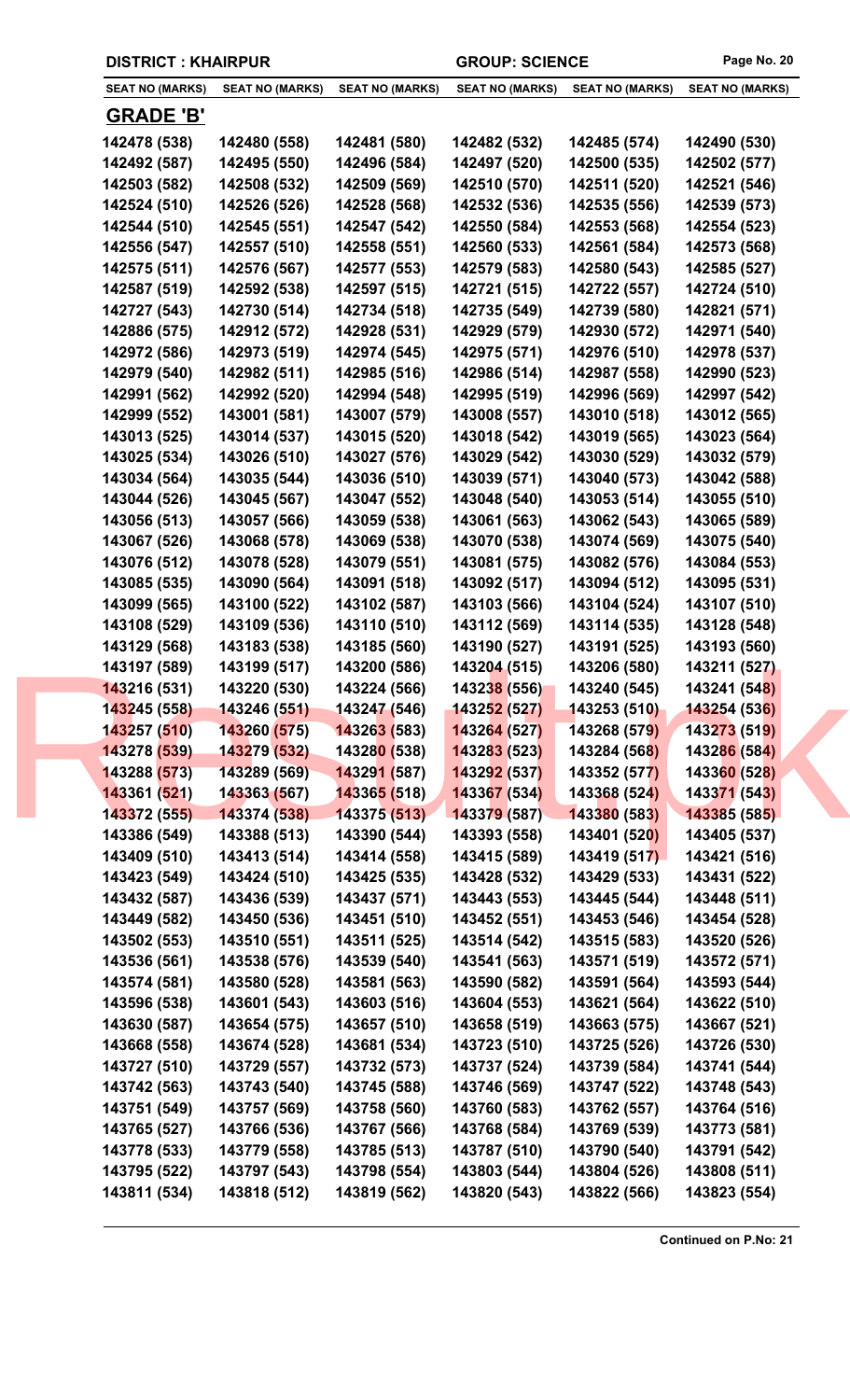| <b>SEAT NO (MARKS)</b> | <b>SEAT NO (MARKS)</b> | <b>SEAT NO (MARKS)</b>      | <b>SEAT NO (MARKS)</b> | <b>SEAT NO (MARKS)</b> | <b>SEAT NO (MARKS)</b> |
|------------------------|------------------------|-----------------------------|------------------------|------------------------|------------------------|
| <b>GRADE 'B'</b>       |                        |                             |                        |                        |                        |
| 143824 (584)           | 143825 (538)           | 143827 (571)                | 143829 (555)           | 143830 (531)           | 143833 (575)           |
| 143835 (589)           | 143840 (534)           | 143841 (510)                | 143842 (566)           | 143843 (559)           | 143844 (572)           |
| 143845 (577)           | 143847 (576)           | 143848 (532)                | 143849 (532)           | 143850 (517)           | 143852 (542)           |
| 143865 (521)           | 143906 (558)           | 143909 (544)                | 143912 (514)           | 143941 (569)           | 143942 (528)           |
| 143945 (566)           | 143946 (522)           | 143950 (536)                | 143951 (521)           | 143958 (515)           | 143959 (540)           |
| 143961 (531)           | 143973 (523)           | 143979 (586)                | 143980 (535)           | 143982 (537)           | 143983 (515)           |
| 143984 (510)           | 143985 (546)           | 143986 (560)                | 143987 (525)           | 143988 (529)           | 143989 (533)           |
| 143995 (534)           | 143998 (529)           | 144000 (524)                | 144003 (547)           | 144004 (561)           | 144006 (510)           |
| 144009 (527)           | 144013 (538)           | 144016 (512)                | 144017 (540)           | 144018 (584)           | 144019 (549)           |
| 144020 (523)           | 144025 (579)           | 144026 (540)                | 144028 (547)           | 144029 (552)           | 144030 (568)           |
| 144034 (510)           | 144039 (537)           | 144042 (541)                | 144049 (547)           | 144050 (510)           | 144051 (562)           |
| 144054 (541)           | 144055 (514)           | 144057 (517)                | 144059 (552)           | 144065 (519)           | 144066 (535)           |
| 144113 (568)           | 144118 (510)           | 144119 (556)                | 144120 (580)           | 144130 (510)           | 144133 (513)           |
| 144135 (516)           | 144140 (534)           | 144143 (534)                | 144145 (546)           | 144150 (540)           | 144155 (510)           |
| 144157 (523)           | 144167 (540)           | 144169 (530)                | 144172 (539)           | 144182 (528)           | 144183 (510)           |
| 144184 (511)           | 144190 (521)           | 144191 (516)                | 144194 (537)           | 144203 (528)           | 144206 (529)           |
| 144208 (545)           | 144209 (513)           | 144212 (565)                | 144214 (540)           | 144217 (587)           | 144220 (580)           |
| 144224 (534)           | 144227 (519)           | 144228 (539)                | 144230 (551)           | 144231 (567)           | 144234 (559)           |
| 144238 (531)           | 144239 (586)           | 144247 (511)                | 144249 (522)           | 144250 (510)           | 144252 (580)           |
| 144253 (512)           | 144256 (550)           | 144260 (522)                | 144318 (583)           | 144320 (574)           | 144340 (581)           |
| 144342 (545)           | 144372 (577)           | 144376 (588)                | 144378 (520)           | 144379 (574)           | 144384 (581)           |
| 144415 (563)           | 144462 (535)           | 144465 (510)                | 144467 (584)           | 144468 (576)           | 144473 (516)           |
| 144477 (579)           | 144479 (510)           | 144483 (553)                | 144484 (584)           | 144485 (510)           | 144497 (530)           |
| 144500 (525)           | 144501 (570)           | 144503 (584)                | 144505 (547)           | 144506 (575)           | 144510 (510)           |
| 144511 (564)           | 144512 (572)           | 144516 (546)                | 144521 (535)           | 144522 (531)           | 144523 (546)           |
| 144525 (589)           | 144528 (525)           | 144529 (510)                | 144593 (524)           | 144594 (510)           | 144595 (510)           |
| 144596 (548)           | 144603 (523)           | 144605 (571)                | 144614 (519)           | 144615 (580)           | 144617 (533)           |
| 144618 (534)           | 144619 (519)           | 144621 (525)                | 144624 (584)           | 144628 (545)           | 144634 (581)           |
| 144636 (510)           | 144637 (560)           | 144638 (546)                | 144640 (528)           | 144650 (546)           | 144651 (575)           |
| 144653 (510)           | 144654 (551)           | 14465 <mark>6 (</mark> 554) | 144658 (512)           | 144659 (537)           | 144661 (542)           |
| 144668 (512)           | 144670 (584)           | 144673 (560)                | 144674 (535)           | 144678 (515)           | 144680 (578)           |
| 144731 (560)           | 144732 (545)           | 144733 (545)                | 144736 (555)           | 144737 (514)           | 144741 (571)           |
| 144743 (576)           | 144745 (530)           | 144746 (567)                | 144747 (568)           | 144750 (530)           | 144752 (515)           |
| 144781 (572)           | 144782 (510)           | 144783 (548)                | 144785 (575)           | 144787 (513)           | 144789 (571)           |
| 144791 (512)           | 144794 (554)           | 144795 (517)                | 144796 (569)           | 144801 (520)           | 144809 (553)           |
| 144810 (580)           | 144816 (512)           | 144817 (571)                | 144819 (588)           | 144820 (562)           | 144821 (541)           |
| 144830 (510)           | 144834 (545)           | 144837 (561)                | 144838 (510)           | 144839 (578)           | 144844 (539)           |
| 144847 (528)           | 144854 (512)           | 144857 (540)                | 144861 (528)           | 144865 (510)           | 144866 (522)           |
| 144867 (514)           | 144868 (519)           | 144869 (551)                | 144871 (537)           | 144872 (563)           | 144874 (559)           |
| 144875 (522)           | 144877 (516)           | 144878 (561)                | 144879 (575)           | 144881 (537)           | 144882 (529)           |
| 144887 (534)           | 144890 (561)           | 144892 (527)                | 144898 (555)           | 144903 (527)           | 144904 (518)           |
| 144910 (573)           | 144913 (512)           | 144983 (510)                | 144984 (529)           | 144986 (553)           | 144987 (548)           |
| 144989 (575)           | 144994 (559)           | 144997 (539)                | 144999 (554)           | 145004 (578)           | 145005 (544)           |
| 145006 (577)           | 145011 (549)           | 145017 (549)                | 145082 (572)           | 145083 (538)           | 145084 (533)           |
| 145089 (582)           | 145091 (572)           | 145098 (542)                | 145153 (585)           | 145154 (538)           | 145155 (585)           |
| 145156 (560)           | 145157 (545)           | 145158 (566)                | 145159 (535)           | 145160 (515)           | 145169 (547)           |
| 145170 (559)           | 145173 (530)           | 145174 (515)                | 145177 (541)           | 145180 (549)           | 145181 (547)           |
| 145187 (549)           | 145189 (575)           | 145196 (570)                | 145199 (570)           | 145202 (544)           | 145203 (510)           |
| 145204 (555)           | 145205 (510)           | 145211 (541)                | 145212 (513)           | 145213 (542)           | 145217 (556)           |
| 145218 (547)           | 145224 (527)           | 145227 (537)                | 145232 (530)           | 145233 (560)           | 145235 (555)           |
| 145238 (543)           | 145240 (523)           | 145249 (575)                | 145250 (564)           | 145251 (581)           | 145252 (580)           |
|                        |                        |                             |                        |                        |                        |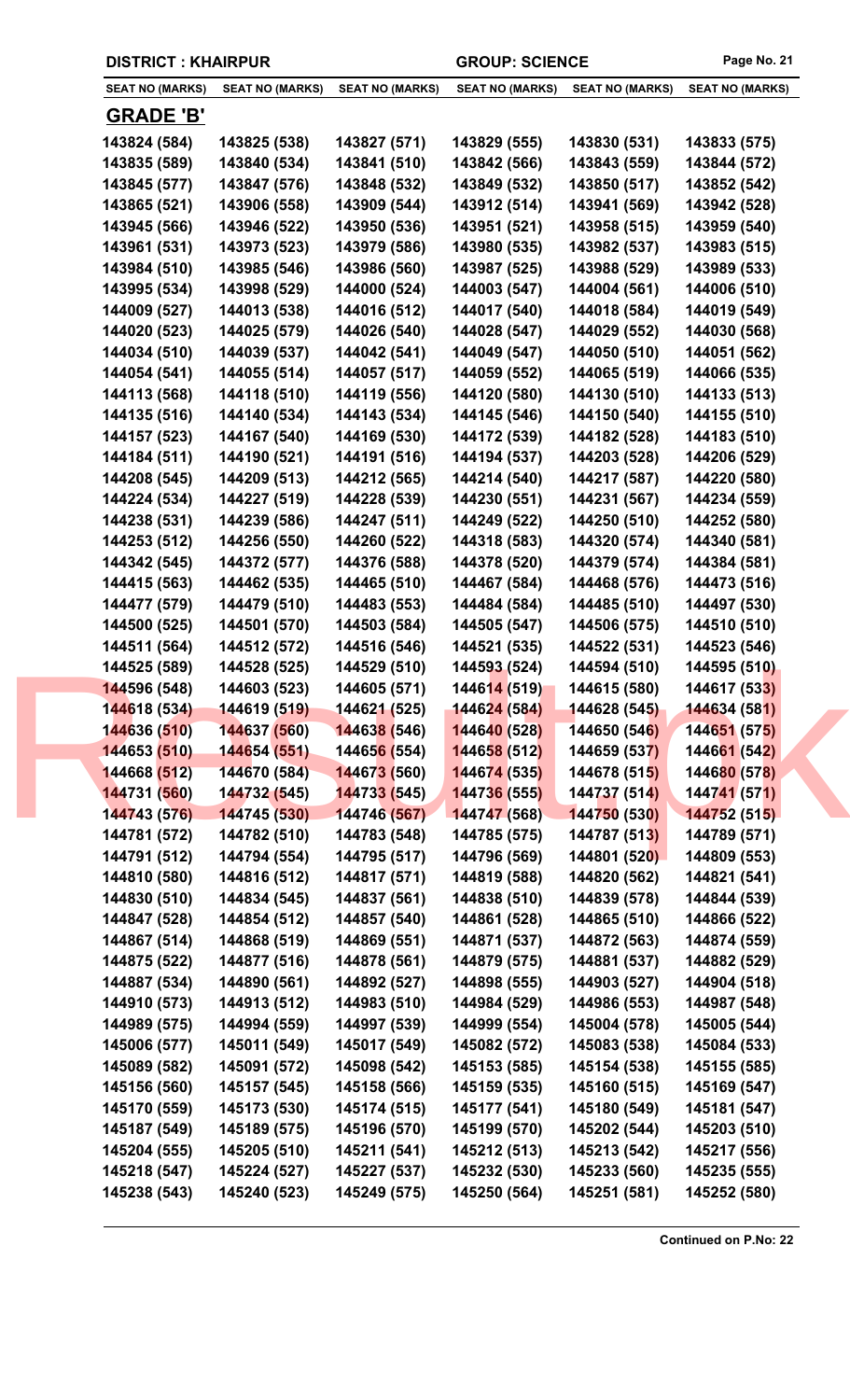|  | <b>DISTRICT: KHAIRPUR</b> |                        |                                  | <b>GROUP: SCIENCE</b>  |                        | Page No. 22            |
|--|---------------------------|------------------------|----------------------------------|------------------------|------------------------|------------------------|
|  | <b>SEAT NO (MARKS)</b>    | <b>SEAT NO (MARKS)</b> | <b>SEAT NO (MARKS)</b>           | <b>SEAT NO (MARKS)</b> | <b>SEAT NO (MARKS)</b> | <b>SEAT NO (MARKS)</b> |
|  | <b>GRADE 'B'</b>          |                        |                                  |                        |                        |                        |
|  | 145257 (568)              | 145258 (539)           | 145261 (520)                     | 145311 (515)           | 145313 (532)           | 145315 (527)           |
|  | 145322 (524)              | 145326 (586)           | 145331 (530)                     | 145332 (538)           | 145334 (588)           | 145336 (526)           |
|  | 145337 (514)              | 145340 (577)           | 145344 (527)                     | 145346 (520)           | 145401 (584)           | 145402 (563)           |
|  | 145406 (559)              | 145416 (567)           | 145422 (536)                     | 145424 (577)           | 145426 (550)           | 145428 (565)           |
|  | 145429 (513)              | 145430 (513)           | 145431 (526)                     | 145432 (552)           | 145434 (557)           | 145438 (564)           |
|  | 145439 (510)              | 145440 (554)           | 145442 (570)                     | 145446 (543)           | 145453 (530)           | 145454 (579)           |
|  | 145455 (518)              | 145457 (527)           | 145458 (570)                     | 145459 (540)           | 145463 (517)           | 145464 (521)           |
|  | 145465 (522)              | 145466 (554)           | 145467 (562)                     | 145468 (562)           | 145475 (552)           | 145482 (530)           |
|  | 145492 (532)              | 145495 (538)           | 145499 (557)                     | 145500 (542)           | 145502 (549)           | 145505 (552)           |
|  | 145508 (529)              | 145509 (538)           | 145514 (511)                     | 145515 (515)           | 145518 (514)           | 145519 (549)           |
|  | 145521 (583)              | 145522 (517)           | 145523 (540)                     | 145525 (510)           | 145528 (513)           | 145529 (523)           |
|  | 145605 (525)              | 145606 (511)           | 145616 (528)                     | 145621 (535)           | 145623 (510)           | 145624 (560)           |
|  | 145627 (512)              | 145632 (517)           | 145681 (585)                     | 145684 (521)           | 145688 (525)           | 145691 (515)           |
|  | 145692 (525)              | 145695 (510)           | 145696 (559)                     | 145697 (587)           | 145699 (548)           | 145700 (546)           |
|  | 145704 (540)              | 145708 (526)           | 145710 (522)                     | 145713 (517)           | 145714 (581)           | 145715 (533)           |
|  | 145725 (539)              | 145728 (510)           | 145731 (547)                     | 145733 (588)           | 145734 (544)           | 145735 (561)           |
|  | 145737 (544)              | 145738 (576)           | 145741 (582)                     | 145753 (548)           | 145754 (550)           | 145758 (539)           |
|  | 145759 (511)              | 145760 (543)           | 145761 (586)                     | 145763 (535)           | 145764 (585)           | 145765 (518)           |
|  | 145766 (522)              | 145769 (572)           | 145811 (564)                     | 145814 (528)           | 145815 (571)           | 145816 (575)           |
|  | 145820 (522)              | 145821 (569)           | 145824 (530)                     | 145827 (512)           | 145837 (511)           | 145839 (550)           |
|  | 145840 (514)              | 145851 (548)           | 145852 (577)                     | 145854 (564)           | 145856 (567)           | 145860 (549)           |
|  | 145861 (586)              | 145867 (573)           | 145876 (517)                     | 145877 (563)           | 145879 (529)           | 145880 (580)           |
|  | 145887 (589)              | 145888 (566)           | 145889 (545)                     | 145894 (540)           | 145898 (547)           | 145899 (572)           |
|  | 145900 (561)              | 145901 (522)           | 145902 (587)                     | 145903 (584)           | 145906 (524)           | 145911 (536)           |
|  | 145930 (510)              | 145936 (510)           | 145991 (510)                     | 145995 (546)           | 145997 (565)           | 145999 (584)           |
|  | 146002 (534)              | 146004 (524)           | 146006 (559)                     | 146008 (558)           | 146013 (581)           | 146015 (585)           |
|  | 146017 (533)              | 146018 (535)           | 146019 (538)                     | 146020 (518)           | 146021 (525)           | 146024 (542)           |
|  | 146025 (576)              | 146027 (552)           | 146029 (575)                     | 146038 (549)           | 146039 (519)           | 146043 (530)           |
|  | 146047 (519)              | 146051 (548)           | 146052 (584)                     | 146053 (510)           | 146055 (527)           | 146056 (541)           |
|  | 146057 (525)              | 146059 (553)           | 14606 <mark>0 (</mark> 546)      | 146061 (521)           | 146062 (527)           | 146063 (547)           |
|  | 146065 (546)              | 146066 (556)           | <b>14606<mark>9</mark></b> (584) | 146152 (569)           | 146166 (558)           | 146204 (583)           |
|  | 146205 (546)              | 146207 (546)           | 146211 (546)                     | 146212(543)            | 146213 (583)           | 146214 (539)           |
|  | 146215 (541)              | 146216 (516)           | 146217 (552)                     | 146218 (587)           | 146219 (522)           | 146225 (523)           |
|  | 146230 (510)              | 146231 (536)           | 146232 (582)                     | 146233 (578)           | 146234 (560)           | 146236 (531)           |
|  | 146300 (510)              | 146301 (536)           | 146303 (566)                     | 146304 (514)           | 146305 (548)           | 146307 (536)           |
|  | 146310 (535)              | 146311 (549)           | 146312 (529)                     | 146313 (522)           | 146316 (543)           | 146321 (567)           |
|  | 146322 (578)              | 146323 (581)           | 146324 (510)                     | 146327 (521)           | 146331 (520)           | 146332 (536)           |
|  | 146333 (547)              | 146339 (582)           | 146340 (531)                     | 146342 (525)           | 146345 (510)           | 146346 (533)           |
|  | 146349 (522)              | 146350 (510)           | 146353 (545)                     | 146354 (567)           | 146356 (576)           | 146357 (567)           |
|  | 146359 (551)              | 146364 (539)           | 146368 (510)                     | 146370 (510)           | 146371 (518)           | 146378 (530)           |
|  | 146379 (580)              | 146383 (554)           | 146385 (532)                     | 146386 (576)           | 146387 (545)           | 146389 (516)           |
|  | 146390 (553)              | 146391 (579)           | 146398 (535)                     | 146401 (588)           | 146405 (553)           | 146410 (577)           |
|  | 146421 (565)              | 146423 (537)           | 146428 (588)                     | 146430 (569)           | 146431 (529)           | 146434 (550)           |
|  | 146436 (555)              | 146439 (588)           | 146440 (562)                     | 146442 (584)           | 146444 (563)           | 146446 (525)           |
|  | 146453 (535)              | 146457 (544)           | 146458 (558)                     | 146460 (525)           | 146464 (510)           | 146465 (556)           |
|  | 146468 (510)              | 146470 (528)           | 146475 (545)                     | 146477 (518)           | 146479 (583)           | 146483 (564)           |
|  | 146484 (559)              | 146485 (510)           | 146486 (544)                     | 146488 (512)           | 146491 (559)           | 146493 (557)           |
|  | 146494 (524)              | 146495 (588)           | 146496 (569)                     | 146497 (551)           | 146498 (553)           | 146499 (515)           |
|  | 146501 (570)              | 146502 (559)           | 146503 (528)                     | 146505 (583)           | 146508 (513)           | 146509 (564)           |
|  | 146510 (525)              | 146511 (576)           | 146512 (570)                     | 146518 (554)           | 146519 (562)           | 146521 (516)           |
|  |                           |                        |                                  |                        |                        |                        |

**146526 (578) 146528 (575) 146532 (580) 146533 (516) 146534 (546) 146535 (518)**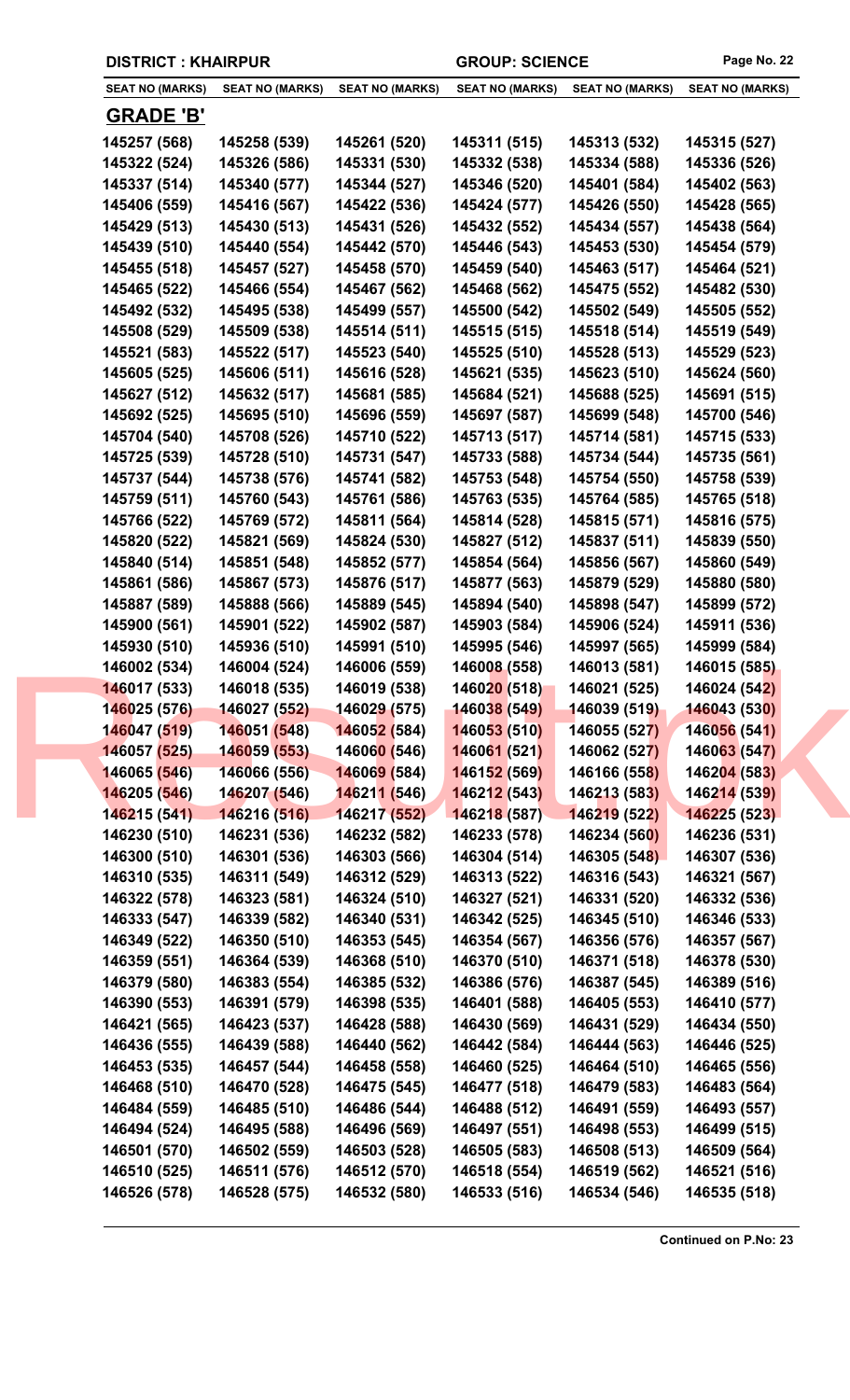| <b>DISTRICT: KHAIRPUR</b>    |                              |                              | <b>GROUP: SCIENCE</b>        |                              | Page No. 23                  |  |
|------------------------------|------------------------------|------------------------------|------------------------------|------------------------------|------------------------------|--|
| <b>SEAT NO (MARKS)</b>       | <b>SEAT NO (MARKS)</b>       | <b>SEAT NO (MARKS)</b>       | <b>SEAT NO (MARKS)</b>       | <b>SEAT NO (MARKS)</b>       | <b>SEAT NO (MARKS)</b>       |  |
| <b>GRADE 'B'</b>             |                              |                              |                              |                              |                              |  |
| 146604 (522)                 | 146605 (530)                 | 146607 (589)                 | 146610 (519)                 | 146611 (526)                 | 146612 (512)                 |  |
| 146614 (531)                 | 146616 (521)                 | 146620 (575)                 | 146623 (551)                 | 146624 (512)                 | 146625 (515)                 |  |
| 146628 (550)                 | 146629 (545)                 | 146636 (552)                 | 146639 (535)                 | 146642 (549)                 | 146645 (545)                 |  |
| 146647 (546)                 | 146656 (527)                 | 146657 (519)                 | 146658 (521)                 | 146665 (547)                 | 146668 (510)                 |  |
| 146671 (527)                 | 146677 (559)                 | 146678 (513)                 | 146695 (510)                 | 146701 (512)                 | 146703 (510)                 |  |
| 146704 (539)                 | 146705 (510)                 | 146707 (580)                 | 146708 (573)                 | 146710 (513)                 | 146716 (535)                 |  |
| 146721 (524)                 | 146738 (538)                 | 146739 (526)                 | 148001 (519)                 | 148005 (571)                 | 148006 (540)                 |  |
| 148008 (584)                 | 148010 (572)                 | 148015 (510)                 | 148029 (519)                 | 148033 (551)                 | 148035 (527)                 |  |
| 148051 (532)                 | 148052 (512)                 | 148054 (540)                 | 148076 (525)                 | 148078 (570)                 | 148145 (566)                 |  |
| 148147 (510)                 | 148148 (557)                 | 148149 (588)                 | 148160 (520)                 | 148161 (510)                 | 148164 (511)                 |  |
| 148168 (533)                 | 148182 (540)                 | 148185 (577)                 | 148186 (581)                 | 148190 (563)                 | 148191 (515)                 |  |
| 148193 (588)                 | 148194 (582)                 | 148203 (538)                 | 148204 (587)                 | 148221 (574)                 | 148223 (521)                 |  |
| 148225 (555)                 | 148226 (570)                 | 148227 (524)                 | 148228 (510)                 | 148229 (531)                 | 148231 (580)                 |  |
| 148233 (586)                 | 148234 (510)                 | 148236 (582)                 | 148238 (536)                 | 148240 (511)                 | 148259 (547)                 |  |
| 148269 (572)                 | 148301 (564)                 | 148303 (510)                 | 148306 (517)                 | 148308 (580)                 | 148310 (513)                 |  |
| 148311 (532)                 | 148312 (562)                 | 148314 (548)                 | 148316 (570)                 | 148317 (511)                 | 148318 (529)                 |  |
| 148340 (570)                 | 148364 (528)                 | 148365 (579)                 | 148368 (522)                 | 148371 (522)                 | 148380 (552)                 |  |
| 148383 (528)                 | 148388 (510)                 | 148392 (576)                 | 148393 (569)                 | 148394 (589)                 | 148397 (518)                 |  |
| 148398 (545)                 | 148400 (541)                 | 148401 (547)                 | 148402 (555)                 | 148403 (562)                 | 148407 (561)                 |  |
| 148408 (582)                 | 148414 (574)                 | 148415 (553)                 | 148417 (546)                 | 148418 (522)                 | 148429 (570)                 |  |
| 148435 (517)                 | 148439 (528)                 | 148444 (560)                 | 148445 (535)                 | 148453 (551)                 | 148455 (512)                 |  |
| 148468 (513)                 | 148476 (562)                 | 148489 (548)                 | 148491 (550)                 | 148492 (517)                 | 148531 (545)                 |  |
| 148532 (583)                 | 148533 (536)                 | 148535 (524)                 | 148542 (510)                 | 148563 (587)                 | 148564 (572)                 |  |
| 148565 (536)                 | 148566 (553)                 | 148567 (514)                 | 148569 (525)                 | 148572 (573)                 | 148573 (543)                 |  |
| 148574 (510)                 | 148575 (566)                 | 148576 (566)                 | 148577 (569)                 | 148579 (583)                 | 148583 (511)                 |  |
| 148584 (510)                 | 148585 (536)                 | 148593 (518)                 | 148598 (510)                 | 148611 (585)                 | 148613 (562)                 |  |
| 148614 (568)                 | 148616 (580)                 | 148618 (526)                 | 148623 (577)                 | 148625 (547)                 | 148627 (550)                 |  |
| 148628 (586)                 | 148630 (554)                 | 148631 (521)                 | 148637 (516)                 | 148638 (529)                 | 148639 (549)                 |  |
| 148640 (583)                 | 148644 (510)                 | 148646 (514)                 | 148647 (517)                 | 148701 (552)                 | 148707 (564)                 |  |
| 148709 (510)<br>148718 (577) | 148711 (548)                 | 14871 <mark>2 (560)</mark>   | 148713 (513)                 | 148714 (541)                 | 148715 (566)                 |  |
| 148745 (510)                 | 148732 (587)<br>148746 (557) | 148736 (510)<br>148748 (531) | 148738 (532)<br>148749 (513) | 148742 (544)<br>148750 (510) | 148743 (515)<br>148753 (522) |  |
| 148757 (535)                 | 148758 (510)                 | 148760 (562)                 | 148763 (580)                 | 148765 (556)                 | 148768 (534)                 |  |
| 148771 (582)                 | 148772 (510)                 | 148773 (581)                 | 148776 (571)                 | 148781 (589)                 | 148782 (519)                 |  |
| 148783 (525)                 | 148784 (522)                 | 148785 (536)                 | 148786 (513)                 | 148787 (516)                 | 148789 (567)                 |  |
| 148790 (568)                 | 148792 (523)                 | 148793 (533)                 | 148825 (543)                 | 148826 (573)                 | 148873 (537)                 |  |
| 148887 (551)                 | 148898 (525)                 | 148909 (555)                 | 148924 (553)                 | 148964 (525)                 | 148965 (575)                 |  |
| 148970 (563)                 | 148975 (565)                 | 148978 (563)                 | 148999 (570)                 | 149003 (580)                 | 149013 (536)                 |  |
| 149022 (510)                 | 149062 (555)                 | 149064 (525)                 | 149065 (580)                 | 149066 (527)                 | 149067 (512)                 |  |
| 149073 (570)                 | 149074 (536)                 | 149076 (553)                 | 149077 (566)                 | 149078 (510)                 | 149079 (559)                 |  |
| 149080 (529)                 | 149081 (572)                 | 149082 (520)                 | 149083 (559)                 | 149084 (584)                 | 149085 (554)                 |  |
| 149086 (535)                 | 149087 (536)                 | 149088 (564)                 | 149089 (510)                 | 149090 (565)                 | 149091 (513)                 |  |
| 149092 (536)                 | 149094 (544)                 | 149123 (510)                 | 149124 (587)                 | 149125 (559)                 | 149126 (562)                 |  |
| 149127 (543)                 | 149128 (566)                 | 149130 (510)                 | 149132 (545)                 | 149133 (544)                 | 149134 (574)                 |  |
| 149135 (510)                 | 149136 (548)                 | 149137 (530)                 | 149139 (538)                 | 149141 (572)                 | 149142 (548)                 |  |
| 149144 (589)                 | 149145 (547)                 | 149147 (584)                 | 149150 (577)                 | 149153 (530)                 | 149154 (567)                 |  |
| 149157 (567)                 | 149158 (539)                 | 149160 (527)                 | 149161 (515)                 | 149191 (573)                 | 149192 (538)                 |  |
| 149193 (579)                 | 149204 (518)                 | 149205 (544)                 | 149209 (537)                 | 149214 (556)                 | 149219 (522)                 |  |
| 149220 (568)                 | 149221 (523)                 | 149222 (537)                 | 149223 (572)                 | 149228 (551)                 | 149230 (580)                 |  |
| 149233 (573)                 | 149236 (553)                 | 149237 (535)                 | 149238 (549)                 | 149240 (510)                 | 149249 (531)                 |  |
| 149254 (571)                 | 149255 (524)                 | 149257 (567)                 | 149258 (539)                 | 149263 (542)                 | 149264 (517)                 |  |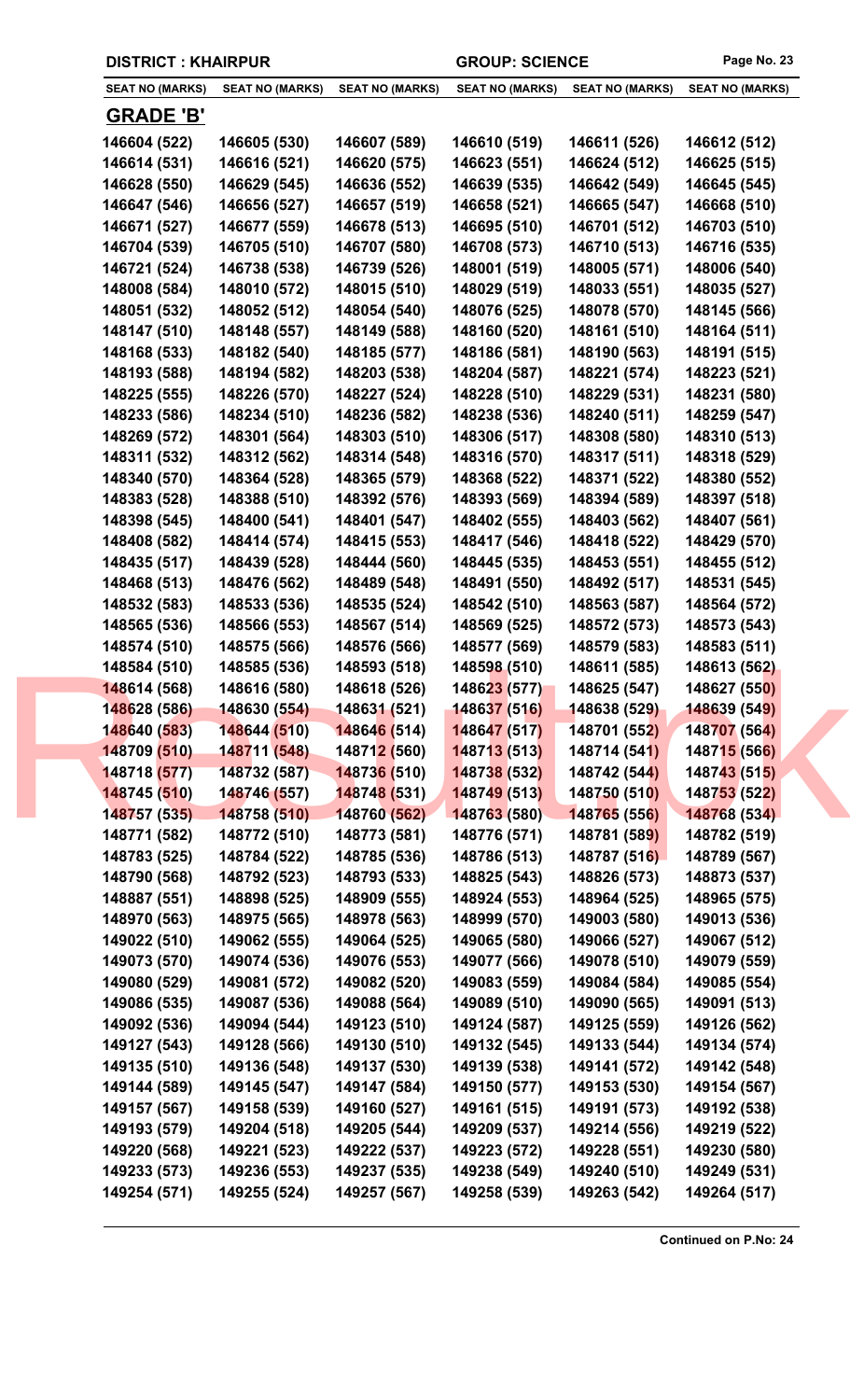| <b>DISTRICT: KHAIRPUR</b>    |                              |                              | <b>GROUP: SCIENCE</b>        |                              | Page No. 24                  |
|------------------------------|------------------------------|------------------------------|------------------------------|------------------------------|------------------------------|
| <b>SEAT NO (MARKS)</b>       | <b>SEAT NO (MARKS)</b>       | <b>SEAT NO (MARKS)</b>       | <b>SEAT NO (MARKS)</b>       | <b>SEAT NO (MARKS)</b>       | <b>SEAT NO (MARKS)</b>       |
| <b>GRADE 'B'</b>             |                              |                              |                              |                              |                              |
| 149267 (548)                 | 149273 (543)                 | 149277 (511)                 | 149280 (554)                 | 149281 (549)                 | 149282 (533)                 |
| 149283 (544)                 | 149284 (519)                 | 149289 (510)                 | 149290 (547)                 | 149292 (544)                 | 149294 (560)                 |
| 149296 (561)                 | 149300 (555)                 | 149301 (544)                 | 149305 (530)                 | 149309 (554)                 | 149311 (544)                 |
| 149312 (559)                 | 149315 (554)                 | 149352 (536)                 | 149354 (541)                 | 149363 (523)                 | 149364 (516)                 |
| 149367 (539)                 | 149368 (565)                 | 149371 (571)                 | 149372 (559)                 | 149376 (517)                 | 149377 (581)                 |
| 149379 (561)                 | 149380 (559)                 | 149381 (533)                 | 149384 (573)                 | 149385 (534)                 | 149389 (545)                 |
| 149390 (536)                 | 149391 (520)                 | 149392 (531)                 | 149393 (535)                 | 149398 (575)                 | 149405 (572)                 |
| 149407 (546)                 | 149408 (549)                 | 149411 (587)                 | 149415 (566)                 | 149416 (566)                 | 149418 (567)                 |
| 149419 (572)                 | 149427 (583)                 | 149430 (584)                 | 149452 (528)                 | 149454 (553)                 | 149457 (565)                 |
| 149462 (511)                 | 149463 (518)                 | 149468 (574)                 | 149469 (550)                 | 149473 (570)                 | 149475 (553)                 |
| 149478 (580)                 | 149480 (557)                 | 149481 (533)                 | 149482 (580)                 | 149487 (524)                 | 149489 (557)                 |
| 149490 (537)                 | 149492 (515)                 | 149493 (554)                 | 149496 (570)                 | 149497 (560)                 | 149499 (511)                 |
| 149500 (540)                 | 149501 (521)                 | 149504 (554)                 | 149505 (516)                 | 149507 (559)                 | 149516 (572)                 |
| 149518 (510)                 | 149519 (532)                 | 149521 (522)                 | 149524 (560)                 | 149532 (577)                 | 149533 (587)                 |
| 149537 (545)                 | 149538 (510)                 | 149540 (546)                 | 149541 (551)                 | 149542 (550)                 | 149544 (553)                 |
| 149546 (539)                 | 149547 (518)                 | 149549 (579)                 | 149550 (539)                 | 149551 (516)                 | 149552 (521)                 |
| 149553 (542)                 | 149554 (557)                 | 149555 (566)                 | 149558 (563)                 | 149559 (577)                 | 149561 (510)                 |
| 149563 (557)                 | 149568 (542)                 | 149570 (586)                 | 149573 (551)                 | 149578 (510)                 | 149583 (580)                 |
| 149586 (569)                 | 149588 (556)                 | 149589 (521)                 | 149590 (570)                 | 149591 (547)                 | 149593 (575)                 |
| 149595 (510)                 | 149596 (510)                 | 149602 (551)                 | 149603 (555)                 | 149606 (517)                 | 149609 (510)                 |
| 149611 (524)                 | 149614 (529)                 | 149625 (585)                 | 149626 (577)                 | 149634 (526)                 | 149638 (522)                 |
| 149639 (512)                 | 149645 (539)                 | 149652 (516)                 | 149653 (552)                 | 149654 (556)                 | 149658 (570)                 |
| 149659 (530)                 | 149660 (553)                 | 149662 (556)                 | 149701 (571)                 | 149710 (511)                 | 149717 (579)                 |
| 149720 (537)                 | 149725 (511)                 | 149726 (510)                 | 149731 (521)                 | 149732 (510)                 | 149735 (567)                 |
| 149744 (541)                 | 149745 (560)                 | 149747 (565)                 | 149748 (582)                 | 149756 (553)                 | 149759 (575)                 |
| 149776 (585)                 | 149779 (585)                 | 149802 (529)                 | 149803 (543)                 | 149809 (528)                 | 149811 (588)                 |
| 149812 (510)                 | 149815 (513)                 | 149819 (582)                 | 149824 (554)                 | 149825 (567)                 | 149830 (510)                 |
| 149832 (544)<br>149846 (570) | 149840 (587)<br>149847 (522) | 149842 (538)<br>149848 (510) | 149843 (544)<br>149849 (540) | 149844 (564)<br>149850 (529) | 149845 (562)<br>149851 (532) |
| 149852 (566)                 | 149853 (556)                 | 149857 (510)                 | 149858 (510)                 | 149859 (576)                 | 149873 (534)                 |
| 149876 (558)                 | 149884 (556)                 | 149887 (576)                 | 149888 (577)                 | 149894 (528)                 | 149895 (541)                 |
| 149923 (519)                 | 149925 (560)                 | 149935 (566)                 | 149959 (515)                 | 149960 (560)                 | 149964 (532)                 |
| 149968 (585)                 | 149971 (567)                 | 149992 (536)                 | 149993 (571)                 | 150000 (547)                 | 150002 (555)                 |
| 150052 (532)                 | 150055 (573)                 | 150060 (573)                 | 150061 (528)                 | 150064 (575)                 | 150068 (547)                 |
| 150077 (584)                 | 150079 (568)                 | 150082 (587)                 | 150086 (578)                 | 150110 (554)                 | 150112 (568)                 |
| 150144 (584)                 | 150145 (584)                 | 150146 (585)                 | 150148 (552)                 | 150149 (553)                 | 150169 (532)                 |
| 150182 (586)                 | 150183 (576)                 | 150184 (545)                 | 150186 (541)                 | 150189 (586)                 | 150192 (538)                 |
| 150196 (552)                 | 150197 (540)                 | 150198 (518)                 | 150199 (523)                 | 150202 (544)                 | 150207 (570)                 |
| 150208 (536)                 | 150214 (551)                 | 150240 (558)                 | 150245 (566)                 | 150257 (571)                 | 150258 (548)                 |
| 150260 (510)                 | 150266 (562)                 | 150267 (547)                 | 150269 (589)                 | 150270 (523)                 | 150271 (546)                 |
| 150273 (566)                 | 150274 (554)                 | 150279 (581)                 | 150283 (561)                 | 150286 (576)                 | 150288 (588)                 |
| 150293 (550)                 | 150295 (525)                 | 150296 (569)                 | 150297 (516)                 | 150298 (551)                 | 150299 (559)                 |
| 150305 (578)                 | 150307 (515)                 | 150308 (543)                 | 150309 (583)                 | 150313 (576)                 | 150315 (589)                 |
| 150319 (574)                 | 150321 (586)                 | 150333 (586)                 | 150335 (540)                 | 150352 (546)                 | 150353 (569)                 |
| 150359 (545)                 | 150364 (554)                 | 150369 (570)                 | 150385 (586)                 | 150391 (575)                 | 150403 (555)                 |
| 150406 (580)                 | 150412 (532)                 | 150413 (589)                 | 150428 (589)                 | 150431 (529)                 | 150432 (519)                 |
| 150433 (542)                 | 150435 (581)                 | 150438 (528)                 | 150439 (589)                 | 150441 (577)                 | 150445 (518)                 |
| 150449 (551)                 | 150450 (519)                 | 150452 (586)                 | 150455 (560)                 | 150457 (586)                 | 150461 (510)                 |
| 150464 (564)                 | 150465 (556)                 | 150472 (574)                 | 150473 (578)                 | 150488 (542)                 | 150490 (543)                 |
| 150491 (578)                 | 150492 (577)                 | 150500 (546)                 | 150501 (587)                 | 150502 (546)                 | 150503 (574)                 |
| 150506 (545)                 | 150509 (578)                 | 150511 (559)                 | 150531 (581)                 | 150583 (534)                 | 150588 (537)                 |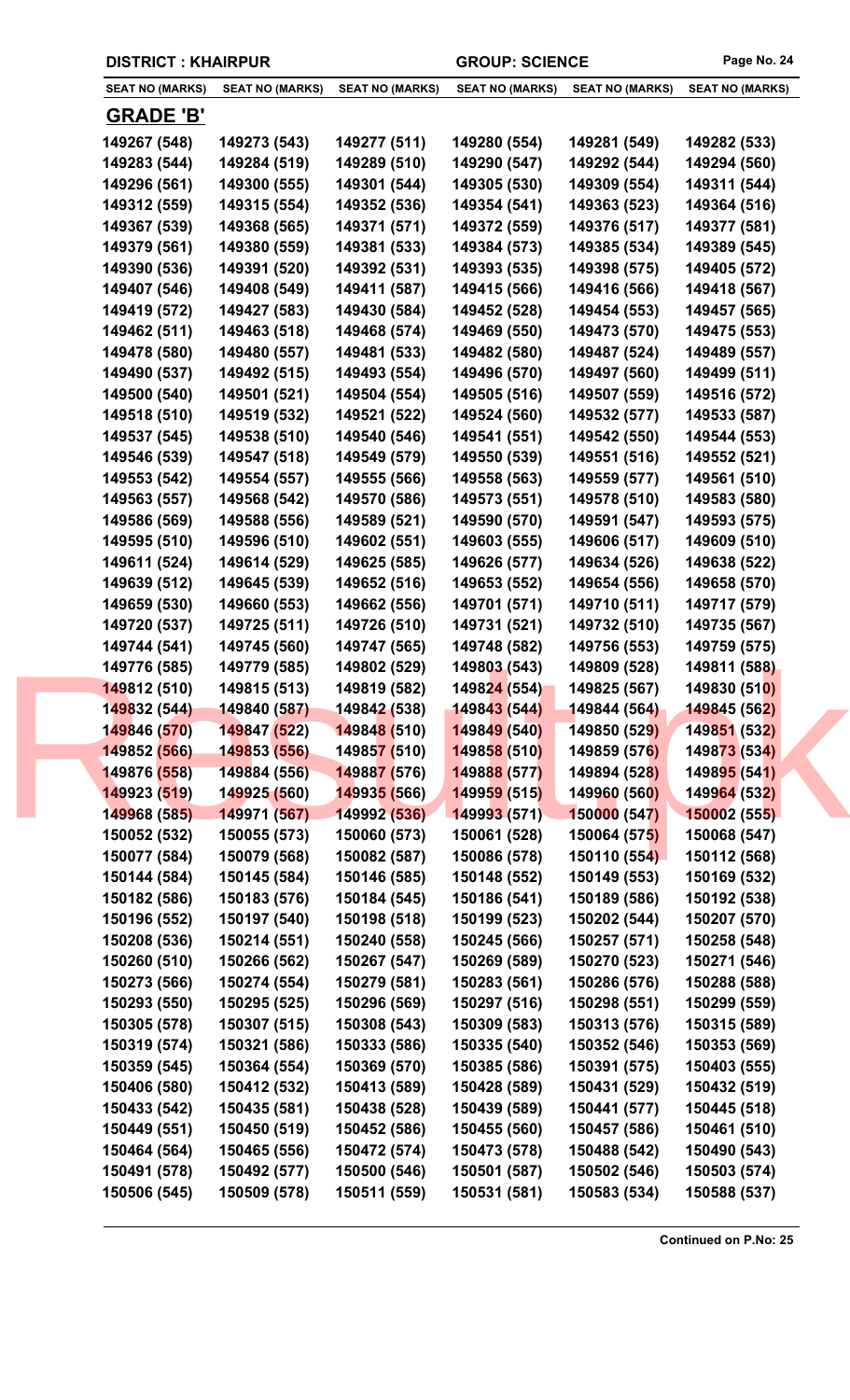| <b>DISTRICT: KHAIRPUR</b><br><b>GROUP: SCIENCE</b>                                                                                                           | Page No. 25                  |
|--------------------------------------------------------------------------------------------------------------------------------------------------------------|------------------------------|
| <b>SEAT NO (MARKS)</b><br><b>SEAT NO (MARKS)</b><br><b>SEAT NO (MARKS)</b><br><b>SEAT NO (MARKS)</b><br><b>SEAT NO (MARKS)</b>                               | <b>SEAT NO (MARKS)</b>       |
| <b>GRADE 'B'</b>                                                                                                                                             |                              |
| 150590 (545)<br>150592 (552)<br>150593 (578)<br>150600 (588)<br>150608 (520)                                                                                 | 150657 (519)                 |
| 150669 (510)<br>150671 (559)<br>150673 (578)<br>150674 (564)<br>150686 (540)                                                                                 | 150687 (581)                 |
| 150695 (540)<br>150696 (555)<br>150699 (518)<br>150705 (515)<br>150714 (516)                                                                                 | 150715 (535)                 |
| 150719 (526)<br>150722 (533)<br>150723 (578)<br>150725 (514)<br>150726 (583)                                                                                 | 150728 (519)                 |
| 150731 (562)<br>150730 (551)<br>150732 (559)<br>150739 (583)<br>150741 (533)                                                                                 | 150743 (589)                 |
| 150744 (578)<br>150749 (581)<br>150751 (512)<br>150754 (570)<br>150756 (520)                                                                                 | 150757 (587)                 |
| 150760 (550)<br>150758 (550)<br>150762 (585)<br>150763 (568)<br>150764 (548)                                                                                 | 150767 (581)                 |
| 150768 (534)<br>150769 (541)<br>150772 (525)<br>150773 (531)<br>150775 (541)                                                                                 | 150776 (555)                 |
| 150779 (519)<br>150780 (584)<br>150781 (529)<br>150783 (563)<br>150785 (525)                                                                                 | 150786 (554)                 |
| 150789 (540)<br>150793 (564)<br>150796 (563)<br>150799 (519)<br>150802 (532)                                                                                 | 150803 (510)                 |
| 150804 (569)<br>150842 (517)<br>150843 (510)<br>150844 (538)<br>150846 (511)                                                                                 | 150848 (569)                 |
| 150850 (510)<br>150853 (533)<br>150855 (528)<br>150858 (560)<br>150859 (555)                                                                                 | 150860 (568)                 |
| 150861 (543)<br>150881 (568)<br>150883 (534)<br>150864 (530)<br>150865 (568)                                                                                 | 150884 (553)                 |
| 150885 (534)<br>150886 (547)<br>150887 (525)<br>150889 (515)<br>150890 (533)                                                                                 | 150893 (542)                 |
| 150906 (515)<br>150908 (527)<br>150913 (552)<br>150901 (527)<br>150902 (531)                                                                                 | 150915 (516)                 |
| 150931 (524)<br>150920 (530)<br>150924 (514)<br>150930 (510)<br>150932 (561)                                                                                 | 150935 (510)                 |
| 150936 (544)<br>150938 (524)<br>150939 (547)<br>150940 (562)<br>150942 (536)                                                                                 | 150943 (546)                 |
| 150944 (579)<br>150946 (570)<br>150948 (554)<br>150949 (546)<br>150954 (517)                                                                                 | 150957 (576)                 |
| 150959 (581)<br>150960 (555)<br>150962 (512)<br>150965 (513)<br>150968 (549)                                                                                 | 150970 (583)                 |
| 150983 (525)<br>151001 (548)<br>151002 (585)<br>151004 (554)<br>151005 (556)                                                                                 | 151006 (550)                 |
| 151007 (567)<br>151008 (574)<br>151015 (510)<br>151017 (534)<br>151019 (572)                                                                                 | 151022 (540)                 |
| 151024 (543)<br>151028 (548)<br>151032 (516)<br>151033 (556)<br>151034 (551)                                                                                 | 151037 (533)                 |
| 151038 (557)<br>151039 (571)<br>151042 (569)<br>151043 (577)<br>151044 (512)                                                                                 | 151047 (530)                 |
| 151048 (581)<br>151054 (557)<br>151056 (573)<br>151057 (515)<br>151058 (517)                                                                                 | 151061 (578)                 |
| 151062 (588)<br>151063 (582)<br>151064 (562)<br>151065 (571)<br>151066 (584)                                                                                 | 151068 (510)                 |
| 151071 (542)<br>151073 (542)<br>151074 (534)<br>151080 (513)<br>151081 (582)                                                                                 | 151082 (532)                 |
| 151086 (539)<br>151088 (518)<br>151092 (527)<br>151094 (510)<br>151091 (527)                                                                                 | 151099 (521)                 |
| 151149 (511)<br>151143 (562)<br>151147 (510)<br><b>151153 (562)</b><br>151159 (512)                                                                          | 151160 (524)                 |
| 151163 (510)<br>151184 (524)<br>151186 (524)<br>151191 (566)<br>151194 (532)                                                                                 | 151201 (578)                 |
| 15121 <mark>7 (</mark> 541)<br>151205 (525)<br>151216 (553)<br>151222 (572)<br>151223 (525)                                                                  | 151264 (579)                 |
| 151265 (526)<br>151278 (525)<br>151280 (538)<br>151283 (512)<br>151276 (551)                                                                                 | 151285 (541)                 |
| 151289 (521)<br>151286 (573)<br>151287 (511)<br>151288 (556)<br>151290 (535)                                                                                 | 151300 (544)                 |
| 151302 (539)<br>151305 (536)<br>151306 (543)<br>151307 (570)<br>151308 (552)                                                                                 | 151310 (578)                 |
| 151314 (544)<br>151321 (532)<br>151312 (562)<br>151313 (519)<br>151323 (584)                                                                                 | 151325 (526)                 |
| 151341 (522)<br>151343 (562)<br>151347 (566)<br>151353 (544)<br>151334 (563)                                                                                 | 151355 (561)                 |
| 151359 (518)<br>151362 (510)<br>151365 (528)<br>151366 (583)<br>151357 (510)                                                                                 | 151374 (512)                 |
| 151384 (550)<br>151390 (556)<br>151377 (536)<br>151378 (510)<br>151381 (510)                                                                                 | 151391 (524)                 |
| 151396 (513)<br>151397 (510)<br>151405 (510)<br>151406 (543)<br>151410 (562)                                                                                 | 151414 (513)                 |
| 151426 (583)<br>151434 (566)<br>151418 (585)<br>151431 (527)<br>151437 (527)                                                                                 | 151440 (579)                 |
| 151446 (565)<br>151449 (539)<br>151451 (539)<br>151452 (531)<br>151458 (527)                                                                                 | 151459 (571)                 |
| 151483 (564)<br>151461 (546)<br>151465 (510)<br>151467 (550)<br>151475 (530)                                                                                 | 151485 (564)                 |
| 151493 (523)<br>151494 (512)<br>151497 (556)<br>151502 (589)<br>151491 (523)                                                                                 | 151504 (573)                 |
| 151510 (567)<br>151515 (575)<br>151516 (568)<br>151519 (530)<br>151522 (524)                                                                                 | 151526 (580)                 |
| 151532 (529)<br>151538 (552)<br>151540 (544)<br>151541 (510)<br>151543 (558)                                                                                 | 151544 (564)                 |
| 151549 (531)<br>151551 (551)<br>151553 (541)<br>151554 (517)<br>151555 (532)                                                                                 | 151562 (530)                 |
| 151632 (582)<br>151569 (532)<br>151575 (549)<br>151631 (511)<br>151634 (510)                                                                                 | 151636 (582)                 |
| 151645 (548)<br>151646 (529)<br>151647 (565)<br>151650 (510)<br>151643 (572)                                                                                 | 151651 (583)                 |
| 151656 (538)<br>151652 (574)<br>151654 (567)<br>151658 (532)<br>151662 (528)                                                                                 | 151665 (578)                 |
| 151670 (560)<br>151673 (510)<br>151677 (557)<br>151669 (573)<br>151674 (525)                                                                                 | 151702 (566)                 |
| 151704 (548)<br>151705 (550)<br>151706 (566)<br>151707 (544)<br>151711 (562)<br>151717 (577)<br>151719 (575)<br>151715 (574)<br>151721 (566)<br>151722 (531) | 151714 (579)<br>151723 (564) |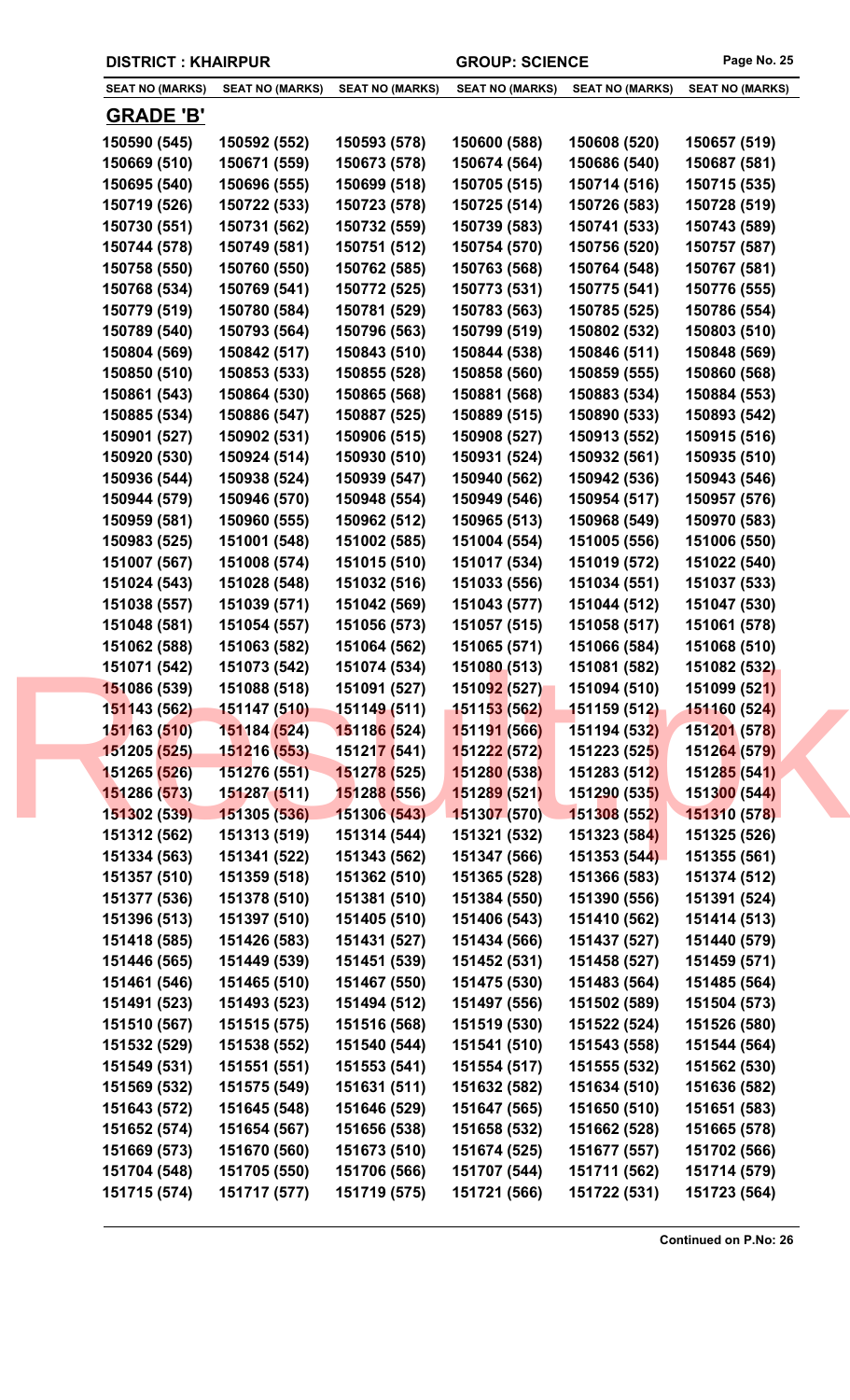| <b>DISTRICT: KHAIRPUR</b>    |                              |                                                                  | <b>GROUP: SCIENCE</b>        |                              | Page No. 26                  |
|------------------------------|------------------------------|------------------------------------------------------------------|------------------------------|------------------------------|------------------------------|
| <b>SEAT NO (MARKS)</b>       | <b>SEAT NO (MARKS)</b>       | <b>SEAT NO (MARKS)</b>                                           | <b>SEAT NO (MARKS)</b>       | <b>SEAT NO (MARKS)</b>       | <b>SEAT NO (MARKS)</b>       |
| <b>GRADE 'B'</b>             |                              |                                                                  |                              |                              |                              |
| 151724 (583)                 | 151725 (554)                 | 151732 (551)                                                     | 151733 (558)                 | 151751 (535)                 | 151752 (514)                 |
| 151756 (541)                 | 151761 (585)                 | 151763 (523)                                                     | 151774 (588)                 | 151775 (524)                 | 151776 (543)                 |
| 151777 (571)                 | 151778 (538)                 | 151779 (570)                                                     | 151780 (552)                 | 151781 (566)                 | 151782 (584)                 |
| 151787 (543)                 | 151791 (564)                 | 151793 (540)                                                     | 151795 (530)                 | 151796 (588)                 | 151797 (510)                 |
| 151800 (515)                 | 151805 (536)                 | 151806 (511)                                                     | 151813 (581)                 | 151824 (528)                 | 151828 (551)                 |
| 151844 (510)                 | 151845 (510)                 | 151846 (555)                                                     | 151848 (510)                 | 151856 (516)                 | 151868 (545)                 |
| 151869 (583)                 | 151870 (521)                 | 151872 (523)                                                     | 151874 (526)                 | 151885 (562)                 | 151896 (556)                 |
| 151898 (510)                 | 151899 (519)                 | 151900 (562)                                                     | 151901 (511)                 | 151902 (530)                 | 151907 (566)                 |
| 151909 (589)                 | 151910 (584)                 | 151916 (551)                                                     | 151917 (510)                 | 151918 (533)                 | 151923 (513)                 |
| 151926 (573)                 | 151928 (575)                 | 151929 (577)                                                     | 151935 (583)                 | 151937 (546)                 | 151940 (521)                 |
| 151941 (522)                 | 151942 (573)                 | 151947 (531)                                                     | 151948 (556)                 | 151950 (572)                 | 151956 (585)                 |
| 151969 (556)                 | 151970 (522)                 | 151971 (541)                                                     | 151973 (529)                 | 151974 (532)                 | 151981 (563)                 |
| 151986 (511)                 | 151988 (530)                 | 151991 (551)                                                     | 151992 (527)                 | 151995 (582)                 | 151996 (574)                 |
| 151998 (552)                 | 152000 (513)                 | 152001 (547)                                                     | 152004 (564)                 | 152007 (521)                 | 152012 (524)                 |
| 152019 (546)                 | 152020 (534)                 | 152021 (547)                                                     | 152024 (564)                 | 152025 (586)                 | 152027 (566)                 |
| 152031 (579)                 | 152037 (572)                 | 152040 (510)                                                     | 152042 (533)                 | 152044 (565)                 | 152045 (536)                 |
| 152047 (555)                 | 152052 (512)                 | 152053 (529)                                                     | 152058 (558)                 | 152062 (552)                 | 152066 (589)                 |
| 152070 (554)                 | 152073 (531)                 | 152075 (512)                                                     | 152077 (527)                 | 152079 (542)                 | 152080 (582)                 |
| 152081 (555)                 | 152082 (510)                 | 152089 (558)                                                     | 152091 (576)                 | 152102 (562)                 | 152103 (587)                 |
| 152113 (510)                 | 152114 (526)                 | 152119 (536)                                                     | 152122 (516)                 | 152123 (510)                 | 152124 (542)                 |
| 152125 (554)                 | 152193 (510)                 | 152200 (529)                                                     | 152201 (516)                 | 152202 (510)                 | 152219 (510)                 |
| 152225 (564)                 | 152237 (532)                 | 152238 (550)                                                     | 152241 (570)                 | 152242 (536)                 | 152243 (589)                 |
| 152246 (539)                 | 152247 (577)                 | 152249 (537)                                                     | 152254 (510)                 | 152255 (528)                 | 152264 (519)                 |
| 152265 (572)                 | 152267 (547)                 | 152268 (529)                                                     | 152270 (586)                 | 152276 (569)                 | 152286 (527)                 |
| 152287 (514)                 | 152289 (529)                 | 152299 (586)                                                     | 152304 (510)                 | 152307 (558)                 | 152308 (538)                 |
| 152311 (555)                 | 152312 (559)                 | 152316 (565)                                                     | 152321 (570)                 | 152347 (540)                 | 152349 (569)                 |
| 152354 (581)                 | 152355 (517)                 | 152356 (546)                                                     | 152358 (578)                 | 152359 (541)                 | 152360 (510)                 |
| 152364 (518)                 | 152367 (526)                 | 152369 (534)                                                     | <b>152376 (572)</b>          | 152393 (529)                 | 152395 (589)                 |
| 152396 (538)<br>152407 (524) | 152397 (510)<br>152425 (531) | <b>15240<mark>2 (</mark>586</b> )<br>15243 <mark>0 (</mark> 551) | 152403 (521)<br>152434 (587) | 152404 (571)<br>152437 (512) | 152405 (547)<br>152443 (526) |
| 152446 (556)                 | 152449 (531)                 | <b>152454 (536)</b>                                              | 152459 (556)                 | 152460 (538)                 | 152461 (567)                 |
| 152473 (569)                 | 152480 (510)                 | 152484 (557)                                                     | 152500(554)                  | 152501 (558)                 | 152503 (552)                 |
| 152551 (560)                 | 152553 (553)                 | 152554 (527)                                                     | 152565 (560)                 | 152572 (544)                 | 152573 (546)                 |
| 152578 (575)                 | 152579 (571)                 | 152581 (541)                                                     | 152587 (539)                 | 152589 (563)                 | 152590 (540)                 |
| 152593 (548)                 | 152604 (521)                 | 152606 (517)                                                     | 152607 (537)                 | 152608 (568)                 | 152612 (553)                 |
| 152615 (541)                 | 152616 (539)                 | 152618 (550)                                                     | 152619 (528)                 | 152623 (576)                 | 152624 (544)                 |
| 152626 (563)                 | 152627 (525)                 | 152629 (569)                                                     | 152630 (577)                 | 152634 (554)                 | 152636 (554)                 |
| 152641 (556)                 | 152643 (585)                 | 152644 (551)                                                     | 152650 (580)                 | 152651 (566)                 | 152652 (553)                 |
| 152653 (548)                 | 152655 (570)                 | 152659 (586)                                                     | 152663 (540)                 | 152701 (525)                 | 152707 (525)                 |
| 152715 (572)                 | 152716 (564)                 | 152718 (536)                                                     | 152719 (536)                 | 152721 (511)                 | 152727 (512)                 |
| 152733 (571)                 | 152737 (516)                 | 152738 (565)                                                     | 152739 (557)                 | 152740 (572)                 | 152745 (542)                 |
| 152750 (549)                 | 152793 (554)                 | 152794 (516)                                                     | 152801 (540)                 | 152802 (537)                 | 152807 (512)                 |
| 152808 (516)                 | 152809 (510)                 | 152810 (566)                                                     | 152830 (582)                 | 152831 (550)                 | 152834 (545)                 |
| 152835 (579)                 | 152836 (556)                 | 152837 (524)                                                     | 152839 (543)                 | 152842 (529)                 | 152845 (570)                 |
| 152850 (515)                 | 152921 (579)                 | 152939 (572)                                                     | 152943 (510)                 | 152946 (510)                 | 152948 (537)                 |
| 152949 (555)                 | 152951 (577)                 | 152954 (546)                                                     | 152955 (559)                 | 152956 (584)                 | 152957 (521)                 |
| 152958 (535)                 | 152959 (577)                 | 152960 (564)                                                     | 152968 (546)                 | 152981 (550)                 | 152982 (517)                 |
| 152984 (514)                 | 152988 (583)                 | 152992 (584)                                                     | 152993 (533)                 | 152995 (516)                 | 152996 (515)                 |
| 153001 (517)                 | 153004 (573)                 | 153011 (577)                                                     | 153012 (550)                 | 153014 (549)                 | 153015 (525)                 |
| 153016 (540)                 | 153017 (525)                 | 153018 (581)                                                     | 153023 (576)                 | 153024 (585)                 | 153026 (554)                 |
| 153030 (573)                 | 153031 (566)                 | 153049 (529)                                                     | 153052 (546)                 | 153064 (510)                 | 153072 (588)                 |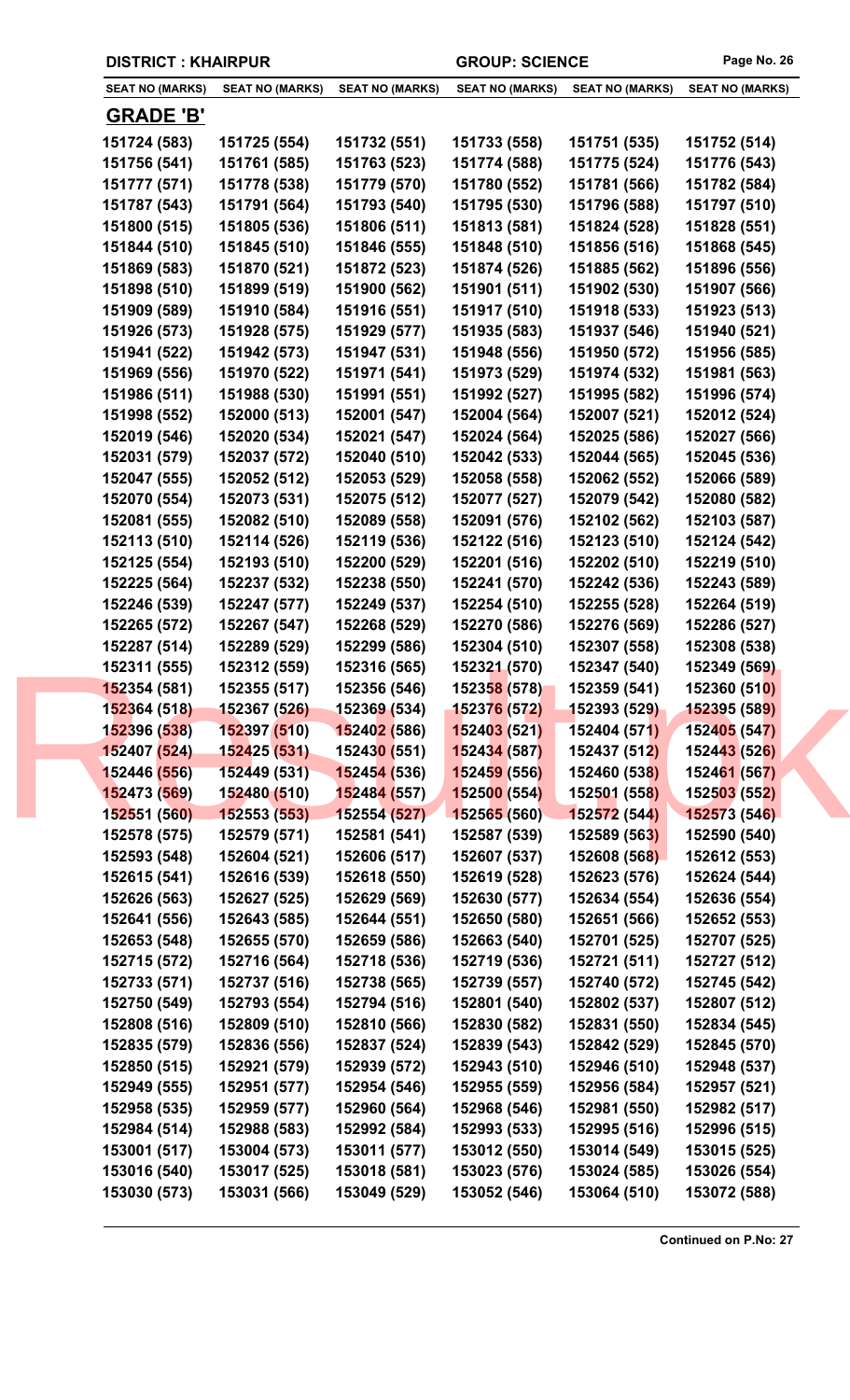|                              | <b>DISTRICT: KHAIRPUR</b>    |                              | <b>GROUP: SCIENCE</b>        |                              | Page No. 27                  |
|------------------------------|------------------------------|------------------------------|------------------------------|------------------------------|------------------------------|
| <b>SEAT NO (MARKS)</b>       | <b>SEAT NO (MARKS)</b>       | <b>SEAT NO (MARKS)</b>       | <b>SEAT NO (MARKS)</b>       | <b>SEAT NO (MARKS)</b>       | <b>SEAT NO (MARKS)</b>       |
| <b>GRADE 'B'</b>             |                              |                              |                              |                              |                              |
| 153106 (510)                 | 153108 (544)                 | 153146 (556)                 | 153147 (516)                 | 153149 (542)                 | 153150 (514)                 |
| 153151 (582)                 | 153152 (540)                 | 153156 (570)                 | 153158 (559)                 | 153159 (540)                 | 153166 (561)                 |
| 153167 (522)                 | 153168 (521)                 | 153178 (528)                 | 153183 (513)                 | 153184 (539)                 | 153185 (585)                 |
| 153187 (538)                 | 153194 (535)                 | 153195 (582)                 | 153196 (588)                 | 153198 (517)                 | 153201 (518)                 |
| 153234 (549)                 | 153237 (515)                 | 153238 (535)                 | 153245 (529)                 | 153246 (517)                 | 153249 (579)                 |
| 153253 (576)                 | 153255 (551)                 | 153257 (557)                 | 153258 (536)                 | 153265 (541)                 | 153267 (588)                 |
| 153269 (571)                 | 153277 (581)                 | 153279 (524)                 | 153282 (538)                 | 153286 (526)                 | 153287 (532)                 |
| 153288 (544)                 | 153290 (540)                 | 153295 (582)                 | 153297 (517)                 | 153298 (576)                 | 153299 (513)                 |
| 153300 (547)                 | 153301 (545)                 | 153302 (553)                 | 153304 (516)                 | 153309 (513)                 | 153314 (566)                 |
| 153315 (555)                 | 153317 (585)                 | 153318 (511)                 | 153319 (516)                 | 153345 (574)                 | 153351 (541)                 |
| 153354 (515)                 | 153355 (525)                 | 153356 (577)                 | 153359 (579)                 | 153362 (564)                 | 153369 (533)                 |
| 153370 (568)                 | 153371 (582)                 | 153375 (581)                 | 153379 (550)                 | 153384 (510)                 | 153389 (540)                 |
| 153422 (521)                 | 153423 (567)                 | 153424 (550)                 | 153425 (575)                 | 153426 (536)                 | 153427 (548)                 |
| 153432 (563)                 | 153433 (525)                 | 153438 (572)                 | 153440 (566)                 | 153441 (543)                 | 153442 (543)                 |
| 153443 (527)                 | 153444 (540)                 | 153446 (532)                 | 153447 (572)                 | 153449 (574)                 | 153453 (517)                 |
| 153454 (530)                 | 153461 (540)                 | 153464 (543)                 | 153466 (571)                 | 153468 (538)                 | 153470 (523)                 |
| 153471 (549)                 | 153492 (558)                 | 153494 (510)                 | 153497 (587)                 | 153499 (519)                 | 153508 (579)                 |
| 153510 (513)                 | 153523 (563)                 | 153525 (550)                 | 153527 (519)                 | 153530 (511)                 | 153531 (537)                 |
| 153535 (567)                 | 153537 (573)                 | 153544 (510)                 | 153547 (524)                 | 153564 (526)                 | 153576 (535)                 |
| 153577 (572)                 | 153578 (570)                 | 153580 (548)                 | 153612 (589)                 | 153613 (570)                 | 153616 (517)                 |
| 153622 (546)                 | 153623 (546)                 | 153624 (541)                 | 153627 (577)                 | 153628 (510)                 | 153631 (554)                 |
| 153633 (521)                 | 153635 (524)                 | 153636 (565)                 | 153638 (569)                 | 153641 (582)                 | 153643 (552)                 |
| 153645 (543)                 | 153646 (569)                 | 153650 (524)                 | 153651 (578)                 | 153656 (556)                 | 153658 (510)                 |
| 153663 (572)                 | 153664 (570)                 | 153667 (576)                 | 153669 (569)                 | 153675 (512)                 | 153676 (588)                 |
| 153678 (554)                 | 153680 (517)                 | 153681 (581)                 | 153682 (577)                 | 153684 (570)                 | 153685 (562)                 |
| 153686 (573)                 | 153687 (549)                 | 153688 (542)                 | 153691 (516)                 | 153694 (576)                 | 153695 (540)                 |
| 153703 (546)                 | 153705 (510)                 | 153708 (540)                 | 153709 (534)                 | 153712 (555)                 | 153715 (537)                 |
| 153716 (543)                 | 153717 (551)                 | 153720 (537)                 | 153723 (544)                 | 153728 (537)                 | 153729 (516)                 |
| 153730 (558)                 | 153762 (510)                 | 153763 (583)                 | 153766 (580)                 | 153771 (532)                 | 153777 (572)                 |
| 153779 (526)                 | 153782 (553)                 | 15378 <mark>4 (</mark> 545)  | 153788 (531)                 | 153789 (549)                 | 153790 (525)                 |
| 153793 (553)<br>153816 (547) | 153796 (517)<br>153820 (575) | 153797 (553)<br>153821 (549) | 153798 (577)<br>153826 (578) | 153807 (548)<br>153827 (510) | 153815 (527)<br>153832 (534) |
| 153833 (518)                 | 153839 (579)                 | 153840 (580)                 | 153842 (582)                 | 153848 (559)                 | 153849 (519)                 |
| 153850 (562)                 | 153855 (532)                 | 153858 (579)                 | 153860 (511)                 | 153861 (512)                 | 153866 (569)                 |
| 153867 (589)                 | 153869 (516)                 | 153874 (544)                 | 153875 (551)                 | 153877 (555)                 | 153879 (520)                 |
| 153880 (574)                 | 153882 (550)                 | 153884 (565)                 | 153888 (512)                 | 153895 (585)                 | 153899 (525)                 |
| 153905 (516)                 | 153907 (519)                 | 153913 (530)                 | 153920 (519)                 | 153921 (564)                 | 153923 (531)                 |
| 153926 (510)                 | 153927 (526)                 | 153928 (588)                 | 153931 (525)                 | 153932 (560)                 | 153935 (535)                 |
| 153936 (561)                 | 153942 (557)                 | 153944 (543)                 | 153946 (585)                 | 153951 (511)                 | 153952 (515)                 |
| 153954 (551)                 | 153955 (557)                 | 153975 (548)                 | 153980 (551)                 | 153981 (526)                 | 153982 (511)                 |
| 153983 (557)                 | 153984 (564)                 | 153991 (544)                 | 153992 (582)                 | 153994 (579)                 | 154000 (569)                 |
| 154003 (511)                 | 154010 (541)                 | 154011 (529)                 | 154013 (547)                 | 154014 (520)                 | 154016 (584)                 |
| 154018 (579)                 | 154022 (566)                 | 154024 (541)                 | 154025 (562)                 | 154026 (521)                 | 154030 (562)                 |
| 154035 (540)                 | 154037 (539)                 | 154038 (578)                 | 154041 (511)                 | 154046 (544)                 | 154047 (560)                 |
| 154048 (542)                 | 154050 (547)                 | 154052 (589)                 | 154056 (510)                 | 154057 (579)                 | 154059 (571)                 |
| 154061 (529)                 | 154065 (577)                 | 154072 (510)                 | 154073 (511)                 | 154076 (568)                 | 154077 (510)                 |
| 154078 (579)                 | 154079 (538)                 | 154080 (537)                 | 154081 (510)                 | 154082 (537)                 | 154083 (529)                 |
| 154087 (533)                 | 154088 (578)                 | 154089 (542)                 | 154090 (532)                 | 154094 (513)                 | 154095 (517)                 |
| 154096 (567)                 | 154097 (569)                 | 154100 (559)                 | 154101 (580)                 | 154103 (583)                 | 154107 (527)                 |
| 154109 (510)                 | 154111 (584)                 | 154115 (535)                 | 154119 (562)                 | 154122 (555)                 | 154124 (583)                 |
| 154129 (565)                 | 154130 (510)                 | 154132 (588)                 | 154133 (567)                 | 154138 (562)                 | 154161 (532)                 |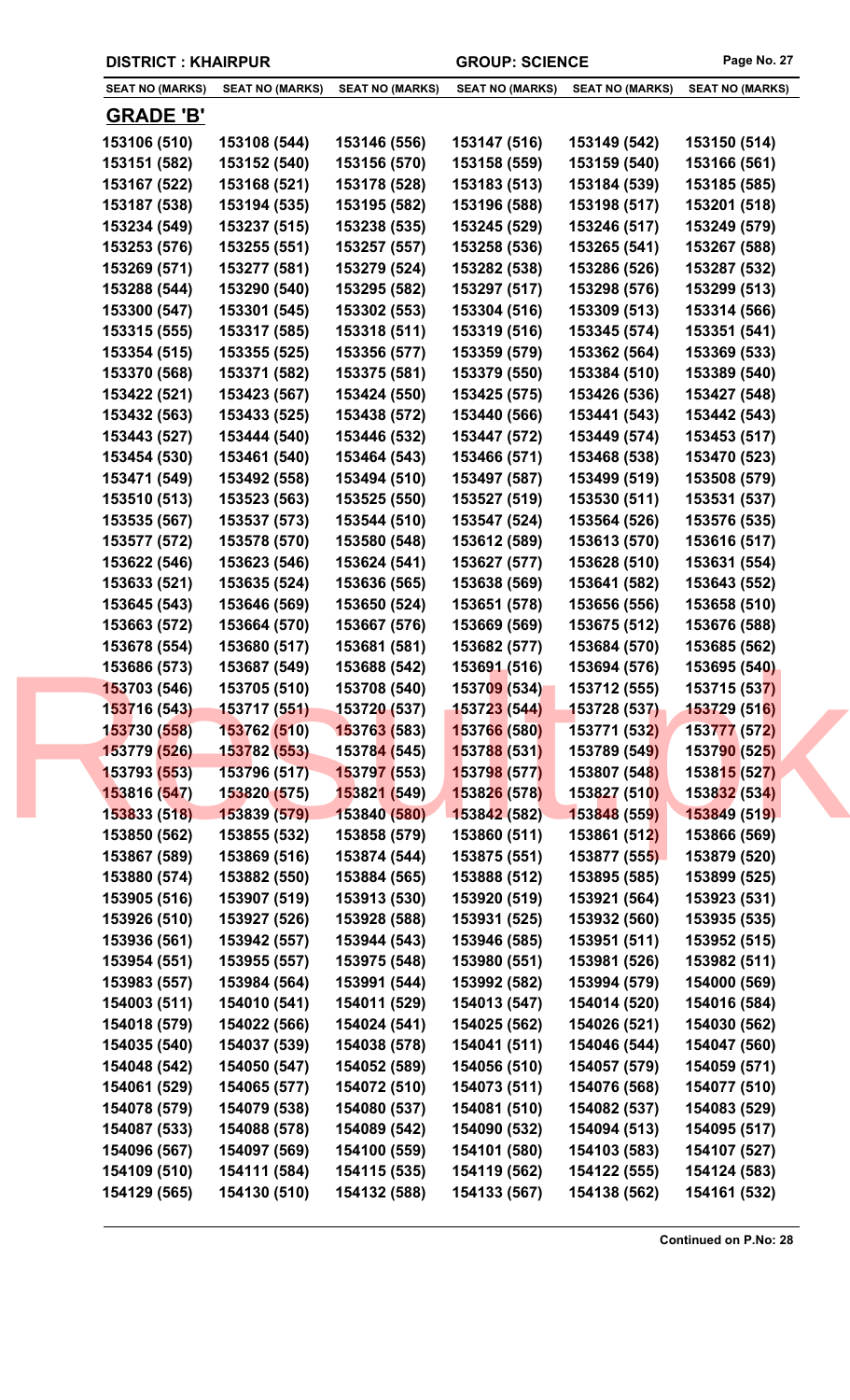|  | <b>DISTRICT: KHAIRPUR</b>    |                              |                              | <b>GROUP: SCIENCE</b>        |                              | Page No. 28                  |  |
|--|------------------------------|------------------------------|------------------------------|------------------------------|------------------------------|------------------------------|--|
|  | <b>SEAT NO (MARKS)</b>       | <b>SEAT NO (MARKS)</b>       | <b>SEAT NO (MARKS)</b>       | <b>SEAT NO (MARKS)</b>       | <b>SEAT NO (MARKS)</b>       | <b>SEAT NO (MARKS)</b>       |  |
|  | <b>GRADE 'B'</b>             |                              |                              |                              |                              |                              |  |
|  | 154163 (549)                 | 154165 (561)                 | 154168 (556)                 | 154169 (577)                 | 154172 (519)                 | 154173 (588)                 |  |
|  | 154174 (572)                 | 154177 (571)                 | 154178 (530)                 | 154179 (571)                 | 154180 (540)                 | 154181 (581)                 |  |
|  | 154183 (513)                 | 154184 (554)                 | 154189 (586)                 | 154190 (580)                 | 154193 (552)                 | 154198 (541)                 |  |
|  | 154200 (562)                 | 154201 (570)                 | 154202 (510)                 | 154208 (540)                 | 154211 (511)                 | 154219 (575)                 |  |
|  | 154222 (586)                 | 154223 (574)                 | 154230 (557)                 | 154231 (537)                 | 154238 (533)                 | 154239 (561)                 |  |
|  | 154241 (514)                 | 154243 (573)                 | 154250 (556)                 | 154251 (562)                 | 154254 (588)                 | 154255 (545)                 |  |
|  | 154258 (510)                 | 154259 (587)                 | 154261 (581)                 | 154262 (556)                 | 154263 (565)                 | 154264 (559)                 |  |
|  | 154266 (537)                 | 154269 (583)                 | 154270 (546)                 | 154272 (583)                 | 154273 (543)                 | 154279 (532)                 |  |
|  | 154283 (510)                 | 154285 (510)                 | 154287 (539)                 | 154288 (555)                 | 154289 (510)                 | 154292 (533)                 |  |
|  | 154293 (521)                 | 154295 (522)                 | 154297 (575)                 | 154298 (526)                 | 154299 (545)                 | 154308 (510)                 |  |
|  | 154309 (510)                 | 154310 (535)                 | 154318 (563)                 | 154319 (531)                 | 154320 (531)                 | 154321 (513)                 |  |
|  | 154323 (558)                 | 154325 (555)                 | 154326 (530)                 | 154327 (540)                 | 154331 (571)                 | 154332 (564)                 |  |
|  | 154334 (529)                 | 154335 (511)                 | 154336 (571)                 | 154339 (580)                 | 154341 (555)                 | 154342 (510)                 |  |
|  | 154356 (582)                 | 154359 (559)                 | 154364 (545)                 | 154367 (557)                 | 154369 (531)                 | 154370 (574)                 |  |
|  | 154372 (532)                 | 154378 (551)                 | 154392 (517)                 | 154411 (578)                 | 154412 (527)                 | 154413 (531)                 |  |
|  | 154416 (547)                 | 154417 (510)                 | 154418 (528)                 | 154419 (576)                 | 154424 (556)                 | 154426 (528)                 |  |
|  | 154427 (567)                 | 154428 (538)                 | 154429 (522)                 | 154431 (550)                 | 154432 (573)                 | 154433 (525)                 |  |
|  | 154434 (561)                 | 154436 (526)                 | 154437 (573)                 | 154439 (542)                 | 154440 (515)                 | 154441 (522)                 |  |
|  | 154442 (514)                 | 154443 (532)                 | 154445 (536)                 | 154447 (548)                 | 154448 (526)                 | 154450 (581)                 |  |
|  | 154451 (518)                 | 154452 (539)                 | 154453 (549)                 | 154454 (545)                 | 154456 (568)                 | 154457 (584)                 |  |
|  | 154458 (533)                 | 154462 (514)                 | 154464 (572)                 | 154467 (573)                 | 154469 (556)                 | 154472 (548)                 |  |
|  | 154473 (536)                 | 154474 (586)                 | 154475 (574)                 | 154476 (542)                 | 154477 (517)                 | 154479 (536)                 |  |
|  | 154480 (581)                 | 154481 (522)                 | 154482 (542)                 | 154483 (549)                 | 154486 (521)                 | 154488 (561)                 |  |
|  | 154489 (514)<br>154499 (536) | 154490 (510)<br>154503 (552) | 154491 (581)<br>154506 (577) | 154492 (534)<br>154507 (579) | 154494 (539)<br>154508 (535) | 154496 (576)<br>154509 (539) |  |
|  | 154510 (515)                 | 154512 (533)                 | 154513 (579)                 | 154514 (581)                 | 154516 (544)                 | 154517 (540)                 |  |
|  | 154518 (569)                 | 154521 (515)                 | 154522 (537)                 | 154523 (569)                 | 154526 (547)                 | 154527 (578)                 |  |
|  | 154530 (583)                 | 154533 (527)                 | 154534 (515)                 | <b>154539 (539)</b>          | 154571 (575)                 | <b>154572 (571)</b>          |  |
|  | 154573 (523)                 | 154574 (576)                 | 154575 (581)                 | 154576 (584)                 | 154579 (556)                 | 154654 (586)                 |  |
|  | 154659 (553)                 | 154663 (557)                 | 15466 <mark>6 (</mark> 568)  | 154667 (556)                 | 154678 (583)                 | 154691 (530)                 |  |
|  | 154692 (573)                 | 154693 (562)                 | 154701 (536)                 | 154703 (538)                 | 154705 (518)                 | 154710 (573)                 |  |
|  | 154715 (510)                 | 154716 (524)                 | 15471 <mark>7 (5</mark> 71)  | 154720 (558)                 | 154721 (524)                 | 154722 (512)                 |  |
|  | 154723 (567)                 | 154725 (528)                 | 154726 (588)                 | 154728 (588)                 | 154730 (512)                 | 154731 (586)                 |  |
|  | 154732 (515)                 | 154733 (587)                 | 154734 (588)                 | 154737 (536)                 | 154740 (562)                 | 154743 (555)                 |  |
|  | 154744 (547)                 | 154747 (585)                 | 154774 (564)                 | 154779 (583)                 | 154780 (567)                 | 154781 (524)                 |  |
|  | 154782 (541)                 | 154794 (573)                 | 154799 (565)                 | 154800 (571)                 | 154803 (569)                 | 154812 (561)                 |  |
|  | 154819 (555)                 | 154821 (571)                 | 154826 (532)                 | 154827 (537)                 | 154830 (573)                 | 154831 (510)                 |  |
|  | 154834 (576)                 | 154836 (541)                 | 154839 (589)                 | 154841 (585)                 | 154842 (533)                 | 154848 (581)                 |  |
|  | 154849 (568)                 | 154850 (539)                 | 154852 (524)                 | 154859 (510)                 | 154861 (519)                 | 154871 (566)                 |  |
|  | 154874 (586)                 | 154875 (588)                 | 154880 (543)                 | 154883 (576)                 | 154888 (560)                 | 154891 (583)                 |  |
|  | 154893 (563)                 | 154894 (510)                 | 154904 (541)                 | 154906 (528)                 | 154907 (518)                 | 154911 (583)                 |  |
|  | 154912 (563)                 | 154913 (545)                 | 154915 (584)                 | 154921 (573)                 | 154922 (556)                 | 154925 (571)                 |  |
|  | 154952 (514)                 | 154953 (561)                 | 154954 (567)                 | 154955 (510)                 | 154957 (571)                 | 154963 (526)                 |  |
|  | 154972 (566)                 | 154977 (546)                 | 154981 (543)                 | 154982 (519)                 | 154985 (567)                 | 155015 (562)                 |  |
|  | 155020 (560)                 | 155022 (529)                 | 155023 (552)                 | 155024 (538)                 | 155025 (539)                 | 155044 (510)                 |  |
|  | 155045 (589)<br>155064 (581) | 155050 (538)<br>155065 (545) | 155051 (577)<br>155070 (518) | 155057 (569)<br>155078 (552) | 155058 (522)<br>155082 (549) | 155062 (534)<br>155101 (538) |  |
|  | 155110 (568)                 | 155118 (562)                 | 155124 (559)                 | 155125 (533)                 | 155126 (531)                 | 155129 (542)                 |  |
|  | 155130 (576)                 | 155132 (586)                 | 155133 (574)                 | 155135 (585)                 | 155138 (551)                 | 155142 (570)                 |  |
|  | 155148 (576)                 | 155150 (579)                 | 155151 (551)                 | 155154 (526)                 | 155157 (525)                 | 155158 (583)                 |  |
|  | 155159 (564)                 | 155160 (537)                 | 155162 (541)                 | 155163 (521)                 | 155165 (523)                 | 155166 (539)                 |  |
|  |                              |                              |                              |                              |                              |                              |  |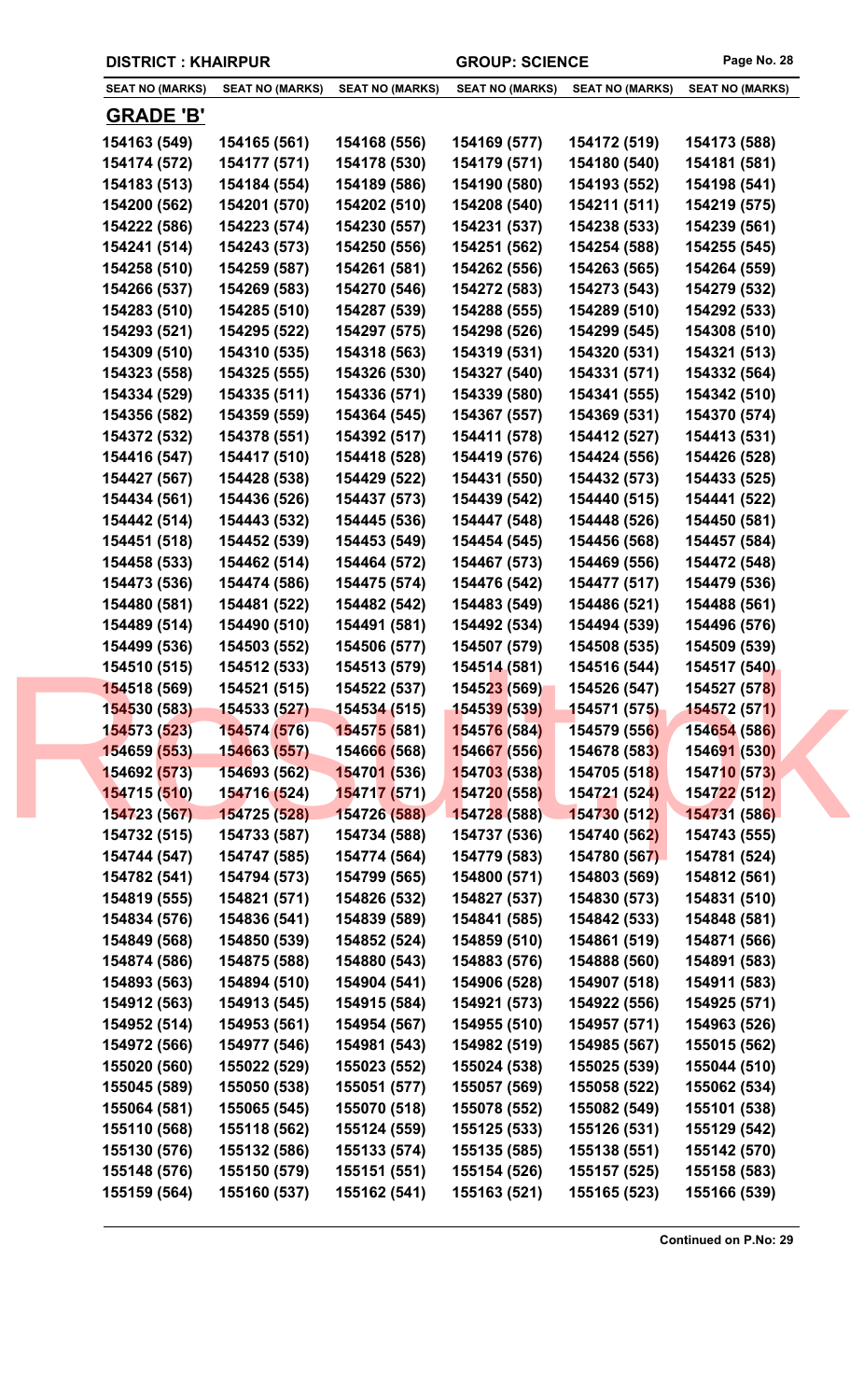| <b>DISTRICT: KHAIRPUR</b> |                        |                             | <b>GROUP: SCIENCE</b>  |                        | Page No. 29            |
|---------------------------|------------------------|-----------------------------|------------------------|------------------------|------------------------|
| <b>SEAT NO (MARKS)</b>    | <b>SEAT NO (MARKS)</b> | <b>SEAT NO (MARKS)</b>      | <b>SEAT NO (MARKS)</b> | <b>SEAT NO (MARKS)</b> | <b>SEAT NO (MARKS)</b> |
| <b>GRADE 'B'</b>          |                        |                             |                        |                        |                        |
| 155169 (566)              | 155171 (572)           | 155175 (546)                | 155177 (521)           | 155178 (524)           | 155179 (585)           |
| 155182 (581)              | 155184 (589)           | 155190 (551)                | 155193 (584)           | 155194 (565)           | 155204 (567)           |
| 155211 (571)              | 155216 (550)           | 155218 (584)                | 155221 (570)           | 155229 (520)           | 155230 (529)           |
| 155232 (540)              | 155233 (586)           | 155234 (583)                | 155235 (571)           | 155237 (510)           | 155238 (569)           |
| 155239 (537)              | 155242 (514)           | 155243 (556)                | 155244 (538)           | 155245 (524)           | 155246 (530)           |
| 155273 (515)              | 155274 (510)           | 155275 (589)                | 155278 (535)           | 155281 (566)           | 155283 (576)           |
| 155284 (552)              | 155285 (539)           | 155288 (552)                | 155289 (588)           | 155290 (519)           | 155291 (588)           |
| 155293 (577)              | 155296 (522)           | 155297 (558)                | 155298 (517)           | 155299 (588)           | 155300 (573)           |
| 155301 (548)              | 155305 (559)           | 155306 (515)                | 155307 (550)           | 155308 (510)           | 155309 (577)           |
| 155310 (532)              | 155312 (586)           | 155315 (577)                | 155318 (581)           | 155319 (532)           | 155322 (561)           |
| 155323 (580)              | 155324 (532)           | 155325 (568)                | 155355 (510)           | 155358 (551)           | 155359 (555)           |
| 155362 (513)              | 155363 (527)           | 155367 (560)                | 155369 (514)           | 155370 (554)           | 155375 (526)           |
| 155376 (518)              | 155380 (552)           | 155381 (551)                | 155383 (551)           | 155384 (553)           | 155390 (511)           |
| 155395 (522)              | 155398 (543)           | 155407 (574)                | 155411 (587)           | 155413 (544)           | 155415 (585)           |
| 155418 (558)              | 155421 (546)           | 155423 (526)                | 155431 (538)           | 155434 (517)           | 155437 (510)           |
| 155438 (531)              | 155439 (531)           | 155442 (571)                | 155447 (578)           | 155453 (522)           | 155454 (559)           |
| 155455 (555)              | 155471 (575)           | 155478 (547)                | 155479 (540)           | 155481 (557)           | 155482 (573)           |
| 155485 (566)              | 155486 (535)           | 155487 (566)                | 155488 (580)           | 155502 (583)           | 155506 (575)           |
| 155507 (586)              | 155511 (513)           | 155512 (580)                | 155516 (584)           | 155517 (559)           | 155519 (557)           |
| 168531 (524)              | 168552 (514)           | 168553 (523)                | 168555 (527)           | 168566 (548)           | 168592 (556)           |
| 168625 (510)              | 168626 (535)           | 168627 (523)                | 168682 (516)           | 168685 (562)           | 168686 (522)           |
| 168687 (515)              | 168691 (522)           | 168702 (511)                | 168712 (510)           | 168733 (568)           | 168745 (579)           |
| 168785 (510)              | 168795 (523)           | 168932 (539)                | 168934 (529)           | 168941 (539)           | 168942 (511)           |
| 168964 (512)              | 168965 (550)           | 169033 (535)                | 169035 (546)           | 169037 (513)           | 169038 (573)           |
| 169040 (559)              | 169065 (510)           | 169082 (587)                | 169097 (550)           | 169098 (556)           | 169114 (522)           |
| 169115 (510)              | 169117 (568)           | 169152 (561)                | 169154 (536)           | 169191 (559)           | 169192 (528)           |
| 169221 (517)              | 169222 (517)           | 169226 (560)                | 169261 (560)           | 169263 (534)           | 169308 (510)           |
| 169310 (510)              | 169313 (525)           | 169434 (547)                | <b>169435 (518)</b>    | 169436 (543)           | 169437 (584)           |
| 169439 (564)              | 169441 (537)           | 169443 (583)                | 169444 (536)           | 169446 (533)           | 169447 (583)           |
| 169449 (551)              | 169453 (537)           | 16945 <mark>5 (</mark> 572) | 169456 (514)           | 169810 (530)           | 169916 (516)           |
| 169935 (567)              | 169997 (534)           | 169998 (556)                | 170061 (523)           | 170081 (510)           | 170104 (510)           |
| 170170 (534)              | 170271 (510)           | 170276 (512)                | 170365 (582)           | 170370 (510)           | 170426 (511)           |
| 170510 (512)              | 170592 (510)           | 170593 (532)                | 170594 (525)           | 170615 (563)           | 170631 (564)           |
| 170661 (570)              | 170681 (548)           | 170682 (546)                | 170683 (536)           | 170684 (579)           | 170704 (528)           |
| 170705 (542)              | 170731 (570)           | 170763 (555)                | 170766 (565)           |                        |                        |
| <b>GRADE 'C'</b>          |                        |                             |                        |                        |                        |
| 135504 (503)              | 135508 (428)           | 135511 (443)                | 135512 (499)           | 135514 (427)           | 135516 (454)           |
| 135520 (447)              | 135526 (481)           | 135531 (455)                | 135532 (483)           | 135534 (477)           | 135538 (475)           |
| 135539 (494)              | 135540 (487)           | 135543 (450)                | 135548 (486)           | 135554 (465)           | 135567 (487)           |
| 135570 (460)              | 135580 (471)           | 135581 (484)                | 135583 (474)           | 135602 (498)           | 135605 (451)           |
| 135611 (500)              | 135612 (468)           | 135614 (470)                | 135615 (499)           | 135616 (465)           | 135624 (426)           |
| 135674 (483)              | 135675 (498)           | 135678 (494)                | 135682 (493)           | 135683 (450)           | 135684 (503)           |
| 135697 (494)              | 135734 (434)           | 135742 (464)                | 135747 (484)           | 135753 (477)           | 135757 (476)           |
| 135766 (486)              | 135769 (427)           | 135781 (487)                | 135796 (450)           | 135797 (447)           | 135800 (476)           |
| 135827 (457)              | 135828 (499)           | 135832 (448)                | 135836 (480)           | 135844 (482)           | 135850 (430)           |
| 135851 (428)              | 135854 (491)           | 135857 (487)                | 135859 (451)           | 135860 (450)           | 135861 (480)           |
| 135864 (457)              | 135865 (494)           | 135869 (453)                | 135874 (472)           | 135885 (450)           | 135892 (468)           |
| 135898 (498)              | 135899 (460)           | 135900 (495)                | 135902 (453)           | 135909 (480)           | 135916 (469)           |
| 135917 (460)              | 135919 (461)           | 135939 (438)                | 135941 (435)           | 135953 (433)           | 135959 (460)           |
| 136046 (448)              | 136089 (452)           | 136096 (457)                | 136097 (501)           | 136104 (491)           | 136110 (496)           |
| 136113 (492)              | 136114 (456)           | 136115 (446)                | 136119 (465)           | 136120 (476)           | 136123 (493)           |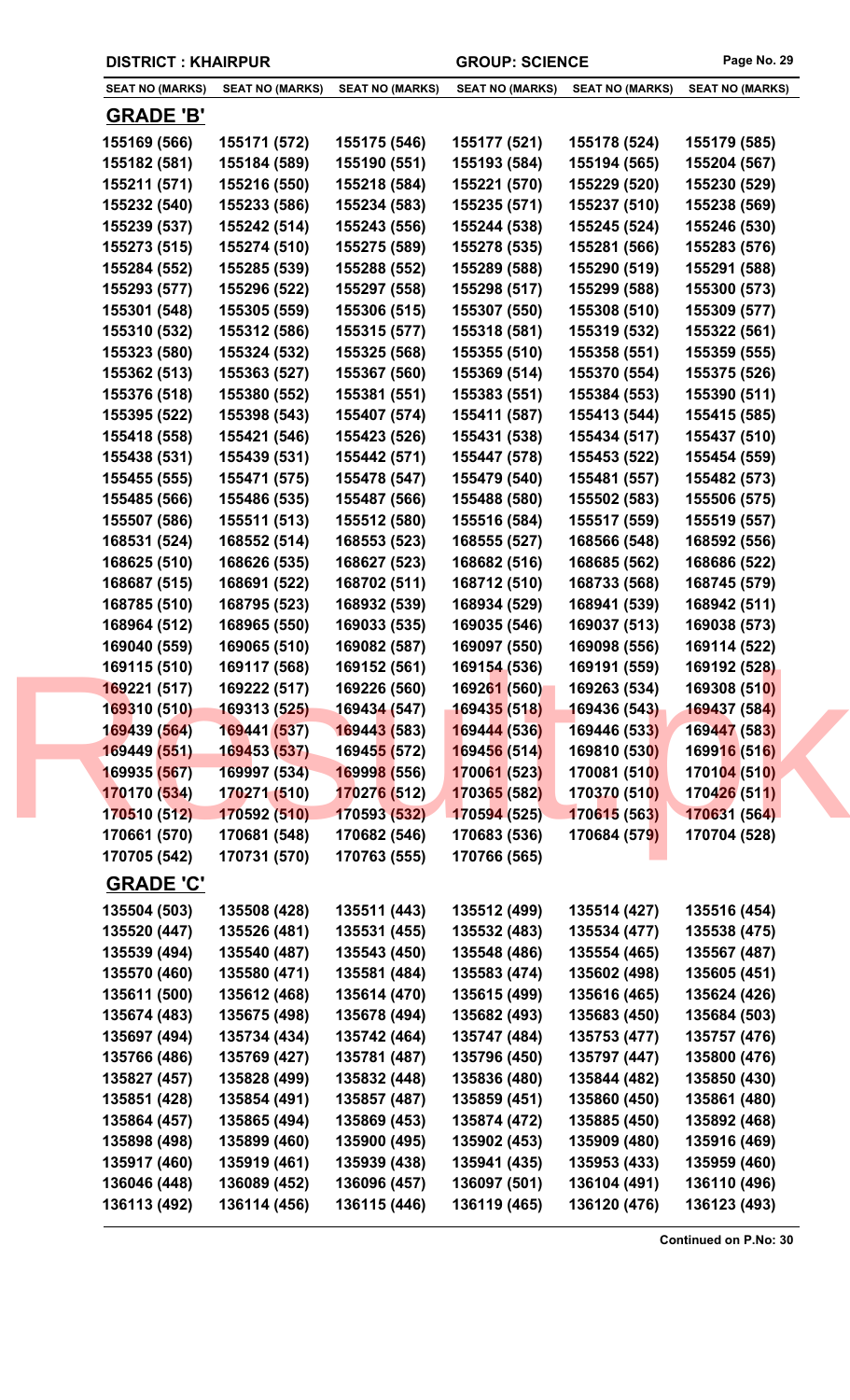| <b>DISTRICT: KHAIRPUR</b> |                        |                             | <b>GROUP: SCIENCE</b>  |                        | Page No. 30            |
|---------------------------|------------------------|-----------------------------|------------------------|------------------------|------------------------|
| <b>SEAT NO (MARKS)</b>    | <b>SEAT NO (MARKS)</b> | <b>SEAT NO (MARKS)</b>      | <b>SEAT NO (MARKS)</b> | <b>SEAT NO (MARKS)</b> | <b>SEAT NO (MARKS)</b> |
| <b>GRADE 'C'</b>          |                        |                             |                        |                        |                        |
| 136126 (504)              | 136131 (502)           | 136135 (486)                | 136136 (449)           | 136137 (484)           | 136142 (495)           |
| 136146 (432)              | 136148 (497)           | 136149 (425)                | 136151 (452)           | 136154 (495)           | 136155 (496)           |
| 136156 (487)              | 136157 (462)           | 136158 (437)                | 136167 (473)           | 136170 (464)           | 136171 (496)           |
| 136187 (456)              | 136190 (482)           | 136194 (464)                | 136202 (472)           | 136207 (487)           | 136211 (476)           |
| 136218 (497)              | 136257 (467)           | 136258 (467)                | 136261 (445)           | 136263 (502)           | 136268 (457)           |
| 136270 (427)              | 136271 (483)           | 136273 (498)                | 136279 (435)           | 136280 (491)           | 136282 (482)           |
| 136283 (435)              | 136285 (479)           | 136288 (488)                | 136295 (476)           | 136297 (443)           | 136307 (501)           |
| 136313 (498)              | 136316 (460)           | 136318 (435)                | 136324 (448)           | 136348 (425)           | 136356 (480)           |
| 136357 (425)              | 136363 (502)           | 136369 (494)                | 136381 (501)           | 136423 (473)           | 136432 (506)           |
| 136433 (457)              | 136440 (442)           | 136446 (501)                | 136452 (449)           | 136455 (484)           | 136456 (464)           |
| 136461 (452)              | 136465 (435)           | 136467 (456)                | 136468 (459)           | 136469 (470)           | 136474 (488)           |
| 136477 (466)              | 136478 (479)           | 136486 (491)                | 136487 (467)           | 136493 (494)           | 136496 (443)           |
| 136499 (478)              | 136504 (474)           | 136506 (458)                | 136510 (448)           | 136512 (446)           | 136514 (463)           |
| 136519 (493)              | 136525 (449)           | 136528 (427)                | 136529 (441)           | 136536 (497)           | 136545 (442)           |
| 136548 (484)              | 136551 (434)           | 136555 (476)                | 136556 (496)           | 136557 (437)           | 136558 (443)           |
| 136559 (464)              | 136560 (499)           | 136561 (425)                | 136562 (459)           | 136563 (466)           | 136564 (502)           |
| 136573 (494)              | 136574 (477)           | 136579 (503)                | 136582 (488)           | 136589 (462)           | 136594 (491)           |
| 136653 (478)              | 136664 (454)           | 136665 (477)                | 136667 (445)           | 136668 (427)           | 136669 (501)           |
| 136670 (484)              | 136671 (486)           | 136679 (469)                | 136681 (441)           | 136683 (455)           | 136684 (497)           |
| 136689 (472)              | 136691 (479)           | 136692 (461)                | 136693 (441)           | 136694 (488)           | 136695 (458)           |
| 136698 (432)              | 136699 (447)           | 136700 (462)                | 136701 (489)           | 136833 (503)           | 136834 (453)           |
| 136836 (479)              | 136866 (456)           | 136867 (482)                | 136872 (434)           | 136874 (454)           | 136879 (465)           |
| 136880 (466)              | 136893 (469)           | 136895 (494)                | 136903 (425)           | 136941 (503)           | 136948 (494)           |
| 136950 (501)              | 136954 (450)           | 136955 (495)                | 136961 (469)           | 136962 (478)           | 136963 (479)           |
| 136967 (433)              | 136969 (454)           | 136970 (461)                | 136971 (467)           | 136972 (433)           | 136974 (461)           |
| 136976 (437)              | 136977 (475)           | 136978 (454)                | 136979 (461)           | 136980 (463)           | 136982 (444)           |
| 136983 (484)              | 136984 (450)           | 136986 (441)                | 136988 (486)           | 136990 (475)           | 136991 (473)           |
| 136993 (485)              | 136995 (464)           | 136996 (457)                | 136997 (461)           | 137001 (447)           | 137003 (492)           |
| 137004 (489)              | 137005 (457)           | 137006 (482)                | 137008 (494)           | 137010 (480)           | 137011 (469)           |
| 137013 (452)              | 137015 (459)           | 13701 <mark>6 (</mark> 481) | 137017 (474)           | 137018 (434)           | 137019 (486)           |
| 137022 (503)              | 137023 (482)           | 13702 <mark>5 (</mark> 464) | 137027 (502)           | 137066 (468)           | 137067 (496)           |
| 137071 (483)              | 137072 (426)           | 137073 (488)                | 137075 (458)           | 137078 (476)           | 137081 (483)           |
| 137085 (469)              | 137115 (475)           | 137116 (441)                | 137124 (469)           | 137129 (468)           | 137130 (446)           |
| 137139 (501)              | 137152 (425)           | 137155 (474)                | 137160 (491)           | 137162 (455)           | 137164 (468)           |
| 137168 (458)              | 137175 (491)           | 137180 (461)                | 137205 (469)           | 137210 (495)           | 137211 (504)           |
| 137214 (451)              | 137218 (495)           | 137219 (489)                | 137220 (466)           | 137221 (467)           | 137223 (468)           |
| 137225 (447)              | 137227 (471)           | 137228 (445)                | 137232 (464)           | 137240 (469)           | 137241 (478)           |
| 137242 (463)              | 137243 (453)           | 137246 (492)                | 137247 (499)           | 137249 (498)           | 137265 (432)           |
| 137275 (437)              | 137276 (461)           | 137279 (470)                | 137293 (497)           | 137295 (502)           | 137303 (428)           |
| 137305 (441)              | 137313 (440)           | 137314 (477)                | 137318 (485)           | 137319 (480)           | 137320 (428)           |
| 137323 (478)              | 137326 (481)           | 137327 (438)                | 137330 (427)           | 137337 (461)           | 137341 (438)           |
| 137342 (501)              | 137345 (498)           | 137352 (497)                | 137354 (439)           | 137355 (499)           | 137366 (457)           |
| 137371 (476)              | 137372 (460)           | 137374 (441)                | 137375 (434)           | 137383 (469)           | 137384 (490)           |
| 137386 (498)              | 137387 (495)           | 137388 (466)                | 137394 (498)           | 137398 (441)           | 137404 (466)           |
| 137408 (438)              | 137409 (444)           | 137453 (494)                | 137455 (454)           | 137464 (476)           | 137465 (454)           |
| 137469 (499)              | 137474 (435)           | 137475 (499)                | 137480 (437)           | 137481 (491)           | 137490 (492)           |
| 137492 (465)              | 137501 (452)           | 137512 (499)                | 137572 (492)           | 137756 (477)           | 137765 (450)           |
| 137773 (425)              | 137784 (479)           | 137785 (494)                | 137804 (467)           | 137810 (483)           | 137817 (504)           |

**137819 (461) 137823 (443) 137824 (479) 137830 (466) 137833 (476) 137840 (487) 137845 (461) 137848 (456) 137850 (441) 137853 (470) 137863 (427) 137868 (496) 137869 (457) 137871 (448) 137873 (477) 137880 (425) 137882 (501) 137883 (425)**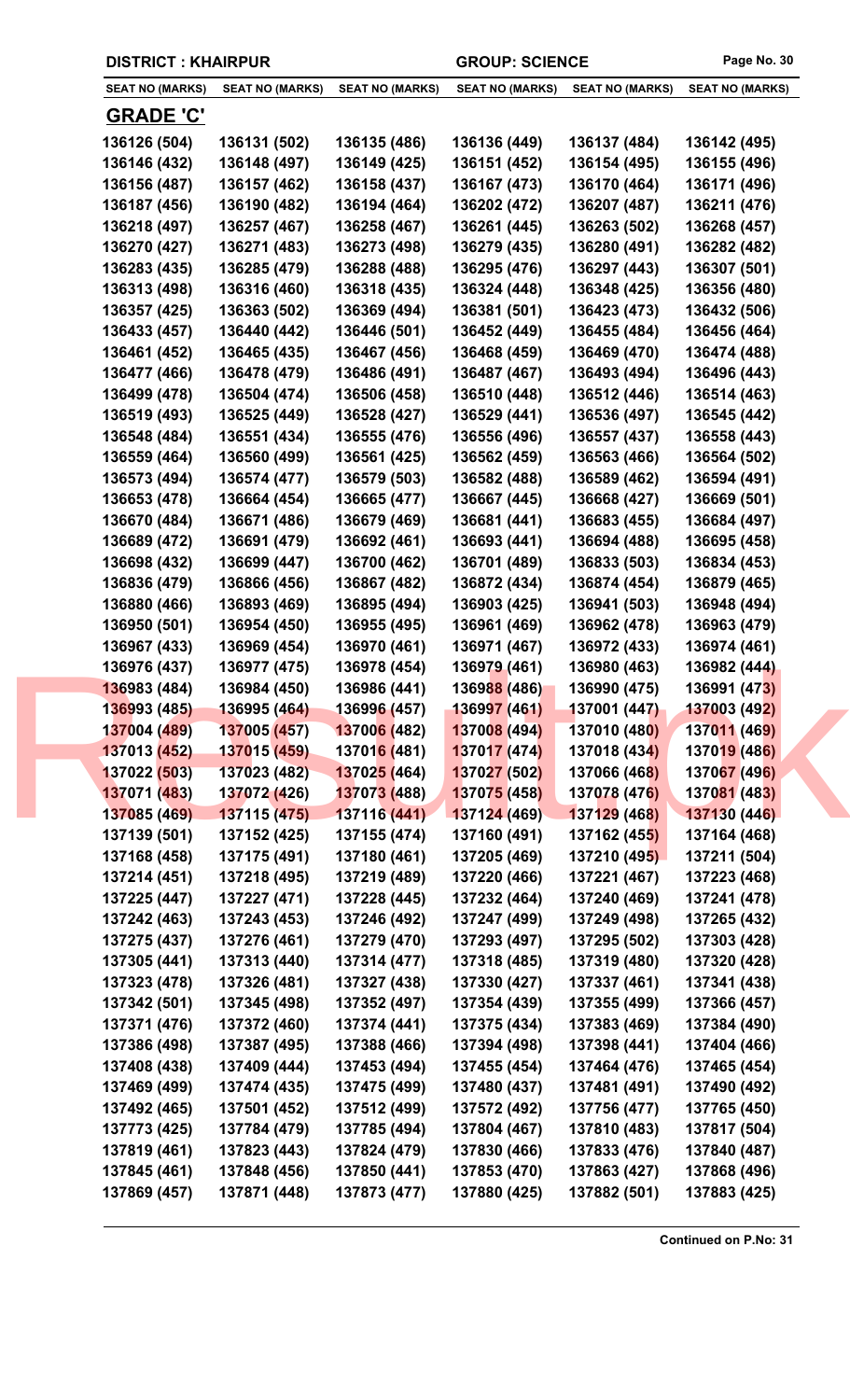| <b>DISTRICT: KHAIRPUR</b>    |                              |                              | <b>GROUP: SCIENCE</b>        |                              | Page No. 31                  |
|------------------------------|------------------------------|------------------------------|------------------------------|------------------------------|------------------------------|
| <b>SEAT NO (MARKS)</b>       | <b>SEAT NO (MARKS)</b>       | <b>SEAT NO (MARKS)</b>       | <b>SEAT NO (MARKS)</b>       | <b>SEAT NO (MARKS)</b>       | <b>SEAT NO (MARKS)</b>       |
| <b>GRADE 'C'</b>             |                              |                              |                              |                              |                              |
| 137886 (493)                 | 137889 (466)                 | 137890 (425)                 | 137892 (474)                 | 137894 (481)                 | 137915 (480)                 |
| 137917 (504)                 | 137918 (468)                 | 137920 (425)                 | 137921 (487)                 | 137928 (468)                 | 137932 (480)                 |
| 137935 (447)                 | 137950 (475)                 | 137967 (454)                 | 137969 (504)                 | 137973 (486)                 | 137979 (473)                 |
| 137984 (463)                 | 138053 (487)                 | 138055 (501)                 | 138059 (456)                 | 138064 (426)                 | 138075 (485)                 |
| 138084 (471)                 | 138112 (473)                 | 138128 (480)                 | 138133 (485)                 | 138166 (485)                 | 138168 (504)                 |
| 138169 (447)                 | 138170 (467)                 | 138172 (489)                 | 138174 (502)                 | 138175 (461)                 | 138176 (504)                 |
| 138177 (453)                 | 138180 (458)                 | 138182 (491)                 | 138183 (484)                 | 138184 (470)                 | 138185 (460)                 |
| 138186 (458)                 | 138198 (489)                 | 138200 (467)                 | 138201 (430)                 | 138204 (483)                 | 138205 (467)                 |
| 138220 (480)                 | 138231 (479)                 | 138237 (483)                 | 138264 (467)                 | 138265 (465)                 | 138267 (452)                 |
| 138270 (490)                 | 138359 (457)                 | 138364 (486)                 | 138369 (442)                 | 138377 (483)                 | 138381 (473)                 |
| 138385 (459)                 | 138386 (495)                 | 138395 (507)                 | 138401 (490)                 | 138403 (458)                 | 138404 (458)                 |
| 138408 (484)                 | 138410 (504)                 | 138411 (451)                 | 138413 (475)                 | 138414 (479)                 | 138415 (455)                 |
| 138416 (477)                 | 138417 (482)                 | 138419 (431)                 | 138422 (489)                 | 138426 (469)                 | 138436 (443)                 |
| 138438 (493)                 | 138440 (468)                 | 138445 (503)                 | 138446 (470)                 | 138448 (491)                 | 138450 (442)                 |
| 138454 (502)                 | 138463 (458)                 | 138467 (473)                 | 138469 (425)                 | 138471 (492)                 | 138472 (483)                 |
| 138473 (428)                 | 138479 (493)                 | 138484 (493)                 | 138487 (502)                 | 138488 (495)                 | 138489 (493)                 |
| 138491 (450)                 | 138493 (482)                 | 138494 (428)                 | 138495 (468)                 | 138502 (461)                 | 138503 (492)                 |
| 138504 (451)                 | 138515 (434)                 | 138518 (469)                 | 138521 (447)                 | 138523 (442)                 | 138524 (454)                 |
| 138525 (437)                 | 138532 (468)                 | 138534 (479)                 | 138549 (477)                 | 138551 (503)                 | 138552 (485)                 |
| 138557 (454)                 | 138559 (465)                 | 138564 (503)                 | 138566 (500)                 | 138570 (459)                 | 138575 (454)                 |
| 138577 (451)                 | 138578 (441)                 | 138579 (484)                 | 138580 (499)                 | 138581 (486)                 | 138584 (425)                 |
| 138587 (425)                 | 138588 (452)                 | 138592 (442)                 | 138594 (460)                 | 138597 (502)                 | 138601 (467)                 |
| 138648 (480)                 | 138650 (480)                 | 138652 (449)                 | 138654 (442)                 | 138657 (455)                 | 138660 (427)                 |
| 138665 (450)                 | 138666 (458)                 | 138670 (501)                 | 138671 (444)                 | 138679 (488)                 | 138681 (479)                 |
| 138685 (465)                 | 138694 (482)                 | 138697 (501)                 | 138700 (465)                 | 138702 (454)                 | 138708 (486)                 |
| 138711 (456)                 | 138712 (484)                 | 138713 (425)                 | 138716 (443)                 | 138717 (463)                 | 138718 (471)                 |
| 138720 (450)                 | 138722 (475)                 | 138727 (474)                 | 138742 (488)                 | 138743 (497)                 | 138744 (437)                 |
| 138745 (433)                 | 138747 (491)                 | 138748 (485)                 | 138751 (485)                 | 138759 (464)                 | 138760 (502)                 |
| 138766 (484)                 | 138769 (448)                 | 138771 (490)                 | 138777 (488)                 | 138780 (466)                 | 138796 (470)                 |
| 138800 (496)                 | 138803 (479)                 | 138857 (481)                 | 138896 (490)                 | 138897 (441)                 | 138902 (467)                 |
| 138905 (484)                 | 138908 (469)                 | 138912 (459)                 | 138913 (503)                 | 138914 (482)                 | 138915 (495)                 |
| 138918 (494)                 | 138925 (434)                 | 138928 (435)                 | 138929 (441)                 | 138930 (467)                 | 138932 (438)                 |
| 138933 (470)                 | 138961 (490)                 | 138962 (498)                 | 138963 (436)                 | 138967 (467)                 | 138968 (470)                 |
| 138969 (425)                 | 138971 (494)                 | 138972 (488)                 | 138974 (500)                 | 138975 (493)                 | 138977 (476)                 |
| 138980 (447)                 | 138981 (498)                 | 138982 (493)                 | 138983 (503)                 | 138985 (495)                 | 138986 (466)                 |
| 138987 (465)                 | 138988 (468)                 | 138989 (498)                 | 138990 (440)                 | 138991 (455)                 | 139018 (504)                 |
| 139019 (499)                 | 139021 (455)                 | 139032 (497)                 | 139036 (483)                 | 139042 (435)                 | 139044 (497)                 |
| 139046 (453)                 | 139049 (430)                 | 139051 (445)                 | 139053 (444)                 | 139055 (504)                 | 139057 (436)                 |
| 139061 (426)                 | 139063 (425)                 | 139064 (497)                 | 139065 (430)                 | 139066 (461)                 | 139067 (492)                 |
| 139072 (443)                 | 139073 (438)                 | 139075 (489)                 | 139076 (460)                 | 139078 (452)                 | 139081 (482)                 |
| 139082 (457)                 | 139083 (461)                 | 139086 (486)                 | 139088 (504)                 | 139089 (450)                 | 139091 (432)                 |
| 139092 (495)                 | 139093 (438)                 | 139095 (463)                 | 139097 (443)                 | 139098 (450)                 | 139100 (463)                 |
| 139112 (440)                 | 139113 (493)                 | 139114 (498)                 | 139116 (474)                 | 139151 (453)                 | 139152 (487)                 |
| 139155 (485)                 | 139160 (427)                 | 139172 (473)                 | 139173 (441)                 | 139176 (486)                 | 139178 (473)                 |
| 139180 (459)                 | 139183 (474)                 | 139184 (487)                 | 139189 (480)                 | 139195 (490)                 | 139199 (483)                 |
| 139200 (477)                 | 139202 (425)                 | 139203 (438)                 | 139204 (430)                 | 139206 (500)                 | 139208 (481)                 |
| 139211 (504)                 | 139212 (494)                 | 139213 (500)                 | 139215 (447)<br>139245 (456) | 139223 (457)<br>139248 (468) | 139226 (493)<br>139283 (468) |
| 139227 (486)<br>139284 (491) | 139230 (495)<br>139286 (434) | 139234 (499)<br>139288 (438) | 139290 (481)                 | 139292 (493)                 | 139295 (425)                 |
| 139296 (439)                 | 139297 (454)                 | 139298 (484)                 | 139301 (477)                 | 139303 (487)                 | 139311 (494)                 |
| 139315 (452)                 | 139341 (497)                 | 139342 (461)                 | 139345 (465)                 | 139347 (425)                 | 139349 (425)                 |
|                              |                              |                              |                              |                              |                              |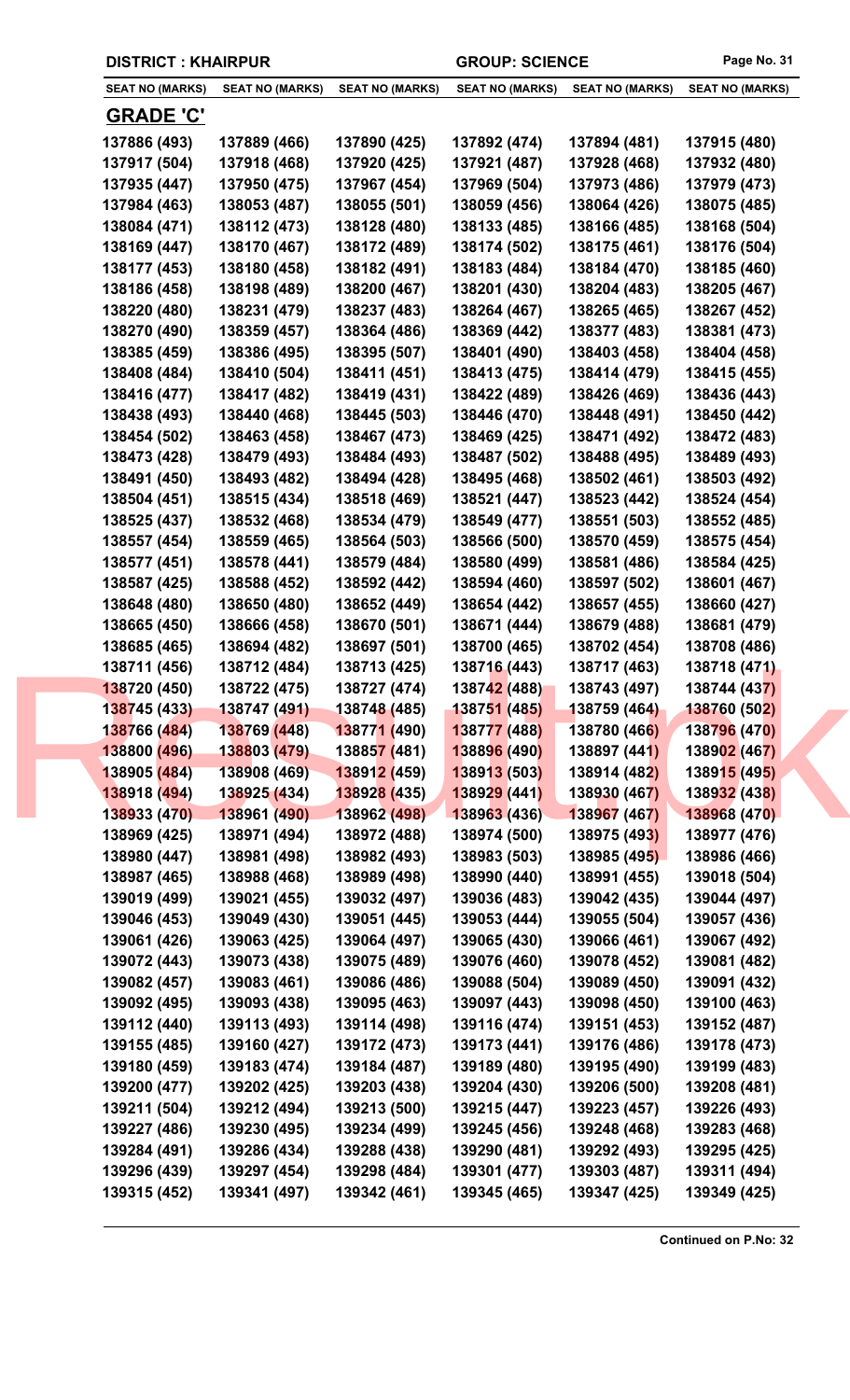|  | <b>DISTRICT: KHAIRPUR</b> |
|--|---------------------------|
|--|---------------------------|

| <b>SEAT NO (MARKS)</b>       | <b>SEAT NO (MARKS)</b>       | <b>SEAT NO (MARKS)</b>       | <b>SEAT NO (MARKS)</b>       | <b>SEAT NO (MARKS)</b>       | <b>SEAT NO (MARKS)</b>       |
|------------------------------|------------------------------|------------------------------|------------------------------|------------------------------|------------------------------|
| <b>GRADE 'C'</b>             |                              |                              |                              |                              |                              |
| 139351 (474)                 | 139352 (478)                 | 139354 (490)                 | 139359 (489)                 | 139361 (490)                 | 139368 (448)                 |
| 139371 (491)                 | 139374 (494)                 | 139375 (462)                 | 139376 (462)                 | 139378 (448)                 | 139380 (449)                 |
| 139382 (479)                 | 139386 (464)                 | 139387 (463)                 | 139390 (496)                 | 139397 (480)                 | 139399 (497)                 |
| 139401 (498)                 | 139402 (501)                 | 139405 (472)                 | 139410 (483)                 | 139411 (488)                 | 139413 (458)                 |
| 139414 (458)                 | 139415 (432)                 | 139418 (487)                 | 139419 (425)                 | 139421 (435)                 | 139422 (452)                 |
| 139423 (441)                 | 139448 (488)                 | 139495 (480)                 | 139503 (499)                 | 139509 (492)                 | 139517 (502)                 |
| 139535 (438)                 | 139539 (466)                 | 139547 (501)                 | 139548 (474)                 | 139549 (456)                 | 139559 (473)                 |
| 139575 (477)                 | 139587 (495)                 | 139588 (483)                 | 139590 (432)                 | 139592 (425)                 | 139595 (450)                 |
| 139596 (429)                 | 139597 (467)                 | 139598 (481)                 | 139600 (437)                 | 139603 (461)                 | 139605 (458)                 |
| 139607 (489)                 | 139611 (468)                 | 139612 (481)                 | 139615 (455)                 | 139616 (467)                 | 139618 (472)                 |
| 139619 (486)                 | 139621 (455)                 | 139622 (496)                 | 139626 (430)                 | 139628 (491)                 | 139629 (472)                 |
| 139631 (480)                 | 139634 (489)                 | 139637 (442)                 | 139638 (432)                 | 139639 (463)                 | 139641 (467)                 |
| 139642 (478)                 | 139644 (481)                 | 139647 (459)                 | 139650 (447)                 | 139652 (491)                 | 139653 (439)                 |
| 139659 (433)                 | 139660 (503)                 | 139661 (480)                 | 139663 (458)                 | 139664 (496)                 | 139667 (472)                 |
| 139669 (491)                 | 139671 (488)                 | 139673 (428)                 | 139675 (485)                 | 139678 (448)                 | 139679 (454)                 |
| 139686 (436)                 | 139687 (425)                 | 139688 (475)                 | 139689 (503)                 | 139691 (490)                 | 139693 (488)                 |
| 139695 (471)                 | 139697 (461)                 | 139700 (473)                 | 139702 (442)                 | 139709 (444)                 | 139711 (434)                 |
| 139714 (482)                 | 139718 (500)                 | 139719 (484)                 | 139720 (483)                 | 139721 (503)                 | 139723 (498)                 |
| 139728 (454)                 | 139729 (430)                 | 139732 (499)                 | 139734 (431)                 | 139738 (493)                 | 139739 (497)                 |
| 139740 (459)                 | 139742 (502)                 | 139746 (499)                 | 139775 (489)                 | 139776 (454)                 | 139778 (432)                 |
| 139780 (434)                 | 139781 (470)                 | 139782 (468)                 | 139783 (502)                 | 139784 (478)                 | 139792 (427)                 |
| 139795 (425)                 | 139799 (427)                 | 139832 (444)                 | 139846 (476)                 | 139847 (477)                 | 139848 (485)                 |
| 139853 (443)                 | 139854 (448)                 | 139861 (454)                 | 139865 (425)                 | 139954 (504)                 | 139955 (488)                 |
| 139956 (462)                 | 139957 (471)                 | 139959 (466)                 | 139960 (441)                 | 139963 (425)                 | 139971 (447)                 |
|                              |                              |                              |                              |                              |                              |
| 139975 (457)                 | 139976 (451)<br>139993 (503) | 139978 (445)<br>139999 (491) | 139979 (455)                 | 139981 (441)                 | 139985 (454)<br>140022 (448) |
| 139989 (463)                 |                              |                              | 140003 (493)<br>140192 (489) | 140010 (425)                 | 140206 (460)                 |
| 140033 (480)                 | 140038 (448)                 | 140187 (497)<br>140361 (448) | 140377 (454)                 | 140196 (489)<br>140380 (478) | 140387 (498)                 |
| 140347 (494)<br>140391 (476) | 140353 (497)<br>140457 (497) | 140551 (475)                 | 140581 (446)                 | 140582 (445)                 | 140588 (443)                 |
| 140648 (459)                 | 140652 (486)                 | 14065 <mark>5 (</mark> 485)  | 140694 (483)                 | 140695 (475)                 | 140696 (489)                 |
| 140697 (497)                 | 140699 (456)                 | 140701 (457)                 | 140705 (503)                 | 140707 (442)                 | 140710 (479)                 |
| 140712 (484)                 | 140732 (503)                 | 140861 (495)                 | 140868 (490)                 | 141010 (483)                 | 141011 (497)                 |
| 141026 (466)                 | 141034 (488)                 | 141037 (485)                 | 141038 (466)                 | 141041 (459)                 | 141042 (476)                 |
| 141043 (431)                 | 141044 (453)                 | 141054 (492)                 | 141055 (457)                 | 141058 (433)                 | 141062 (492)                 |
| 141071 (481)                 | 141073 (428)                 | 141076 (493)                 | 141077 (498)                 | 141079 (477)                 | 141080 (464)                 |
| 141091 (471)                 | 141097 (478)                 | 141098 (490)                 | 141102 (453)                 | 141107 (493)                 | 141109 (504)                 |
| 141118 (453)                 | 141120 (425)                 | 141121 (473)                 | 141123 (487)                 | 141125 (492)                 | 141126 (502)                 |
| 141127 (485)                 | 141130 (484)                 | 141131 (440)                 | 141132 (436)                 | 141134 (446)                 | 141135 (467)                 |
| 141141 (429)                 | 141146 (426)                 | 141147 (454)                 | 141149 (451)                 | 141153 (486)                 | 141156 (488)                 |
| 141160 (450)                 | 141161 (440)                 | 141165 (484)                 | 141171 (479)                 | 141172 (471)                 | 141180 (500)                 |
| 141185 (451)                 | 141193 (477)                 | 141197 (487)                 | 141198 (488)                 | 141199 (491)                 | 141202 (431)                 |
| 141203 (501)                 | 141208 (443)                 | 141209 (427)                 | 141215 (479)                 | 141221 (498)                 | 141232 (483)                 |
| 141234 (465)                 | 141239 (428)                 | 141240 (427)                 | 141244 (477)                 | 141245 (500)                 | 141247 (446)                 |
| 141249 (483)                 | 141254 (500)                 | 141257 (489)                 | 141262 (438)                 | 141263 (489)                 | 141264 (457)                 |
| 141265 (435)                 | 141352 (499)                 | 141377 (495)                 | 141413 (499)                 | 141417 (442)                 | 141418 (444)                 |
|                              |                              |                              |                              |                              |                              |
| 141423 (439)                 | 141424 (474)<br>141437 (468) | 141426 (425)                 | 141427 (463)                 | 141432 (454)                 | 141433 (488)                 |
|                              |                              | 141440 (475)                 | 141441 (483)                 | 141442 (435)                 | 141443 (498)                 |
| 141435 (461)                 |                              |                              |                              |                              |                              |
| 141447 (457)                 | 141449 (477)                 | 141450 (503)                 | 141453 (488)                 | 141454 (460)                 | 141460 (433)                 |
| 141464 (443)<br>141528 (485) | 141466 (441)<br>141534 (475) | 141468 (486)<br>141542 (427) | 141469 (499)<br>141585 (501) | 141523 (500)<br>141612 (494) | 141526 (435)<br>141613 (448) |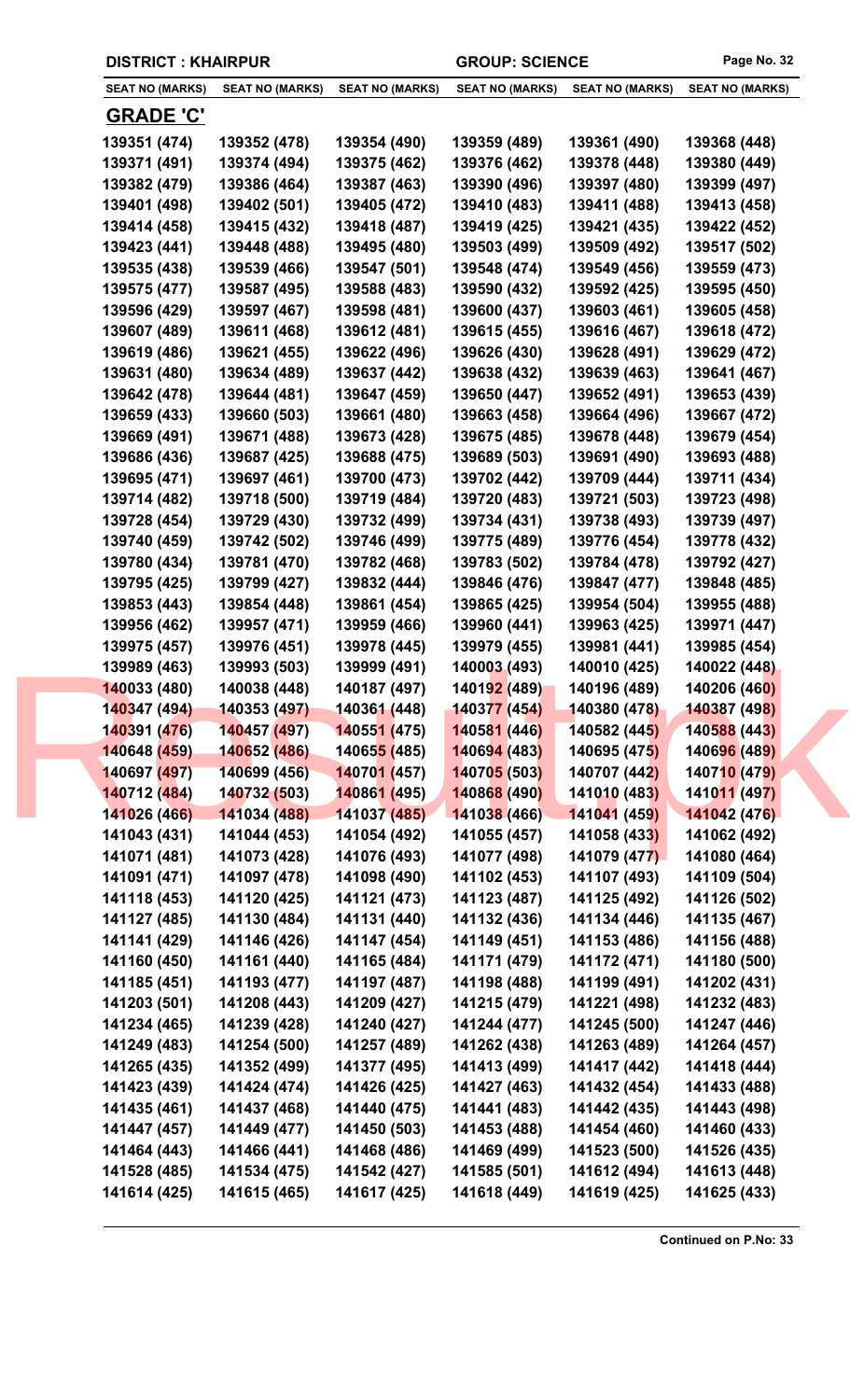|  | <b>DISTRICT: KHAIRPUR</b> |                        |                             | <b>GROUP: SCIENCE</b>  |                        | Page No. 33            |
|--|---------------------------|------------------------|-----------------------------|------------------------|------------------------|------------------------|
|  | <b>SEAT NO (MARKS)</b>    | <b>SEAT NO (MARKS)</b> | <b>SEAT NO (MARKS)</b>      | <b>SEAT NO (MARKS)</b> | <b>SEAT NO (MARKS)</b> | <b>SEAT NO (MARKS)</b> |
|  | <b>GRADE 'C'</b>          |                        |                             |                        |                        |                        |
|  | 141626 (491)              | 141627 (466)           | 141628 (497)                | 141671 (490)           | 141672 (498)           | 141674 (456)           |
|  | 141679 (469)              | 141711 (441)           | 141717 (476)                | 141720 (479)           | 141729 (469)           | 141744 (504)           |
|  | 141745 (463)              | 141747 (492)           | 141758 (461)                | 141763 (457)           | 141764 (470)           | 141766 (481)           |
|  | 141770 (466)              | 141776 (453)           | 141777 (490)                | 141778 (446)           | 141782 (490)           | 141783 (495)           |
|  | 141784 (500)              | 141785 (495)           | 141786 (477)                | 141789 (488)           | 141791 (442)           | 141799 (447)           |
|  | 141800 (456)              | 141802 (495)           | 141804 (446)                | 141805 (453)           | 141806 (432)           | 141810 (499)           |
|  | 141814 (493)              | 141816 (494)           | 141817 (497)                | 141819 (469)           | 141820 (497)           | 141821 (425)           |
|  | 141822 (490)              | 141826 (499)           | 141840 (489)                | 141842 (489)           | 141845 (473)           | 141849 (436)           |
|  | 141851 (491)              | 141852 (451)           | 141897 (464)                | 141898 (497)           | 141905 (449)           | 141908 (467)           |
|  | 141911 (489)              | 141917 (484)           | 141918 (494)                | 141932 (478)           | 141935 (461)           | 141938 (477)           |
|  | 141940 (435)              | 141941 (454)           | 141945 (489)                | 141948 (426)           | 141951 (432)           | 141955 (471)           |
|  | 141965 (468)              | 141971 (453)           | 141978 (458)                | 141981 (449)           | 141990 (500)           | 141991 (455)           |
|  | 142001 (502)              | 142011 (466)           | 142014 (501)                | 142021 (465)           | 142023 (448)           | 142037 (463)           |
|  | 142038 (488)              | 142041 (494)           | 142043 (482)                | 142057 (499)           | 142059 (467)           | 142060 (496)           |
|  | 142062 (493)              | 142063 (501)           | 142084 (487)                | 142090 (467)           | 142093 (458)           | 142101 (475)           |
|  | 142113 (503)              | 142114 (441)           | 142115 (426)                | 142119 (480)           | 142120 (490)           | 142121 (494)           |
|  | 142127 (442)              | 142129 (488)           | 142135 (469)                | 142136 (487)           | 142138 (476)           | 142139 (494)           |
|  | 142141 (442)              | 142165 (468)           | 142175 (461)                | 142176 (496)           | 142177 (467)           | 142179 (478)           |
|  | 142182 (453)              | 142183 (480)           | 142188 (469)                | 142190 (425)           | 142191 (453)           | 142192 (493)           |
|  | 142197 (466)              | 142198 (437)           | 142199 (425)                | 142201 (457)           | 142268 (482)           | 142273 (481)           |
|  | 142283 (435)              | 142291 (484)           | 142292 (487)                | 142301 (488)           | 142306 (491)           | 142308 (470)           |
|  | 142319 (478)              | 142325 (487)           | 142326 (494)                | 142327 (464)           | 142328 (502)           | 142330 (485)           |
|  | 142331 (471)              | 142332 (452)           | 142347 (470)                | 142351 (468)           | 142359 (492)           | 142360 (486)           |
|  | 142411 (480)              | 142413 (450)           | 142419 (477)                | 142421 (425)           | 142428 (503)           | 142434 (486)           |
|  | 142439 (466)              | 142445 (463)           | 142447 (486)                | 142462 (494)           | 142463 (481)           | 142464 (453)           |
|  | 142469 (497)              | 142470 (496)           | 142471 (470)                | 142479 (499)           | 142486 (480)           | 142488 (500)           |
|  | 142489 (504)              | 142498 (478)           | 142505 (433)                | 142506 (467)           | 142507 (468)           | 142512 (456)           |
|  | 142513 (454)              | 142516 (437)           | 14251 <mark>9 (</mark> 425) | 142520 (486)           | 142522 (470)           | 142527 (492)           |
|  | 142529 (484)              | 142530 (437)           | 142538 (481)                | 142540 (502)           | 142541 (499)           | 142542 (484)           |
|  | 142543 (460)              | 142552 (450)           | 14256 <mark>5 (</mark> 480) | 142566 (484)           | 142568 (488)           | 142569 (439)           |
|  | 142570 (464)              | 142571 (476)           | 142582 (502)                | 142595 (429)           | 142596 (503)           | 142602 (443)           |
|  | 142604 (468)              | 142725 (435)           | 142729 (489)                | 142733 (503)           | 142740 (464)           | 142977 (493)           |
|  | 142983 (484)              | 142998 (426)           | 143005 (454)                | 143006 (477)           | 143009 (502)           | 143011 (435)           |
|  | 143017 (498)              | 143020 (480)           | 143021 (458)                | 143028 (488)           | 143031 (495)           | 143043 (450)           |
|  | 143049 (478)              | 143060 (469)           | 143066 (458)                | 143071 (501)           | 143080 (471)           | 143083 (431)           |
|  | 143096 (499)              | 143097 (503)           | 143098 (497)                | 143101 (485)           | 143133 (455)           | 143135 (492)           |
|  | 143136 (445)              | 143182 (477)           | 143184 (458)                | 143186 (462)           | 143187 (474)           | 143188 (464)           |
|  | 143192 (449)              | 143194 (482)           | 143196 (461)                | 143198 (462)           | 143201 (472)           | 143202 (460)           |
|  | 143203 (425)              | 143209 (474)           | 143210 (452)                | 143213 (486)           | 143215 (452)           | 143218 (460)           |
|  | 143221 (465)              | 143223 (456)           | 143225 (469)                | 143226 (433)           | 143227 (447)           | 143228 (477)           |
|  | 143229 (458)              | 143230 (452)           | 143231 (445)                | 143232 (468)           | 143234 (476)           | 143239 (481)           |
|  | 143249 (494)              | 143250 (477)           | 143251 (472)                | 143256 (439)           | 143265 (473)           | 143266 (501)           |
|  | 143269 (441)              | 143270 (432)           | 143271 (464)                | 143274 (503)           | 143275 (464)           | 143296 (436)           |
|  | 143351 (451)              | 143353 (467)           | 143354 (498)                | 143359 (495)           | 143366 (481)           | 143370 (504)           |
|  | 143376 (466)              | 143377 (501)           | 143378 (486)                | 143382 (500)           | 143383 (480)           | 143387 (485)           |
|  | 143389 (437)              | 143394 (426)           | 143395 (461)                | 143398 (461)           | 143404 (467)           | 143417 (445)           |
|  | 143420 (467)              | 143422 (503)           | 143427 (483)                | 143433 (497)           | 143435 (503)           | 143442 (487)           |
|  | 143444 (495)              | 143446 (466)           | 143455 (426)                | 143505 (458)           | 143513 (425)           | 143517 (428)           |
|  | 143521 (496)              | 143533 (425)           | 143535 (440)                | 143543 (477)           | 143578 (453)           | 143585 (501)           |
|  | 143588 (454)              | 143589 (464)           | 143602 (497)                | 143606 (435)           | 143614 (450)           | 143615 (460)           |
|  | 143655 (491)              | 143656 (483)           | 143660 (493)                | 143661 (495)           | 143664 (471)           | 143665 (484)           |
|  |                           |                        |                             |                        |                        |                        |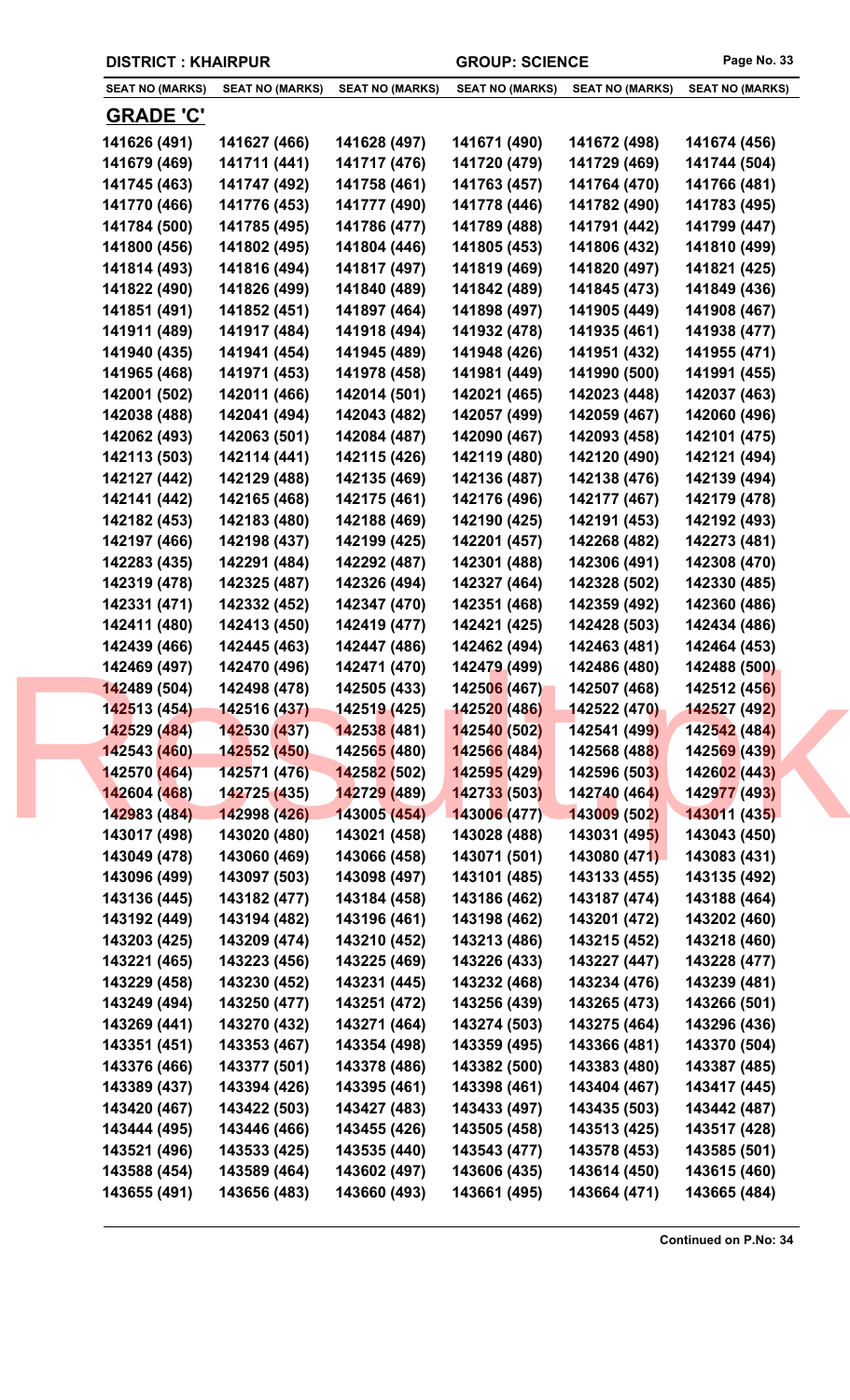|                              | <b>DISTRICT: KHAIRPUR</b>                 |                             | <b>GROUP: SCIENCE</b>        |                              | Page No. 34                  |
|------------------------------|-------------------------------------------|-----------------------------|------------------------------|------------------------------|------------------------------|
| <b>SEAT NO (MARKS)</b>       | <b>SEAT NO (MARKS)</b>                    | <b>SEAT NO (MARKS)</b>      | <b>SEAT NO (MARKS)</b>       | <b>SEAT NO (MARKS)</b>       | <b>SEAT NO (MARKS)</b>       |
| <b>GRADE 'C'</b>             |                                           |                             |                              |                              |                              |
| 143671 (425)                 | 143672 (447)                              | 143673 (461)                | 143675 (468)                 | 143676 (456)                 | 143679 (471)                 |
| 143680 (436)                 | 143682 (484)                              | 143721 (461)                | 143722 (484)                 | 143728 (500)                 | 143731 (472)                 |
| 143733 (425)                 | 143736 (485)                              | 143740 (486)                | 143749 (482)                 | 143750 (479)                 | 143752 (434)                 |
| 143756 (470)                 | 143759 (483)                              | 143763 (448)                | 143770 (452)                 | 143771 (450)                 | 143772 (492)                 |
| 143774 (499)                 | 143775 (469)                              | 143776 (488)                | 143777 (465)                 | 143781 (462)                 | 143782 (447)                 |
| 143784 (493)                 | 143786 (461)                              | 143788 (437)                | 143792 (470)                 | 143793 (476)                 | 143796 (496)                 |
| 143802 (446)                 | 143806 (439)                              | 143807 (486)                | 143809 (487)                 | 143810 (467)                 | 143812 (491)                 |
| 143813 (479)                 | 143817 (458)                              | 143828 (494)                | 143854 (446)                 | 143855 (495)                 | 143856 (484)                 |
| 143857 (425)                 | 143858 (464)                              | 143859 (442)                | 143861 (471)                 | 143862 (470)                 | 143863 (451)                 |
| 143864 (472)                 | 143902 (436)                              | 143904 (470)                | 143907 (441)                 | 143913 (498)                 | 143915 (454)                 |
| 143944 (483)                 | 143947 (458)                              | 143948 (469)                | 143952 (499)                 | 143953 (480)                 | 143954 (490)                 |
| 143955 (476)                 | 143956 (437)                              | 143957 (449)                | 143962 (502)                 | 143963 (491)                 | 143964 (494)                 |
| 143965 (475)                 | 143966 (464)                              | 143967 (504)                | 143968 (454)                 | 143969 (489)                 | 143974 (472)                 |
| 143976 (436)                 | 143981 (458)                              | 143991 (452)                | 143992 (482)                 | 143994 (455)                 | 143996 (497)                 |
| 143999 (469)                 | 144001 (487)                              | 144007 (462)                | 144008 (436)                 | 144012 (464)                 | 144015 (498)                 |
| 144021 (475)                 | 144022 (471)                              | 144024 (444)                | 144027 (436)                 | 144031 (488)                 | 144033 (459)                 |
| 144035 (490)                 | 144037 (455)                              | 144038 (468)                | 144040 (428)                 | 144041 (464)                 | 144043 (425)                 |
| 144045 (425)                 | 144046 (495)                              | 144052 (468)                | 144053 (463)                 | 144056 (453)                 | 144060 (469)                 |
| 144067 (478)                 | 144111 (481)                              | 144122 (425)                | 144123 (473)                 | 144126 (441)                 | 144127 (500)                 |
| 144131 (499)                 | 144132 (473)                              | 144134 (477)                | 144136 (474)                 | 144139 (489)                 | 144142 (453)                 |
| 144146 (464)                 | 144148 (479)                              | 144151 (500)                | 144153 (492)                 | 144159 (469)                 | 144160 (483)                 |
| 144161 (502)                 | 144162 (467)                              | 144163 (472)                | 144166 (468)                 | 144170 (499)                 | 144171 (485)                 |
| 144173 (482)                 | 144174 (482)                              | 144176 (432)                | 144177 (425)                 | 144179 (430)                 | 144180 (435)                 |
| 144181 (500)                 | 144185 (493)                              | 144186 (453)                | 144189 (489)                 | 144192 (441)                 | 144193 (458)                 |
| 144195 (479)                 | 144196 (443)                              | 144198 (475)                | 144199 (450)                 | 144200 (446)                 | 144201 (493)                 |
| 144205 (435)                 | 144207 (450)                              | 144215 (486)                | 144218 (473)                 | 144219 (463)                 | 144222 (502)                 |
| 144225 (494)                 | 144226 (499)                              | 144235 (434)                | 144241 (467)                 | 144242 (495)                 | 144243 (429)                 |
| 144244 (482)                 | 144246 (449)                              | 144257 (496)                | 144259 (446)                 | 144338 (445)                 | 144486 (447)                 |
| 144494 (474)                 | 144495 (469)                              | 144498 (475)                | 144530 (499)                 | 144583 (499)                 | 144584 (477)                 |
| 144585 (494)                 | 144587 (477)                              | 14458 <mark>8 (</mark> 456) | 144590 (441)                 | 144591 (487)                 | 144592 (492)<br>144604 (433) |
| 144597 (462)<br>144606 (432) | 144598 (460) 144599 (450)<br>144607 (428) | 144610 (482)                | 144600 (481)<br>144612 (490) | 144602 (486)<br>144616 (425) | 144622 (448)                 |
| 144623 (479)                 | 144626 (425)                              | 144629 (457)                | 144630 (456)                 | 144632 (465)                 | 144641 (430)                 |
| 144642 (445)                 | 144644 (497)                              | 144646 (497)                | 144647 (501)                 | 144655 (476)                 | 144657 (491)                 |
| 144665 (494)                 | 144671 (493)                              | 144679 (432)                | 144681 (498)                 | 144739 (441)                 | 144749 (467)                 |
| 144753 (496)                 | 144754 (501)                              | 144786 (492)                | 144790 (491)                 | 144792 (430)                 | 144797 (503)                 |
| 144800 (437)                 | 144804 (501)                              | 144806 (492)                | 144807 (436)                 | 144808 (468)                 | 144811 (486)                 |
| 144822 (447)                 | 144824 (470)                              | 144827 (435)                | 144828 (469)                 | 144829 (452)                 | 144835 (493)                 |
| 144840 (489)                 | 144843 (425)                              | 144849 (447)                | 144850 (472)                 | 144851 (471)                 | 144852 (465)                 |
| 144856 (441)                 | 144859 (495)                              | 144860 (484)                | 144864 (474)                 | 144876 (504)                 | 144883 (501)                 |
| 144884 (500)                 | 144885 (500)                              | 144894 (451)                | 144908 (486)                 | 144914 (468)                 | 144915 (502)                 |
| 144916 (468)                 | 144985 (476)                              | 144988 (429)                | 144992 (484)                 | 144998 (502)                 | 145002 (471)                 |
| 145014 (501)                 | 145016 (484)                              | 145081 (491)                | 145094 (503)                 | 145151 (472)                 | 145161 (471)                 |
| 145167 (461)                 | 145168 (491)                              | 145179 (504)                | 145184 (468)                 | 145185 (446)                 | 145186 (495)                 |
| 145195 (480)                 | 145200 (437)                              | 145207 (460)                | 145220 (466)                 | 145226 (496)                 | 145228 (447)                 |
| 145229 (471)                 | 145230 (459)                              | 145253 (493)                | 145255 (448)                 | 145314 (425)                 | 145316 (467)                 |
| 145317 (455)                 | 145318 (451)                              | 145320 (463)                | 145321 (492)                 | 145330 (457)                 | 145335 (437)                 |
| 145338 (497)                 | 145339 (502)                              | 145342 (454)                | 145345 (444)                 | 145348 (482)                 | 145349 (428)                 |
| 145351 (453)                 | 145404 (486)                              | 145409 (428)                | 145412 (497)                 | 145413 (489)                 | 145420 (474)                 |
| 145421 (430)                 | 145427 (488)                              | 145433 (492)                | 145435 (470)                 | 145436 (437)                 | 145441 (425)                 |
| 145443 (470)                 | 145445 (438)                              | 145447 (468)                | 145451 (489)                 | 145456 (498)                 | 145460 (482)                 |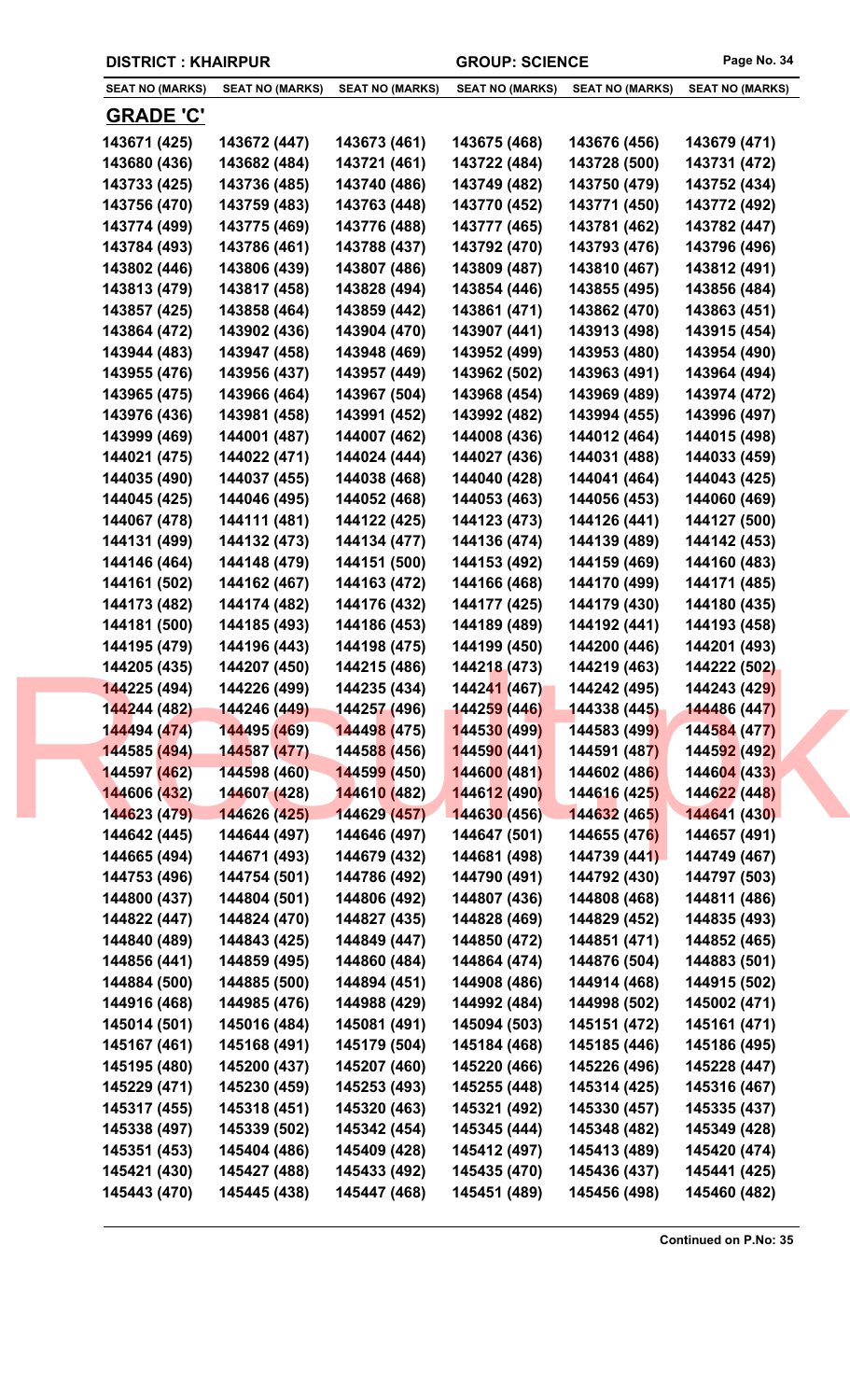| <b>DISTRICT: KHAIRPUR</b> |  |  |
|---------------------------|--|--|
|---------------------------|--|--|

| <b>SEAT NO (MARKS)</b> | <b>SEAT NO (MARKS)</b> | <b>SEAT NO (MARKS)</b>      | <b>SEAT NO (MARKS)</b>       | <b>SEAT NO (MARKS)</b> | <b>SEAT NO (MARKS)</b> |
|------------------------|------------------------|-----------------------------|------------------------------|------------------------|------------------------|
| <b>GRADE 'C'</b>       |                        |                             |                              |                        |                        |
| 145461 (489)           | 145462 (501)           | 145469 (503)                | 145470 (475)                 | 145471 (455)           | 145473 (476)           |
| 145474 (464)           | 145477 (447)           | 145478 (434)                | 145484 (478)                 | 145485 (495)           | 145486 (486)           |
| 145487 (439)           | 145493 (476)           | 145498 (478)                | 145501 (501)                 | 145503 (503)           | 145506 (503)           |
| 145507 (472)           | 145511 (467)           | 145512 (475)                | 145513 (485)                 | 145516 (431)           | 145520 (467)           |
| 145524 (471)           | 145527 (442)           | 145530 (465)                | 145531 (475)                 | 145532 (464)           | 145533 (491)           |
| 145603 (443)           | 145607 (461)           | 145609 (477)                | 145610 (498)                 | 145611 (447)           | 145612 (442)           |
| 145614 (484)           | 145615 (465)           | 145618 (469)                | 145619 (461)                 | 145625 (473)           | 145626 (429)           |
| 145629 (442)           | 145631 (426)           | 145634 (490)                | 145635 (473)                 | 145636 (463)           | 145637 (497)           |
| 145638 (461)           | 145683 (471)           | 145687 (472)                | 145689 (501)                 | 145694 (437)           | 145702 (439)           |
| 145703 (436)           | 145706 (476)           | 145711 (452)                | 145712 (480)                 | 145718 (438)           | 145719 (481)           |
| 145720 (425)           | 145721 (450)           | 145722 (466)                | 145723 (476)                 | 145724 (447)           | 145726 (441)           |
| 145727 (495)           | 145729 (493)           | 145730 (474)                | 145732 (498)                 | 145740 (438)           | 145742 (449)           |
| 145746 (460)           | 145751 (489)           | 145752 (478)                | 145755 (500)                 | 145756 (452)           | 145762 (440)           |
| 145773 (464)           | 145818 (494)           | 145819 (434)                | 145825 (502)                 | 145828 (499)           | 145829 (501)           |
| 145830 (488)           | 145831 (491)           | 145832 (486)                | 145833 (504)                 | 145834 (485)           | 145836 (459)           |
| 145843 (486)           | 145845 (432)           | 145846 (432)                | 145848 (443)                 | 145866 (497)           | 145872 (430)           |
| 145873 (425)           | 145874 (442)           | 145875 (433)                | 145878 (445)                 | 145881 (463)           | 145882 (425)           |
| 145891 (502)           | 145892 (484)           | 145893 (502)                | 145895 (467)                 | 145904 (438)           | 145907 (495)           |
|                        | 145912 (439)           | 145920 (440)                |                              | 145934 (472)           |                        |
| 145910 (498)           |                        |                             | 145923 (499)<br>146003 (434) |                        | 145935 (495)           |
| 145992 (482)           | 145996 (434)           | 146000 (485)                |                              | 146009 (435)           | 146010 (503)           |
| 146016 (457)           | 146022 (482)           | 146030 (471)                | 146032 (449)                 | 146033 (425)           | 146036 (449)           |
| 146040 (473)           | 146044 (442)           | 146046 (456)                | 146048 (498)                 | 146049 (493)           | 146050 (480)           |
| 146054 (485)           | 146058 (493)           | 146067 (492)                | 146068 (485)                 | 146071 (454)           | 146153 (492)           |
| 146202 (457)           | 146203 (475)           | 146208 (495)                | 146209 (458)                 | 146223 (501)           | 146238 (437)           |
| 146298 (502)           | 146299 (471)           | 146309 (467)                | 146314 (434)                 | 146315 (498)           | 146318 (466)           |
| 146325 (501)           | 146328 (491)           | 146329 (430)                | 146330 (491)                 | 146335 (439)           | 146336 (446)           |
| 146341 (499)           | 146343 (492)           | 146344 (485)                | 146347 (459)                 | 146348 (503)           | 146351 (481)           |
| 146352 (490)           | 146362 (439)           | 146369 (486)                | <b>146372 (425)</b>          | 146375 (484)           | 146376 (476)           |
| 146380 (480)           | 146382 (496)           | 146384 (436)                | 146397 (481)                 | 146400 (449)           | 146404 (473)           |
| 146408 (464)           | 146420 (499)           | 14642 <mark>2 (</mark> 491) | 146427 (494)                 | 146438 (492)           | 146445 (437)           |
| 146480 (498)           | 146481 (465)           | 146513 (500)                | 146523 (498)                 | 146601 (435)           | 146602 (426)           |
| 146609 (462)           | 146613 (448)           | 146617 (471)                | 146618 (480)                 | 146619 (502)           | 146621 (506)           |
| 146630 (489)           | 146631 (476)           | 146632 (432)                | 146634 (485)                 | 146635 (428)           | 146644 (438)           |
| 146646 (426)           | 146648 (467)           | 146650 (497)                | 146651 (444)                 | 146653 (465)           | 146659 (465)           |
| 146661 (489)           | 146662 (490)           | 146663 (477)                | 146664 (485)                 | 146666 (493)           | 146667 (494)           |
| 146672 (468)           | 146673 (488)           | 146674 (461)                | 146676 (490)                 | 146679 (464)           | 146680 (466)           |
| 146681 (498)           | 146682 (494)           | 146685 (490)                | 146686 (469)                 | 146687 (432)           | 146688 (463)           |
| 146689 (475)           | 146691 (440)           | 146694 (474)                | 146696 (438)                 | 146698 (462)           | 146700 (428)           |
| 146711 (477)           | 146712 (437)           | 146713 (469)                | 146714 (491)                 | 146715 (425)           | 146717 (427)           |
| 146719 (455)           | 146720 (449)           | 146722 (498)                | 146723 (455)                 | 146724 (425)           | 146725 (425)           |
| 146726 (478)           | 146727 (463)           | 146732 (460)                | 146733 (442)                 | 146735 (470)           | 146736 (435)           |
| 146740 (471)           | 146741 (445)           | 148003 (495)                | 148004 (463)                 | 148011 (446)           | 148013 (499)           |
| 148016 (474)           | 148017 (504)           | 148021 (465)                | 148023 (460)                 | 148028 (483)           | 148032 (477)           |
| 148034 (485)           | 148040 (497)           | 148041 (472)                | 148046 (460)                 | 148047 (454)           | 148049 (448)           |
| 148050 (458)           | 148056 (500)           | 148058 (456)                | 148059 (476)                 | 148060 (502)           | 148062 (450)           |
| 148063 (503)           | 148064 (484)           | 148071 (435)                | 148075 (469)                 | 148084 (442)           | 148086 (465)           |
| 148095 (426)           | 148100 (441)           | 148102 (425)                | 148106 (485)                 | 148107 (425)           | 148109 (485)           |
| 148144 (465)           | 148146 (485)           | 148153 (482)                | 148154 (432)                 | 148155 (463)           | 148156 (450)           |
| 148158 (454)           | 148159 (481)           | 148163 (491)                | 148165 (445)                 | 148166 (470)           | 148167 (456)           |
| 148206 (504)           | 148232 (481)           | 148235 (455)                | 148237 (483)                 | 148304 (492)           | 148315 (465)           |
| 148319 (450)           | 148320 (467)           | 148322 (466)                | 148323 (498)                 | 148325 (442)           | 148327 (429)           |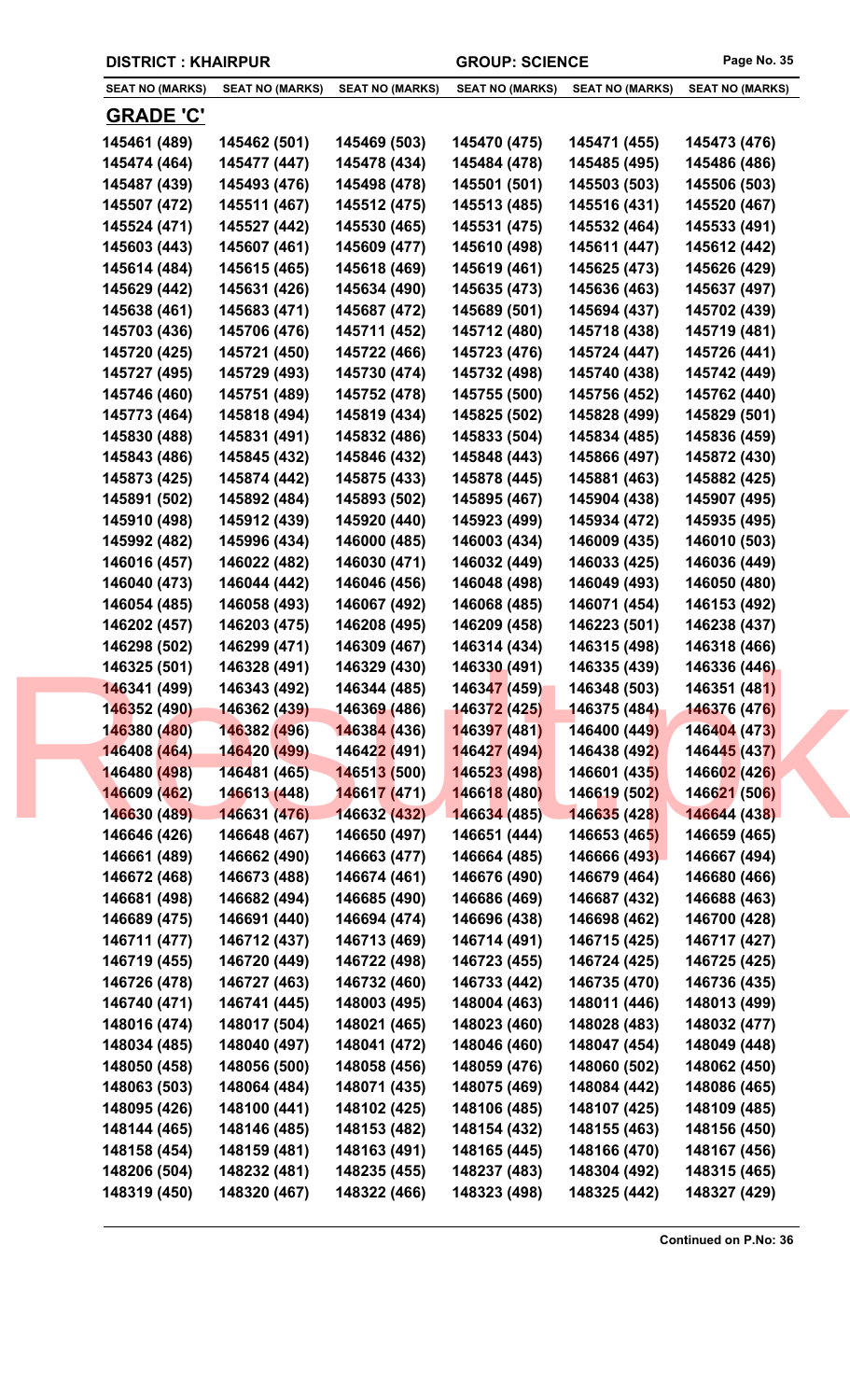| <b>DISTRICT: KHAIRPUR</b> |  |  |
|---------------------------|--|--|
|---------------------------|--|--|

| <b>SEAT NO (MARKS)</b> | <b>SEAT NO (MARKS)</b> | <b>SEAT NO (MARKS)</b>      | <b>SEAT NO (MARKS)</b>      | <b>SEAT NO (MARKS)</b> | <b>SEAT NO (MARKS)</b> |
|------------------------|------------------------|-----------------------------|-----------------------------|------------------------|------------------------|
| <u>GRADE 'C'</u>       |                        |                             |                             |                        |                        |
| 148328 (453)           | 148329 (447)           | 148330 (491)                | 148331 (453)                | 148332 (462)           | 148333 (474)           |
| 148335 (431)           | 148336 (429)           | 148339 (433)                | 148341 (492)                | 148343 (491)           | 148344 (428)           |
| 148345 (438)           | 148346 (497)           | 148347 (428)                | 148348 (438)                | 148350 (428)           | 148352 (447)           |
| 148354 (455)           | 148355 (458)           | 148359 (441)                | 148360 (437)                | 148362 (469)           | 148363 (502)           |
| 148369 (461)           | 148370 (496)           | 148372 (477)                | 148373 (465)                | 148374 (495)           | 148375 (450)           |
| 148377 (509)           | 148378 (485)           | 148382 (446)                | 148384 (466)                | 148385 (467)           | 148386 (468)           |
| 148387 (465)           | 148389 (442)           | 148395 (500)                | 148396 (481)                | 148404 (493)           | 148405 (490)           |
| 148409 (491)           | 148412 (504)           | 148413 (481)                | 148421 (442)                | 148422 (501)           | 148423 (478)           |
| 148424 (469)           | 148425 (442)           | 148426 (425)                | 148427 (504)                | 148428 (494)           | 148430 (453)           |
| 148431 (483)           | 148433 (437)           | 148434 (496)                | 148436 (493)                | 148437 (477)           | 148438 (442)           |
| 148440 (501)           | 148441 (475)           | 148448 (458)                | 148452 (499)                | 148454 (460)           | 148464 (496)           |
| 148475 (497)           | 148477 (428)           | 148478 (434)                | 148479 (481)                | 148480 (457)           | 148482 (439)           |
| 148484 (476)           | 148485 (486)           | 148490 (473)                | 148494 (489)                | 148496 (451)           | 148498 (439)           |
| 148499 (439)           | 148500 (434)           | 148501 (426)                | 148534 (495)                | 148536 (482)           | 148537 (494)           |
| 148538 (478)           | 148539 (481)           | 148540 (498)                | 148541 (452)                | 148543 (454)           | 148545 (426)           |
| 148547 (430)           | 148548 (498)           | 148549 (447)                | 148570 (476)                | 148582 (503)           | 148586 (477)           |
| 148589 (453)           | 148590 (471)           | 148591 (463)                | 148592 (460)                | 148594 (479)           | 148595 (452)           |
| 148596 (482)           | 148597 (450)           | 148600 (464)                | 148601 (478)                | 148602 (464)           | 148603 (465)           |
|                        |                        |                             |                             |                        |                        |
| 148604 (464)           | 148606 (426)           | 148607 (474)                | 148610 (502)                | 148612 (469)           | 148615 (454)           |
| 148619 (494)           | 148620 (471)           | 148621 (485)                | 148629 (491)                | 148635 (426)           | 148636 (503)           |
| 148642 (431)           | 148643 (438)           | 148645 (429)                | 148702 (496)                | 148704 (469)           | 148705 (445)           |
| 148706 (475)           | 148708 (469)           | 148716 (503)                | 148717 (441)                | 148734 (435)           | 148735 (452)           |
| 148747 (449)           | 148752 (455)           | 148755 (496)                | 148756 (489)                | 148759 (480)           | 148764 (500)           |
| 148766 (427)           | 148769 (476)           | 148774 (497)                | 148777 (498)                | 148779 (473)           | 148788 (453)           |
| 148835 (483)           | 148980 (491)           | 149021 (502)                | 149063 (473)                | 149069 (504)           | 149070 (438)           |
| 149071 (482)           | 149075 (480)           | 149095 (467)                | 149121 (450)                | 149122 (500)           | 149131 (500)           |
| 149140 (496)           | 149152 (458)           | 149159 (456)                | 14919 <mark>5 (</mark> 499) | 149196 (468)           | 149197 (500)           |
| 149202 (488)           |                        |                             | <mark>-149213 (491)</mark>  | 149215 (425)           | 149224 (460)           |
| 149226 (461)           | 149227 (443)           | 149229 (425)                | 149231 (502)                | 149232 (465)           | 149241 (503)           |
| 149248 (456)           | 149250 (484)           | 14925 <mark>1 (</mark> 466) | 149256 (472)                | 149259 (444)           | 149262 (486)           |
| 149265 (469)           | 149266 (441)           | 149268 (463)                | 149270 (456)                | 149271 (498)           | 149272 (452)           |
| 149274 (474)           | 149275 (504)           | 149279 (441)                | 149286 (437)                | 149287 (490)           | 149288 (484)           |
| 149293 (502)           | 149302 (497)           | 149303 (437)                | 149353 (490)                | 149356 (460)           | 149357 (440)           |
| 149358 (467)           | 149359 (458)           | 149361 (452)                | 149373 (493)                | 149374 (433)           | 149378 (476)           |
| 149383 (482)           | 149387 (435)           | 149388 (477)                | 149394 (487)                | 149395 (493)           | 149399 (490)           |
| 149402 (459)           | 149403 (500)           | 149404 (502)                | 149409 (452)                | 149412 (425)           | 149423 (482)           |
| 149428 (463)           | 149429 (441)           | 149451 (494)                | 149460 (488)                | 149461 (463)           | 149464 (493)           |
| 149465 (454)           | 149466 (457)           | 149470 (491)                | 149479 (485)                | 149483 (494)           | 149484 (494)           |
| 149491 (495)           | 149495 (430)           | 149506 (436)                | 149509 (449)                | 149514 (460)           | 149522 (490)           |
| 149531 (458)           | 149534 (474)           | 149535 (501)                | 149536 (455)                | 149539 (492)           | 149562 (482)           |
| 149565 (431)           | 149566 (443)           | 149567 (434)                | 149584 (453)                | 149587 (498)           | 149594 (450)           |
| 149600 (501)           | 149605 (429)           | 149607 (501)                | 149610 (495)                | 149613 (471)           | 149615 (500)           |
| 149616 (493)           | 149619 (465)           | 149620 (448)                | 149621 (479)                | 149630 (504)           | 149637 (484)           |
| 149641 (427)           | 149648 (475)           | 149649 (493)                | 149651 (446)                | 149663 (471)           | 149728 (451)           |
| 149734 (460)           | 149801 (425)           | 149804 (497)                | 149805 (502)                | 149806 (459)           | 149807 (434)           |
| 149808 (448)           | 149810 (443)           | 149813 (430)                | 149814 (457)                | 149817 (501)           | 149818 (452)           |
| 149820 (475)           | 149821 (462)           | 149822 (445)                | 149823 (490)                | 149826 (478)           | 149827 (460)           |
| 149828 (443)           | 149831 (471)           | 149833 (497)                | 149834 (451)                | 149835 (442)           | 149836 (503)           |
| 149838 (453)           | 149839 (504)           | 149855 (497)                | 149856 (498)                | 149871 (434)           | 149877 (439)           |
| 149878 (475)           | 149879 (488)           | 149881 (498)                | 149883 (501)                | 149885 (444)           | 149886 (435)           |
|                        |                        |                             |                             |                        |                        |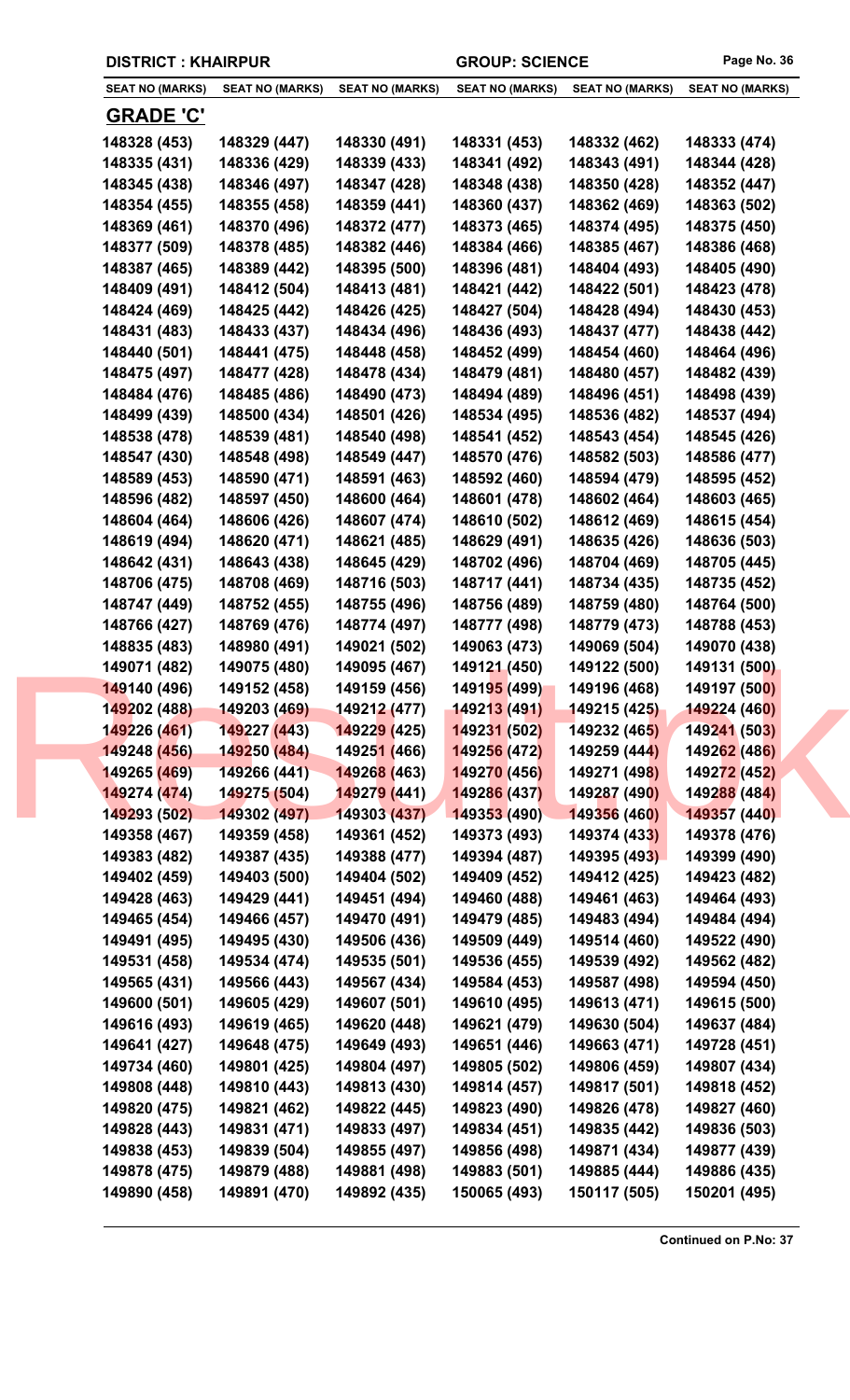| <b>DISTRICT: KHAIRPUR</b> |                        |                             | <b>GROUP: SCIENCE</b>  |                        | Page No. 37            |
|---------------------------|------------------------|-----------------------------|------------------------|------------------------|------------------------|
| <b>SEAT NO (MARKS)</b>    | <b>SEAT NO (MARKS)</b> | <b>SEAT NO (MARKS)</b>      | <b>SEAT NO (MARKS)</b> | <b>SEAT NO (MARKS)</b> | <b>SEAT NO (MARKS)</b> |
| <b>GRADE 'C'</b>          |                        |                             |                        |                        |                        |
| 150244 (436)              | 150249 (483)           | 150253 (425)                | 150272 (469)           | 150278 (425)           | 150280 (485)           |
| 150303 (449)              | 150318 (466)           | 150360 (493)                | 150389 (500)           | 150453 (503)           | 150586 (425)           |
| 150587 (475)              | 150589 (492)           | 150601 (466)                | 150651 (456)           | 150653 (502)           | 150654 (487)           |
| 150655 (488)              | 150658 (461)           | 150660 (440)                | 150664 (500)           | 150665 (492)           | 150672 (487)           |
| 150678 (447)              | 150679 (498)           | 150682 (496)                | 150684 (450)           | 150688 (473)           | 150692 (468)           |
| 150693 (447)              | 150694 (495)           | 150698 (441)                | 150702 (467)           | 150703 (425)           | 150706 (476)           |
| 150707 (425)              | 150708 (435)           | 150709 (460)                | 150711 (479)           | 150712 (450)           | 150713 (455)           |
| 150716 (459)              | 150724 (478)           | 150729 (442)                | 150735 (432)           | 150738 (436)           | 150740 (484)           |
| 150747 (490)              | 150753 (499)           | 150774 (477)                | 150790 (454)           | 150795 (498)           | 150806 (483)           |
| 150845 (469)              | 150847 (493)           | 150849 (431)                | 150851 (489)           | 150854 (500)           | 150856 (490)           |
| 150862 (440)              | 150863 (476)           | 150866 (465)                | 150868 (426)           | 150882 (438)           | 150888 (475)           |
| 150892 (432)              | 150894 (484)           | 150895 (442)                | 150898 (442)           | 150899 (485)           | 150900 (471)           |
| 150903 (458)              | 150904 (428)           | 150907 (463)                | 150909 (500)           | 150911 (466)           | 150912 (463)           |
| 150919 (446)              | 150921 (475)           | 150922 (425)                | 150923 (481)           | 150925 (503)           | 150926 (480)           |
| 150928 (499)              | 150929 (479)           | 150933 (433)                | 150934 (464)           | 150941 (474)           | 150945 (425)           |
| 150947 (455)              | 150950 (502)           | 150953 (479)                | 150958 (501)           | 150964 (457)           | 150971 (504)           |
| 151003 (481)              | 151009 (458)           | 151010 (491)                | 151011 (488)           | 151012 (466)           | 151013 (454)           |
| 151014 (488)              | 151018 (477)           | 151020 (485)                | 151023 (425)           | 151025 (442)           | 151027 (479)           |
| 151035 (441)              | 151036 (465)           | 151040 (468)                | 151041 (441)           | 151046 (444)           | 151049 (430)           |
| 151050 (456)              | 151051 (466)           | 151052 (431)                | 151055 (447)           | 151059 (476)           | 151060 (499)           |
| 151069 (465)              | 151070 (483)           | 151072 (476)                | 151076 (434)           | 151078 (439)           | 151079 (469)           |
| 151084 (472)              | 151085 (456)           | 151087 (482)                | 151090 (480)           | 151096 (468)           | 151100 (495)           |
| 151101 (482)              | 151102 (473)           | 151104 (474)                | 151105 (441)           | 151108 (438)           | 151109 (447)           |
| 151110 (455)              | 151111 (477)           | 151141 (485)                | 151150 (470)           | 151151 (450)           | 151154 (444)           |
| 151155 (440)              | 151158 (425)           | 151162 (431)                | 151164 (488)           | 151165 (487)           | 151167 (477)           |
| 151168 (463)              | 151169 (488)           | 151170 (445)                | 151171 (426)           | 151172 (468)           | 151174 (428)           |
| 151177 (492)              | 151178 (453)           | 151181 (432)                | 151182 (456)           | 151187 (427)           | 151189 (453)           |
| 151190 (484)              | 151192 (427)           | 151193 (471)                | <b>151195 (484)</b>    | 151197 (486)           | 151198 (426)           |
| 151202 (491)              | 151203 (471)           | 151204 (429)                | 151208 (425)           | 151211 (452)           | 151212 (456)           |
| 151213 (434)              | 151214 (461)           | 15121 <mark>8 (</mark> 484) | 151220 (490)           | 151221 (468)           | 151226 (447)           |
| 151227 (485)              | 151228 (431)           | 151269 (479)                | 151272 (453)           | 151273 (441)           | 151274 (428)           |
| 151275 (456)              | 151277 (425)           | 151282 (425)                | 151291 (495)           | 151293 (455)           | 151294 (477)           |
| 151296 (461)              | 151299 (485)           | 151318 (470)                | 151320 (426)           | 151322 (480)           | 151324 (493)           |
| 151328 (467)              | 151329 (452)           | 151331 (458)                | 151333 (497)           | 151337 (489)           | 151344 (484)           |
| 151345 (480)              | 151348 (463)           | 151351 (448)                | 151352 (430)           | 151358 (483)           | 151360 (426)           |
| 151361 (474)              | 151369 (498)           | 151370 (432)                | 151372 (502)           | 151373 (494)           | 151375 (488)           |
| 151379 (425)              | 151388 (482)           | 151394 (444)                | 151399 (461)           | 151401 (487)           | 151403 (450)           |
| 151407 (429)              | 151409 (462)           | 151412 (462)                | 151413 (441)           | 151415 (486)           | 151416 (438)           |
| 151417 (490)              | 151422 (475)           | 151428 (462)                | 151430 (473)           | 151432 (465)           | 151433 (476)           |
| 151439 (438)              | 151441 (466)           | 151442 (487)                | 151444 (454)           | 151445 (450)           | 151450 (444)           |
| 151454 (471)              | 151455 (461)           | 151456 (496)                | 151457 (442)           | 151460 (427)           | 151462 (467)           |
| 151463 (463)              | 151464 (454)           | 151469 (474)                | 151470 (437)           | 151476 (476)           | 151478 (455)           |
| 151479 (499)              | 151487 (475)           | 151488 (463)                | 151489 (430)           | 151503 (480)           | 151508 (466)           |
| 151509 (466)              | 151514 (468)           | 151517 (450)                | 151523 (432)           | 151524 (483)           | 151529 (497)           |
| 151534 (470)              | 151539 (427)           | 151545 (464)                | 151556 (487)           | 151558 (458)           | 151560 (486)           |
| 151565 (493)              | 151570 (502)           | 151571 (432)                | 151572 (426)           | 151576 (470)           | 151633 (437)           |
| 151637 (464)              | 151640 (471)           | 151644 (441)                | 151648 (452)           | 151659 (494)           | 151660 (489)           |
| 151661 (440)              | 151668 (476)           | 151709 (464)                | 151712 (440)           | 151713 (477)           | 151716 (499)           |
| 151718 (430)              | 151753 (431)           | 151757 (490)                | 151764 (425)           | 151765 (480)           | 151766 (444)           |
| 151767 (461)              | 151768 (443)           | 151783 (456)                | 151784 (443)           | 151785 (494)           | 151786 (427)           |
|                           |                        |                             |                        |                        |                        |

**151788 (445) 151789 (437) 151790 (437) 151792 (477) 151798 (448) 151799 (440)**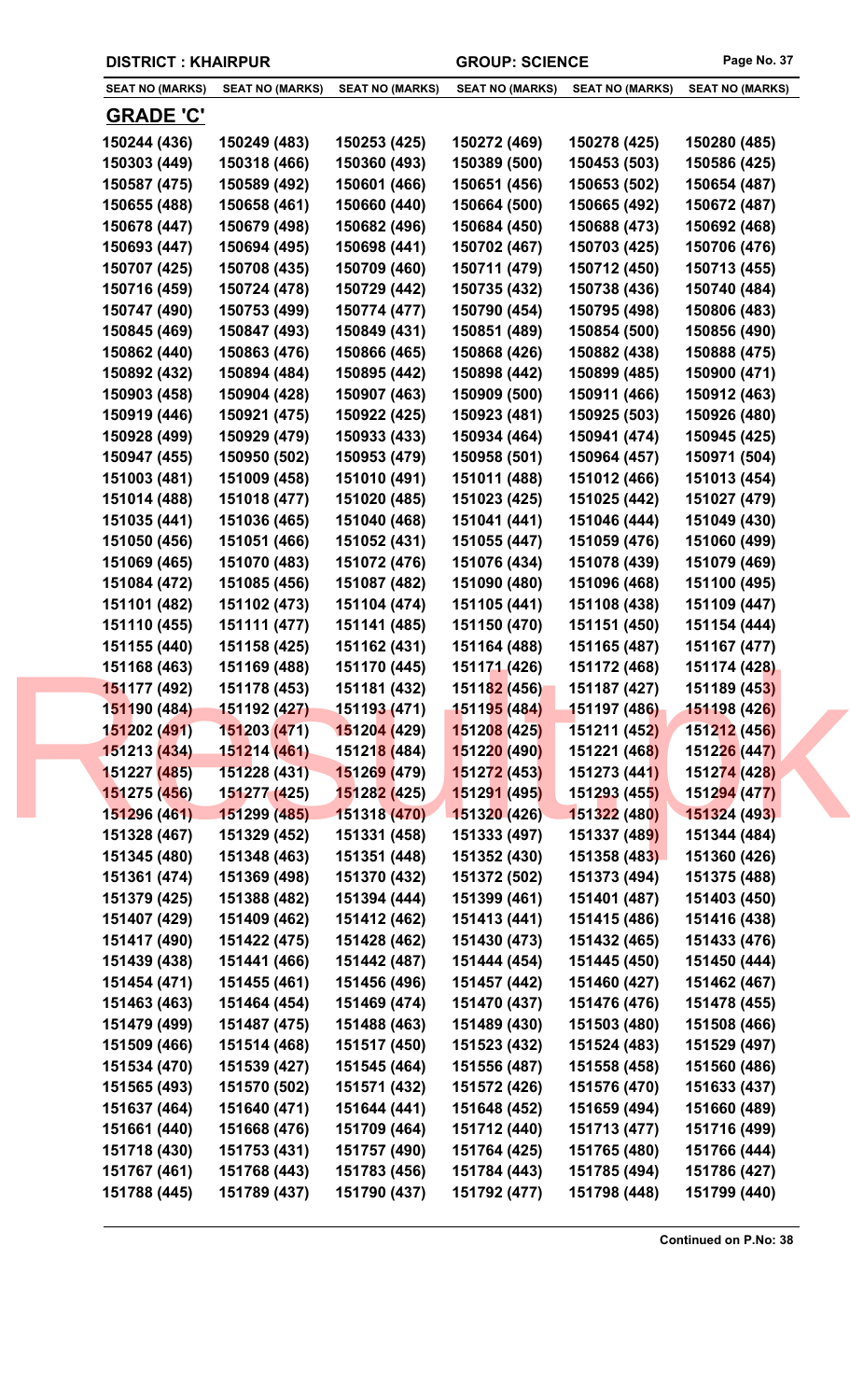|                        | <b>DISTRICT: KHAIRPUR</b> |                             | <b>GROUP: SCIENCE</b>  |                        | Page No. 38            |
|------------------------|---------------------------|-----------------------------|------------------------|------------------------|------------------------|
| <b>SEAT NO (MARKS)</b> | <b>SEAT NO (MARKS)</b>    | <b>SEAT NO (MARKS)</b>      | <b>SEAT NO (MARKS)</b> | <b>SEAT NO (MARKS)</b> | <b>SEAT NO (MARKS)</b> |
| <b>GRADE 'C'</b>       |                           |                             |                        |                        |                        |
| 151801 (476)           | 151802 (425)              | 151803 (435)                | 151808 (481)           | 151809 (486)           | 151816 (500)           |
| 151825 (431)           | 151827 (469)              | 151831 (469)                | 151834 (426)           | 151837 (425)           | 151838 (440)           |
| 151841 (465)           | 151842 (458)              | 151843 (432)                | 151847 (440)           | 151849 (469)           | 151859 (463)           |
| 151863 (455)           | 151864 (439)              | 151865 (450)                | 151871 (497)           | 151873 (474)           | 151875 (491)           |
| 151876 (469)           | 151877 (504)              | 151878 (490)                | 151881 (432)           | 151882 (428)           | 151886 (425)           |
| 151887 (433)           | 151889 (474)              | 151890 (472)                | 151891 (469)           | 151903 (425)           | 151905 (434)           |
| 151913 (425)           | 151914 (474)              | 151915 (433)                | 151919 (438)           | 151920 (447)           | 151924 (479)           |
| 151927 (464)           | 151936 (443)              | 151949 (441)                | 151952 (478)           | 151955 (477)           | 151962 (474)           |
| 151964 (468)           | 151972 (480)              | 151975 (431)                | 151976 (479)           | 151977 (497)           | 151978 (445)           |
| 151983 (425)           | 151985 (501)              | 151989 (489)                | 151993 (477)           | 151994 (462)           | 152002 (458)           |
| 152011 (473)           | 152013 (441)              | 152014 (455)                | 152017 (470)           | 152018 (461)           | 152022 (501)           |
| 152023 (504)           | 152028 (452)              | 152029 (429)                | 152030 (499)           | 152033 (478)           | 152034 (471)           |
| 152035 (477)           | 152038 (501)              | 152041 (445)                | 152043 (496)           | 152049 (488)           | 152050 (483)           |
| 152051 (486)           | 152057 (443)              | 152059 (446)                | 152060 (441)           | 152061 (485)           | 152064 (494)           |
| 152069 (488)           | 152071 (486)              | 152072 (502)                | 152076 (501)           | 152078 (487)           | 152085 (439)           |
| 152086 (437)           | 152087 (500)              | 152088 (452)                | 152104 (504)           | 152109 (460)           | 152115 (474)           |
| 152118 (463)           | 152121 (450)              | 152162 (433)                | 152163 (448)           | 152165 (441)           | 152166 (449)           |
| 152167 (427)           | 152191 (452)              | 152192 (476)                | 152197 (428)           | 152198 (453)           | 152203 (455)           |
| 152205 (463)           | 152206 (428)              | 152207 (467)                | 152208 (452)           | 152212 (451)           | 152213 (429)           |
| 152214 (480)           | 152216 (445)              | 152217 (465)                | 152220 (442)           | 152221 (494)           | 152222 (469)           |
| 152224 (435)           | 152239 (485)              | 152244 (439)                | 152245 (427)           | 152248 (485)           | 152251 (470)           |
| 152252 (472)           | 152253 (468)              | 152256 (430)                | 152257 (459)           | 152258 (444)           | 152259 (449)           |
| 152260 (492)           | 152261 (487)              | 152262 (487)                | 152266 (493)           | 152271 (493)           | 152272 (500)           |
| 152275 (495)           | 152277 (479)              | 152284 (491)                | 152285 (500)           | 152290 (487)           | 152292 (478)           |
| 152295 (468)           | 152298 (492)              | 152300 (502)                | 152302 (479)           | 152305 (442)           | 152314 (474)           |
| 152317 (487)           | 152318 (433)              | 152342 (478)                | 152345 (448)           | 152346 (489)           | 152350 (460)           |
| 152353 (444)           | 152357 (482)              | 152366 (499)                | 152371 (425)           | 152379 (491)           | 152381 (483)           |
| 152382 (469)           | 152383 (481)              | 15238 <mark>8 (466)</mark>  | 152398 (475)           | 152399 (491)           | 152400 (458)           |
| 152406 (473)           | 152408 (456)              | 152410 (474)                | 152413 (458)           | 152419 (501)           | 152420 (439)           |
| 152436 (503)           | 152438 (507)              | 15243 <mark>9 (</mark> 443) | 152442 (507)           | 152448 (472)           | 152453 (480)           |
| 152457 (501)           | 152463 (457)              | 152465 (469)                | 152471 (496)           | 152474 (462)           | 152477 (425)           |
| 152481 (483)           | 152482 (444)              | 152483 (485)                | 152485 (464)           | 152486 (461)           | 152487 (467)           |
| 152488 (485)           | 152496 (484)              | 152502 (425)                | 152504(494)            | 152506 (425)           | 152556 (492)           |
| 152567 (495)           | 152575 (428)              | 152577 (448)                | 152580 (455)           | 152584 (463)           | 152588 (466)           |
| 152591 (503)           | 152610 (465)              | 152621 (504)                | 152638 (451)           | 152639 (469)           | 152642 (487)           |
| 152646 (434)           | 152648 (497)              | 152656 (502)                | 152664 (465)           | 152665 (440)           | 152667 (499)           |
| 152681 (488)           | 152705 (480)              | 152708 (454)                | 152709 (446)           | 152710 (463)           | 152713 (457)           |
| 152714 (459)           | 152720 (432)              | 152728 (447)                | 152729 (498)           | 152730 (485)           | 152731 (501)           |
| 152732 (484)           | 152734 (491)              | 152735 (502)                | 152736 (475)           | 152743 (479)           | 152744 (461)           |
| 152746 (451)           | 152748 (451)              | 152771 (493)                | 152775 (430)           | 152777 (484)           | 152784 (425)           |
| 152786 (425)           | 152789 (462)              | 152798 (455)                | 152799 (481)           | 152800 (426)           | 152803 (486)           |
| 152804 (496)           | 152805 (497)              | 152811 (507)                | 152813 (472)           | 152815 (444)           | 152816 (500)           |
| 152823 (507)           | 152843 (496)              | 152849 (468)                | 152911 (485)           | 152917 (443)           | 152918 (486)           |
| 152922 (467)           | 152925 (474)              | 152926 (435)                | 152928 (443)           | 152932 (476)           | 152936 (439)           |
| 152937 (447)           | 152938 (442)              | 152940 (480)                | 152941 (499)           | 152944 (503)           | 152950 (463)           |
| 152952 (463)           | 152961 (492)              | 152963 (456)                | 152964 (436)           | 152965 (481)           | 152966 (446)           |
| 152967 (503)           | 152969 (493)              | 152970 (495)                | 152971 (492)           | 152973 (502)           | 152975 (497)           |
| 152978 (482)           | 152983 (436)              | 152985 (497)                | 152986 (479)           | 152987 (492)           | 152989 (481)           |
| 152991 (503)           | 152994 (488)              | 152997 (487)                | 152999 (502)           | 153000 (463)           | 153008 (429)           |
| 153009 (466)           | 153010 (483)              | 153020 (471)                | 153021 (425)           | 153025 (493)           | 153027 (465)           |

**153028 (492) 153034 (498) 153035 (445) 153036 (483) 153037 (444) 153039 (501)**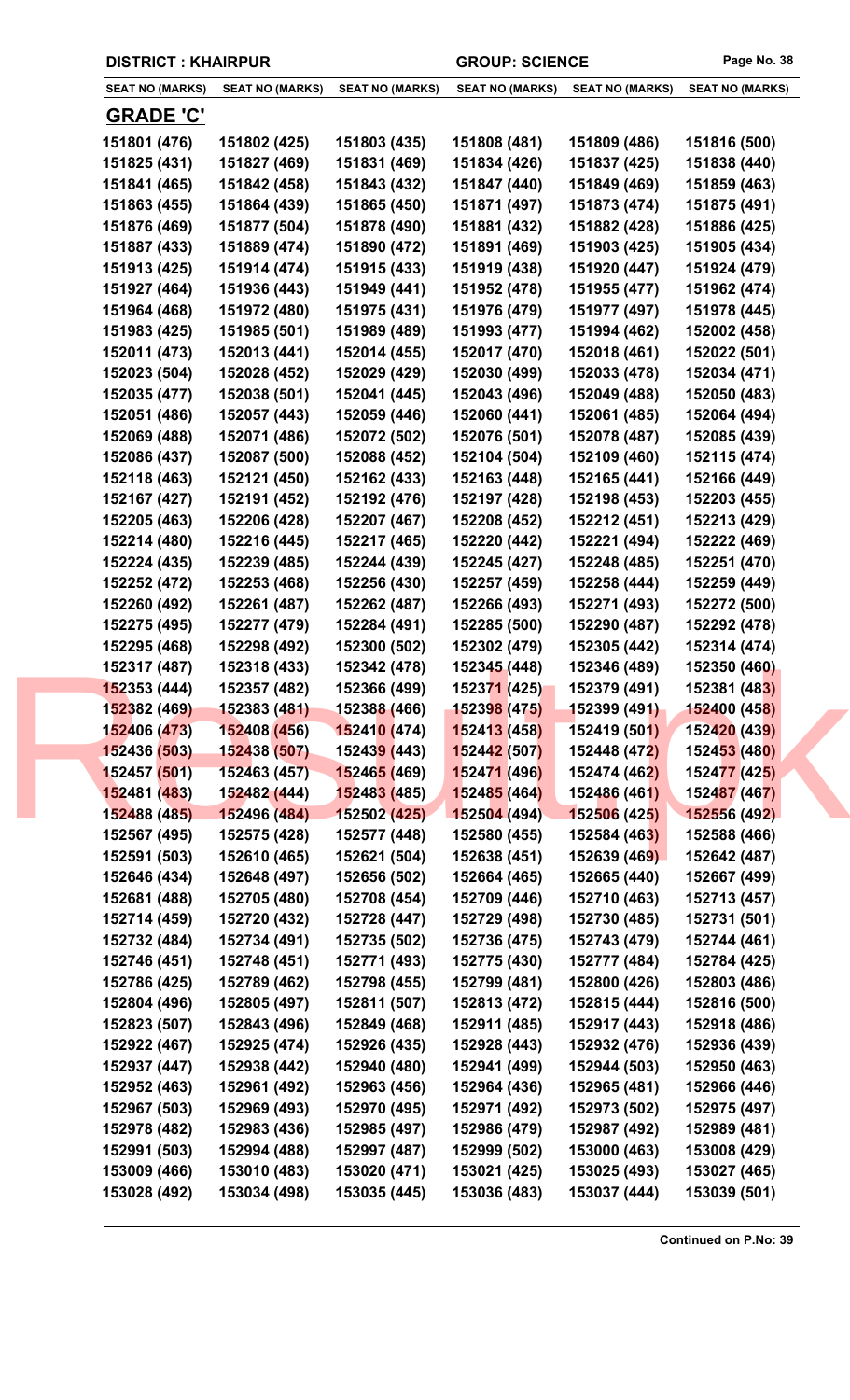|  | <b>DISTRICT: KHAIRPUR</b> |                        |                             | <b>GROUP: SCIENCE</b>     |                        | Page No. 39            |
|--|---------------------------|------------------------|-----------------------------|---------------------------|------------------------|------------------------|
|  | <b>SEAT NO (MARKS)</b>    | <b>SEAT NO (MARKS)</b> | <b>SEAT NO (MARKS)</b>      | <b>SEAT NO (MARKS)</b>    | <b>SEAT NO (MARKS)</b> | <b>SEAT NO (MARKS)</b> |
|  | <b>GRADE 'C'</b>          |                        |                             |                           |                        |                        |
|  | 153040 (504)              | 153042 (501)           | 153043 (490)                | 153044 (433)              | 153045 (484)           | 153046 (502)           |
|  | 153047 (473)              | 153048 (484)           | 153050 (458)                | 153051 (430)              | 153053 (470)           | 153054 (425)           |
|  | 153055 (464)              | 153056 (477)           | 153057 (455)                | 153058 (443)              | 153060 (458)           | 153065 (426)           |
|  | 153067 (452)              | 153070 (491)           | 153071 (469)                | 153073 (435)              | 153093 (476)           | 153094 (425)           |
|  | 153095 (480)              | 153096 (469)           | 153097 (471)                | 153100 (437)              | 153103 (453)           | 153104 (481)           |
|  | 153105 (477)              | 153107 (480)           | 153109 (463)                | 153165 (446)              | 153182 (441)           | 153186 (437)           |
|  | 153205 (465)              | 153213 (456)           | 153231 (427)                | 153232 (454)              | 153233 (492)           | 153235 (457)           |
|  | 153236 (459)              | 153241 (474)           | 153242 (488)                | 153243 (434)              | 153244 (472)           | 153251 (487)           |
|  | 153252 (471)              | 153266 (477)           | 153270 (489)                | 153271 (489)              | 153272 (503)           | 153273 (503)           |
|  | 153280 (486)              | 153281 (476)           | 153283 (478)                | 153305 (432)              | 153307 (456)           | 153308 (465)           |
|  | 153310 (455)              | 153313 (443)           | 153320 (489)                | 153321 (485)              | 153322 (471)           | 153324 (450)           |
|  | 153341 (463)              | 153343 (466)           | 153346 (468)                | 153348 (430)              | 153349 (502)           | 153353 (464)           |
|  | 153357 (492)              | 153360 (426)           | 153363 (450)                | 153364 (477)              | 153366 (471)           | 153372 (452)           |
|  | 153373 (499)              | 153374 (443)           | 153377 (481)                | 153378 (457)              | 153386 (480)           | 153387 (481)           |
|  | 153390 (428)              | 153394 (493)           | 153428 (492)                | 153429 (496)              | 153431 (487)           | 153435 (503)           |
|  | 153439 (459)              | 153445 (464)           | 153451 (466)                | 153457 (492)              | 153463 (472)           | 153465 (498)           |
|  | 153467 (484)              | 153472 (482)           | 153488 (440)                | 153489 (466)              | 153490 (425)           | 153493 (425)           |
|  | 153495 (427)              | 153500 (438)           | 153502 (480)                | 153505 (437)              | 153506 (434)           | 153507 (471)           |
|  | 153509 (428)              | 153512 (436)           | 153514 (460)                | 153515 (448)              | 153519 (455)           | 153528 (463)           |
|  | 153529 (479)              | 153532 (490)           | 153533 (458)                | 153534 (490)              | 153538 (462)           | 153539 (477)           |
|  | 153541 (494)              | 153543 (425)           | 153548 (479)                | 153555 (481)              | 153557 (462)           | 153559 (451)           |
|  | 153562 (464)              | 153563 (472)           | 153566 (448)                | 153567 (494)              | 153570 (478)           | 153572 (432)           |
|  | 153574 (471)              | 153583 (438)           | 153584 (443)                | 153588 (484)              | 153617 (477)           | 153619 (475)           |
|  | 153620 (454)              | 153621 (476)           | 153625 (441)                | 153626 (458)              | 153634 (425)           | 153642 (504)           |
|  | 153644 (486)              | 153648 (492)           | 153652 (504)                | 153666 (491)              | 153672 (485)           | 153683 (452)           |
|  | 153689 (503)              | 153696 (475)           | 153698 (501)                | 153699 (484)              | 153700 (477)           | 153701 (494)           |
|  | 153702 (502)              | 153704 (499)           | 153706 (483)                | 153707 (470)              | 153710 (481)           | 153711 (446)           |
|  | 153713 (494)              | 153719 (444)           | 153724 (477)                | <mark>153731 (472)</mark> | 153732 (437)           | 153761 (447)           |
|  | 153764 (499)              | 153765 (431)           | 153767 (452)                | 153772 (491)              | 153773 (475)           | 153775 (498)           |
|  | 153776 (450)              | 153783 (501)           | 15378 <mark>6 (</mark> 470) | 153794 (491)              | 153795 (459)           | 153802 (450)           |
|  | 153809 (472)              | 153810 (498)           | 153811 (484)                | 153813 (429)              | 153822 (495)           | 153824 (463)           |
|  | 153834 (465)              | 153835 (458)           | 153836 (489)                | 153837 (429)              | 153838 (436)           | 153841 (447)           |
|  | 153843 (475)              | 153845 (425)           | 153846 (441)                | 153851 (442)              | 153853 (489)           | 153857 (443)           |
|  | 153862 (434)              | 153865 (432)           | 153868 (479)                | 153871 (501)              | 153873 (462)           | 153883 (504)           |
|  | 153885 (454)              | 153886 (494)           | 153887 (504)                | 153889 (488)              | 153893 (477)           | 153894 (448)           |
|  | 153896 (468)              | 153897 (495)           | 153901 (499)                | 153902 (473)              | 153903 (427)           | 153904 (490)           |
|  | 153906 (425)              | 153908 (475)           | 153910 (485)                | 153912 (477)              | 153915 (489)           | 153919 (440)           |
|  | 153925 (501)              | 153929 (440)           | 153930 (465)                | 153934 (457)              | 153937 (503)           | 153940 (451)           |
|  | 153941 (435)              | 153943 (432)           | 153945 (440)                | 153947 (446)              | 153948 (448)           | 153950 (451)           |
|  | 153956 (440)              | 153971 (489)           | 153977 (496)                | 153978 (468)              | 153985 (470)           | 153995 (491)           |
|  | 153996 (442)              | 153998 (479)           | 153999 (460)                | 154001 (481)              | 154002 (495)           | 154027 (478)           |
|  | 154031 (502)              | 154032 (448)           | 154033 (449)                | 154034 (496)              | 154036 (497)           | 154045 (449)           |
|  | 154054 (491)              | 154060 (498)           | 154063 (495)                | 154068 (489)              | 154069 (460)           | 154071 (433)           |
|  | 154074 (425)              | 154075 (476)           | 154084 (474)                | 154085 (439)              | 154092 (458)           | 154093 (455)           |
|  | 154099 (492)              | 154120 (462)           | 154131 (425)                | 154140 (463)              | 154170 (501)           | 154182 (503)           |
|  | 154195 (429)              | 154209 (460)           | 154216 (499)                | 154227 (459)              | 154229 (494)           | 154232 (501)           |
|  | 154237 (504)              | 154248 (490)           | 154267 (483)                | 154268 (484)              | 154276 (474)           | 154277 (455)           |
|  | 154281 (466)              | 154282 (471)           | 154286 (489)                | 154291 (455)              | 154294 (471)           | 154300 (499)           |
|  | 154303 (493)              | 154304 (460)           | 154305 (498)                | 154306 (492)              | 154307 (496)           | 154311 (472)           |
|  | 154312 (483)              | 154313 (462)           | 154314 (497)                | 154315 (479)              | 154316 (454)           | 154322 (439)           |
|  | 154330 (474)              | 154344 (486)           | 154351 (461)                | 154389 (481)              | 154415 (480)           | 154421 (502)           |
|  |                           |                        |                             |                           |                        |                        |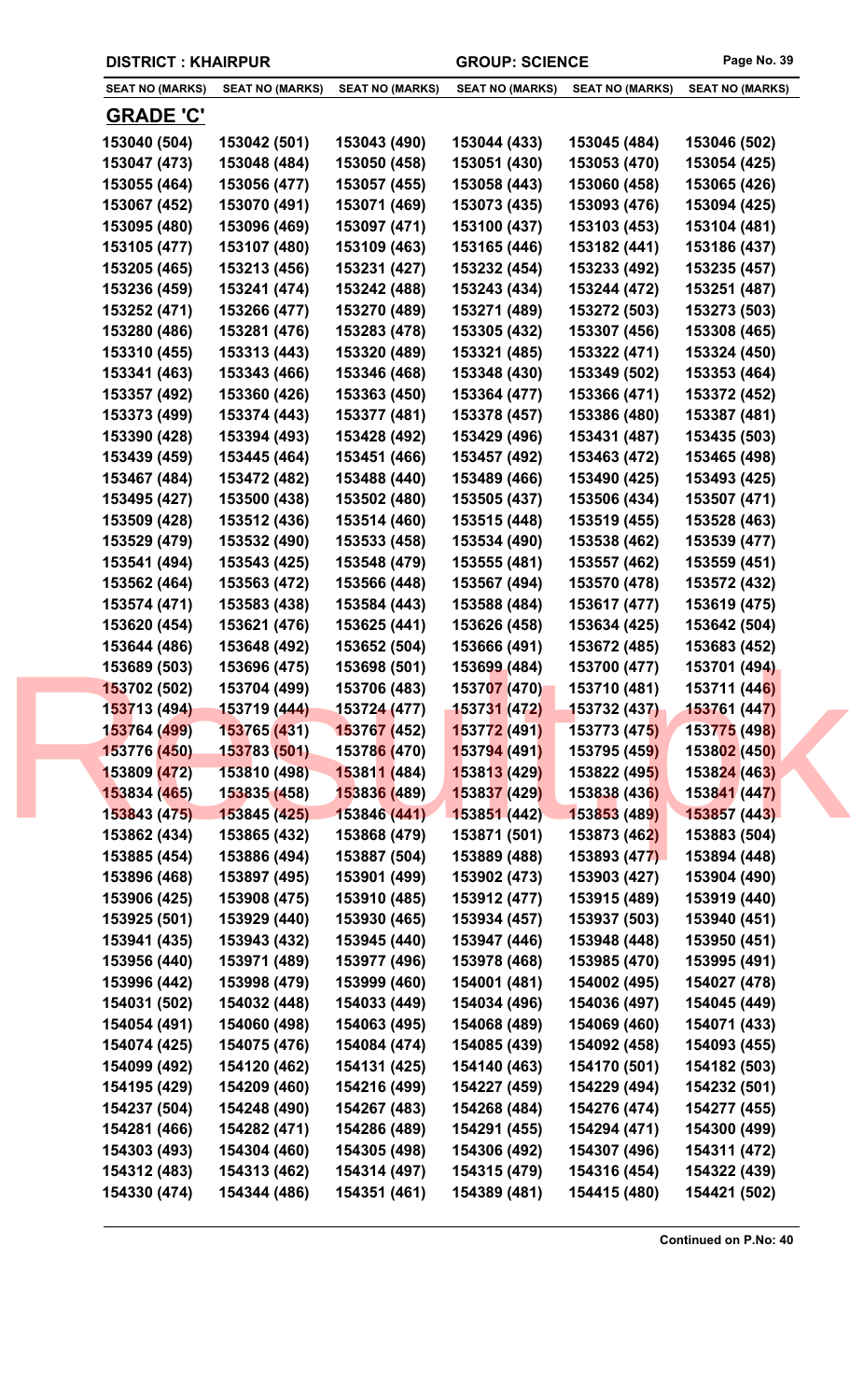| <b>DISTRICT: KHAIRPUR</b>    |                              |                              | <b>GROUP: SCIENCE</b>        |                              | Page No. 40                  |
|------------------------------|------------------------------|------------------------------|------------------------------|------------------------------|------------------------------|
| <b>SEAT NO (MARKS)</b>       | <b>SEAT NO (MARKS)</b>       | <b>SEAT NO (MARKS)</b>       | <b>SEAT NO (MARKS)</b>       | <b>SEAT NO (MARKS)</b>       | <b>SEAT NO (MARKS)</b>       |
| <b>GRADE 'C'</b>             |                              |                              |                              |                              |                              |
| 154444 (502)                 | 154455 (504)                 | 154468 (477)                 | 154471 (496)                 | 154484 (503)                 | 154485 (500)                 |
| 154487 (487)                 | 154495 (425)                 | 154502 (490)                 | 154524 (483)                 | 154525 (425)                 | 154529 (482)                 |
| 154531 (429)                 | 154535 (449)                 | 154536 (501)                 | 154537 (447)                 | 154538 (456)                 | 154540 (430)                 |
| 154676 (466)                 | 154697 (457)                 | 154698 (429)                 | 154700 (461)                 | 154702 (471)                 | 154706 (461)                 |
| 154707 (495)                 | 154713 (457)                 | 154719 (448)                 | 154727 (499)                 | 154807 (477)                 | 154811 (472)                 |
| 154818 (487)                 | 154833 (502)                 | 154856 (468)                 | 154884 (434)                 | 154898 (483)                 | 154902 (490)                 |
| 154924 (508)                 | 154966 (455)                 | 154973 (425)                 | 154976 (490)                 | 154997 (489)                 | 154998 (483)                 |
| 155006 (439)                 | 155041 (461)                 | 155043 (476)                 | 155046 (465)                 | 155047 (425)                 | 155048 (453)                 |
| 155049 (503)                 | 155052 (455)                 | 155053 (495)                 | 155054 (469)                 | 155055 (501)                 | 155056 (481)                 |
| 155060 (436)                 | 155069 (491)                 | 155071 (473)                 | 155075 (499)                 | 155076 (465)                 | 155081 (471)                 |
| 155083 (452)                 | 155103 (427)                 | 155117 (483)                 | 155128 (459)                 | 155131 (493)                 | 155139 (498)                 |
| 155140 (459)                 | 155149 (503)                 | 155156 (500)                 | 155164 (487)                 | 155168 (487)                 | 155176 (454)                 |
| 155209 (456)                 | 155228 (474)                 | 155240 (473)                 | 155241 (495)                 | 155271 (486)                 | 155276 (491)                 |
| 155287 (494)                 | 155295 (473)                 | 155303 (481)                 | 155304 (481)                 | 155326 (502)                 | 155351 (475)                 |
| 155352 (476)                 | 155353 (489)                 | 155356 (452)                 | 155357 (472)                 | 155360 (479)                 | 155361 (468)                 |
| 155364 (476)                 | 155365 (476)                 | 155366 (504)                 | 155368 (499)                 | 155373 (468)                 | 155374 (482)                 |
| 155378 (482)                 | 155379 (442)                 | 155382 (496)                 | 155385 (491)                 | 155387 (471)                 | 155388 (480)                 |
| 155391 (428)                 | 155393 (453)                 | 155394 (433)                 | 155396 (473)                 | 155400 (457)                 | 155401 (500)                 |
| 155403 (441)                 | 155404 (437)                 | 155409 (433)                 | 155412 (452)                 | 155416 (484)                 | 155422 (449)                 |
| 155426 (473)                 | 155430 (469)                 | 155432 (474)                 | 155433 (501)                 | 155436 (498)                 | 155440 (434)                 |
| 155443 (441)                 | 155445 (479)                 | 155474 (456)                 | 155483 (497)                 | 155518 (461)                 | 168301 (439)                 |
| 168501 (429)                 | 168502 (444)                 | 168503 (466)                 | 168533 (473)                 | 168554 (440)                 | 168558 (427)                 |
| 168559 (461)                 | 168561 (425)                 | 168562 (453)                 | 168563 (446)                 | 168564 (425)                 | 168565 (457)                 |
| 168571 (463)                 | 168591 (435)                 | 168593 (425)                 | 168594 (440)                 | 168601 (446)                 | 168621 (437)                 |
| 168622 (454)                 | 168623 (501)                 | 168624 (440)                 | 168629 (456)                 | 168630 (446)                 | 168631 (475)                 |
| 168651 (496)                 | 168652 (492)                 | 168654 (425)                 | 168661 (457)                 | 168673 (442)                 | 168679 (430)                 |
| 168680 (431)                 | 168681 (468)                 | 168683 (501)                 | 168684 (470)                 | 168689 (480)                 | 168690 (494)                 |
| 168694 (470)                 | 168695 (425)                 | 168696 (460)                 | 168699 (449)                 | 168700 (425)                 | 168703 (497)                 |
| 168711 (425)                 | 168713 (474)                 | 168732 (434)                 | 168734 (446)                 | 168735 (459)                 | 168776 (475)                 |
| 168788 (497)                 | 168792 (488)                 | 16879 <mark>3 (</mark> 458)  | 168794 (498)                 | 168811 (491)                 | 168813 (447)                 |
| 168814 (432)                 | 168816 (444)                 | 168817 (459)                 | 168818 (425)                 | 168831 (455)                 | 168852 (479)                 |
| 168853 (446)                 | 168854 (456)                 | 168855 (449)                 | 168859 (465)                 | 168868 (440)                 | 168881 (451)                 |
| 168886 (425)                 | 168888 (464)                 | 168921 (425)                 | 168933 (454)                 | 168944 (499)                 | 168945 (487)                 |
| 168947 (449)                 | 168991 (456)                 | 169012 (485)                 | 169014 (448)                 | 169017 (443)                 | 169018 (490)                 |
| 169020 (425)                 | 169021 (461)                 | 169024 (427)                 | 169026 (457)                 | 169030 (493)                 | 169031 (488)                 |
| 169032 (448)                 | 169034 (438)                 | 169036 (454)                 | 169039 (463)<br>169111 (485) | 169042 (503)<br>169113 (436) | 169081 (475)<br>169116 (456) |
| 169091 (458)<br>169132 (498) | 169094 (448)<br>169134 (473) | 169099 (488)<br>169135 (488) | 169138 (473)                 | 169155 (463)                 | 169157 (433)                 |
| 169159 (465)                 | 169162 (451)                 | 169164 (425)                 | 169166 (433)                 | 169167 (461)                 | 169203 (433)                 |
| 169208 (458)                 | 169223 (470)                 | 169224 (470)                 | 169225 (442)                 | 169281 (489)                 | 169282 (425)                 |
| 169304 (467)                 | 169309 (483)                 | 169311 (448)                 | 169312 (474)                 | 169333 (443)                 | 169334 (476)                 |
| 169383 (483)                 | 169384 (486)                 | 169431 (459)                 | 169438 (487)                 | 169440 (485)                 | 169450 (484)                 |
| 169452 (498)                 | 169454 (489)                 | 169481 (476)                 | 169511 (502)                 | 169516 (502)                 | 169665 (466)                 |
| 169704 (481)                 | 169705 (429)                 | 169706 (493)                 | 169709 (458)                 | 169710 (477)                 | 169713 (425)                 |
| 169718 (425)                 | 169721 (426)                 | 169726 (500)                 | 169736 (484)                 | 169756 (453)                 | 169757 (437)                 |
| 169759 (441)                 | 169760 (425)                 | 169763 (483)                 | 169764 (447)                 | 169765 (472)                 | 169767 (458)                 |
| 169768 (443)                 | 169769 (449)                 | 169770 (456)                 | 169791 (448)                 | 169793 (484)                 | 169794 (440)                 |
| 169802 (425)                 | 169804 (452)                 | 169805 (462)                 | 169807 (489)                 | 169826 (436)                 | 169836 (454)                 |
| 169837 (481)                 | 169838 (431)                 | 169898 (446)                 | 169899 (425)                 | 169931 (460)                 | 169932 (457)                 |
| 169936 (463)                 | 169939 (425)                 | 169941 (484)                 | 169980 (488)                 | 169993 (441)                 | 169994 (457)                 |

**169999 (434) 170000 (443) 170032 (425) 170077 (447) 170078 (434) 170080 (479)**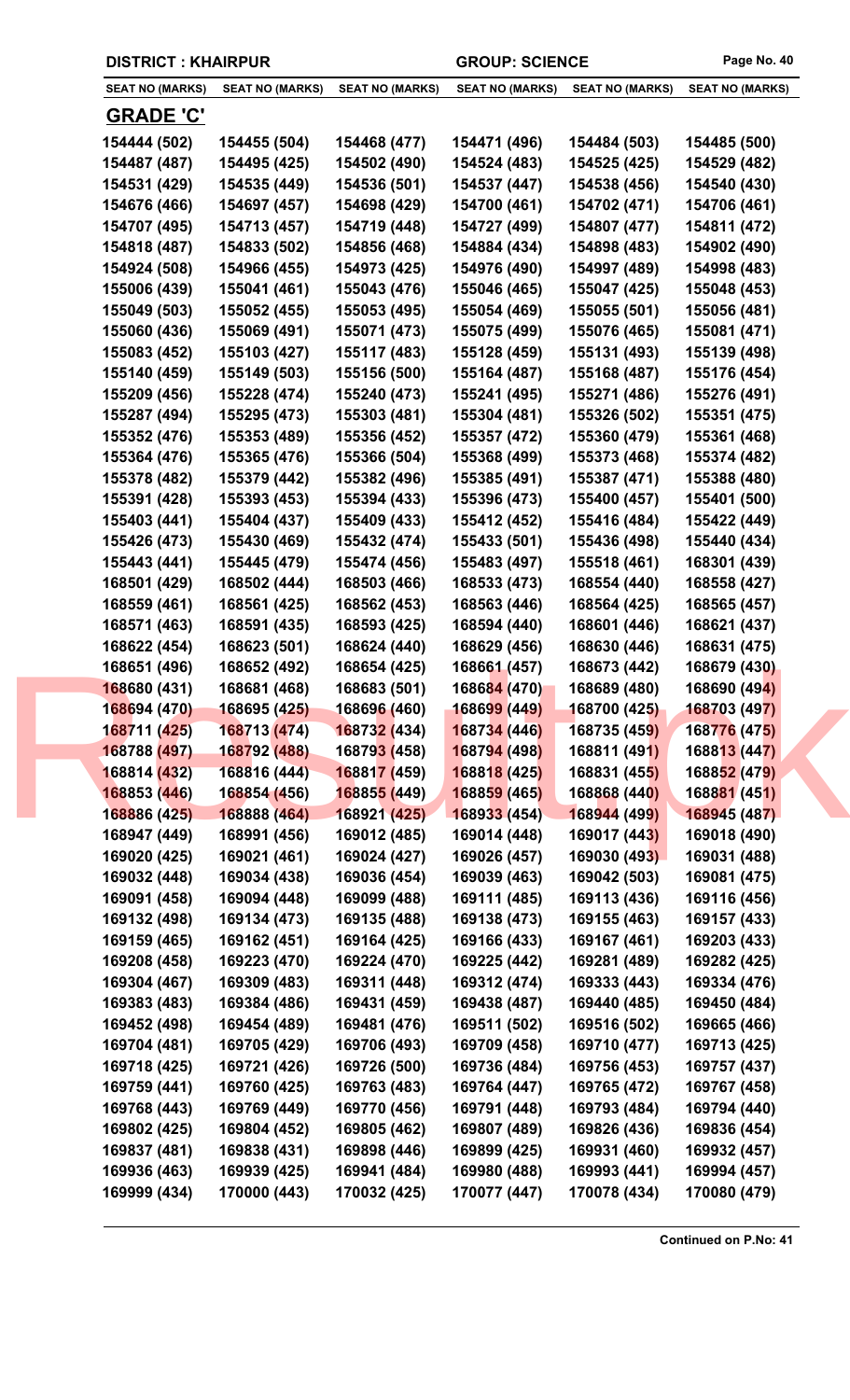|  | <b>DISTRICT: KHAIRPUR</b>    |                              |                              | <b>GROUP: SCIENCE</b>        |                              | Page No. 41                  |
|--|------------------------------|------------------------------|------------------------------|------------------------------|------------------------------|------------------------------|
|  | <b>SEAT NO (MARKS)</b>       | <b>SEAT NO (MARKS)</b>       | <b>SEAT NO (MARKS)</b>       | <b>SEAT NO (MARKS)</b>       | <b>SEAT NO (MARKS)</b>       | <b>SEAT NO (MARKS)</b>       |
|  | <b>GRADE 'C'</b>             |                              |                              |                              |                              |                              |
|  | 170082 (457)                 | 170084 (481)                 | 170107 (458)                 | 170109 (465)                 | 170143 (488)                 | 170169 (503)                 |
|  | 170173 (448)                 | 170179 (478)                 | 170183 (489)                 | 170184 (425)                 | 170185 (431)                 | 170186 (433)                 |
|  | 170187 (451)                 | 170190 (450)                 | 170197 (430)                 | 170273 (435)                 | 170278 (488)                 | 170312 (426)                 |
|  | 170313 (432)                 | 170315 (487)                 | 170357 (440)                 | 170358 (468)                 | 170361 (469)                 | 170362 (450)                 |
|  | 170364 (451)                 | 170369 (490)                 | 170412 (458)                 | 170414 (496)                 | 170427 (454)                 | 170441 (425)                 |
|  | 170442 (427)                 | 170444 (438)                 | 170445 (492)                 | 170447 (502)                 | 170449 (500)                 | 170450 (489)                 |
|  | 170451 (490)                 | 170452 (495)                 | 170454 (457)                 | 170471 (479)                 | 170472 (447)                 | 170483 (438)                 |
|  | 170501 (436)                 | 170502 (477)                 | 170503 (438)                 | 170505 (499)                 | 170511 (430)                 | 170542 (446)                 |
|  | 170544 (455)                 | 170563 (436)                 | 170564 (437)                 | 170566 (428)                 | 170567 (443)                 | 170568 (484)                 |
|  | 170569 (450)                 | 170570 (503)                 | 170591 (467)                 | 170596 (457)                 | 170611 (426)                 | 170622 (435)                 |
|  | 170623 (430)                 | 170624 (448)                 | 170630 (461)                 | 170685 (465)                 | 170686 (452)                 | 170687 (480)                 |
|  | 170717 (490)                 | 170732 (451)                 | 170764 (451)                 | 170765 (494)                 | 170769 (453)                 |                              |
|  | <b>GRADE 'D'</b>             |                              |                              |                              |                              |                              |
|  | 135610 (414)                 | 135691 (411)                 | 135801 (361)                 | 135834 (376)                 | 135870 (396)                 | 135923 (417)                 |
|  | 135960 (424)                 | 136099 (398)                 | 136121 (401)                 | 136150 (419)                 | 136163 (419)                 | 136208 (382)                 |
|  | 136209 (408)                 | 136252 (413)                 | 136275 (391)                 | 136317 (401)                 | 136475 (408)                 | 136495 (394)                 |
|  | 136511 (391)                 | 136517 (412)                 | 136527 (382)                 | 136539 (416)                 | 136543 (393)                 | 136656 (414)                 |
|  | 136659 (419)                 | 136661 (382)                 | 136666 (390)                 | 136678 (396)                 | 136680 (400)                 | 136682 (399)                 |
|  | 136690 (403)                 | 136696 (409)                 | 136697 (415)                 | 136975 (371)                 | 136999 (408)                 | 137026 (411)                 |
|  | 137118 (398)                 | 137127 (409)                 | 137134 (401)                 | 137158 (343)                 | 137163 (412)                 | 137270 (400)                 |
|  | 137273 (409)                 | 137321 (385)                 | 137351 (383)                 | 137454 (398)                 | 137462 (410)                 | 137772 (390)                 |
|  | 137812 (410)                 | 137842 (417)                 | 137862 (365)                 | 137870 (419)                 | 137893 (345)                 | 137899 (365)                 |
|  | 137922 (410)                 | 137923 (408)                 | 137966 (405)                 | 138171 (411)                 | 138179 (395)                 | 138187 (388)                 |
|  | 138188 (382)                 | 138234 (400)                 | 138388 (404)                 | 138444 (392)                 | 138468 (390)                 | 138483 (411)                 |
|  | 138511 (384)                 | 138512 (361)                 | 138520 (409)                 | 138555 (408)                 | 138573 (418)                 | 138582 (404)                 |
|  | 138586 (365)                 | 138589 (405)                 | 138596 (403)                 | 138598 (415)                 | 138642 (371)                 | 138661 (405)                 |
|  | 138669 (404)                 | 138703 (393)                 | 138707 (417)                 | 138725 (385)                 | 138782 (407)                 | 138895 (398)                 |
|  | 138898 (415)                 | 139011 (417)                 | 139033 (407)                 | 139056 (422)                 | 139058 (393)                 | 139062 (403)                 |
|  | 139070 (417)                 | 139071 (407)                 | 139079 (412)                 | 139080 (398)                 | 139085 (415)                 | 139087 (392)                 |
|  | 139094 (383)                 | 139099 (415)                 | 13910 <mark>4 (</mark> 408)  | 139108 (364)                 | 139110 (406)                 | 139118 (417)                 |
|  | 139153 (388)                 | 139154 (389)                 | 139175 (417)                 | 139192 (396)                 | 139197 (371)                 | 139214 (390)                 |
|  | 139216 (414)                 | 139218 (397)                 | 139348 (392)                 | 139350 (401)                 | 139389 (416)                 | 139403 (415)                 |
|  | 139416 (410)                 | 139591 (374)<br>139635 (414) | 139593 (359)                 | 139594 (418)                 | 139602 (352)                 | 139627 (391)                 |
|  | 139632 (368)<br>139682 (384) | 139683 (402)                 | 139654 (412)<br>139694 (402) | 139658 (392)<br>139698 (415) | 139676 (359)<br>139708 (399) | 139677 (386)<br>139712 (371) |
|  | 139727 (392)                 | 139751 (418)                 | 139753 (402)                 | 139754 (378)                 | 139763 (390)                 | 139764 (411)                 |
|  | 139773 (397)                 | 139777 (388)                 | 139785 (394)                 | 139786 (340)                 | 139788 (400)                 | 139789 (387)                 |
|  | 139790 (405)                 | 139791 (398)                 | 139797 (400)                 | 139800 (387)                 | 139862 (377)                 | 139864 (370)                 |
|  | 139868 (374)                 | 139869 (416)                 | 139872 (375)                 | 139874 (391)                 | 139875 (386)                 | 139974 (368)                 |
|  | 139983 (369)                 | 139990 (410)                 | 139991 (370)                 | 139992 (359)                 | 139994 (392)                 | 139997 (409)                 |
|  | 140001 (410)                 | 140009 (419)                 | 140015 (406)                 | 140036 (413)                 | 140037 (373)                 | 140595 (382)                 |
|  | 141057 (383)                 | 141059 (396)                 | 141063 (406)                 | 141067 (384)                 | 141069 (407)                 | 141081 (396)                 |
|  | 141084 (375)                 | 141113 (416)                 | 141136 (403)                 | 141137 (417)                 | 141142 (418)                 | 141145 (374)                 |
|  | 141163 (415)                 | 141176 (405)                 | 141190 (399)                 | 141194 (415)                 | 141200 (419)                 | 141201 (405)                 |
|  | 141233 (406)                 | 141273 (404)                 | 141425 (380)                 | 141428 (412)                 | 141456 (406)                 | 141458 (359)                 |
|  | 141463 (418)                 | 141470 (394)                 | 141473 (409)                 | 141476 (397)                 | 141477 (393)                 | 141522 (408)                 |
|  | 141530 (395)                 | 141532 (380)                 | 141533 (396)                 | 141537 (406)                 | 141539 (353)                 | 141540 (417)                 |
|  | 141541 (403)                 | 141544 (370)                 | 141545 (390)                 | 141616 (398)                 | 141623 (406)                 | 141629 (408)                 |
|  | 141790 (413)                 | 141796 (393)                 | 141808 (391)                 | 141823 (417)                 | 141848 (409)                 | 141850 (373)                 |
|  | 141906 (413)                 | 141919 (352)                 | 141936 (408)                 | 142010 (407)                 | 142128 (396)                 | 142194 (395)                 |
|  | 142200 (388)                 | 142299 (372)                 | 142341 (367)                 | 142348 (407)                 | 142368 (363)                 | 142420 (409)                 |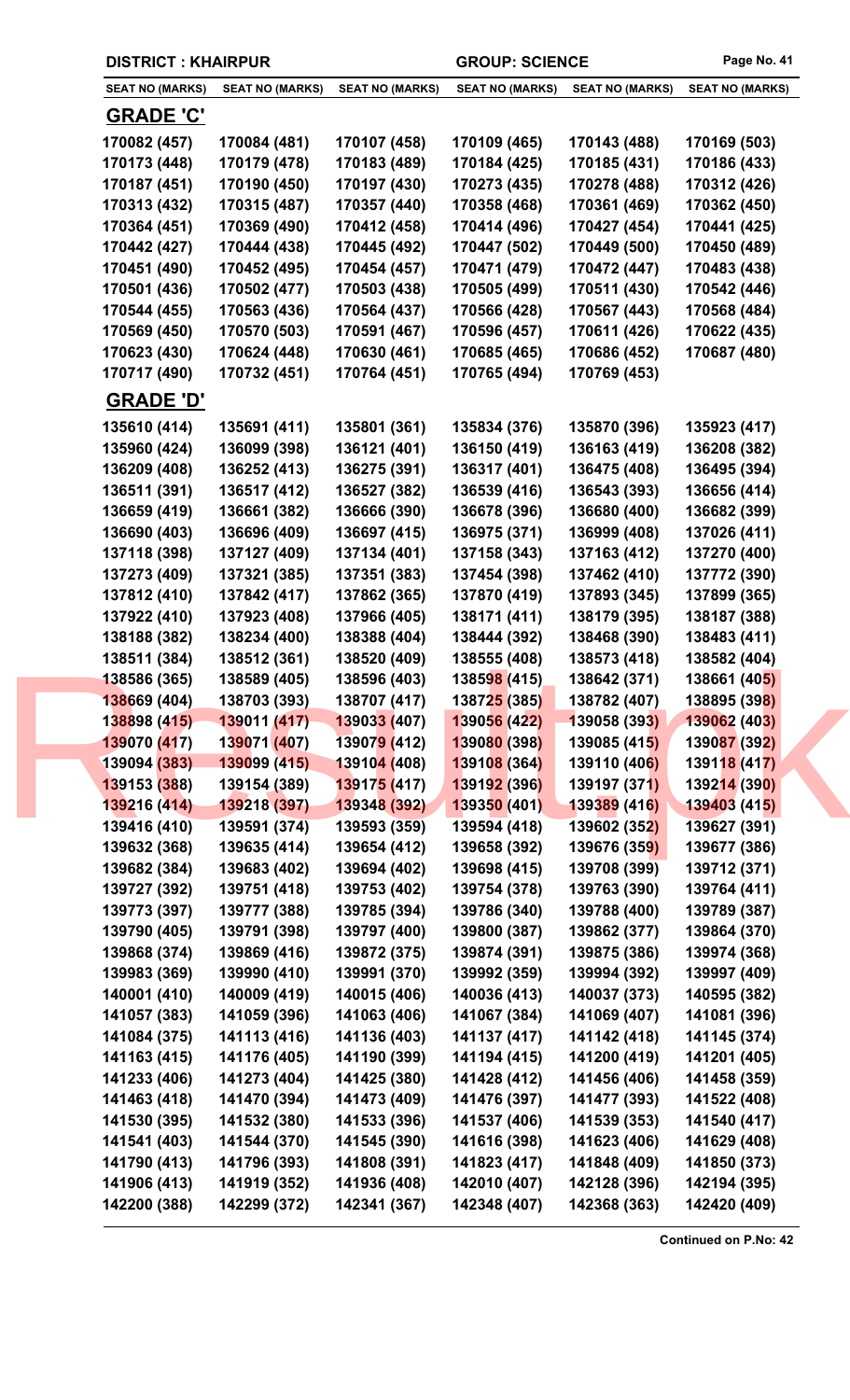| <b>DISTRICT: KHAIRPUR</b> |                        |                             | <b>GROUP: SCIENCE</b>  |                        | Page No. 42            |
|---------------------------|------------------------|-----------------------------|------------------------|------------------------|------------------------|
| <b>SEAT NO (MARKS)</b>    | <b>SEAT NO (MARKS)</b> | <b>SEAT NO (MARKS)</b>      | <b>SEAT NO (MARKS)</b> | <b>SEAT NO (MARKS)</b> | <b>SEAT NO (MARKS)</b> |
| <u>GRADE 'D'</u>          |                        |                             |                        |                        |                        |
| 142461 (400)              | 142501 (392)           | 142518 (384)                | 142525 (404)           | 142548 (412)           | 142559 (416)           |
| 142581 (398)              | 142605 (406)           | 143004 (399)                | 143064 (403)           | 143123 (410)           | 143189 (412)           |
| 143205 (392)              | 143208 (408)           | 143243 (394)                | 143244 (398)           | 143255 (423)           | 143262 (418)           |
| 143357 (404)              | 143396 (421)           | 143403 (422)                | 143406 (410)           | 143410 (390)           | 143456 (394)           |
| 143522 (385)              | 143523 (381)           | 143600 (386)                | 143669 (416)           | 143670 (400)           | 143678 (413)           |
| 143735 (372)              | 143755 (396)           | 143801 (392)                | 143860 (386)           | 143911 (409)           | 143914 (413)           |
| 143970 (391)              | 143993 (416)           | 144002 (394)                | 144044 (416)           | 144164 (401)           | 144165 (392)           |
| 144187 (387)              | 144197 (399)           | 144213 (378)                | 144223 (403)           | 144229 (400)           | 144232 (415)           |
| 144248 (411)              | 144582 (414)           | 144609 (419)                | 144611 (406)           | 144613 (404)           | 144620 (408)           |
| 144748 (395)              | 144784 (423)           | 144788 (418)                | 144799 (413)           | 144813 (391)           | 144814 (410)           |
| 144848 (389)              | 144853 (358)           | 144901 (407)                | 144902 (411)           | 145019 (422)           | 145162 (414)           |
| 145164 (413)              | 145165 (412)           | 145188 (385)                | 145194 (419)           | 145206 (396)           | 145408 (392)           |
| 145444 (403)              | 145476 (417)           | 145479 (411)                | 145480 (409)           | 145604 (375)           | 145608 (419)           |
| 145617 (412)              | 145622 (388)           | 145630 (417)                | 145633 (412)           | 145682 (348)           | 145685 (378)           |
| 145707 (416)              | 145736 (401)           | 145743 (414)                | 145744 (388)           | 145745 (414)           | 145747 (410)           |
| 145750 (400)              | 145838 (387)           | 146031 (411)                | 146034 (384)           | 146035 (368)           | 146041 (405)           |
| 146045 (367)              | 146337 (399)           | 146361 (414)                | 146366 (418)           | 146373 (394)           | 146603 (354)           |
| 146622 (368)              | 146637 (377)           | 146643 (412)                | 146652 (392)           | 146654 (402)           | 146660 (416)           |
| 146683 (370)              | 146690 (401)           | 146692 (394)                | 146693 (413)           | 146697 (390)           | 146728 (368)           |
| 146729 (378)              | 146730 (396)           | 146731 (387)                | 146737 (402)           | 146742 (419)           | 148007 (387)           |
| 148031 (404)              | 148042 (393)           | 148043 (390)                | 148044 (373)           | 148045 (398)           | 148048 (419)           |
| 148053 (410)              | 148057 (418)           | 148066 (404)                | 148068 (393)           | 148070 (419)           | 148077 (413)           |
| 148089 (394)              | 148093 (408)           | 148094 (399)                | 148098 (416)           | 148099 (400)           | 148103 (404)           |
| 148143 (390)              | 148157 (406)           | 148324 (413)                | 148326 (410)           | 148337 (402)           | 148338 (389)           |
| 148349 (383)              | 148353 (376)           | 148379 (404)                | 148416 (396)           | 148432 (414)           | 148465 (416)           |
| 148467 (418)              | 148469 (391)           | 148471 (417)                | 148483 (406)           | 148493 (399)           | 148497 (406)           |
| 148546 (398)              | 148561 (417)           | 148588 (410)                | 148599 (406)           | 148626 (410)           | 148703 (389)           |
| 148737 (418)              | 148740 (419)           | 148761 (416)                | 149068 (351)           | 149072 (381)           | 149207 (417)           |
| 149242 (404)              | 149269 (407)           | 149291 (409)                | 149369 (415)           | 149396 (410)           | 149397 (410)           |
| 149401 (407)              | 149410 (419)           | 14945 <mark>5 (</mark> 412) | 149458 (413)           | 149498 (385)           | 149601 (403)           |
| 149604 (414)              | 149624 (400)           | 149816 (392)                | 149837 (396)           | 149893 (392)           | 150661 (409)           |
| 150680 (410)              | 150685 (384)           | 150700 (418)                | 150867 (413)           | 150937 (405)           | 151021 (385)           |
| 151045 (422)              | 151067 (400)           | 151095 (416)                | 151097 (353)           | 151103 (392)           | 151106 (353)           |
| 151142 (409)              | 151161 (395)           | 151173 (386)                | 151175 (419)           | 151176 (385)           | 151179 (404)           |
| 151180 (406)              | 151183 (402)           | 151185 (376)                | 151188 (418)           | 151196 (417)           | 151199 (403)           |
| 151200 (416)              | 151209 (408)           | 151229 (385)                | 151263 (355)           | 151267 (353)           | 151284 (400)           |
| 151292 (386)              | 151316 (395)           | 151317 (416)                | 151335 (395)           | 151356 (411)           | 151385 (401)           |
| 151392 (404)              | 151393 (419)           | 151404 (389)                | 151438 (414)           | 151443 (406)           | 151447 (411)           |
| 151453 (382)              | 151468 (387)           | 151472 (396)                | 151561 (416)           | 151567 (413)           | 151573 (400)           |
| 151574 (396)              | 151635 (389)           | 151638 (409)                | 151641 (416)           | 151649 (403)           | 151664 (399)           |
| 151703 (406)              | 151708 (416)           | 151758 (398)                | 151759 (344)           | 151760 (345)           | 151762 (389)           |
| 151810 (402)              | 151811 (410)           | 151815 (420)                | 151823 (407)           | 151829 (369)           | 151830 (396)           |
| 151835 (381)              | 151836 (387)           | 151852 (399)                | 151853 (415)           | 151854 (411)           | 151860 (395)           |
| 151862 (409)              | 151879 (389)           | 151880 (389)                | 151911 (408)           | 151912 (419)           | 151922 (398)           |
| 151931 (379)              | 151932 (390)           | 151934 (378)                | 151939 (409)           | 151958 (419)           | 151961 (387)           |
| 151963 (407)              | 151965 (361)           | 151979 (413)                | 152097 (376)           | 152100 (408)           | 152110 (408)           |
| 152116 (417)              | 152204 (373)           | 152209 (416)                | 152210 (389)           | 152215 (368)           | 152218 (408)           |
| 152273 (418)              | 152280 (389)           | 152301 (404)                | 152303 (401)           | 152306 (404)           | 152309 (375)           |
| 152313 (355)              | 152315 (394)           | 152319 (340)                | 152320 (397)           | 152341 (400)           | 152384 (404)           |
| 152387 (411)              | 152389 (403)           | 152414 (389)                | 152415 (402)           | 152421 (382)           | 152422 (402)           |
| 152424 (401)              | 152427 (382)           | 152440 (382)                | 152447 (385)           | 152469 (421)           | 152478 (424)           |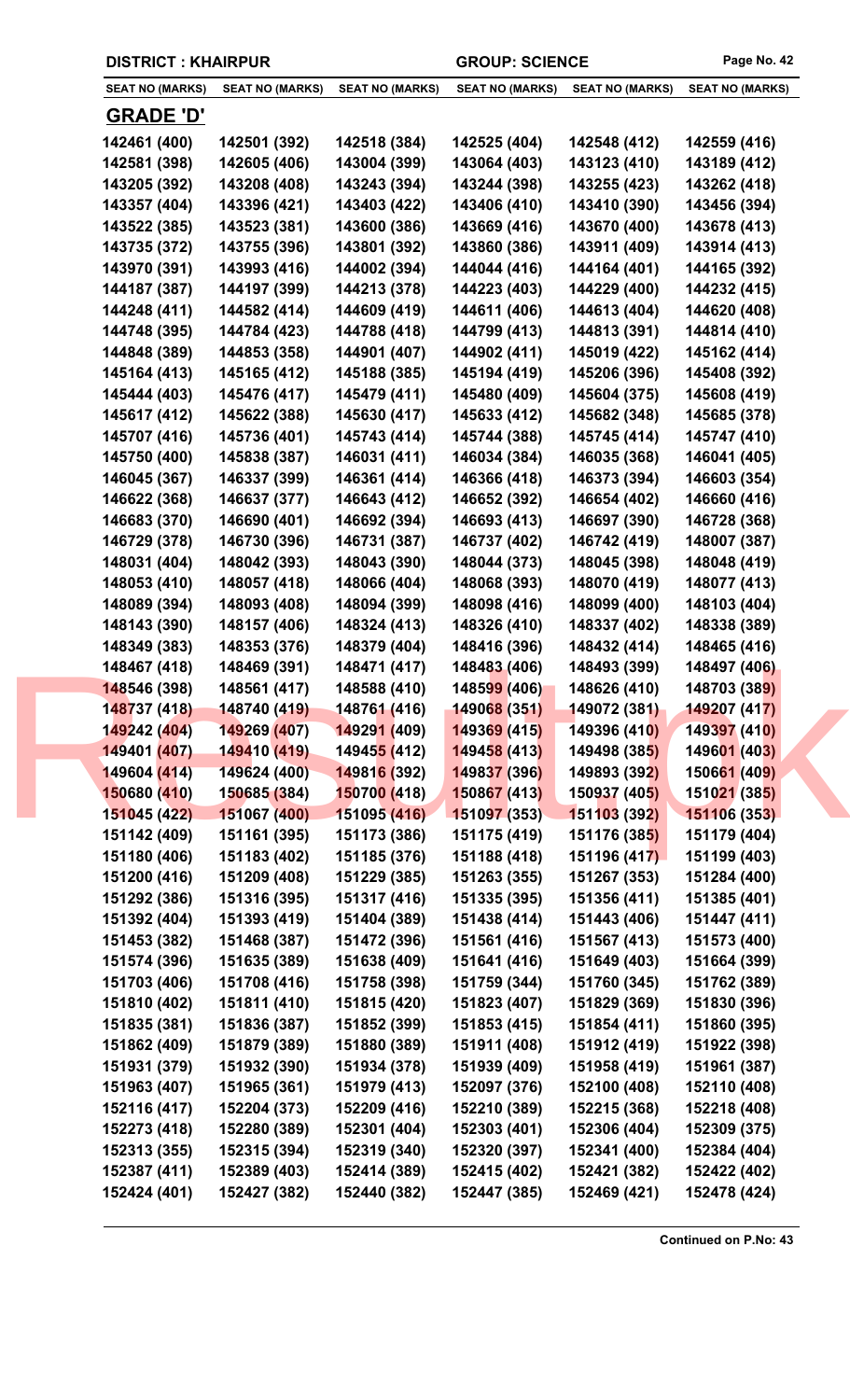|  | <b>DISTRICT: KHAIRPUR</b> |                           | <b>GROUP: SCIENCE</b>       |                        | Page No. 43            |                        |  |
|--|---------------------------|---------------------------|-----------------------------|------------------------|------------------------|------------------------|--|
|  | <b>SEAT NO (MARKS)</b>    | <b>SEAT NO (MARKS)</b>    | <b>SEAT NO (MARKS)</b>      | <b>SEAT NO (MARKS)</b> | <b>SEAT NO (MARKS)</b> | <b>SEAT NO (MARKS)</b> |  |
|  | <b>GRADE 'D'</b>          |                           |                             |                        |                        |                        |  |
|  | 152563 (393)              | 152632 (403)              | 152703 (419)                | 152704 (374)           | 152706 (377)           | 152722 (414)           |  |
|  | 152724 (418)              | 152725 (400)              | 152747 (394)                | 152772 (401)           | 152779 (364)           | 152782 (398)           |  |
|  | 152838 (418)              | 152912 (377)              | 152914 (411)                | 152915 (409)           | 152919 (345)           | 152920 (416)           |  |
|  | 152923 (399)              | 152924 (373)              | 152945 (375)                | 152953 (364)           | 152976 (417)           | 152998 (387)           |  |
|  | 153002 (406)              | 153022 (410)              | 153061 (409)                | 153063 (392)           | 153066 (374)           | 153092 (406)           |  |
|  | 153098 (349)              | 153099 (390)              | 153102 (413)                | 153209 (399)           | 153239 (373)           | 153247 (405)           |  |
|  | 153256 (391)              | 153284 (394)              | 153352 (401)                | 153367 (410)           | 153383 (411)           | 153430 (412)           |  |
|  | 153458 (417)              | 153459 (403)              | 153462 (403)                | 153487 (411)           | 153503 (410)           | 153504 (407)           |  |
|  | 153511 (391)              | 153513 (381)              | 153516 (420)                | 153518 (391)           | 153520 (410)           | 153521 (409)           |  |
|  | 153560 (419)              | 153561 (377)              | 153649 (361)                | 153653 (398)           | 153714 (411)           | 153727 (400)           |  |
|  | 153769 (371)              | 153774 (419)              | 153778 (396)                | 153781 (418)           | 153787 (375)           | 153799 (363)           |  |
|  | 153803 (385)              | 153805 (415)              | 153808 (370)                | 153814 (421)           | 153818 (387)           | 153823 (394)           |  |
|  | 153830 (418)              | 153852 (392)              | 153856 (400)                | 153863 (376)           | 153864 (370)           | 153878 (366)           |  |
|  | 153898 (381)              | 153911 (371)              | 153918 (403)                | 153949 (398)           | 154005 (410)           | 154006 (408)           |  |
|  | 154044 (392)              | 154058 (413)              | 154188 (404)                | 154284 (393)           | 154317 (403)           | 154532 (389)           |  |
|  | 154741 (378)              | 154742 (390)              | 155014 (407)                | 155073 (414)           | 155074 (414)           | 155161 (422)           |  |
|  | 155354 (401)              | 155372 (391)              | 155389 (385)                | 155410 (392)           | 155444 (373)           | 155451 (387)           |  |
|  | 168532 (406)              | 168534 (408)              | 168551 (386)                | 168572 (405)           | 168581 (396)           | 168582 (408)           |  |
|  | 168602 (419)              | 168628 (365)              | 168633 (366)                | 168653 (358)           | 168671 (351)           | 168675 (383)           |  |
|  | 168693 (419)              | 168698 (407)              | 168731 (396)                | 168777 (419)           | 168779 (373)           | 168780 (397)           |  |
|  | 168787 (365)              | 168789 (386)              | 168790 (373)                | 168797 (375)           | 168798 (402)           | 168857 (380)           |  |
|  | 168861 (398)              | 168862 (419)              | 168866 (415)                | 168884 (400)           | 168885 (405)           | 168887 (415)           |  |
|  | 168889 (417)              | 168891 (380)              | 168892 (412)                | 168893 (415)           | 168894 (390)           | 168931 (409)           |  |
|  | 168943 (360)              | 168961 (385)              | 168962 (373)                | 168963 (411)           | 169011 (396)           | 169019 (410)           |  |
|  | 169022 (398)              | 169023 (389)              | 169028 (378)                | 169063 (415)           | 169064 (373)           | 169092 (424)           |  |
|  | 169095 (405)              | 169118 (408)              | 169130 (401)                | 169139 (393)           | 169151 (391)           | 169153 (383)           |  |
|  | 169201 (384)              | 169204 (375)              | 169205 (413)                | 169241 (378)           | 169283 (410)           | 169331 (402)           |  |
|  | 169513 (376)              | 169514 (359)              | 169515 (423)                | 169517 (381)           | 169518 (418)           | 169708 (390)           |  |
|  | 169712 (368)              | 169714 (382)              | 169715 (414)                | 169717 (391)           | 169719 (413)           | 169758 (373)           |  |
|  | 169761 (394)              | 169762 (340)              | 16980 <mark>1 (</mark> 389) | 169806 (416)           | 169808 (398)           | 169809 (410)           |  |
|  | 169876 (397)              | 169897 (415)              | 169933 (367)                | 169934 (387)           | 169937 (400)           | 169940 (372)           |  |
|  | 169991 (410)              | 169992 (394)              | 169995 (414)                | 169996 (369)           | 170001 (404)           | 170031 (371)           |  |
|  | 170041 (418)              | 170071 (360)              | 170073 (394)                | 170076 (411)           | 170083 (399)           | 170103 (400)           |  |
|  | 170105 (358)              | 170106 (347)              | 170108 (393)                | 170110 (387)           | 170142 (404)           | 170166 (412)           |  |
|  | 170167 (389)              | 170168 (408)              | 170172 (403)                | 170174 (390)           | 170176 (385)           | 170177 (393)           |  |
|  | 170178 (374)              | 170180 (410)              | 170181 (415)                | 170182 (400)           | 170194 (411)           | 170221 (372)           |  |
|  | 170222 (355)              | 170246 (414)              | 170247 (385)                | 170248 (353)           | 170249 (380)           | 170250 (411)           |  |
|  | 170252 (378)              | 170254 (400)              | 170274 (383)                | 170279 (371)           | 170311 (403)           | 170314 (414)           |  |
|  | 170332 (366)              | 170333 (398)              | 170334 (393)                | 170335 (387)           | 170360 (344)           | 170363 (395)           |  |
|  | 170368 (403)              | 170371 (377)              | 170372 (356)                | 170401 (419)           | 170402 (362)           | 170405 (374)           |  |
|  | 170409 (399)              | 170410 (408)              | 170413 (405)                | 170443 (404)           | 170448 (417)           | 170453 (402)           |  |
|  | 170474 (381)              | 170481 (363)              | 170507 (413)                | 170513 (341)           | 170514 (364)           | 170516 (399)           |  |
|  | 170517 (415)              | 170518 (361)              | 170541 (410)                | 170565 (382)           | 170595 (383)           | 170612 (410)           |  |
|  | 170621 (419)              | 170625 (385)              | 170627 (397)                | 170716 (409)           |                        |                        |  |
|  | <b>GRADE 'E'</b>          |                           |                             |                        |                        |                        |  |
|  | 139793 (333)              | 151667 (338)              |                             |                        |                        |                        |  |
|  |                           | <b>FAILURE CANDIDATES</b> |                             |                        |                        |                        |  |
|  | 135533 (449)              | 135537 (326)              | 135559 (328)                | 135586 (337)           | 135595 (451)           | 135596 (552)           |  |
|  | 135597 (449)              | 135601 (447)              | 135604 (441)                | 135608 (395)           | 135609 (423)           | 135613 (391)           |  |
|  | 135617 (433)              | 135618 (411)              | 135680 (420)                | 135681 (407)           | 135694 (404)           | 135731 (421)           |  |
|  |                           |                           |                             |                        |                        |                        |  |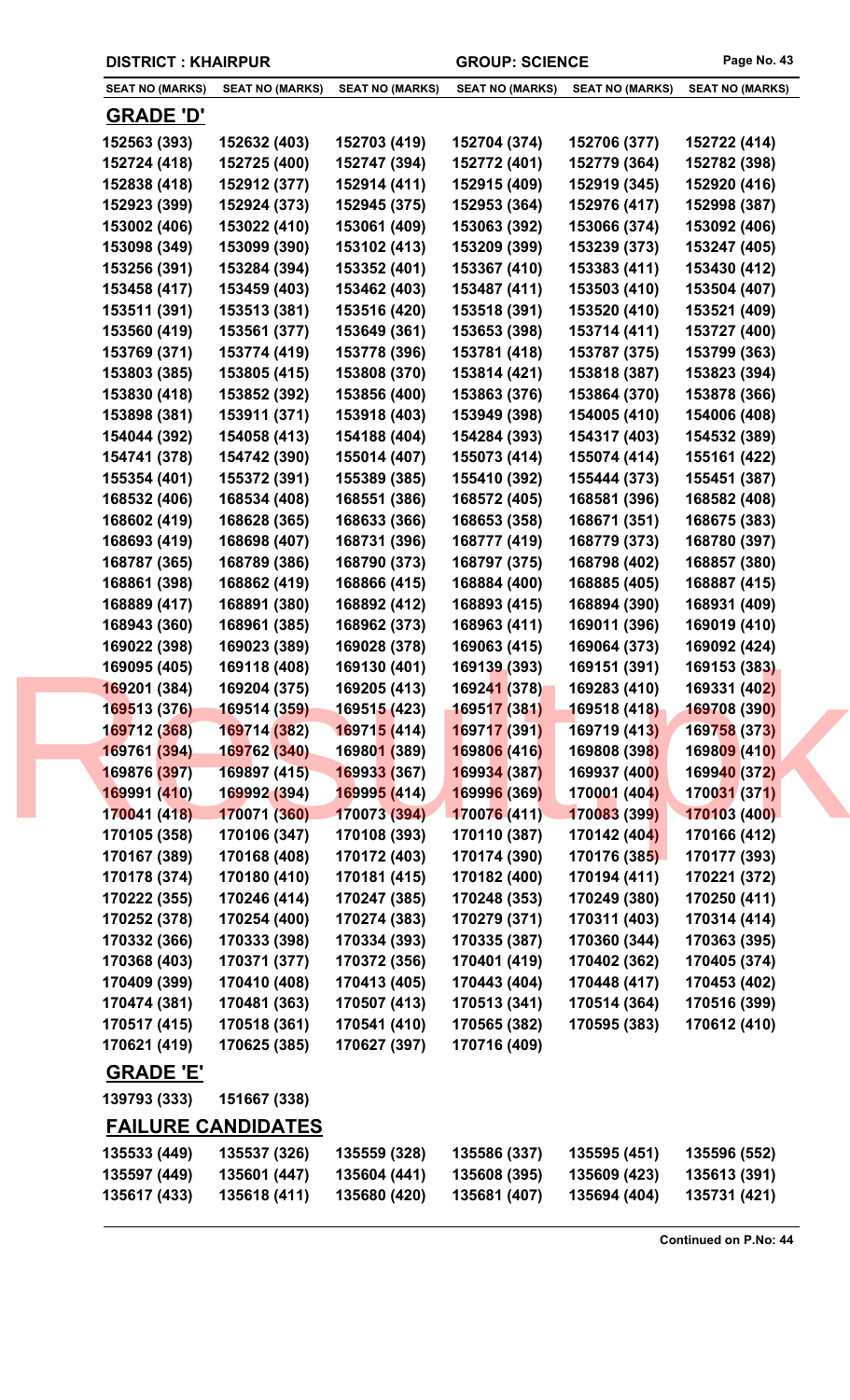| <b>DISTRICT: KHAIRPUR</b> |  |  |  |  |
|---------------------------|--|--|--|--|
|---------------------------|--|--|--|--|

| <b>SEAT NO (MARKS)</b>       | <b>SEAT NO (MARKS)</b>       | <b>SEAT NO (MARKS)</b>       | <b>SEAT NO (MARKS)</b>       | <b>SEAT NO (MARKS)</b>       | <b>SEAT NO (MARKS)</b>       |
|------------------------------|------------------------------|------------------------------|------------------------------|------------------------------|------------------------------|
|                              | <b>FAILURE CANDIDATES</b>    |                              |                              |                              |                              |
| 135732 (395)                 | 135760 (468)                 | 135765 (466)                 | 135792 (580)                 | 135793 (402)                 | 135794 (458)                 |
| 135840 (449)                 | 135858 (412)                 | 135875 (424)                 | 135883 (399)                 | 135887 (402)                 | 135894 (463)                 |
| 135897 (467)                 | 135904 (589)                 | 135912 (427)                 | 135943 (413)                 | 135946 (435)                 | 135961 (376)                 |
| 136033 (359)                 | 136049 (439)                 | 136117 (393)                 | 136145 (403)                 | 136164 (381)                 | 136199 (469)                 |
| 136203 (392)                 | 136204 (404)                 | 136212 (412)                 | 136260 (426)                 | 136276 (378)                 | 136278 (352)                 |
| 136323 (423)                 | 136325 (450)                 | 136445 (525)                 | 136458 (581)                 | 136472 (396)                 | 136480 (304)                 |
| 136482 (412)                 | 136501 (497)                 | 136505 (331)                 | 136513 (434)                 | 136518 (167)                 | 136537 (462)                 |
| 136542 (366)                 | 136586 (549)                 | 136591 (352)                 | 136654 (407)                 | 136655 (334)                 | 136658 (344)                 |
| 136660 (410)                 | 136663 (452)                 | 136672 (437)                 | 136673 (323)                 | 136677 (330)                 | 136685 (348)                 |
| 136849 (441)                 | 136855 (436)                 | 136877 (385)                 | 136886 (326)                 | 136888 (405)                 | 136994 (431)                 |
| 136998 (376)                 | 137000 (391)                 | 137012 (430)                 | 137014 (371)                 | 137028 (313)                 | 137031 (390)                 |
| 137032 (393)                 | 137033 (380)                 | 137112 (429)                 | 137113 (442)                 | 137171 (437)                 | 137173 (348)                 |
| 137174 (375)                 | 137179 (410)                 | 137181 (342)                 | 137203 (477)                 | 137204 (451)                 | 137231 (370)                 |
| 137266 (375)                 | 137268 (514)                 | 137269 (461)                 | 137299 (340)                 | 137400 (383)                 | 137467 (406)                 |
| 137770 (406)                 | 137774 (426)                 | 137775 (395)                 | 137787 (535)                 | 137807 (439)                 | 137821 (298)                 |
| 137911 (354)                 | 137930 (408)                 | 137933 (348)                 | 137940 (398)                 | 138071 (420)                 | 138110 (450)                 |
| 138131 (412)                 | 138134 (441)                 | 138173 (343)                 | 138178 (418)                 | 138181 (337)                 | 138189 (403)                 |
|                              |                              | 138226 (356)                 | 138233 (357)                 | 138268 (388)                 | 138392 (434)                 |
| 138196 (512)<br>138397 (390) | 138203 (466)<br>138402 (401) | 138407 (358)                 | 138420 (420)                 | 138421 (432)                 | 138431 (339)                 |
|                              |                              |                              |                              |                              |                              |
| 138441 (481)                 | 138442 (373)                 | 138474 (494)                 | 138482 (380)                 | 138505 (405)                 | 138514 (400)                 |
| 138519 (424)                 | 138536 (509)                 | 138546 (431)                 | 138547 (395)                 | 138562 (335)                 | 138571 (390)                 |
| 138572 (408)                 | 138576 (432)                 | 138590 (352)                 | 138591 (342)                 | 138593 (351)                 | 138599 (421)                 |
| 138696 (480)                 | 138758 (399)                 | 138778 (418)                 | 138789 (420)<br>139068 (428) | 138806 (488)                 | 138904 (454)                 |
| 138911 (337)                 | 138973 (386)                 | 139045 (382)                 |                              | 139106 (315)                 | 139111 (439)                 |
| 139115 (384)                 | 139157 (395)<br>139205 (423) | 139165 (383)                 | 139167 (352)                 | 139170 (340)                 | 139190 (365)                 |
| 139196 (305)<br>139225 (363) | 139235 (371)                 | 139209 (374)<br>139251 (464) | 139217 (344)<br>139254 (427) | 139219 (287)<br>139255 (259) | 139221 (385)<br>139282 (390) |
| 139285 (376)                 | 139287 (422)                 | 139299 (401)                 | 139306 (481)                 | 139308 (428)                 | 139313 (461)                 |
| 139370 (365)                 | 139398 (469)                 | 139404 (437)                 | 139417 (421)                 | 139420 (425)                 | 139424 (453)                 |
| 139429 (556)                 | 139435 (400)                 | 13943 <mark>7 (</mark> 396)  | 139438 (421)                 | 139443 (462)                 | 139444 (390)                 |
| 139446 (415)                 | 139449 (466)                 |                              | 139589 (486)                 | 139604 (330)                 |                              |
|                              |                              | 139490 (433)                 |                              |                              | 139614 (342)                 |
| 139617 (133)                 | 139623 (354)                 | 139624 (334)                 | 139636 (330)<br>139681 (368) | 139648 (377)<br>139692 (429) | 139649 (385)                 |
| 139656 (291)                 | 139657 (403)                 | 139670 (471)<br>139735 (383) | 139736 (419)                 |                              | 139703 (368)<br>139747 (368) |
| 139722 (312)                 | 139725 (351)                 |                              |                              | 139743 (460)<br>139756 (374) |                              |
| 139748 (393)                 | 139749 (440)                 | 139750 (409)                 | 139755 (367)                 |                              | 139759 (395)                 |
| 139761 (409)                 | 139765 (498)                 | 139766 (449)                 | 139767 (442)                 | 139768 (402)                 | 139769 (411)                 |
| 139770 (329)                 | 139771 (474)                 | 139772 (373)                 | 139787 (297)                 | 139794 (333)                 | 139796 (365)                 |
| 139798 (359)                 | 139857 (337)                 | 139863 (364)                 | 139871 (362)                 | 139873 (388)                 | 139876 (559)                 |
| 139962 (385)                 | 139973 (357)                 | 140004 (335)                 | 140006 (361)                 | 140008 (399)                 | 140012 (410)                 |
| 140013 (353)                 | 140016 (325)                 | 140019 (386)                 | 140023 (398)                 | 140024 (331)                 | 140027 (465)                 |
| 140029 (333)                 | 140031 (365)                 | 140034 (286)                 | 140128 (439)                 | 140129 (406)                 | 140138 (306)                 |
| 140219 (508)                 | 140303 (479)                 | 140306 (504)                 | 140455 (453)                 | 140559 (376)                 | 140657 (559)                 |
| 140702 (421)                 | 140724 (540)                 | 140725 (415)                 | 141002 (509)                 | 141024 (526)                 | 141029 (524)                 |
| 141045 (285)                 | 141046 (456)                 | 141056 (352)                 | 141068 (406)                 | 141070 (348)                 | 141074 (395)                 |
| 141092 (417)                 | 141093 (418)                 | 141094 (425)                 | 141101 (468)                 | 141103 (379)                 | 141106 (356)                 |
| 141110 (362)                 | 141114 (401)                 | 141116 (523)                 | 141117 (398)                 | 141119 (400)                 | 141138 (182)                 |
| 141139 (381)                 | 141143 (512)                 | 141144 (381)                 | 141151 (468)                 | 141155 (444)                 | 141159 (426)                 |
| 141162 (336)                 | 141164 (316)                 | 141169 (533)                 | 141175 (429)                 | 141183 (423)                 | 141187 (448)                 |
| 141205 (398)                 | 141207 (344)                 | 141217 (391)                 | 141227 (354)                 | 141228 (441)                 | 141229 (428)                 |
| 141230 (398)                 | 141237 (490)                 | 141241 (443)                 | 141242 (448)                 | 141246 (372)                 | 141248 (396)                 |
| 141252 (551)                 | 141258 (404)                 | 141259 (543)                 | 141260 (374)                 | 141266 (349)                 | 141267 (398)                 |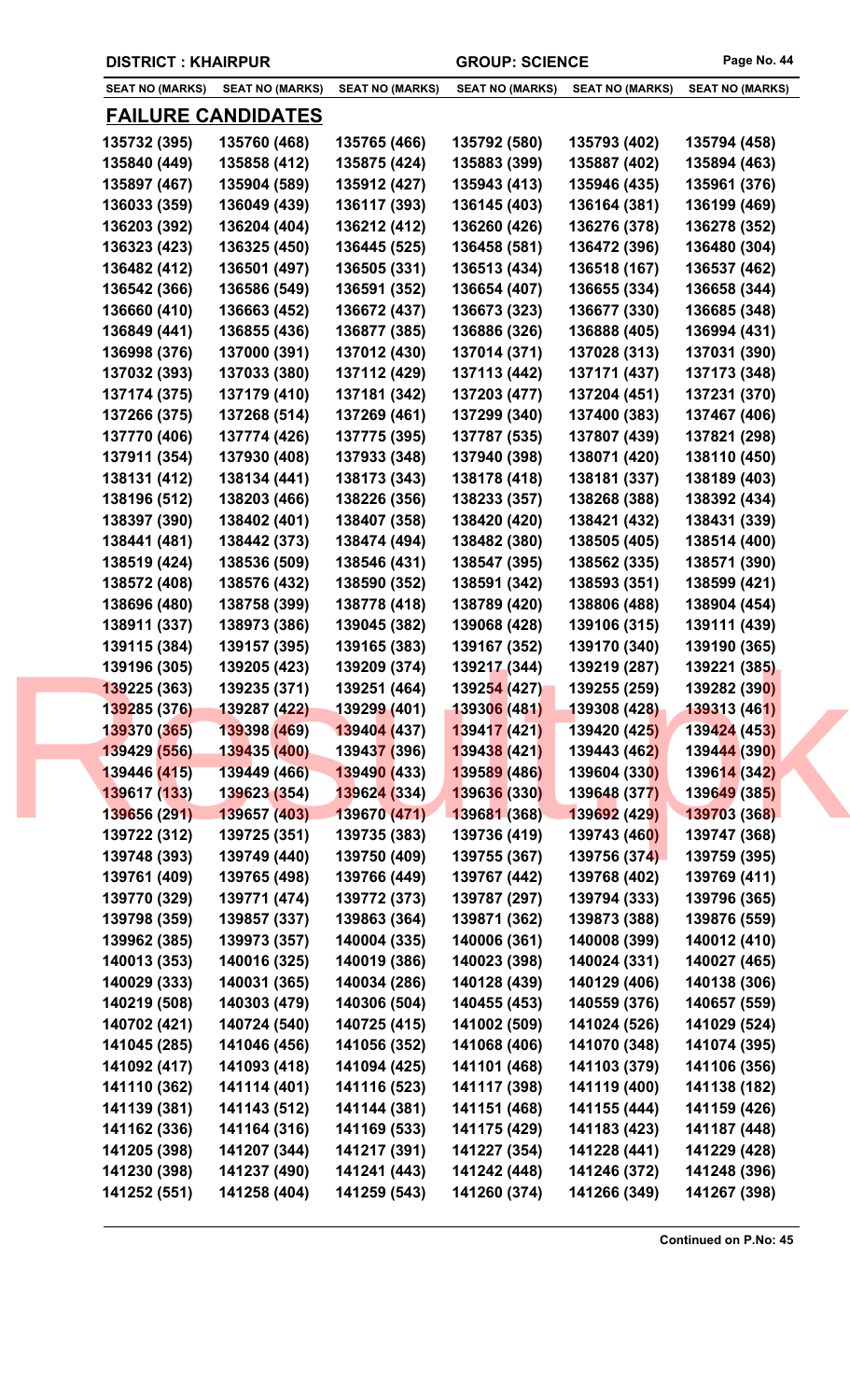|  |  | <b>DISTRICT: KHAIRPUR</b> |
|--|--|---------------------------|
|--|--|---------------------------|

| <b>SEAT NO (MARKS)</b>       | <b>SEAT NO (MARKS)</b>       | <b>SEAT NO (MARKS)</b>       | <b>SEAT NO (MARKS)</b>       | <b>SEAT NO (MARKS)</b>       | <b>SEAT NO (MARKS)</b>       |
|------------------------------|------------------------------|------------------------------|------------------------------|------------------------------|------------------------------|
|                              | <b>FAILURE CANDIDATES</b>    |                              |                              |                              |                              |
| 141268 (244)                 | 141270 (361)                 | 141411 (421)                 | 141412 (367)                 | 141415 (349)                 | 141416 (364)                 |
| 141420 (335)                 | 141421 (461)                 | 141436 (451)                 | 141438 (428)                 | 141457 (404)                 | 141461 (384)                 |
| 141462 (412)                 | 141465 (424)                 | 141471 (313)                 | 141472 (264)                 | 141474 (369)                 | 141529 (342)                 |
| 141531 (324)                 | 141535 (387)                 | 141536 (428)                 | 141546 (368)                 | 141587 (461)                 | 141590 (414)                 |
| 141591 (468)                 | 141631 (378)                 | 141638 (406)                 | 141741 (241)                 | 141753 (444)                 | 141755 (466)                 |
| 141760 (435)                 | 141768 (465)                 | 141774 (351)                 | 141813 (311)                 | 141847 (328)                 | 141942 (326)                 |
| 141943 (591)                 | 141944 (396)                 | 141950 (408)                 | 141988 (468)                 | 142064 (412)                 | 142067 (259)                 |
| 142124 (494)                 | 142154 (267)                 | 142164 (411)                 | 142193 (352)                 | 142195 (494)                 | 142271 (407)                 |
| 142272 (251)                 | 142284 (351)                 | 142288 (383)                 | 142324 (381)                 | 142346 (402)                 | 142362 (435)                 |
| 142365 (401)                 | 142366 (369)                 | 142431 (495)                 | 142448 (491)                 | 142453 (450)                 | 142459 (396)                 |
| 142499 (493)                 | 142531 (456)                 | 142546 (356)                 | 142551 (376)                 | 142564 (471)                 | 142594 (467)                 |
| 142598 (392)                 | 142599 (440)                 | 142600 (394)                 | 142601 (476)                 | 142603 (392)                 | 142726 (401)                 |
| 142731 (391)                 | 143000 (377)                 | 143054 (387)                 | 143058 (443)                 | 143063 (439)                 | 143073 (331)                 |
| 143077 (478)                 | 143093 (488)                 | 143117 (547)                 | 143122 (469)                 | 143195 (485)                 | 143207 (445)                 |
| 143212 (512)                 | 143214 (490)                 | 143219 (145)                 | 143222 (419)                 | 143235 (393)                 | 143236 (424)                 |
| 143237 (398)                 | 143248 (425)                 | 143258 (383)                 | 143261 (358)                 | 143267 (424)                 | 143272 (370)                 |
| 143276 (506)                 | 143282 (508)                 | 143285 (545)                 | 143293 (396)                 | 143294 (442)                 | 143295 (378)                 |
|                              | 143298 (363)                 | 143355 (419)                 | 143356 (414)                 | 143362 (415)                 |                              |
| 143297 (425)<br>143369 (446) |                              | 143400 (411)                 | 143402 (449)                 | 143407 (311)                 | 143364 (458)                 |
|                              | 143391 (346)                 |                              |                              |                              | 143408 (288)                 |
| 143416 (481)                 | 143418 (463)                 | 143426 (500)                 | 143439 (381)                 | 143440 (459)                 | 143441 (399)                 |
| 143447 (374)                 | 143457 (376)                 | 143458 (153)                 | 143501 (403)                 | 143503 (433)                 | 143504 (456)                 |
| 143507 (371)                 | 143508 (366)                 | 143509 (343)                 | 143512 (443)                 | 143516 (366)                 | 143518 (330)                 |
| 143519 (392)                 | 143524 (355)                 | 143525 (413)                 | 143526 (430)                 | 143527 (393)                 | 143528 (367)                 |
| 143529 (368)                 | 143531 (423)                 | 143532 (480)                 | 143537 (388)                 | 143542 (426)                 | 143599 (403)                 |
| 143651 (425)                 | 143652 (413)                 | 143653 (471)                 | 143659 (388)                 | 143662 (469)                 | 143666 (422)                 |
| 143677 (357)<br>143789 (517) | 143753 (388)                 | 143754 (443)                 | 143761 (358)<br>143800 (381) | 143780 (411)                 | 143783 (396)<br>143814 (415) |
| 143815 (370)                 | 143794 (273)<br>143816 (350) | 143799 (368)<br>143901 (450) | 143903 (453)                 | 143805 (396)<br>143905 (511) | 143908 (467)                 |
| 143910 (481)                 | 143943 (210)                 | 143960 (381)                 | 143975 (468)                 | 144005 (450)                 | 144010 (338)                 |
| 144061 (465)                 | 144062 (446)                 | 14406 <mark>4 (</mark> 446)  | 144068 (409)                 | 144154 (349)                 | 144175 (360)                 |
| 144178 (297)                 | 144188 (384)                 |                              | 144204 (319)                 | 144210 (447)                 | 144216 (475)                 |
|                              |                              | 144202 (403)                 |                              |                              |                              |
| 144245 (381)                 | 144255 (473)                 | 144373 (638)                 | 144417 (324)                 | 144474 (267)                 | 144532 (382)                 |
| 144589 (344)                 | 144601 (214)                 | 144608 (372)                 | 144625 (356)                 | 144627 (439)                 | 144631 (406)                 |
| 144633 (347)                 | 144635 (376)                 | 144639 (397)                 | 144643 (403)                 | 144645 (368)                 | 144649 (463)                 |
| 144664 (447)                 | 144677 (372)                 | 144793 (403)                 | 144805 (412)                 | 144815 (396)                 | 144818 (331)                 |
| 144836 (330)                 | 144842 (470)                 | 144855 (290)                 | 144858 (387)                 | 144888 (360)                 | 144893 (340)                 |
| 144907 (410)                 | 144909 (360)                 | 144912 (439)                 | 144917 (332)                 | 144918 (455)                 | 145001 (293)                 |
| 145008 (361)                 | 145018 (393)                 | 145166 (362)                 | 145172 (471)                 | 145175 (478)                 | 145178 (386)                 |
| 145197 (368)                 | 145225 (418)                 | 145231 (327)                 | 145254 (350)                 | 145259 (403)                 | 145323 (490)                 |
| 145327 (294)                 | 145350 (351)                 | 145405 (371)                 | 145414 (320)                 | 145417 (418)                 | 145472 (392)                 |
| 145488 (437)                 | 145526 (336)                 | 145601 (352)                 | 145602 (345)                 | 145613 (432)                 | 145620 (346)                 |
| 145628 (325)                 | 145693 (350)                 | 145701 (338)                 | 145705 (374)                 | 145709 (387)                 | 145717 (364)                 |
| 145748 (359)                 | 145749 (325)                 | 145757 (444)                 | 145767 (434)                 | 145768 (349)                 | 145771 (380)                 |
| 145772 (452)                 | 145841 (390)                 | 145847 (446)                 | 145849 (392)                 | 145868 (518)                 | 145871 (254)                 |
| 145896 (530)                 | 145917 (346)                 | 145924 (307)                 | 145931 (448)                 | 145932 (453)                 | 145933 (536)                 |
| 146011 (405)                 | 146014 (418)                 | 146023 (442)                 | 146070 (377)                 | 146226 (408)                 | 146227 (436)                 |
| 146229 (390)                 | 146306 (456)                 | 146319 (297)                 | 146360 (324)                 | 146363 (368)                 | 146381 (396)                 |
| 146424 (443)                 | 146425 (167)                 | 146426 (462)                 | 146435 (459)                 | 146459 (374)                 | 146463 (375)                 |
| 146522 (559)                 | 146633 (448)                 | 146640 (427)                 | 146641 (328)                 | 146649 (282)                 | 146655 (385)                 |
| 146669 (307)                 | 146670 (381)                 | 146706 (391)                 | 146718 (299)                 | 146734 (436)                 | 148009 (390)                 |
| 148014 (343)                 | 148020 (362)                 | 148022 (325)                 | 148025 (478)                 | 148026 (201)                 | 148027 (461)                 |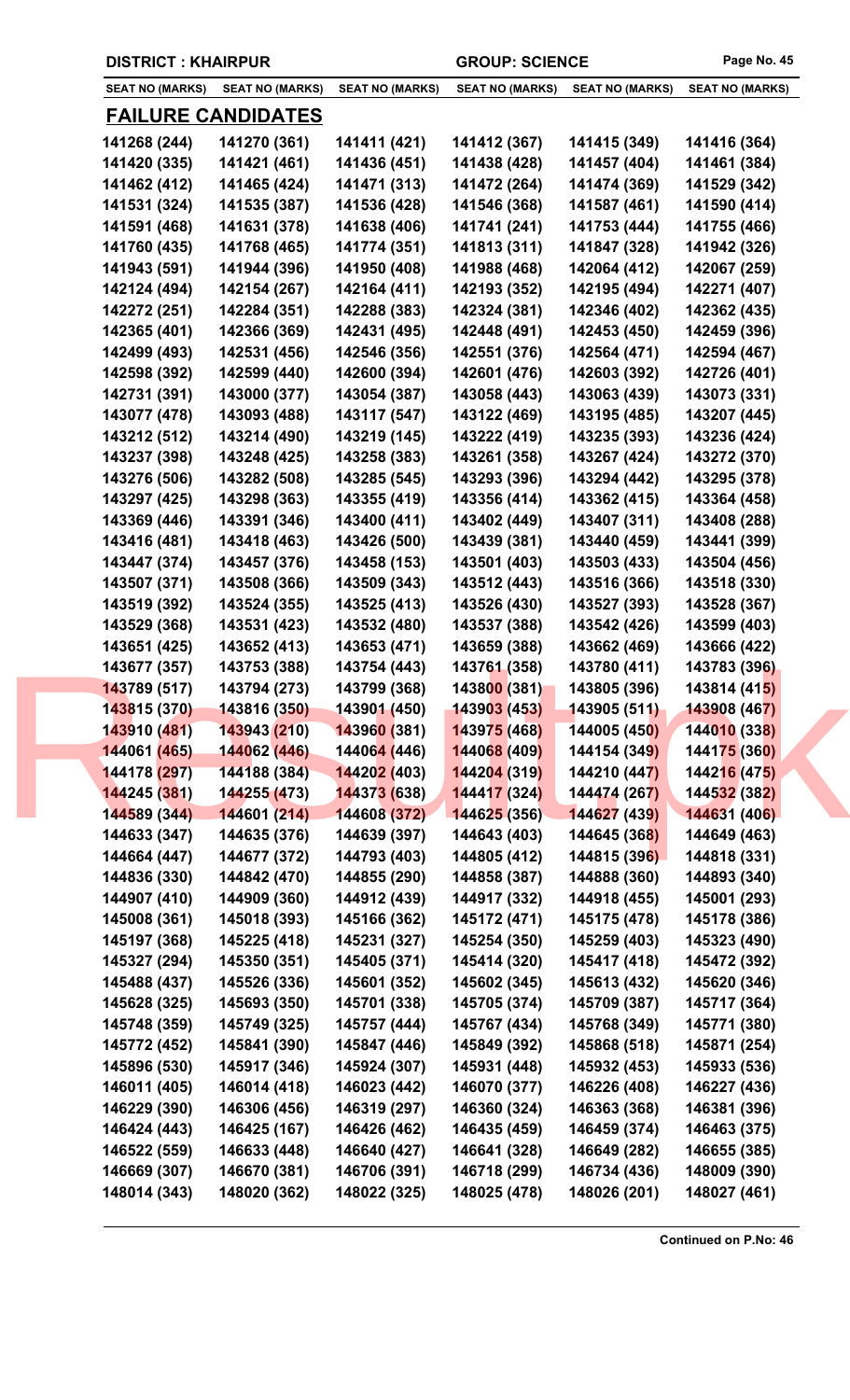| <b>DISTRICT: KHAIRPUR</b> |  |  |  |
|---------------------------|--|--|--|
|---------------------------|--|--|--|

| <b>SEAT NO (MARKS)</b> | <b>SEAT NO (MARKS)</b>    | <b>SEAT NO (MARKS)</b>      | <b>SEAT NO (MARKS)</b>   | <b>SEAT NO (MARKS)</b> | <b>SEAT NO (MARKS)</b> |
|------------------------|---------------------------|-----------------------------|--------------------------|------------------------|------------------------|
|                        | <u>FAILURE CANDIDATES</u> |                             |                          |                        |                        |
| 148030 (452)           | 148036 (355)              | 148037 (317)                | 148038 (250)             | 148039 (469)           | 148061 (413)           |
| 148065 (328)           | 148067 (338)              | 148069 (361)                | 148072 (253)             | 148073 (339)           | 148074 (342)           |
| 148080 (388)           | 148081 (336)              | 148082 (367)                | 148083 (323)             | 148085 (348)           | 148088 (269)           |
| 148090 (375)           | 148091 (370)              | 148092 (365)                | 148096 (330)             | 148097 (351)           | 148101 (351)           |
| 148104 (348)           | 148105 (361)              | 148108 (432)                | 148112 (365)             | 148115 (350)           | 148116 (381)           |
| 148141 (394)           | 148142 (458)              | 148151 (425)                | 148152 (417)             | 148162 (253)           | 148305 (461)           |
| 148307 (435)           | 148321 (322)              | 148334 (343)                | 148342 (335)             | 148351 (441)           | 148356 (424)           |
| 148357 (424)           | 148358 (377)              | 148361 (435)                | 148367 (444)             | 148376 (350)           | 148381 (429)           |
| 148442 (319)           | 148443 (465)              | 148446 (405)                | 148447 (453)             | 148449 (515)           | 148450 (396)           |
| 148451 (511)           | 148456 (512)              | 148457 (391)                | 148458 (445)             | 148459 (418)           | 148460 (438)           |
| 148461 (495)           | 148462 (438)              | 148463 (337)                | 148470 (413)             | 148472 (407)           | 148473 (396)           |
| 148474 (429)           | 148481 (376)              | 148486 (337)                | 148487 (404)             | 148488 (373)           | 148495 (357)           |
| 148502 (369)           | 148544 (448)              | 148562 (458)                | 148581 (410)             | 148605 (398)           | 148609 (431)           |
| 148624 (460)           | 148634 (498)              | 148741 (244)                | 148751 (409)             | 148767 (388)           | 148923 (548)           |
| 149023 (404)           | 149093 (417)              | 149138 (438)                | 149243 (373)             | 149244 (345)           | 149260 (360)           |
| 149285 (301)           | 149351 (521)              | 149355 (350)                | 149362 (418)             | 149365 (369)           | 149366 (431)           |
| 149370 (349)           | 149459 (347)              | 149474 (467)                | 149485 (485)             | 149486 (355)           | 149520 (330)           |
| 149523 (347)           | 149543 (360)              | 149623 (460)                | 149646 (387)             | 149657 (528)           | 149724 (409)           |
| 149729 (411)           | 149730 (382)              | 149733 (435)                | 149829 (409)             | 149841 (310)           | 149922 (576)           |
| 149926 (548)           | 149952 (545)              | 149957 (455)                | 149958 (471)             | 149962 (521)           | 149965 (575)           |
| 149966 (539)           | 149973 (551)              | 149974 (493)                | 149975 (611)             | 149977 (532)           | 149978 (381)           |
| 149979 (476)           | 149980 (577)              | 149981 (560)                | 149984 (580)             | 149985 (512)           | 149994 (380)           |
| 150005 (456)           | 150006 (516)              | 150007 (517)                | 150008 (492)             | 150071 (571)           | 150073 (538)           |
| 150081 (536)           | 150083 (560)              | 150088 (518)                | 150118 (295)             | 150120 (409)           | 150142 (437)           |
| 150143 (325)           | 150150 (493)              | 150204 (465)                | 150236 (536)             | 150342 (578)           | 150343 (491)           |
| 150347 (517)           | 150348 (585)              | 150350 (490)                | 150443 (460)             | 150446 (379)           | 150454 (470)           |
| 150485 (501)           | 150496 (479)              | 150602 (565)                | 150605 (466)             | 150606 (431)           | 150607 (394)           |
| 150609 (248)           | 150610 (688)              | 150652 (271)                | <mark>150670 (84)</mark> | 150675 (397)           | 150676 (423)           |
| 150677 (441)           | 150683 (467)              | 150701 (415)                | 150721 (352)             | 150727 (400)           | 150737 (408)           |
| 150742 (282)           | 150746 (449)              | 15077 <mark>1 (</mark> 226) | 150787 (292)             | 150788 (527)           | 150791 (354)           |
| 150794 (486)           | 150797 (455)              | 150800 (421)                | 150805 (405)             | 150852 (434)           | 150891 (361)           |
| 150896 (425)           | 150897 (414)              | 150905 (317)                | 150910 (423)             | 150916 (447)           | 150917 (438)           |
| 150918 (376)           | 150927 (429)              | 150951 (437)                | 150952 (424)             | 150966 (481)           | 150967 (401)           |
| 150972 (315)           | 151026 (403)              | 151031 (362)                | 151089 (361)             | 151144 (420)           | 151145 (488)           |
| 151148 (456)           | 151152 (334)              | 151206 (355)                | 151207 (409)             | 151210 (412)           | 151215 (415)           |
| 151219 (367)           | 151230 (357)              | 151232 (344)                | 151233 (379)             | 151234 (428)           | 151235 (392)           |
| 151268 (443)           | 151271 (352)              | 151295 (366)                | 151327 (411)             | 151336 (390)           | 151338 (351)           |
| 151346 (498)           | 151363 (425)              | 151364 (370)                | 151368 (397)             | 151371 (335)           | 151376 (391)           |
| 151380 (265)           | 151386 (306)              | 151387 (443)                | 151395 (325)             | 151402 (399)           | 151408 (392)           |
| 151424 (343)           | 151425 (348)              | 151436 (361)                | 151448 (311)             | 151481 (352)           | 151520 (329)           |
| 151527 (385)           | 151559 (397)              | 151563 (375)                | 151564 (383)             | 151566 (357)           | 151568 (378)           |
| 151577 (354)           | 151578 (400)              | 151579 (410)                | 151710 (362)             | 151755 (420)           | 151794 (501)           |
| 151804 (363)           | 151812 (372)              | 151817 (379)                | 151818 (351)             | 151819 (389)           | 151820 (360)           |
| 151821 (386)           | 151822 (404)              | 151826 (339)                | 151832 (441)             | 151833 (338)           | 151839 (337)           |
| 151840 (325)           | 151850 (333)              | 151851 (335)                | 151855 (376)             | 151857 (358)           | 151858 (368)           |
| 151861 (379)           | 151866 (427)              | 151867 (344)                | 151884 (509)             | 151888 (446)           | 151895 (551)           |
| 151897 (476)           | 151904 (368)              | 151906 (344)                | 151921 (364)             | 151925 (385)           | 151930 (281)           |
| 151933 (367)           | 151938 (487)              | 151951 (420)                | 151957 (392)             | 151959 (360)           | 151960 (340)           |
| 151966 (358)           | 151967 (409)              | 151968 (380)                | 151980 (352)             | 151984 (337)           | 151987 (447)           |
| 151990 (389)           | 152003 (465)              | 152005 (383)                | 152006 (404)             | 152008 (397)           | 152009 (438)           |
| 152015 (406)           | 152016 (408)              | 152036 (404)                | 152046 (424)             | 152054 (378)           | 152056 (469)           |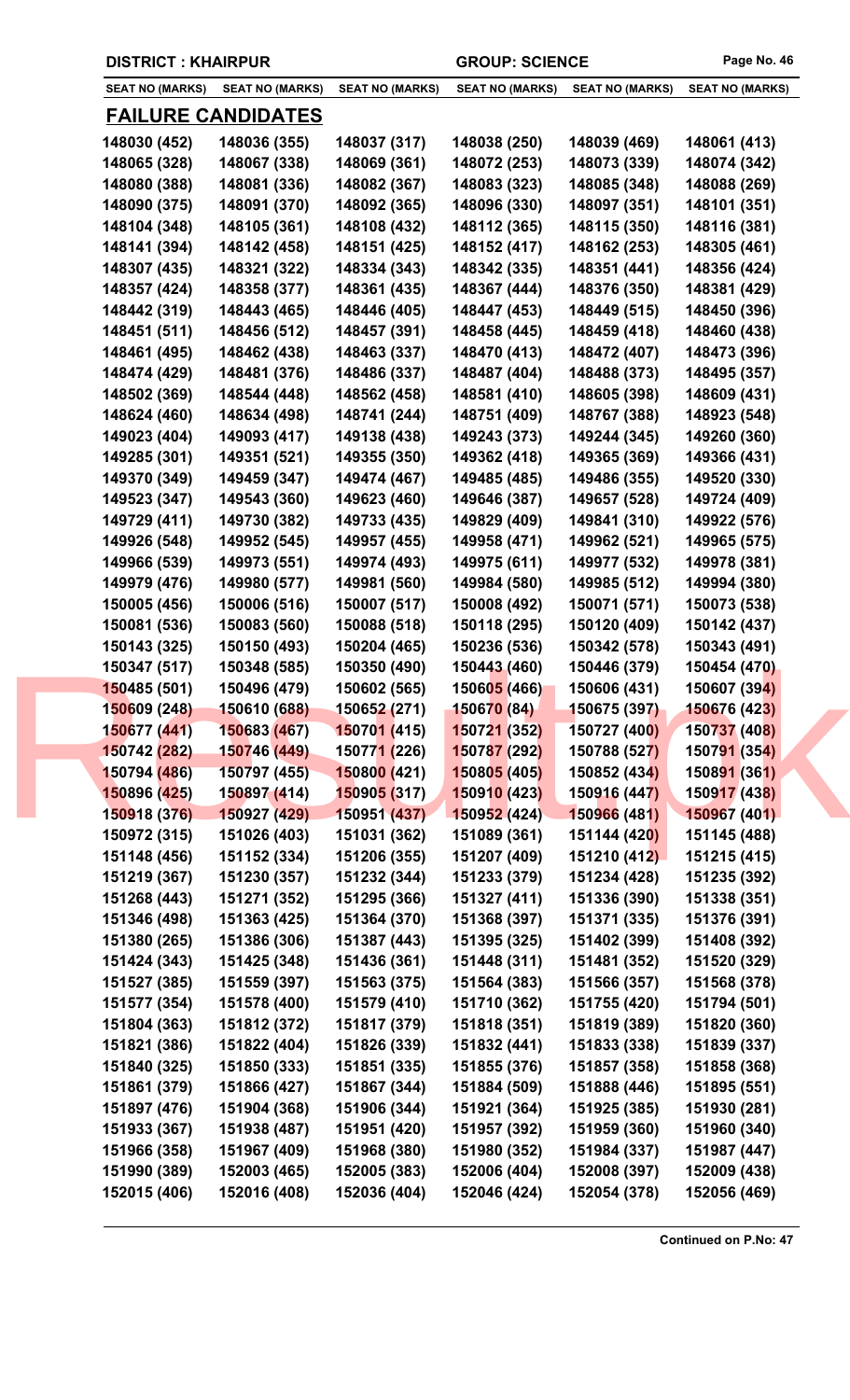| <b>DISTRICT: KHAIRPUR</b> |  |
|---------------------------|--|
|---------------------------|--|

| <b>SEAT NO (MARKS)</b> | <b>SEAT NO (MARKS)</b>    | <b>SEAT NO (MARKS)</b>            | <b>SEAT NO (MARKS)</b> | <b>SEAT NO (MARKS)</b> | <b>SEAT NO (MARKS)</b>       |
|------------------------|---------------------------|-----------------------------------|------------------------|------------------------|------------------------------|
|                        | <u>FAILURE CANDIDATES</u> |                                   |                        |                        |                              |
| 152063 (443)           | 152065 (502)              | 152074 (490)                      | 152083 (349)           | 152084 (399)           | 152092 (361)                 |
| 152094 (323)           | 152098 (340)              | 152099 (373)                      | 152107 (312)           | 152108 (401)           | 152111 (317)                 |
| 152117 (313)           | 152120 (496)              | 152161 (378)                      | 152164 (372)           | 152168 (342)           | 152169 (344)                 |
| 152194 (470)           | 152195 (439)              | 152196 (377)                      | 152199 (424)           | 152211 (337)           | 152223 (385)                 |
| 152250 (499)           | 152263 (359)              | 152269 (429)                      | 152279 (533)           | 152281 (433)           | 152282 (399)                 |
| 152288 (411)           | 152291 (336)              | 152293 (382)                      | 152344 (369)           | 152361 (423)           | 152365 (488)                 |
| 152373 (390)           | 152374 (429)              | 152377 (433)                      | 152378 (323)           | 152380 (415)           | 152386 (365)                 |
| 152401 (365)           | 152409 (357)              | 152411 (470)                      | 152416 (360)           | 152417 (437)           |                              |
| 152423 (432)           | 152426 (371)              |                                   | 152444 (366)           |                        | 152418 (393)<br>152451 (369) |
|                        |                           | 152435 (367)                      |                        | 152445 (353)           |                              |
| 152452 (394)           | 152462 (460)              | 152464 (394)                      | 152466 (417)           | 152467 (334)           | 152468 (446)                 |
| 152470 (455)           | 152472 (375)              | 152476 (375)                      | 152479 (455)           | 152489 (386)           | 152490 (435)                 |
| 152491 (449)           | 152492 (359)              | 152493 (425)                      | 152494 (333)           | 152495 (338)           | 152497 (446)                 |
| 152498 (424)           | 152505 (574)              | 152509 (365)                      | 152599 (456)           | 152600 (486)           | 152611 (515)                 |
| 152613 (435)           | 152614 (439)              | 152617 (475)                      | 152620 (386)           | 152628 (406)           | 152633 (437)                 |
| 152647 (481)           | 152660 (456)              | 152666 (339)                      | 152702 (492)           | 152711 (398)           | 152712 (373)                 |
| 152717 (297)           | 152723 (344)              | 152726 (357)                      | 152741 (383)           | 152742 (368)           | 152776 (433)                 |
| 152780 (360)           | 152781 (404)              | 152783 (357)                      | 152785 (428)           | 152787 (302)           | 152790 (420)                 |
| 152795 (385)           | 152806 (427)              | 152814 (403)                      | 152818 (408)           | 152819 (444)           | 152821 (486)                 |
| 152824 (486)           | 152825 (453)              | 152826 (527)                      | 152829 (410)           | 152833 (466)           | 152840 (439)                 |
| 152841 (476)           | 152846 (284)              | 152847 (361)                      | 152848 (484)           | 152913 (338)           | 152916 (366)                 |
| 152927 (390)           | 152929 (322)              | 152930 (329)                      | 152931 (446)           | 152933 (357)           | 152934 (350)                 |
| 152935 (415)           | 152942 (359)              | 152972 (397)                      | 152974 (372)           | 152977 (444)           | 152990 (426)                 |
| 153005 (186)           | 153006 (335)              | 153007 (316)                      | 153019 (442)           | 153032 (346)           | 153059 (447)                 |
| 153062 (331)           | 153068 (308)              | 153069 (417)                      | 153074 (351)           | 153091 (350)           | 153143 (472)                 |
| 153145 (386)           | 153177 (394)              | 153248 (316)                      | 153278 (402)           | 153289 (483)           | 153292 (440)                 |
| 153293 (490)           | 153311 (274)              | 153323 (424)                      | 153344 (330)           | 153361 (354)           | 153388 (270)                 |
| 153396 (410)           | 153421 (387)              | 153434 (351)                      | 153448(357)            | 153450 (376)           | 153452 (397)                 |
| 153455 (407)           | 153456 (400)              | 153460 (379)                      | 153469 (458)           | 153491 (349)           | 153496 (316)                 |
| 153501 (373)           | 153517 (335)              | <b>15354<mark>2 (</mark>366</b> ) | 153545 (394)           | 153546 (383)           | 153549 (389)                 |
| 153550 (400)           | 153551 (374)              | 15355 <mark>2 (</mark> 404)       | 153553 (362)           | 153554 (361)           | 153556 (418)                 |
| 153558 (374)           | 153565 (322)              | 153568 (412)                      | 153569 (390)           | 153571 (215)           | 153573 (409)                 |
| 153575 (429)           | 153579 (340)              | 153581 (390)                      | 153582 (393)           | 153587 (364)           | 153611 (481)                 |
| 153614 (488)           | 153615 (399)              | 153618 (426)                      | 153637 (323)           | 153657 (456)           | 153661 (398)                 |
| 153671 (419)           | 153692 (390)              | 153693 (466)                      | 153697 (437)           | 153725 (406)           | 153768 (428)                 |
| 153780 (322)           | 153791 (345)              | 153800 (352)                      | 153801 (440)           | 153817 (305)           | 153819 (389)                 |
| 153829 (389)           | 153844 (430)              | 153847 (343)                      | 153870 (294)           | 153876 (469)           | 153881 (391)                 |
| 153890 (184)           | 153891 (374)              | 153892 (453)                      | 153976 (420)           | 154009 (430)           | 154028 (395)                 |
| 154062 (433)           | 154086 (410)              | 154121 (488)                      | 154134 (286)           | 154164 (490)           | 154167 (498)                 |
| 154175 (546)           | 154185 (486)              | 154199 (496)                      | 154203 (422)           | 154204 (507)           | 154205 (462)                 |
| 154207 (449)           | 154210 (437)              | 154212 (447)                      | 154213 (448)           | 154215 (375)           | 154217 (495)                 |
| 154218 (461)           | 154228 (325)              | 154245 (482)                      | 154246 (406)           | 154253 (424)           | 154301 (355)                 |
| 154324 (484)           | 154328 (561)              | 154329 (443)                      | 154333 (414)           | 154343 (436)           | 154365 (479)                 |
| 154366 (379)           | 154414 (424)              | 154430 (268)                      | 154435 (432)           | 154438 (490)           | 154449 (492)                 |
| 154461 (201)           | 154463 (422)              | 154465 (412)                      | 154466 (342)           | 154478 (367)           | 154511 (380)                 |
| 154541 (430)           | 154699 (416)              | 154712 (413)                      | 154714 (230)           | 154729 (518)           | 154773 (393)                 |
| 154787 (391)           | 154789 (539)              | 154790 (520)                      | 154806 (495)           | 154813 (422)           | 154828 (420)                 |
| 154837 (439)           | 154838 (517)              | 154967 (489)                      | 154974 (359)           | 155013 (411)           | 155016 (350)                 |
| 155026 (375)           | 155027 (389)              | 155042 (347)                      | 155059 (310)           | 155061 (312)           | 155063 (420)                 |
| 155066 (339)           | 155067 (369)              | 155068 (387)                      | 155072 (361)           | 155077 (449)           | 155079 (440)                 |
| 155080 (375)           | 155084 (418)              | 155127 (358)                      | 155183 (461)           | 155188 (448)           | 155195 (427)                 |
| 155286 (451)           | 155302 (386)              | 155371 (375)                      | 155377 (326)           | 155386 (374)           | 155397 (330)                 |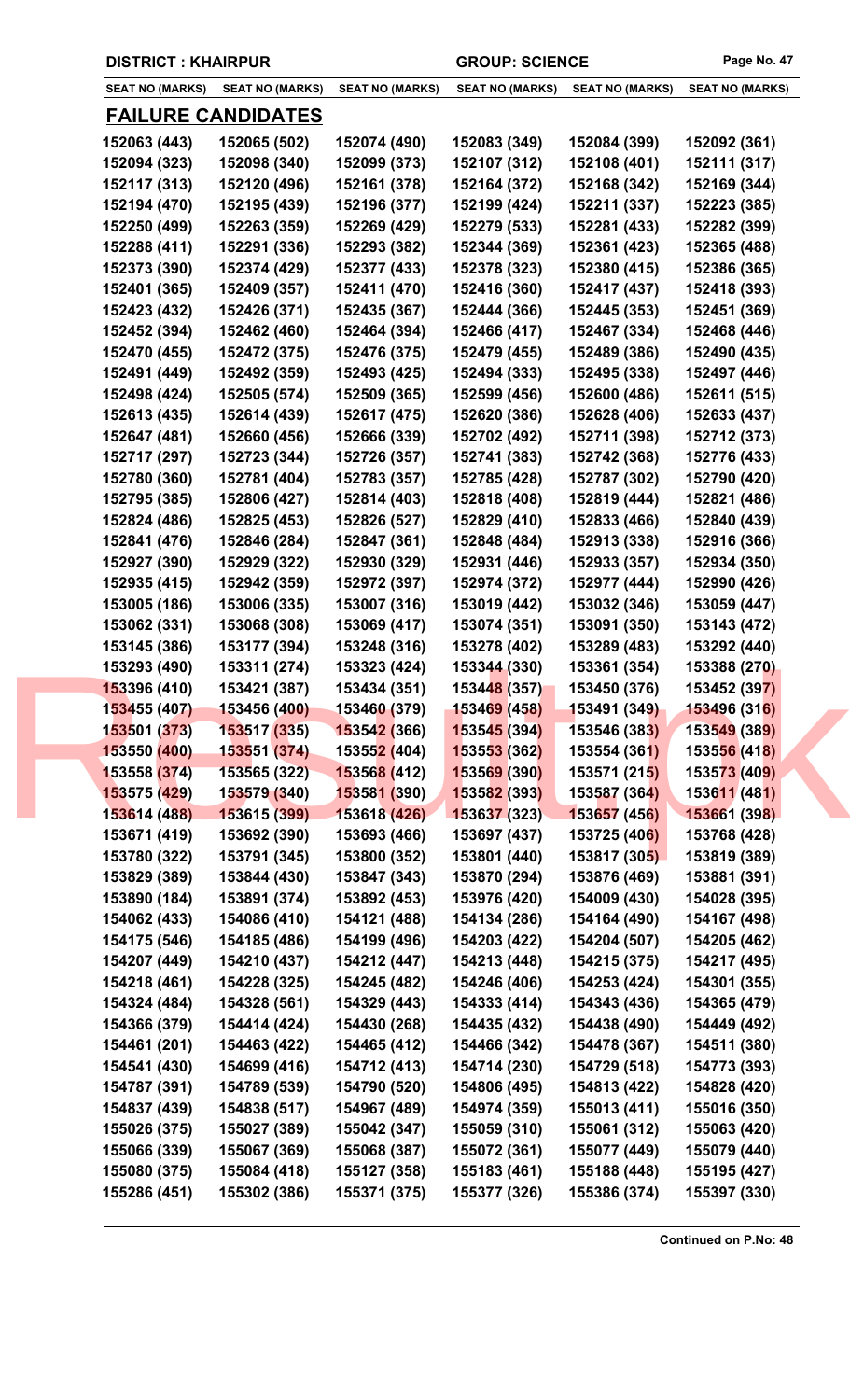| Page No. 48 |  |
|-------------|--|
|             |  |

|                        | <b>DISTRICT: KHAIRPUR</b> |                                                                |                        | <b>GROUP: SCIENCE</b>  |                        |
|------------------------|---------------------------|----------------------------------------------------------------|------------------------|------------------------|------------------------|
| <b>SEAT NO (MARKS)</b> | <b>SEAT NO (MARKS)</b>    | <b>SEAT NO (MARKS)</b>                                         | <b>SEAT NO (MARKS)</b> | <b>SEAT NO (MARKS)</b> | <b>SEAT NO (MARKS)</b> |
|                        | <u>FAILURE CANDIDATES</u> |                                                                |                        |                        |                        |
| 155399 (412)           | 155402 (295)              | 155408 (349)                                                   | 155419 (443)           | 155420 (402)           | 155424 (451)           |
| 155425 (459)           | 155427 (460)              | 155428 (395)                                                   | 155429 (353)           | 155441 (414)           | 155446 (343)           |
| 155448 (383)           | 155450 (383)              | 155452 (373)                                                   | 168511 (405)           | 168521 (333)           | 168535 (370)           |
| 168556 (360)           | 168557 (541)              | 168560 (394)                                                   | 168611 (445)           | 168612 (349)           | 168613 (499)           |
| 168632 (343)           | 168672 (393)              | 168674 (401)                                                   | 168676 (455)           | 168678 (345)           | 168688 (442)           |
| 168697 (346)           | 168701 (436)              | 168721 (399)                                                   | 168771 (340)           | 168772 (350)           | 168773 (370)           |
| 168774 (396)           | 168775 (385)              | 168778 (420)                                                   | 168781 (341)           | 168782 (365)           | 168783 (343)           |
| 168784 (426)           | 168786 (394)              | 168796 (406)                                                   | 168812 (419)           | 168815 (336)           | 168851 (396)           |
| 168860 (362)           | 168863 (464)              | 168864 (433)                                                   | 168865 (358)           | 168867 (380)           | 168882 (369)           |
| 168883 (432)           | 168946 (428)              | 168948 (429)                                                   | 168949 (486)           | 168960 (405)           | 169001 (390)           |
| 169013 (448)           | 169016 (370)              | 169025 (334)                                                   | 169027 (465)           | 169029 (374)           | 169061 (393)           |
| 169062 (399)           | 169096 (449)              | 169112 (363)                                                   | 169133 (362)           | 169136 (355)           | 169137 (355)           |
| 169140 (310)           | 169156 (401)              | 169158 (371)                                                   | 169160 (407)           | 169161 (355)           | 169163 (379)           |
| 169165 (380)           | 169168 (369)              | 169169 (372)                                                   | 169202 (376)           | 169206 (324)           | 169207 (236)           |
| 169262 (420)           | 169301 (404)              | 169302 (401)                                                   | 169305 (371)           | 169306 (340)           | 169307 (380)           |
| 169332 (258)           | 169382 (331)              | 169401 (330)                                                   | 169512 (328)           | 169702 (418)           | 169703 (435)           |
| 169707 (425)           | 169716 (424)              | 169720 (440)                                                   | 169766 (385)           | 169792 (296)           | 169881 (433)           |
| 169900 (406)           | 169917 (408)              | 170002 (443)                                                   | 170072 (363)           | 170074 (392)           | 170075 (410)           |
| 170085 (388)           | 170101 (333)              | 170141 (364)                                                   | 170171 (360)           | 170175 (338)           | 170188 (413)           |
| 170189 (329)           | 170191 (421)              | 170192 (418)                                                   | 170193 (370)           | 170195 (388)           | 170196 (339)           |
| 170236 (345)           | 170251 (417)              | 170253 (412)                                                   | 170272 (419)           | 170275 (372)           | 170280 (306)           |
| 170281 (394)           | 170282 (332)              | 170331 (392)                                                   | 170336 (347)           | 170337 (388)           | 170359 (392)           |
| 170366 (392)           | 170367 (361)              | 170373 (370)                                                   | 170374 (367)           | 170403 (357)           | 170404 (342)           |
| 170406 (382)           | 170407 (388)              | 170408 (359)                                                   | 170411 (412)           | 170446 (323)           | 170473 (325)           |
| 170482 (435)           | 170484 (431)              | 170485 (426)                                                   | 170486 (343)           | 170487 (418)           | 170488 (428)           |
| 170504 (445)           | 170506 (329)              | 170508 (364)                                                   | 170509 (13)            | 170512 (363)           | 170515 (365)           |
| 170519 (414)           | 170520 (344)              | 170521 (379)                                                   | 170522 (330)           | 170543 (410)           | 170561 (318)           |
| 170562 (323)           | 170613 (407)              | 170614 (405)                                                   | 170626 (341)           | 170628 (341)           | 170629 (397)           |
| 170701 (382)           | 170702 (435)              | 170718 (408)                                                   | 170733 (387)           | 170761 (423)           | 170762 (432)           |
| 170767 (476)           | 170768 (425)              |                                                                |                        |                        |                        |
|                        |                           | <b>Result with held for want of documents</b>                  |                        |                        |                        |
| 142185                 |                           |                                                                |                        |                        |                        |
|                        |                           | <b>Result with held due to use of Unfairmeans/Copying Case</b> |                        |                        |                        |
| 136444                 | 136470                    | 136494                                                         | 136509                 | 136521                 | 136531                 |
| 137062                 | 137076                    | 137079                                                         | 137080                 | 137177                 | 137201                 |
| 137222                 | 137233                    | 137234                                                         | 137235                 | 137258                 | 137282                 |
| 137297                 | 137312                    | 137325                                                         | 137334                 | 137343                 | 137403                 |
| 137406                 | 137407                    | 137460                                                         | 137605                 | 137836                 | 138091                 |
| 138775                 | 138781                    | 139519                                                         | 139554                 | 139558                 | 139640                 |
| 139655                 | 139726                    | 139744                                                         | 139752                 | 139964                 | 140123                 |
| 140158                 | 140207                    | 140220                                                         | 140222                 | 140385                 | 140394                 |
| 140405                 | 140489                    | 140496                                                         | 140591                 | 140592                 | 140593                 |
| 140594                 | 140641                    | 140703                                                         | 140729                 | 140735                 | 140831                 |
| 140891                 | 140983                    | 141065                                                         | 141066                 | 141173                 | 141269                 |
| 141359                 | 141429                    | 141434                                                         | 141439                 | 141445                 | 141448                 |
| 141452                 | 141475                    | 141521                                                         | 141524                 | 141525                 | 141538                 |
| 141543                 | 141637                    | 141916                                                         | 142016                 | 142075                 | 142466                 |
| 142487                 | 142491                    | 142517                                                         | 142536                 | 142537                 | 142562                 |
| 142563                 | 142572                    | 142593                                                         | 142661                 | 142667                 | 142728                 |
| 142732                 | 142738                    | 142786                                                         | 142787                 | 142792                 | 142812                 |
|                        |                           |                                                                |                        |                        |                        |